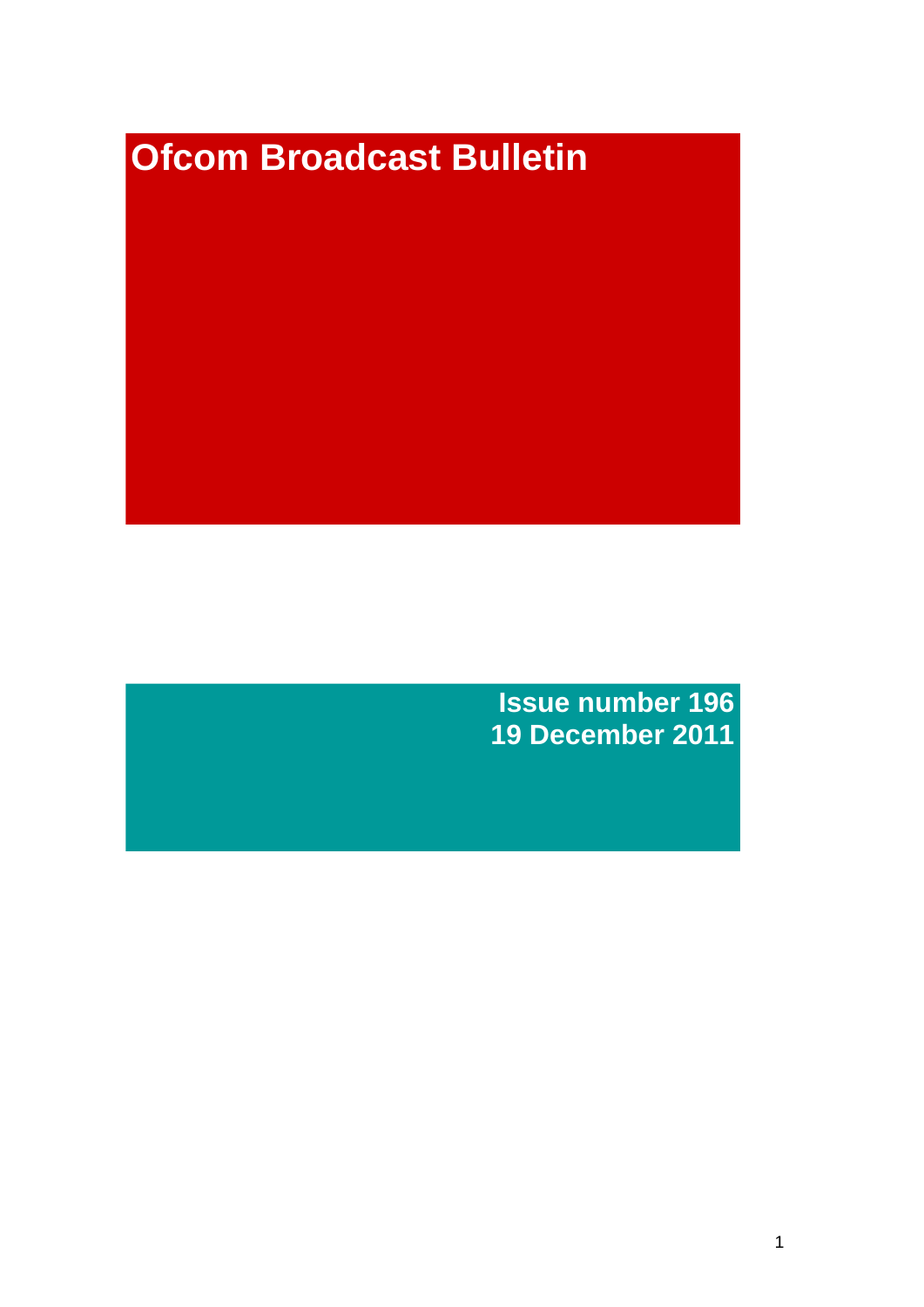# **Contents**

| Introduction                                                                                                                                                                                                                                                                                    | 4  |
|-------------------------------------------------------------------------------------------------------------------------------------------------------------------------------------------------------------------------------------------------------------------------------------------------|----|
| <b>Standards cases</b>                                                                                                                                                                                                                                                                          |    |
| <u>In Breach</u>                                                                                                                                                                                                                                                                                |    |
| Ummah Talk<br>The Islam Channel, 14 October 2009<br><b>Politics and Beyond</b><br>The Islam Channel, 16 October 2009                                                                                                                                                                            | 5  |
| <b>Muslimah Dilemma</b><br>The Islam Channel, 12 April 2009                                                                                                                                                                                                                                     | 18 |
| Torchwood<br>Watch, 5 and 21 September 2011, 16:00                                                                                                                                                                                                                                              | 26 |
| <b>The Exorcist</b><br>Gem TV, 20 September 2011, 18:30 and<br>21 September 2011, 11:30                                                                                                                                                                                                         | 29 |
| <b>Big Brother</b><br>Channel 5, 23 and 30 September 2011, 21:00                                                                                                                                                                                                                                | 31 |
| ****Babes<br>Red Light 1 (Channel 911), 1 September 2011, 00:00 to 01:00<br><b>Red Light Central</b><br>Red Light 2 (Channel 902), 26 August 2011, 22:32 to 23:00<br>Red Light 2 (Channel 902), 2 September 2011, 22:55 to 23:05<br>Red Light 2 (Channel 902), 5 September 2011, 21:03 to 21:35 | 36 |
| <b>Debate Night</b><br>Ummah Channel, 3 September 2011, 22:00                                                                                                                                                                                                                                   | 45 |
| <b>Advertising Scheduling cases</b>                                                                                                                                                                                                                                                             |    |
| <u>In Breach</u>                                                                                                                                                                                                                                                                                |    |
| <b>Advertisement for Harvey Water Softeners</b><br>Open Heavens TV, April to August 2011,<br>various dates and times                                                                                                                                                                            | 51 |
| <b>Advertising minutage</b><br>MPL, 6 September 2011, 07:00 to 23:00                                                                                                                                                                                                                            | 54 |
| <b>Advertising minutage</b><br>E!, 14 and 20 September 2011, various times<br><b>Breach findings table</b><br>Code on the Scheduling of Television Advertising                                                                                                                                  | 56 |
| compliance reports                                                                                                                                                                                                                                                                              | 58 |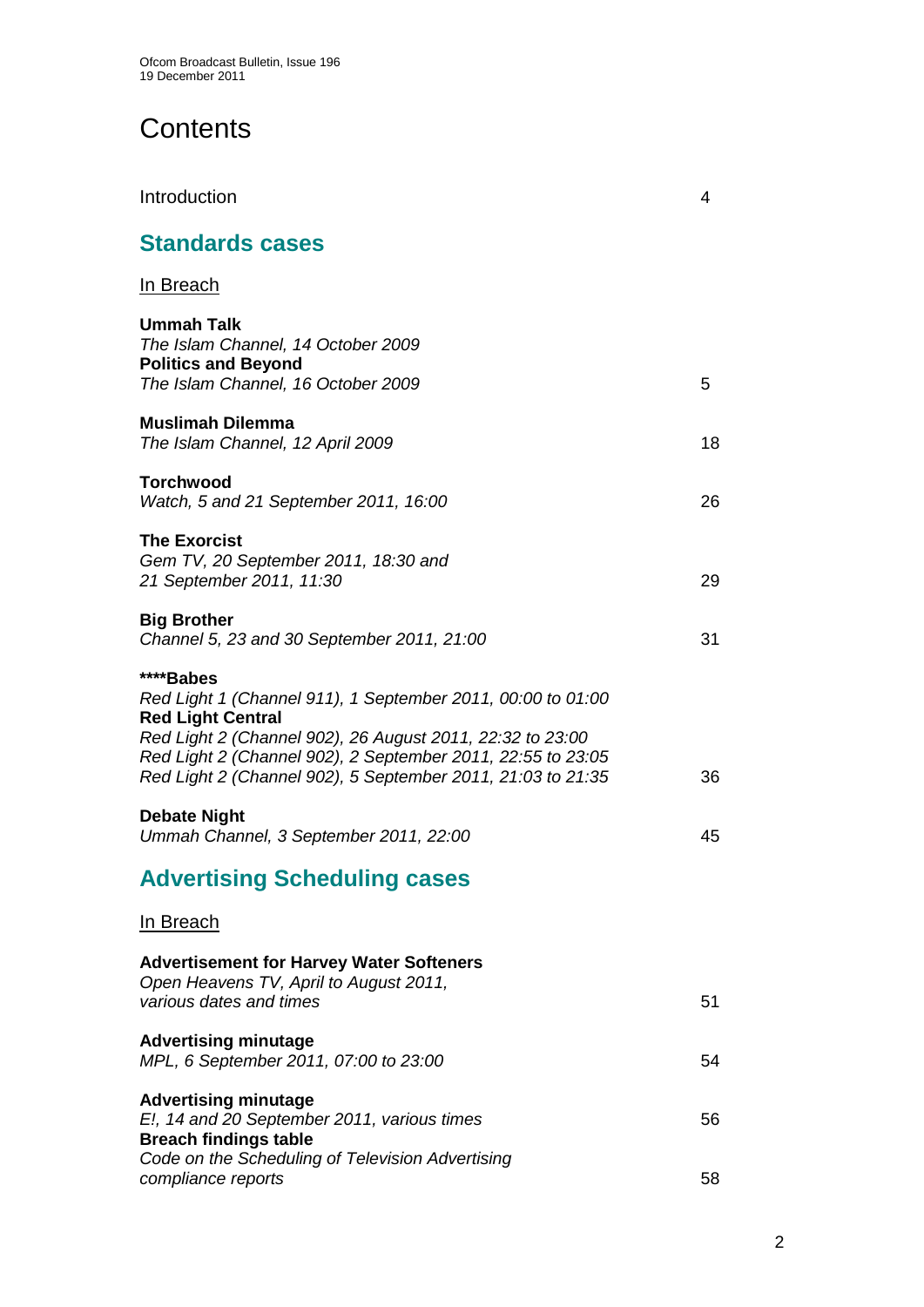# **Fairness and Privacy cases**

| <b>Complaint by Ms G</b><br>Police Interceptors, Channel 5, 18 July 2011 | 59 |
|--------------------------------------------------------------------------|----|
| <b>Other Programmes Not in Breach</b>                                    | 64 |
| <b>Complaints Assessed, Not Investigated</b>                             | 65 |
| <b>Investigations List</b>                                               | 75 |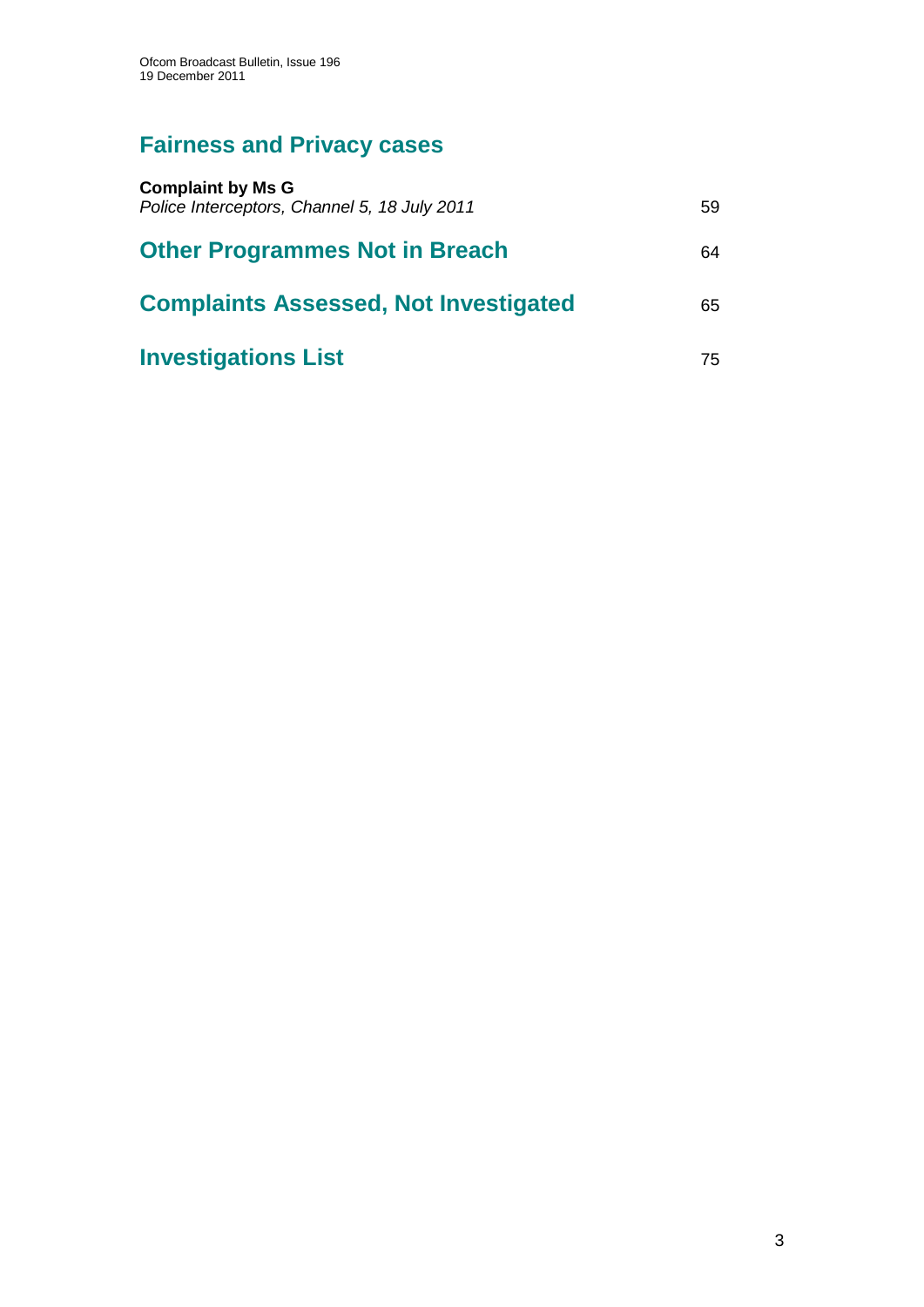# **Introduction**

Under the Communications Act 2003, Ofcom has a duty to set standards for broadcast content as appear to it best calculated to secure the standards objectives<sup>1</sup>, Ofcom must include these standards in a code or codes. These are listed below.

The Broadcast Bulletin reports on the outcome of investigations into alleged breaches of those Ofcom codes, as well as licence conditions with which broadcasters regulated by Ofcom are required to comply. These include:

- a) Ofcom"s Broadcasting Code ("the Code"), which, can be found at: [http://stakeholders.ofcom.org.uk/broadcasting/broadcast-codes/broadcast-code/.](http://stakeholders.ofcom.org.uk/broadcasting/broadcast-codes/broadcast-code/)
- b) the Code on the Scheduling of Television Advertising ("COSTA") which contains rules on how much advertising and teleshopping may be scheduled in programmes, how many breaks are allowed and when they may be taken. COSTA can be found at: [http://stakeholders.ofcom.org.uk/broadcasting/broadcast-codes/advert-code/.](http://stakeholders.ofcom.org.uk/broadcasting/broadcast-codes/advert-code/)

c) certain sections of the BCAP Code: the UK Code of Broadcast Advertising, which relate to those areas of the BCAP Code for which Ofcom retains regulatory responsibility. These include:

- the prohibition on "political" advertising;
- sponsorship and product placement on television (see Rules 9.13, 9.16 and 9.17 of the Code) and all commercial communications in radio programming (see Rules 10.6 to 10.8 of the Code);
- "participation TV" advertising. This includes long-form advertising predicated on premium rate telephone services – most notably chat (including "adult" chat), "psychic" readings and dedicated quiz TV (Call TV quiz services). Ofcom is also responsible for regulating gambling, dating and "message board' material where these are broadcast as advertising<sup>2</sup>.

The BCAP Code is at: [www.bcap.org.uk/The-Codes/BCAP-Code.aspx](http://www.bcap.org.uk/The-Codes/BCAP-Code.aspx)

d) other licence conditions which broadcasters must comply with, such as requirements to pay fees and submit information which enables Ofcom to carry out its statutory duties. Further information on television and radio licences can be found at:<http://licensing.ofcom.org.uk/tv-broadcast-licences/> and [http://licensing.ofcom.org.uk/radio-broadcast-licensing/.](http://licensing.ofcom.org.uk/radio-broadcast-licensing/)

Other codes and requirements may also apply to broadcasters, depending on their circumstances. These include the Code on Television Access Services (which sets out how much subtitling, signing and audio description relevant licensees must provide), the Code on Electronic Programme Guides, the Code on Listed Events, and the Cross Promotion Code. Links to all these codes can be found at: <http://stakeholders.ofcom.org.uk/broadcasting/broadcast-codes/>

It is Ofcom"s policy to describe fully the content in television and radio programmes that is subject to broadcast investigations. Some of the language and descriptions used in Ofcom"s Broadcast Bulletin may therefore cause offence.

1

 $1$  The relevant legislation is set out in detail in Annex 1 of the Code.

 $2$  BCAP and ASA continue to regulate conventional teleshopping content and spot advertising for these types of services where it is permitted. Ofcom remains responsible for statutory sanctions in all advertising cases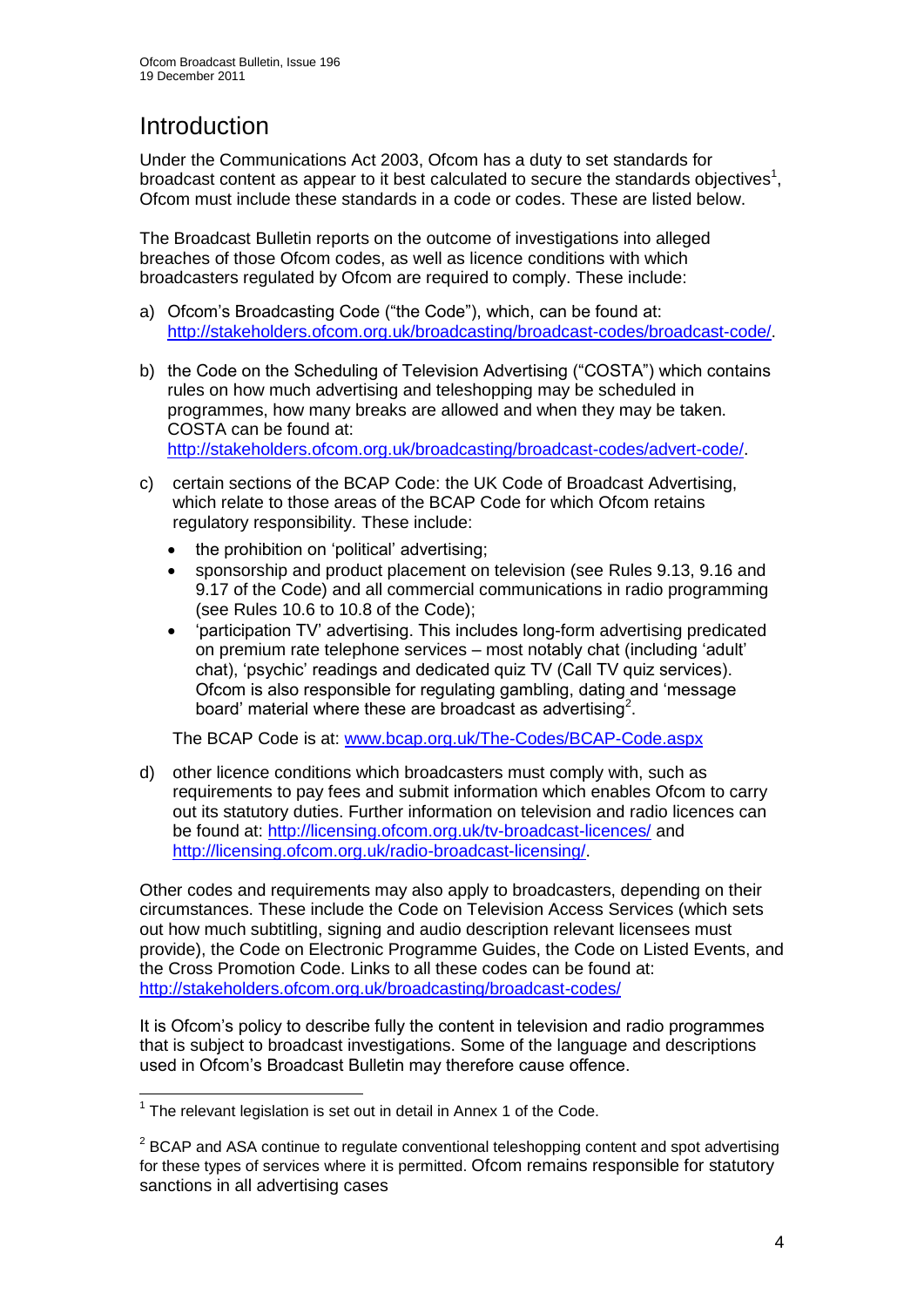# **Standards cases**

# **In Breach**

**Ummah Talk** *The Islam Channel, 14 October 2009* **Politics and Beyond** *The Islam Channel, 16 October 2009*

#### **This Review Decision replaces a decision published in Ofcom's Broadcast Bulletin on 8 November 2010.**

## **Introduction**

The Islam Channel is a specialist religious channel that broadcasts on the Sky digital satellite platform and is directed at a largely Muslim audience in the UK and elsewhere. Its output ranges from religious instruction programmes to current affairs and documentary programmes.

#### **Complaint**

1

In March 2010, the Quilliam Foundation ("Quilliam"), which describes itself as a "counter-extremism" think-tank, published a report called *Re-programming British Muslims - Sky Channel 813* ("the Quilliam Report").<sup>1</sup> The Quilliam Report was an analysis of the Islam Channel"s output over a number of months, looking in particular at various religious and political programmes broadcast in 2008 and 2009. The Quilliam Report made a number of allegations about compliance of the Islam Channel with the Ofcom Broadcasting Code ("the Code").

#### Ofcom"s investigation

In Ofcom"s view, some of these allegations raised potential issues under the Code. Ofcom therefore requested recordings of the relevant material. Having watched the recordings, Ofcom decided to investigate six programmes in relation to potential due impartiality issues.

In line with Ofcom"s Procedures for the handling of broadcasting standards or other licence-related cases ("the Procedures"), $2$  Ofcom asked the broadcaster how the programmes complied with rules in Section 5 of the Code on due impartiality. In light of the Islam Channel"s response, Ofcom decided that four of the programmes did not raise potential issues under the Code. Only the two programmes that in Ofcom"s opinion raised potential issues are discussed below.

The first of these was *Ummah Talk* (14 October 2009), a live discussion programme focusing on issues of interest to the Islamic community, with guests both in the studio and participating by telephone. This particular programme dealt with the policy of the Palestinian President, Mahmoud Abbas, in relation to a UN Report into Israeli military

 $1$  The Quilliam Report is available at:

[http://www.quilliamfoundation.org/images/stories/islamchannelreport.pdf.](http://www.quilliamfoundation.org/images/stories/islamchannelreport.pdf)

 $2$  These procedures were in force at the time of Ofcom's investigation, available here: [http://stakeholders.ofcom.org.uk/binaries/broadcast/guidance/standards.pdf.](http://stakeholders.ofcom.org.uk/binaries/broadcast/guidance/standards.pdf)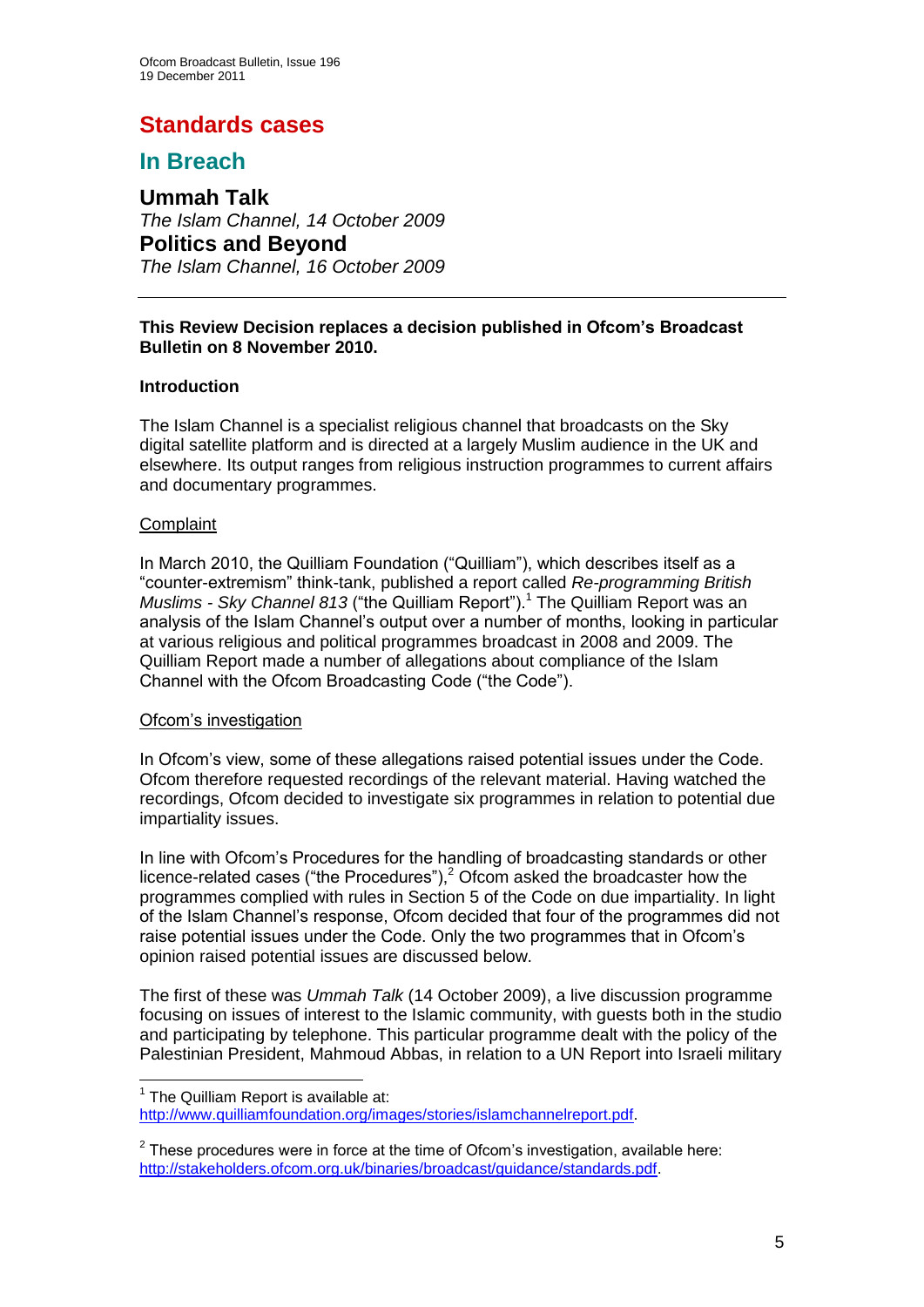operations in Gaza in December 2008/January 2009 and their aftermath ("the Goldstone Report");<sup>3</sup> and Israel's policy towards Palestine, including its treatment of Palestinian prisoners held by Israel.

The second programme was *Politics and Beyond* (16 October 2009), also a live discussion programme focusing on political issues, with guests in the studio and participating by telephone. This particular programme dealt with Israel"s military operations in Gaza in December 2008/January 2009 and their aftermath, including allegations that war crimes were committed by Israel.

Ofcom asked the broadcaster how the programmes, in discussing the issues described above, complied with Rule 5.5 of the Code, which provides that due impartiality must be preserved by broadcasters in their coverage of matters of political or industrial controversy and matters relating to current public policy. Under the Code, this may be achieved within a programme or over a series of programmes taken as a whole.

#### Islam Channel"s response

In its response, the Islam Channel said that the programmes did not deal with controversial matters but were *"merely factual and in line with international law and the stance of the British government"*.

The broadcaster made some general comments about media coverage of the Israeli-Palestinian conflict. It referred to a study entitled *"Bad News from Israel"*, <sup>4</sup> which according to the Islam Channel said that *"Israelis are quoted and speak in interviews over twice as much as Palestinians and there are major differences in the language used to describe the two sides. This… influences how viewers understand the conflict"<sup>5</sup>* .

The Islam Channel stressed the importance of its right to freedom of expression *"which is fundamental to allow the channel to broadcast an alternative perspective on current affairs in comparison to other mainstream channels"*. It also stressed its special remit which is *"to broadcast programmes for its majority Muslim audience globally with very different expectations"*. The Islam Channel said that: *"It is… hugely important to recognise the importance of the consensus viewpoint of the vast majority of our viewers on issues relating to Israel/Palestine and to recognise that certain viewpoints strongly presented may indeed create huge controversy and an outcry from our viewing public which could be extremely damaging to the channel"s standing and integrity"*.

It stated that over its programming it had invited numerous guests to provide an Israeli viewpoint, however "*few are prepared to accept the channel"s invitation to participate in programme discussions. We have been successful in persuading more moderate Israeli supporters to participate in discussions - but rarely on issues relating directly to Israel"*.

 $\overline{1}$ <sup>3</sup> Human Rights in Palestine and Other Occupied Arab Territories, Report of the United Nations Fact Finding Mission on the Gaza Conflict, 15 September 2009.

<sup>&</sup>lt;sup>4</sup> Greg Philo and Mike Berry, Glasgow University Media Group, published by Pluto Press, 2004.

<sup>5</sup> The reference for this can be found in Philo and Berry, 2004: 157 and *296*.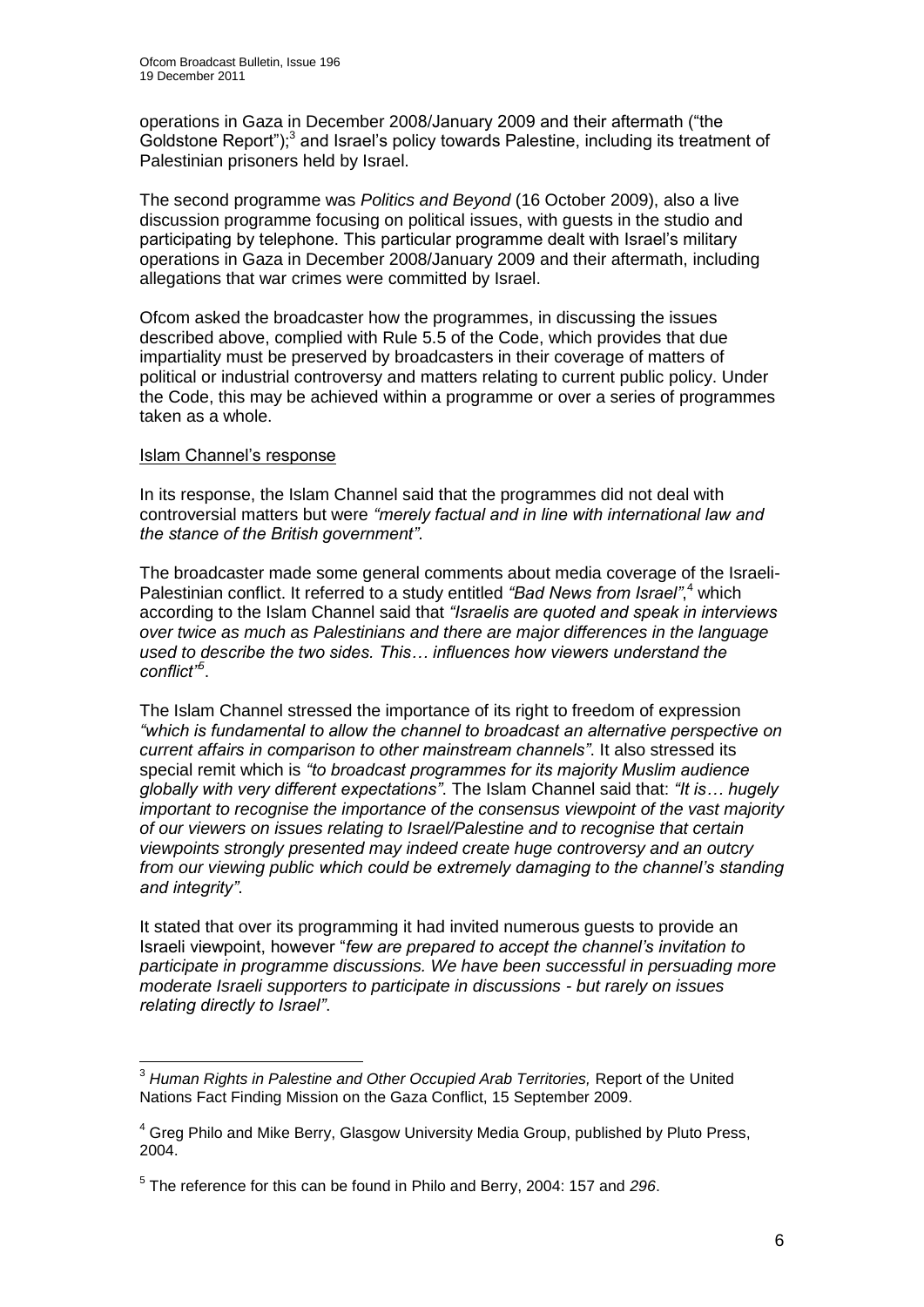The broadcaster said that nevertheless it *"always seeks to maintain impartiality and show alternative perspectives within programmes or with linked programmes"*.

The broadcaster also said that it was unreasonable for Ofcom to raise issues relating to programmes broadcast a long time ago, when broadcasters are only obliged under their licence to retain footage for 60 days.

The broadcaster"s comments in relation to the two specific programmes Ofcom was investigating are summarised below.

#### *Ummah Talk,* 14 October 2009

The Islam Channel said that *Ummah Talk* is a discussion programme looking at issues affecting the *"Muslim Ummah or community"*. This particular programme was presented by Azad Ali, and the two guests on the programme were Ismail Patel (Chairman of Friends of Al Aqsa) and Silvia Nikolaou-Garcia (Researcher, The Middle East Monitor).

According to the Islam Channel, the discussion came in the wake of the Goldstone Report, and the language of the programme participants was *"entirely consistent with the language used within the findings of the UN Commission"s report"* which had, for example, stated that Israel had adopted a *"policy aimed at punishing the Gaza population"*.

The broadcaster stated that *"the Palestinians' struggle is considered legitimate and in full accord with the principles of international law"*, and it indicated where international organisations agreed with the views expressed within the programme. For example, the comments by the guest Ismail Patel about water shortages *"echo the views of the most respected human rights organisations including Amnesty International… as well as the views of the majority of Islam Channel"s viewers"*. In addition, *"references are made by one guest referring to Gaza as a prison. This is acceptable and normal discourse used by the majority of the channel"s viewers. It is also the language used by the UK Prime Minister"*.

The Islam Channel said comments critical of Palestinian President Mahmoud Abbas related to his reaction to the Goldstone Report. According to the broadcaster, there had been Palestinian and international criticism of the withdrawal, at the behest of the Palestinian Authority and President Abbas, of *"the draft resolution condemning Israel and calling for the transfer of the report to the UNSC<sup>6</sup> "*. In addition, the broadcaster said that according to media reports in October 2009, *"Richard Falk, the UN High Commissioner for Human Rights and a special UN Reporter attacked Abbas for supporting the delay of a discussion on the Goldstone report"*. The Islam Channel said that *"Our presenter attempted to capture the mood of the majority of the channel"s viewers when he echoed the sentiments of the UN High Commissioner"*.

The Islam Channel stated that *"the comments made* [in the programme] *were not "controversial" but were based on facts as evidenced above and in line with our audience expectations"* and therefore did not breach Rule 5.5 of the Code.

*Politics and Beyond,* 16 October 2009

1

<sup>&</sup>lt;sup>6</sup> i.e. the UN Security Council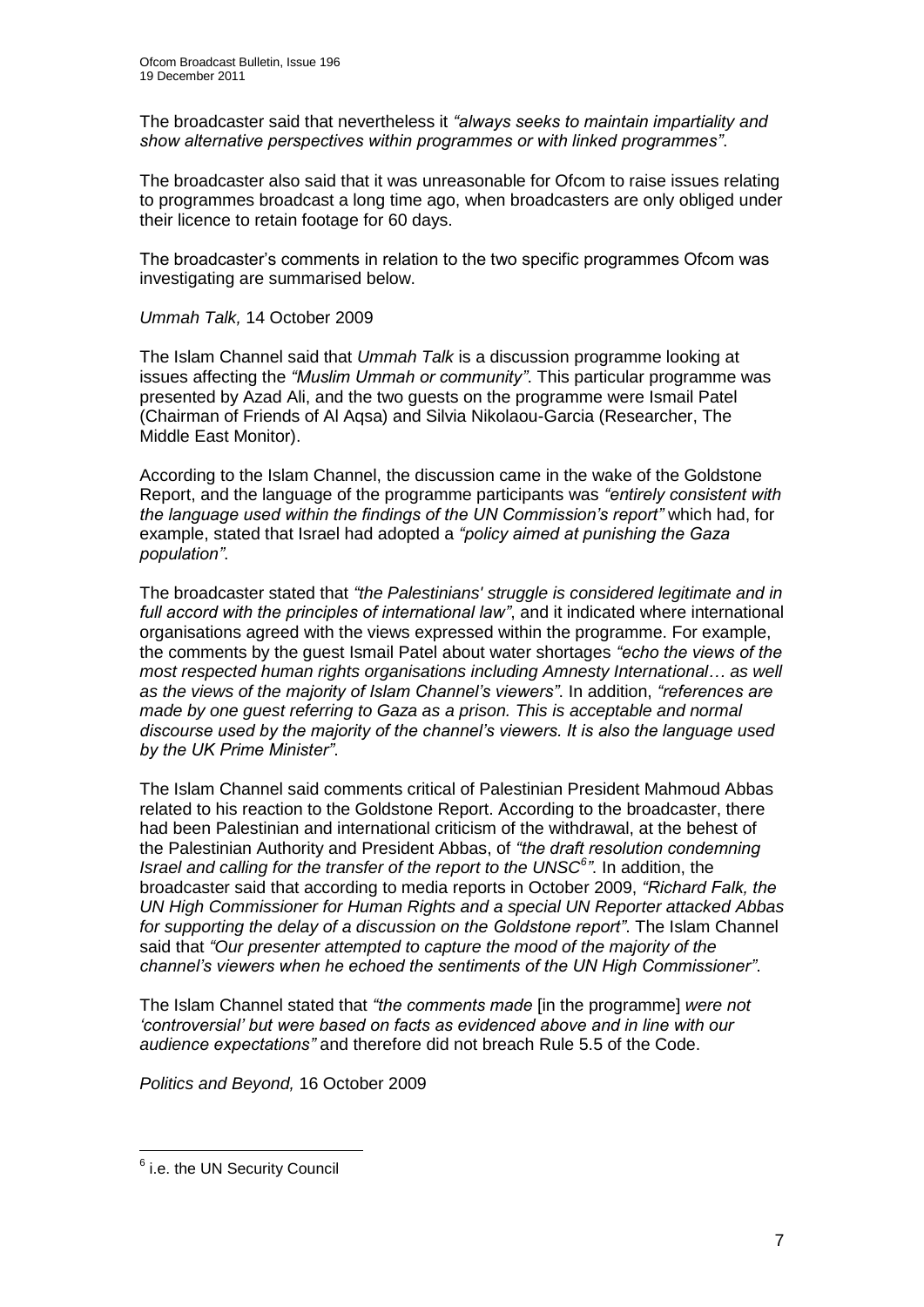The Islam Channel said that *Politics and Beyond* is a discussion programme looking at UK and international political issues. This particular programme was presented by Anas Altikriti (Founder of the Cordoba Foundation) and the three guests on the programme were Michael Massih QC, Andrew Slaughter MP and Dan Machover (Chair of Lawyers for Palestinian Human Rights).

In its comments, the broadcaster referred Ofcom to the response it had given in relation to the 14 October 2009 edition of *Ummah Talk*, as set out above.

#### Summary of original decision

In a decision published on 8 November 2010, Ofcom found that the two programmes were in breach of Rule 5.5 of the Code ("the Due Impartiality Decision").

In respect of *Ummah Talk*, the Due Impartiality Decision concluded that the programme did not contain any alternative views which could reasonably and adequately be classed as supportive of, or which sought to explain, the policies and actions of Palestinian President Mahmoud Abbas in relation to the Goldstone Report, or of the Israeli government towards Palestine, including its treatment of Palestinian prisoners. The programme therefore gave a one-sided view on these matters, which were matters of political controversy (see further below). Moreover, the Islam Channel did not provide to Ofcom evidence of alternative views being presented in a series of programmes taken as a whole.

In relation to the broadcaster"s argument that the views expressed in the programme were not "controversial", the Due Impartiality Decision stated that the fact that a certain viewpoint is likely to be held by the overwhelming majority of the Islam Channel"s likely audience, or by other institutions, does not mean that the issue is not one of political controversy in terms of the Code. The Islam Channel"s belief that it does, demonstrates a lack of understanding about the due impartiality requirements of the Code.

In respect of *Politics and Beyond*, the Due Impartiality Decision concluded that there were no viewpoints presented which could reasonably be portrayed as coming from an Israeli perspective in relation to the issues of war crimes alleged to have been committed by Israel in Gaza in January 2009, and the possibility of arrest for war crimes of Israeli politicians visiting other countries such as the UK. The Due Impartiality Decision acknowledged that a programme broadcast by the Islam Channel four months later included an interview with Israel"s former ambassador to Germany in which he gave his views on the subject of arrests for war crimes. However, this programme was not broadcast within an appropriate period of the first and could not therefore be considered to be an "appropriately linked" programme under the Code.

The Due Impartiality Decision also noted the *"particular circumstances of this*  broadcaster" and cited an Ofcom Sanctions Committee Decision of 2007<sup>8</sup> that *"*[recognised and applauded] *the Islam Channel"s aims to provide alternative views",*

<sup>1</sup> <sup>7</sup> Broadcast Bulletin 169: [http://stakeholders.ofcom.org.uk/binaries/enforcement/broadcast](http://stakeholders.ofcom.org.uk/binaries/enforcement/broadcast-bulletins/obb169/issue169.pdf)[bulletins/obb169/issue169.pdf.](http://stakeholders.ofcom.org.uk/binaries/enforcement/broadcast-bulletins/obb169/issue169.pdf)

<sup>&</sup>lt;sup>8</sup> [http://stakeholders.ofcom.org.uk/binaries/enforcement/content-sanctions](http://stakeholders.ofcom.org.uk/binaries/enforcement/content-sanctions-adjudications/islamchannel.pdf)[adjudications/islamchannel.pdf](http://stakeholders.ofcom.org.uk/binaries/enforcement/content-sanctions-adjudications/islamchannel.pdf)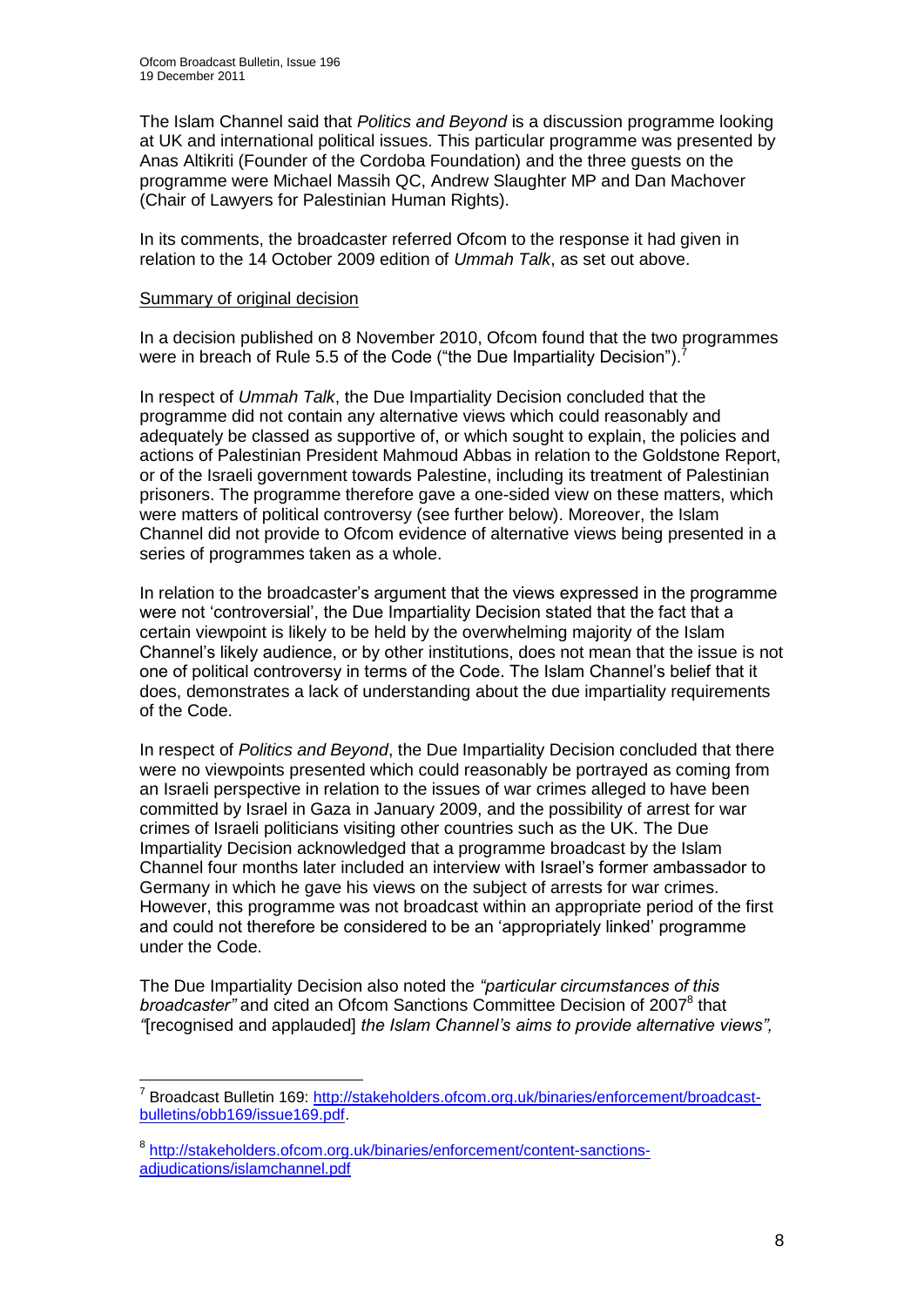but expressed concern at the lack of understanding the Islam Channel showed in respect of the due impartiality requirements of the Code.

#### Request for Review

The Islam Channel wrote to the Executive on 19 November 2010 requesting a review of the Due Impartiality Decision. It considered that the Due Impartiality Decision contained a material mistake of fact, in that the programmes considered in breach by Ofcom did not deal with matters of political controversy but rather with facts.

In addition, the Islam Channel stated that the Due Impartiality Decision gave no weight to the findings of the report *"Bad News from Israel"*, <sup>9</sup> which, in the broadcaster"s words, *"determined that there exists a profound bias 2:1 in favour of the Israeli position within our mainstream media"*. The Islam Channel said that it had *"a journalistic obligation to work against what is clearly a crude in-balance in reporting of this* [Israeli-Palestinian] *conflict".* 

The Islam Channel also said that its right to freedom of expression was not taken into account in the Due Impartiality Decision, in particular *"the freedom of expression of the channel to provide an alternative viewpoint on various topics of discussion"*.

## Grant of review

Ofcom decided to grant the request for a review of the Due Impartiality Decision because it considered that, in stating that the Due Impartiality Decision gave no weight to the findings of the report *"Bad News from Israel"* and that the Islam Channel"s right to freedom of expression, in particular its freedom to provide an alternative viewpoint, was not taken into account, the Islam Channel had put forward a case that the Due Impartiality Decision was materially flawed and that there was a compelling reason why the review should be granted.

In accordance with the Procedures, Ofcom therefore referred the case to the Broadcasting Review Committee ("the Committee").

Ofcom did not refer the Due Impartiality Decision to the Committee on the ground that it contained a material mistake of fact: that the programmes considered in breach by Ofcom did not deal with matters of political controversy but rather with facts - because it was Ofcom"s view that the Due Impartiality Decision had already addressed the Islam Channel"s objection in this regard and so the broadcaster had not made a case that the Due Impartiality Decision was materially flawed and that there was a compelling case for review on this point.

## **The Committee's decision**

The Committee reviewed all the relevant material before reaching its decision.

Under the Communications Act 2003 ("the Act"), Ofcom has a statutory duty to set such standards for the content of programmes as appear to it best calculated to secure the standards objectives. These standards are contained in the Code. Broadcasters are required to comply with the rules in Section Five of the Code to ensure that the special impartiality requirements set out in section 320 of the Act are complied with.

<sup>&</sup>lt;sup>9</sup> op.cit.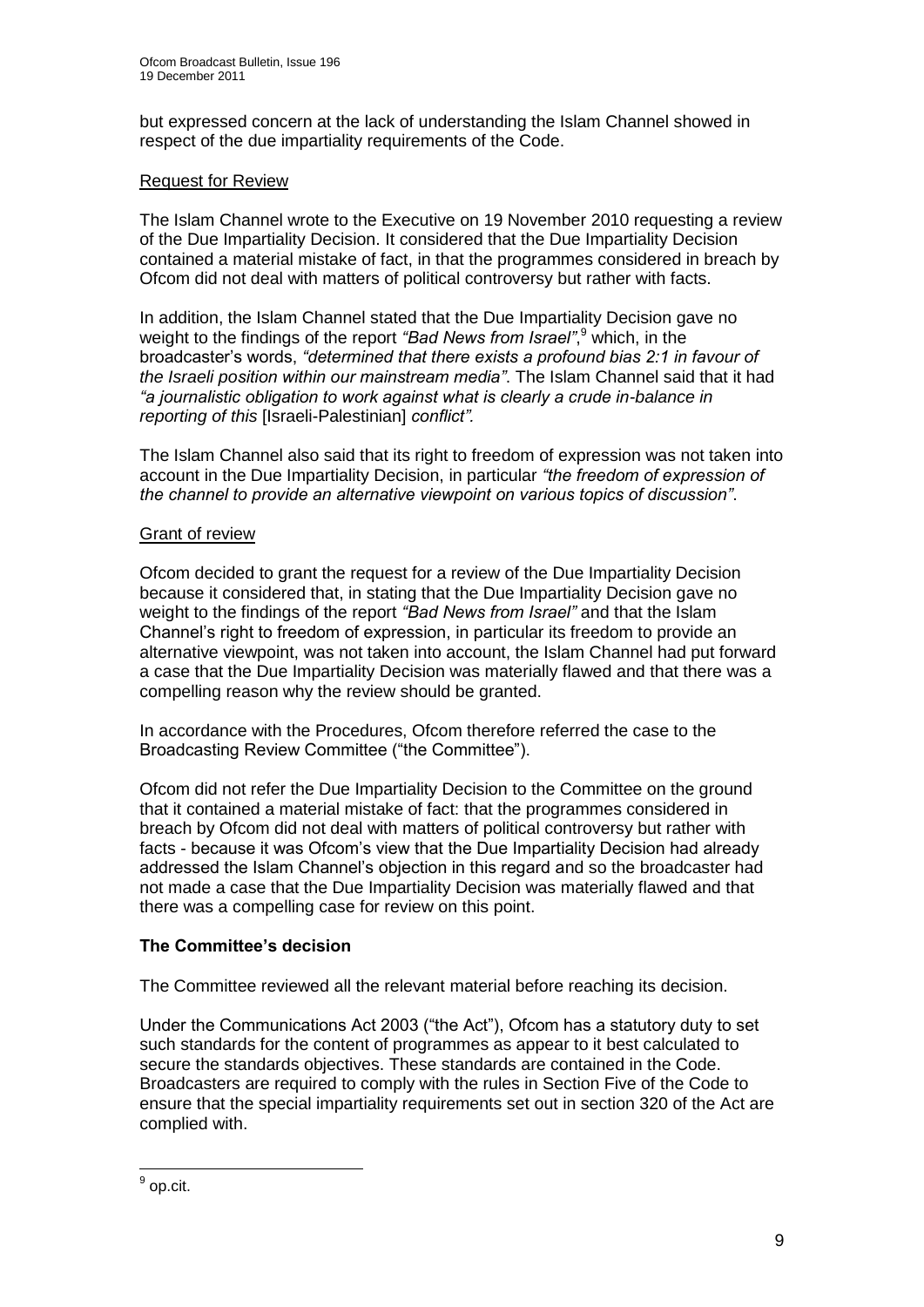The Committee considered whether the editions of *Ummah Talk* and *Politics and Beyond* complied with Rule 5.5 of the Code, which provides that due impartiality must be preserved by broadcasters on matters of political or industrial controversy and matters relating to current public policy. This may be achieved within a programme or over a series of programmes taken as a whole. A "series of programmes taken as a whole" means more than one programme in the same service, editorially linked, dealing with the same or related issues within an appropriate period and aimed at a like audience. References in this decision to programmes which are "appropriately linked" are references to this definition.

In assessing whether due impartiality has been preserved, the term "due" is important. Under the Code, it means adequate or appropriate to the subject and nature of the programme. Therefore "due impartiality" does not mean an equal division of time has to be given to every view, or that every argument and every facet of every argument has to be represented. "Context" is important. Due impartiality may be preserved in a number of ways and it is an editorial decision for the broadcaster how it ensures due impartiality is maintained.

Ofcom"s Guidance on Section 5 of the Code makes clear that the rules on due impartiality apply to national and international matters although the impartiality due to a non-national matter *may* be less. Given that the Israeli-Palestinian conflict is a significant international matter which is of UK national concern, it was not a matter in relation to which the Committee considered the impartiality due to be less.

When considering due impartiality the Committee had regard to context, including the service on which the material was broadcast, the likely size and composition of the potential audience and the likely expectation of the audience. The Committee took into account the fact that the broadcaster was directing its service to a largely Muslim audience. It acknowledged that the Islam Channel"s approach to due impartiality would be influenced by the likely expectation of its audience, including what the Islam Channel described as *"the consensus viewpoint of the vast majority of our viewers on issues relating to Israel/Palestine"*.

The Committee also took account of the right to freedom of expression, as set out in Article 10 of the European Convention on Human Rights. The right to freedom of expression includes the freedom to hold opinions and to receive and impart information and ideas without interference from a public body. However it is not an absolute right. The exercise of these freedoms may be subject to such restrictions and conditions as are prescribed by law and necessary in a democratic society, for example in the interests of national security, territorial integrity or public safety, or for the protection of the rights of others. Applied to broadcasting, Article 10 therefore protects the broadcaster"s right to transmit material, as well as the audience"s right to receive it, as long as the broadcaster ensures compliance with the Code and the requirements of statutory and common law.

There is no prohibition under the Code on broadcasters discussing controversial subjects or including a particular view within a programme: to prohibit this would be an unacceptable restriction on a broadcaster"s freedom of expression. However Section Five of the Code makes clear that in doing so, broadcasters must ensure that neither side of a debate relating to matters of political or industrial controversy and matters relating to current public policy is favoured unduly. In that way, Section Five acts to limit, to some extent, freedom of expression.

In considering the programmes in question, the Committee therefore had regard to the right to freedom of expression of the Islam Channel and its audience - which is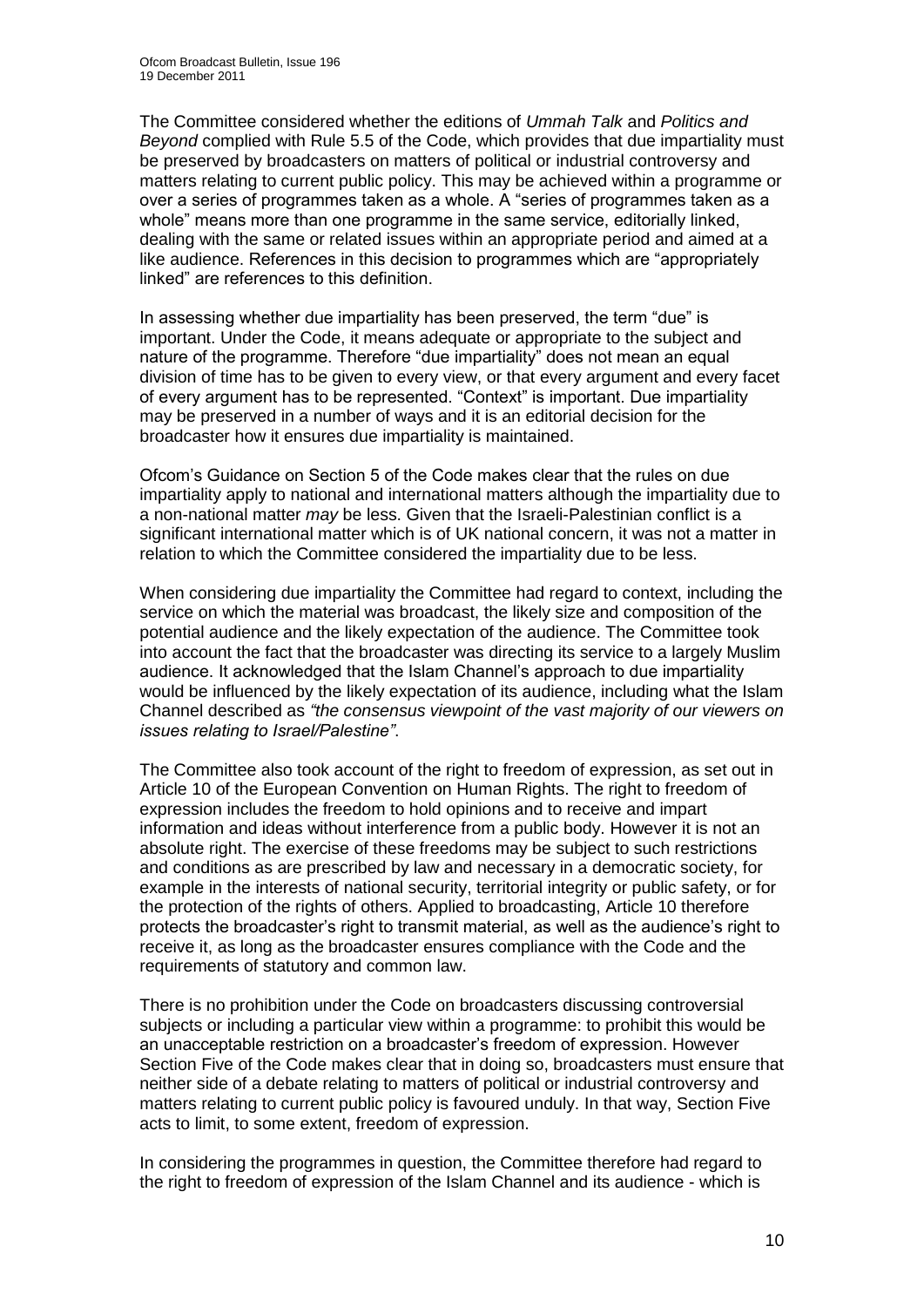considered to be at its highest in relation to political matters - whilst taking into account that the exercise of that right is subject to certain restrictions including the need for broadcasters to comply with the due impartiality requirements set out in the Code.

The Committee noted that *Bad News from Israel*<sup>10</sup> was a study of television news coverage of the Israeli-Palestinian conflict, carried out between 2000 and 2002 by members of the Glasgow University Media Group. Its conclusions were, in summary, that UK television viewers showed a limited understanding of the Israeli-Palestinian conflict and that the conflict was reported in a superficial and frequently misleading manner. The study found that in the samples of media content assessed, there appeared to be an imbalance in favour of the Israeli perspective on the conflict: there was an emphasis on Israeli casualties; journalists sometimes used the language of official Israeli statements as their own direct speech in reports; and the Israeli position was more frequently legitimised by the language used and explanations given.

The Committee noted the findings of *Bad News from Israel.* However it did not consider them directly relevant to the question of whether *Ummah Talk* and *Politics and Beyond* complied with Rule 5.5. This was because the findings related to content across a number of different media services, whereas the due impartiality requirements of the Code do not seek to maintain balance across a range of broadcasting services but require each individual broadcaster to preserve due impartiality in programming on its own service.

The Committee also noted that the Islam Channel considered it had *"a journalistic obligation to work against what is clearly a crude in-balance in reporting of this* [Israeli-Palestinian] *conflict"*. The Committee acknowledged the importance of the Islam Channel in providing a platform for different views and broadening the debate on key international issues. However the Committee emphasised that in doing so the Islam Channel must comply with the due impartiality requirements of the Code.

#### *Ummah Talk,* 14 October 2009

The Committee noted that in this programme the presenter, Azad Ali, interviewed Ismail Patel by telephone and Silvia Nikoloau-Garcia, who was in the studio.

As indicated above, Ofcom did not refer the Due Impartiality Decision in relation to *Ummah Talk* to the Committee on the ground put forward by the Islam Channel that it contained a material mistake of fact in that the programme did not deal with matters of political controversy but rather with facts. The Committee therefore noted the finding of the Due Impartiality Decision in that regard:

*"*[Ofcom] *noted the Islam Channel"s contention that the comments made throughout the programme were not controversial because they echoed similar views held amongst a number of international organisations, as well as the channel"s audience. However, the Code is clear in its definition of "matters of political and industrial controversy." This states that: "Matters of political or industrial controversy are political or industrial issues on which politicians, industry and/or the media are in debate". Ofcom considered that - whilst there is… clearly a large range of viewpoints that can be classed as critical of, for example, the policies and actions of the state of Israel in relation to Palestine - there are also viewpoints in support of the Israeli State. Under the Code, broadcasters must ensure compliance with Section Five,* 

<sup>1</sup>  $10$  op.cit.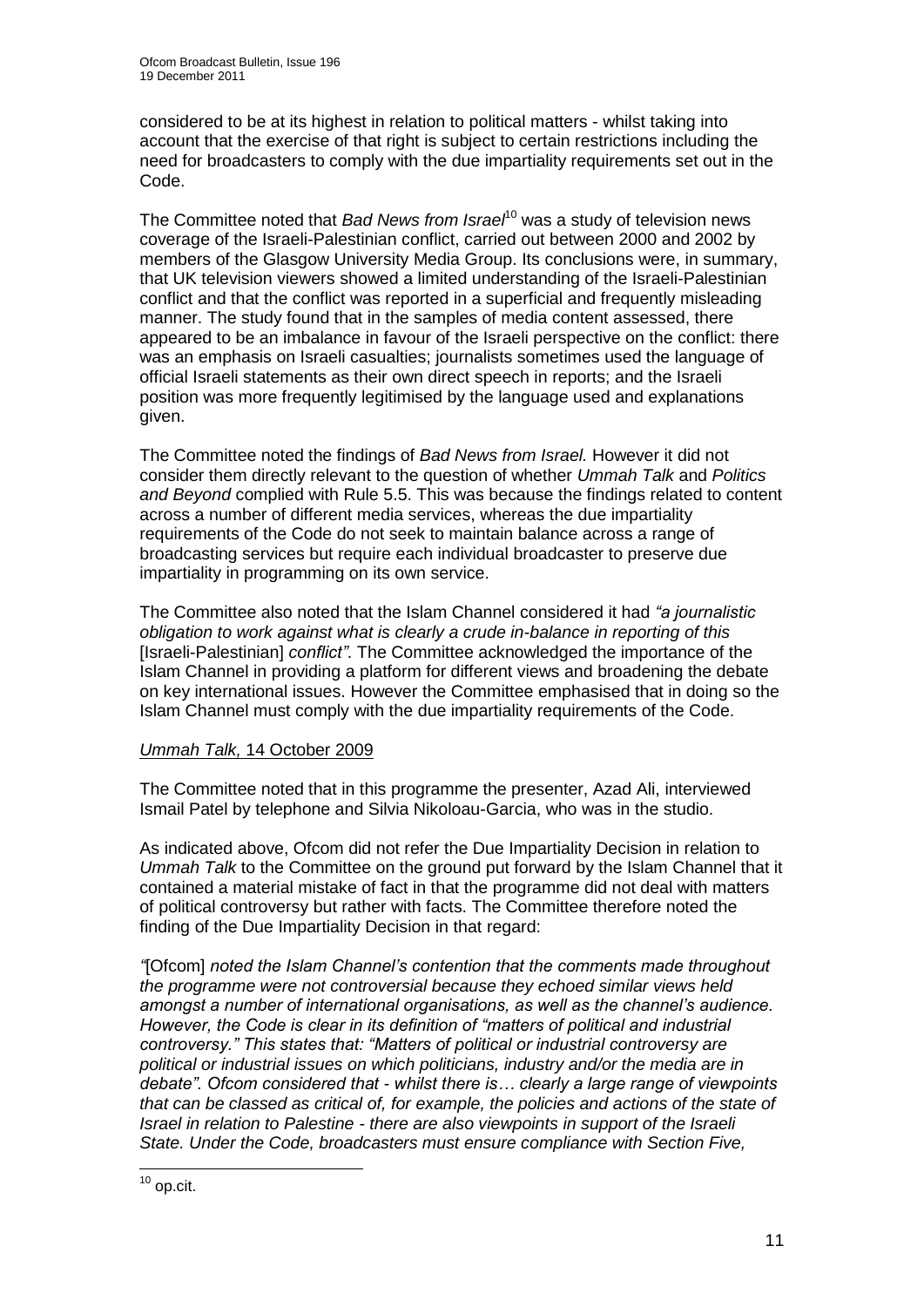*when dealing with a matter of political or industrial controversy or relating to current policy, even where there may not be parity overall in the amount of support for a particular viewpoint on a particular matter.*

#### […]

[Ofcom] *noted the broadcaster"s submissions that the viewpoints expressed in the programme were: "acceptable and normal discourse used by the majority of the channel"s viewers"; and were supported by a range of international organisations. Therefore, in the Islam Channel"s view "the comments made [in the programme] were not "controversial" but were based on facts as evidenced above and in line with our audience expectations". Just because a particular viewpoint on an issue of political or industrial controversy or matter relating to current public policy is likely to be supported by the overwhelming majority of a channel"s audience (or various international and political institutions) does not obviate the need for broadcasters to comply with Section Five of the Code. The fact that the broadcaster in this case considered that just because a certain viewpoint was widely held (especially amongst its likely audience) that… issue was not an issue of political controversy in terms of*  [the] *Code demonstrates a lack of understanding, on the part of the Islam Channel, in relation to the due impartiality requirements of the Code."*

The Committee then turned to a consideration of whether due impartiality had been preserved in this edition of *Ummah Talk* taking into account the grounds for review. The Committee considered that with the exception of one comment made by the presenter Azad Ali (see below), the contributions of the presenter and guests could all be characterised as critical of President Abbas and the Palestinian Authority in relation to the Goldstone Report; and of the Israeli government"s policy towards Palestine, and in particular its treatment of Palestinian prisoners under its jurisdiction.

For example, the Committee noted the following statements, made at different points in the programme:

Azad Ali (AA): *"... many commentators have mentioned that Gaza is basically an open prison blocked from all sides and this is what"s taking place - I mean people look after prisoners better than what"s happening here."*

Ismail Patel (IP): *"In a way, if you"re a prisoner, you"d be better off than if you were in Gaza. As a prisoner, the prison guards have a duty to feed you and clothe you. But, what is happening in Gaza is they"ve blockaded it, and allowed people to rot literally".* 

AA: *"Again, collective punishment taking place in the West Bank".*

IP: "*Israel and America is a friend of* [President Mahmoud] *Abbas. Without Abbas, they know they won"t be able to get away with what they are getting away with, with finishing the Palestinians. Abbas is being propped up by the enemies of the Palestinian people".*

IP: *"Mahmoud Abbas has been exposed. He has no longer the legitimacy to be the President of the Palestinian people".*

AA: *"We were talking about Mahmoud Abbas, how he has, you know, kind of betrayed the Palestinian cause, Palestinian people, by deferring this report which is trying to, attempting to, put war criminals on trial"*.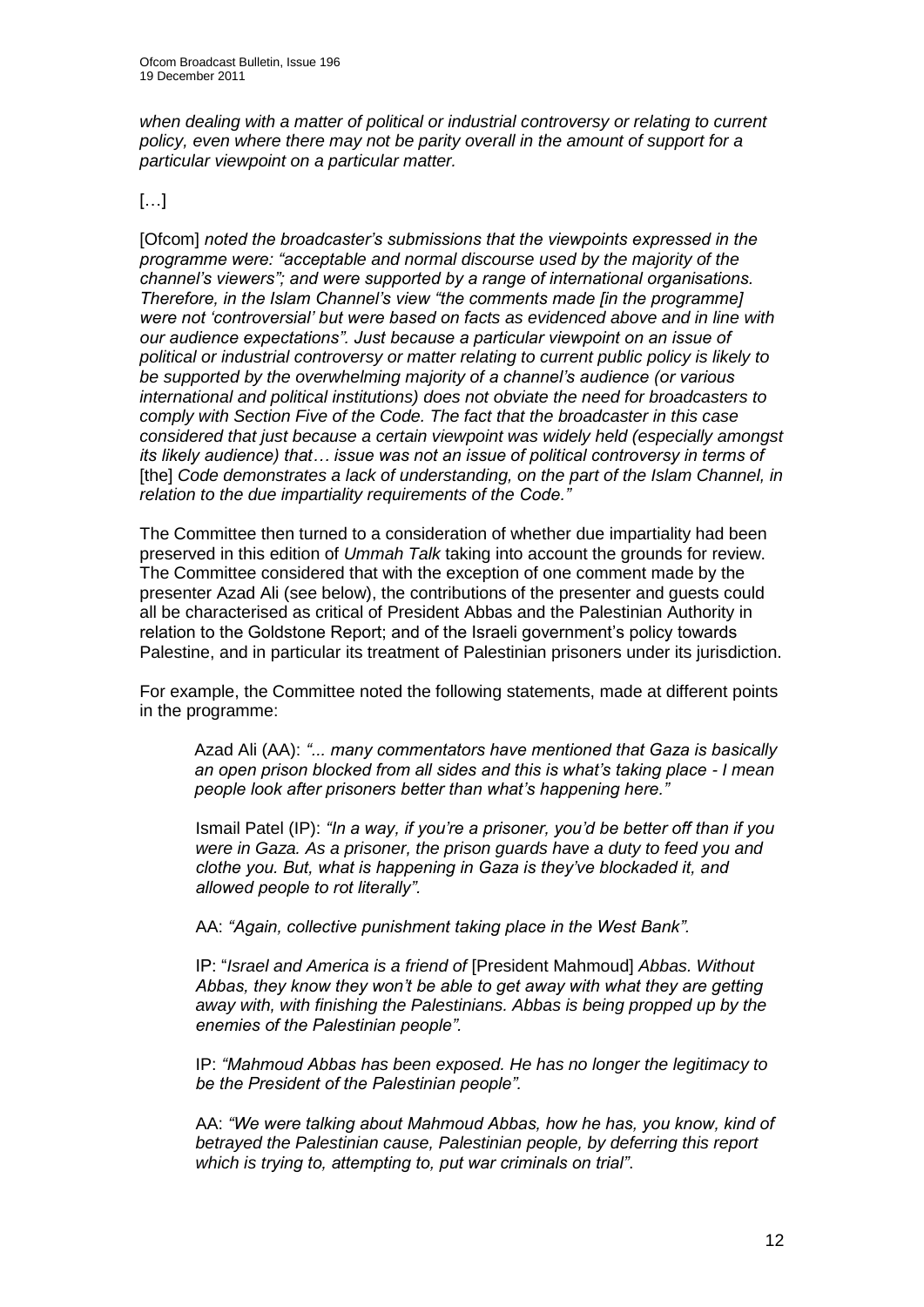IP: *"When we look at the specifics of the Palestinian issue we realise that the word duplicity, what it means in the Palestinian issue. I mean, Palestinians have one Israeli prisoner, who the whole world is talking about. Even now after over a year his picture is on the front page of British newspapers. Over 12,000 Palestinians are languishing in Israeli jails. Their plight, their status, is ignored. It is not even mentioned"*.

AA: "*I think it also highlights the Zionist propaganda and how well it"s managed to cover the truth – like you said almost the entire world knows of that one Israeli prisoner, but 12,000 Palestinian prisoners and the world"s media can"t even name a single one. I think it shows the duplicity."*

The Committee noted in particular that a number of the comments quoted above were made by the presenter, Azad Ali. Presenters may express views on matters of political controversy within the limits of the Code. However alternative viewpoints must be appropriately represented. Given the difficulty faced by the Islam Channel in finding guests to provide an Israeli perspective on issues of this nature, which the Committee acknowledged, the role of the presenter in providing balance is crucial. In this case, the Committee noted that not only did the presenter not provide balance but he frequently endorsed the views expressed by the programme"s guests (as, for example, in the final statement quoted above).

The Committee noted two comments made by the presenter which reflected criticism of Palestinian armed groups in the Goldstone Report:

*"Also of course Goldstone mentions about the Palestinian rocket attacks, how they were indiscriminate and didn"t distinguish between civilian and military targets"*

*"Goldstone does criticise that* [Palestinian rocket attacks] *as well. I mean it"s a balanced report. He has criticised the Palestinians and criticised the Israelis".*

However the Committee considered that since these were the only references in the programme to an alternative point of view on the issues discussed, they were not sufficient to ensure due impartiality had been preserved in the programme. For instance, a further explanation of the context and purpose of the Goldstone Report, and a fuller acknowledgement of its findings of violations of international law by Palestinian armed groups, would have assisted in preserving due impartiality on the matters discussed.

In addition, the Committee noted that in providing its representations in relation to *Ummah Talk*, the broadcaster had not put forward any evidence that alternative views on these issues were presented in a series of programmes taken as a whole.

#### *Politics and Beyond,* 16 October 2009

The Committee noted that in this programme the presenter, Anas Altikriti, interviewed Michael Massih QC by telephone, and Andrew Slaughter MP and Daniel Machover in the studio.

The Committee noted that the introduction to the programme was missing from the recording which had been provided to the Committee, making it difficult to assess the aim of the programme in its early stages. The Committee also noted that the Islam Channel had not provided representations specifically in relation to this programme.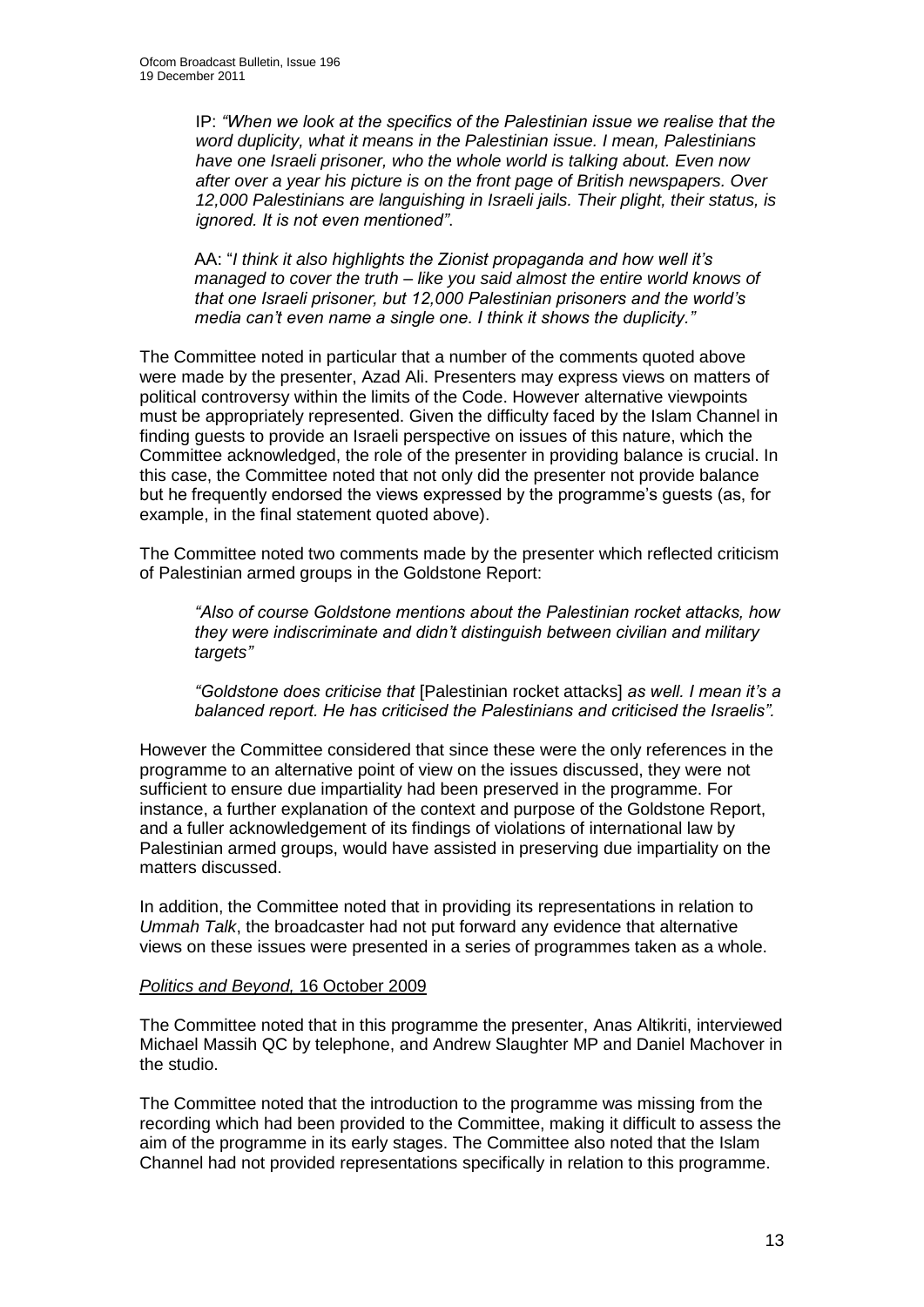As indicated above, Ofcom did not refer the Due Impartiality Decision in relation to *Politics and Beyond* to the Committee on the ground put forward by the Islam Channel that it contained a material mistake of fact in that the programmes considered in breach by Ofcom did not deal with matters of political controversy but rather with facts. The Committee therefore noted the finding of the Due Impartiality Decision in that regard:

*"*[Ofcom] *considered that the 16 October Programme dealt with an issue of political controversy, namely, Israel"s military activities (including allegations of war crimes committed by Israel) in Gaza in January 2009, and their aftermath."*

The Committee considered that this edition of *Politics and Beyond* primarily discussed the legal basis and precedents for, and the likely implications of, Israeli officials being prosecuted in a country such as the UK for war crimes allegedly committed in Gaza; and whether the impetus for development of the law in this area should come from politicians or lawyers. The Committee was of the view that the legal elements of this discussion were closely related to the matters of political controversy described above.

The Committee considered whether due impartiality had been preserved in the programme. It acknowledged that the arguments made by the participants were frequently complex. For example the Committee noted the following statement by Daniel Machover in which he presented his view of Israel"s arguments in relation to international humanitarian law:

*"And what Israel is trying to do... is they"re actually trying to change the law. They"re trying to say - well, this is all about terrorism, it"s dealing with terrorism, you America, you Britain, you don"t want the law to be applied to us because it"s going to apply to you. And what they"re really trying to do is say the law doesn"t fit modern era, we need to fight against terrorism, we need a freer hand, all these things, laws that are there to protect civilians shouldn"t be there anymore. So they"re trying to drag all these very important laws that are there to protect civilians and people who don"t participate in combat, they just want to forget all those, we"re fighting against terrorism, we need to change the rules of the game. And what we need - the civilised world needs - is to stand up and say "no", the rules of the game are really clear and they"re there to protect the innocent and the civilians. It doesn"t matter if you"re fighting a "terrorist" enemy or an organised enemy with an organised army - you need to protect civilians from becoming targets. And what Israel is trying to do is to say civilians are legitimate targets. That"s actually what they said, I believe, if you look carefully at what they said in this recent conflict in Gaza."*

The Committee noted that at one point the presenter, Anas Altikriti, referred to a potentially negative implication of attempts to prosecute Israeli officials:

*"Some have said that now as a result of this flurry of cases brought against Israeli officials, that the UK is quickly becoming - and I think this was quoted in Haaretz in an article written by an Israeli journalist - that the UK is quickly becoming a no go zone for Israeli officials. Now, many on the other side will say well that doesn"t really help anyone, because that doesn"t really mean that those people won"t go on doing what they are doing and what these cases are brought against them in order to address. So in a sense why prevent people or why deter people from coming to the UK when maybe it may be more useful for them to come here, face a sort of a public enquiry, listen to the other point of view and you know have that kind of debate and*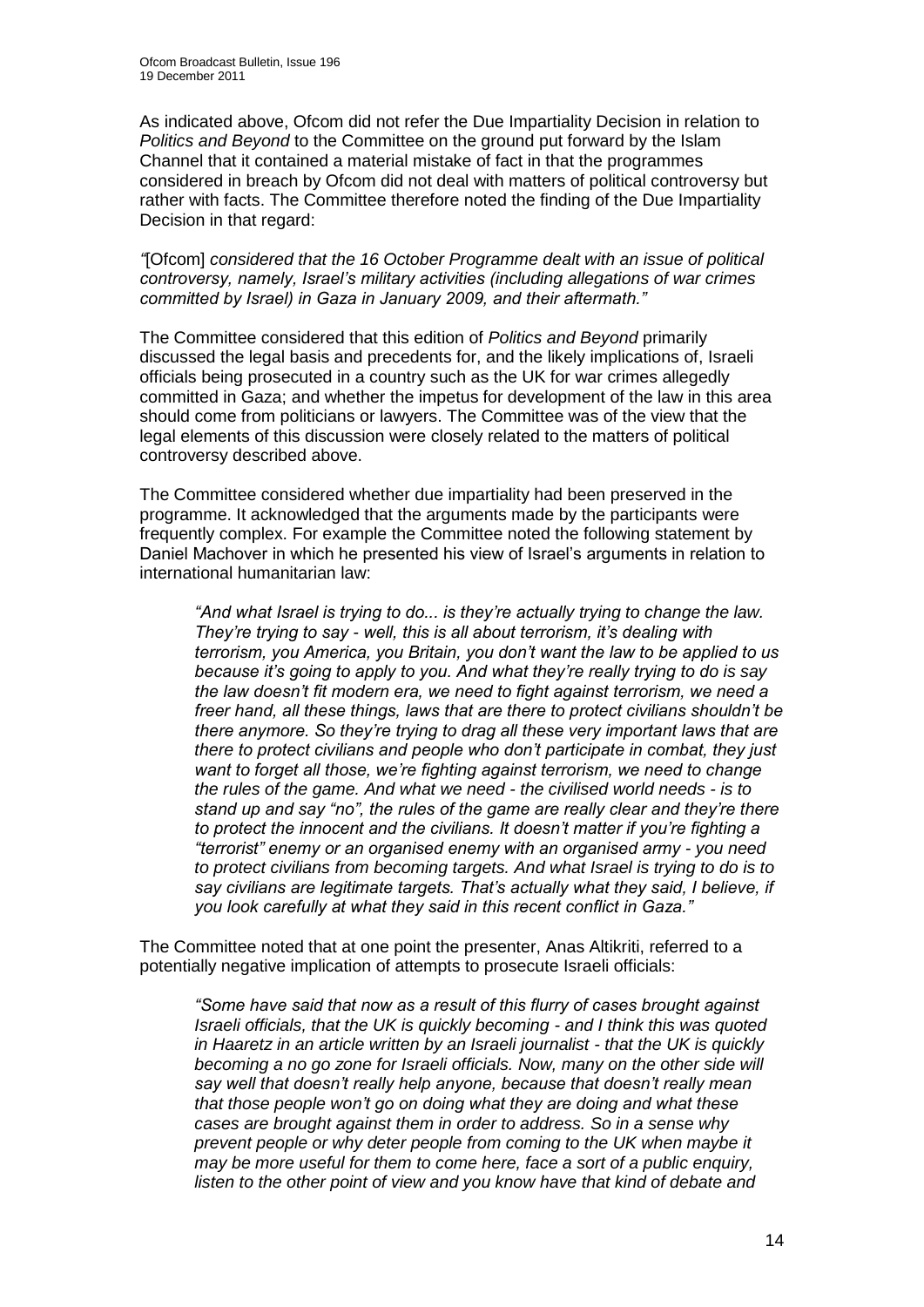*negotiation, at least that is some of the feedback that we"re getting – now that people won"t come here, what kind of benefit has anyone gained from that?"*

However the Committee considered that all the contributions could reasonably be characterised as critical of the Israeli state, noting for example the following statement by Andrew Slaughter MP:

*"If you look at a case like Gaza, well the crimes are continuing. The collective punishment of the people of Gaza is still continuing"*,

and in particular this statement by Daniel Machover:

*"You"ve got to deal with the fact that there"s a big driver within the Israeli society for there to be wars because it generates jobs, it generates money... so these things are complicated, and no I don"t think we have absorbed all of the lessons of the Second World War. Certainly Zionism and the way that it behaves and was set up as a settler colonial project I don"t think did learn the lessons of the Second World War".*

In the Committee"s view, no Israeli government perspective on the issue of war crimes allegedly committed by Israel during its military operations in Gaza in December 2008/January 2009 and on the potential arrest for war crimes of Israeli politicians visiting other countries was presented in the programme (via the presenter or otherwise).

The Committee also noted that in its representations in relation to *Politics and Beyond*, the broadcaster did not provide any evidence that alternative views on these issues were presented in a series of programmes taken as a whole. The Due Impartiality Decision had referred to an edition of *Ummah Talk* broadcast in January 2010 - which had included an interview with Israel"s former ambassador to Germany in which he gave his views on the subject of arrest of Israeli politicians abroad for war crimes - but Ofcom had considered that this programme, being broadcast nearly four months after *Politics and Beyond*, was not broadcast "within an appropriate period" and therefore could not be considered to preserve due impartiality over a series of programmes taken as a whole. The Committee concurred with this view.

#### *Politics and Beyond*, 30 September 2009

The Committee noted that the broadcaster"s objection to Ofcom raising issues relating to programmes that were broadcast several months (in this case 9 months) prior to Ofcom seeking comments from the broadcaster was addressed and rejected in Ofcom"s decision in relation to two editions of *IslamiQa* published on 8 November 2010.<sup>11</sup> That decision pointed out that Ofcom has an obligation to consider evidence of potential breaches of the Code irrespective of when a programme may have been broadcast; and that the Quilliam Report made a number of allegations in March 2010 about compliance of the Islam Channel with the Code, some of which appeared to be potentially serious. However the Committee acknowledged that Ofcom"s request for comments on *Ummah Talk* and *Politics and Beyond* was made some time after those programmes were broadcast and that it may therefore have been difficult for the

<sup>1</sup> <sup>11</sup> Ofcom Broadcast Bulletin 169. Note that that part of the decision which relates to *Muslimah Dilemma* is replaced by the decision in relation to *Muslimah Dilemma* published in this Broadcast Bulletin.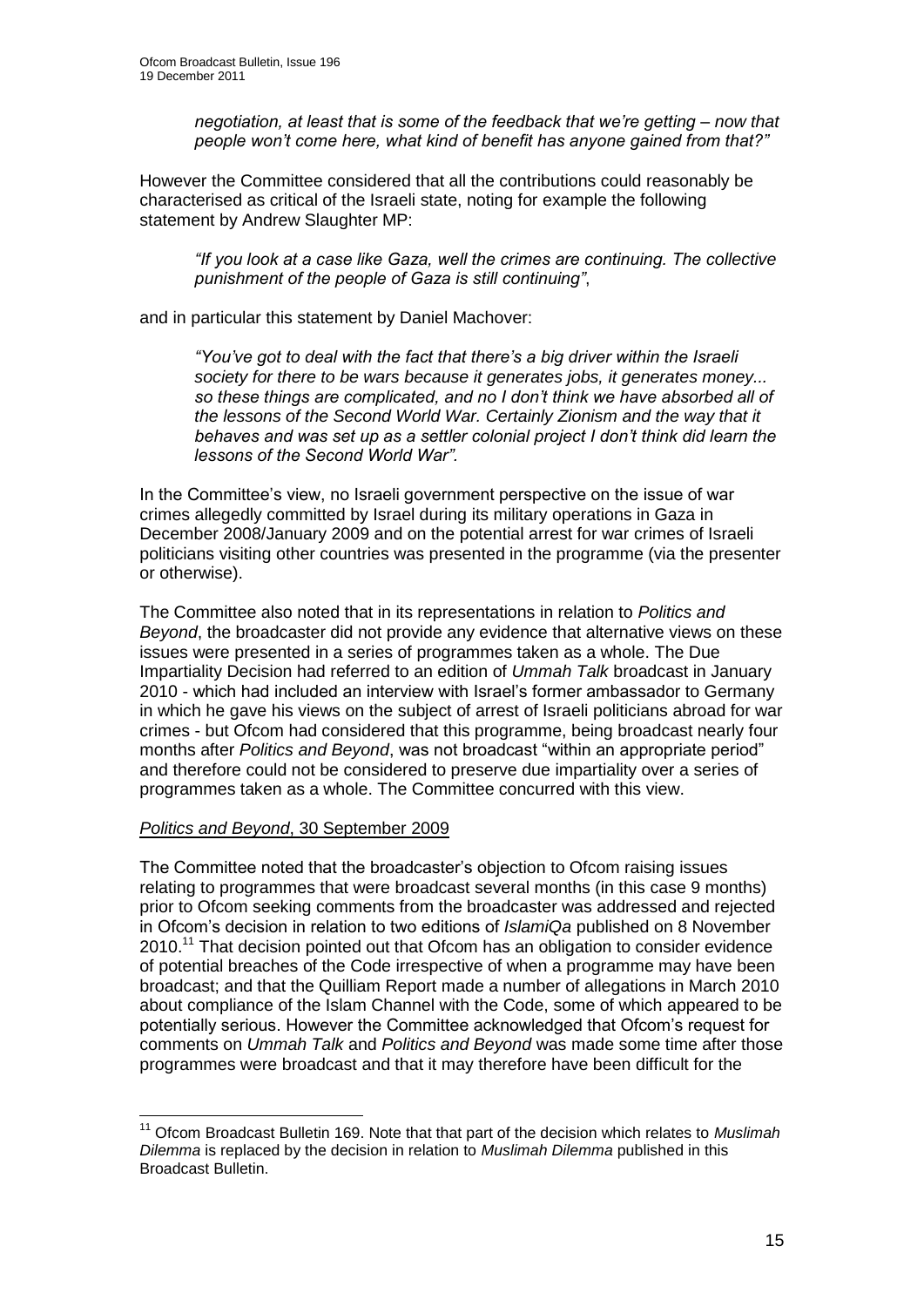broadcaster to point to other programmes in its output as preserving due impartiality over a series of programmes taken as a whole.

The Committee took this into account when reaching its decision and specifically considered whether an edition of *Politics and Beyond* broadcast on 30 September 2009 ("the 30 September programme"),<sup>12</sup> which had also discussed the Goldstone Report, could be said to have provided evidence in the Islam Channel"s favour, that due impartiality was preserved by it on the matters of political controversy discussed in either *Ummah Talk* and *Politics and Beyond* over a series of programmes taken as a whole. (The Committee noted that the Islam Channel had not represented that the 30 September programme preserved due impartiality in this way).

The Committee noted that in the 30 September programme, the Islam Channel had included in the discussion one guest<sup>13</sup> who presented a different view, stressing for example that the Goldstone Report had found that violations of human rights and international humanitarian law were committed both by Israel and Hamas, and that the violations committed by one side did not justify those of the other. However, the Committee did not consider that this on its own provided sufficient balancing material to justify a finding that the Islam Channel had preserved due impartiality on the matters discussed in *Ummah Talk* and *Politics and Beyond* over a series of programmes taken as a whole. For instance the 30 September programme, broadcast two weeks earlier than *Ummah Talk*, had not discussed President Abbas" reaction to the Goldstone Report; and it did not present, for example, an Israeli government perspective to balance the views expressed in *Ummah Talk* and *Politics and Beyond*.

However the Committee considered that the 30 September programme was evidence that the Islam Channel was able to provide alternative views on issues related to the Israeli-Palestinian conflict, while at the same time taking into account the likely expectation of its audience as to its coverage of such issues.

#### **Conclusion**

The Committee took account of the difficulty the Islam Channel stated it faces in finding guests to represent the viewpoint of the Israeli government. The Israeli-Palestinian conflict is, however, a matter of political controversy and the Islam Channel, in presenting these issues, was therefore obliged to ensure some discussion of the policies and actions of the Israeli government which represented its viewpoint. This could have been achieved, for example, by putting that viewpoint forward through presenters" comments or questions to programme guests.

In reaching its decision, the Committee also took into account the likely expectation of the Islam Channel"s audience in relation to discussion by the broadcaster of the Israeli-Palestinian conflict and related issues. The Committee noted that Rule 5.5 does not require the Islam Channel to give an equal division of time to every view or to represent every argument and every facet of every argument. However it is required to ensure that alternative viewpoints are adequately represented. In the case of these programmes, such viewpoints (i.e. the views of the Israeli government,

<sup>1</sup>  $12$  At the beginning of this investigation, Ofcom asked the Islam Channel for comments on how the 30 September programme complied with Rule 5.5 of the Code. In light of the Islam Channel"s response, Ofcom decided that the 30 September programme did not raise potential issues under the Code.

<sup>&</sup>lt;sup>13</sup> Frederick Abraham, Human Rights Watch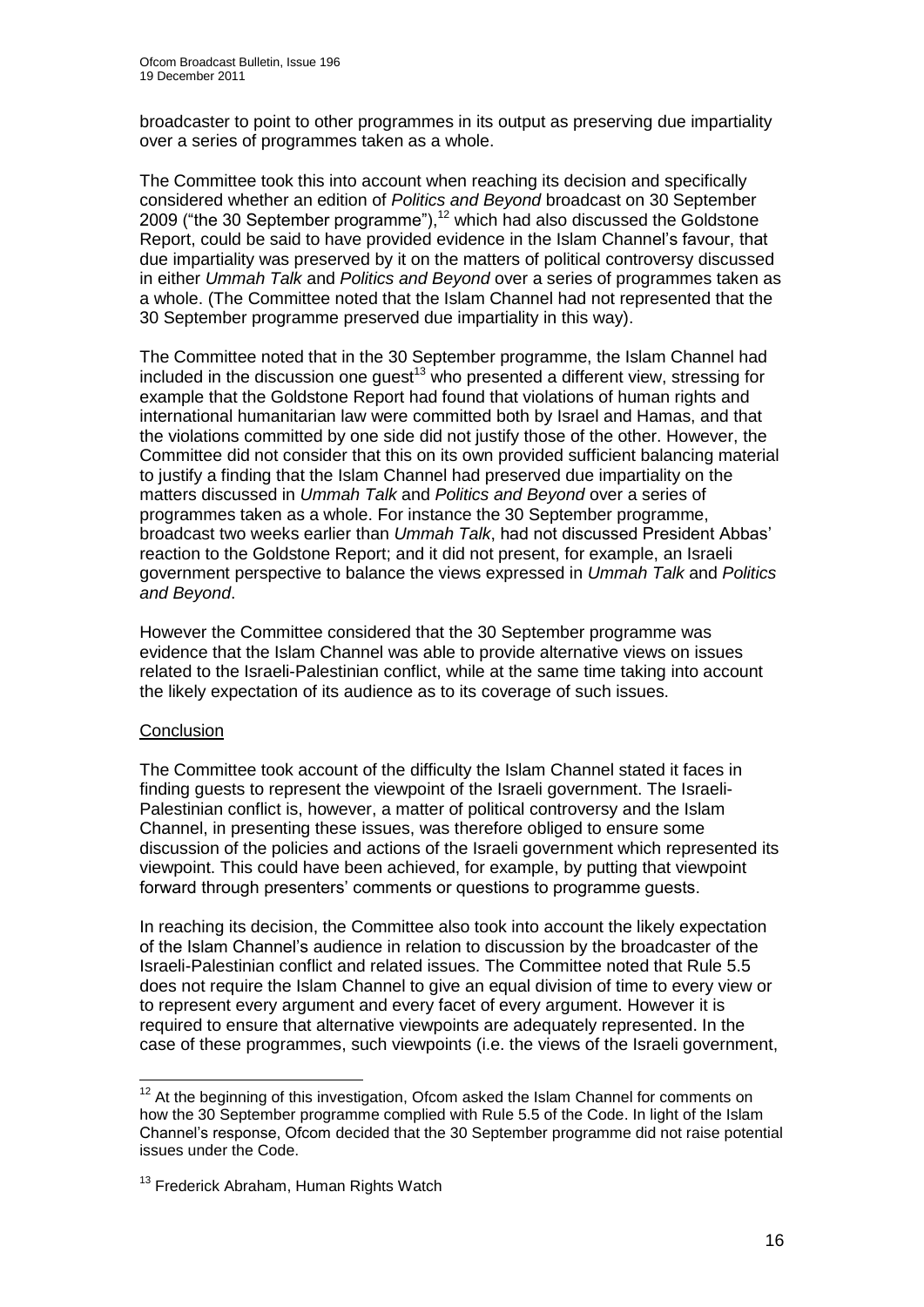and of President Abbas in relation to the Goldstone Report) were not presented in the programmes themselves or in a series of programmes taken as a whole.

The Committee stressed that the broadcasting of highly critical comments concerning the policies and actions of a state (as in these programmes) is not, in itself, a breach of the Code rules on due impartiality. It is essential that current affairs programmes are able to explore and examine issues and that contributors are able to take robust and highly critical positions. However, a broadcaster must preserve an adequate and appropriate level of impartiality in its presentation of matters of political controversy. In the case of these programmes, the Committee considered that the Islam Channel failed to do so, for the reasons set out above.

The Committee therefore considered that both *Ummah Talk* and *Politics and Beyond* were in breach of Rule 5.5.

#### **Breaches of Rule 5.5**

The Committee was of the view that whilst these breaches did not merit consideration for the imposition of a statutory sanction, it did have significant concerns about the Islam Channel"s understanding and compliance processes in relation to Section Five of the Code, particularly as the Islam Channel has previously been fined for breaches of the Code relating to 'due impartiality'. Therefore, in all the circumstances, it was considered appropriate for the Islam Channel to be invited to attend a meeting with Ofcom to discuss how improvements can be made to its compliance processes in relation to Section Five of the Code.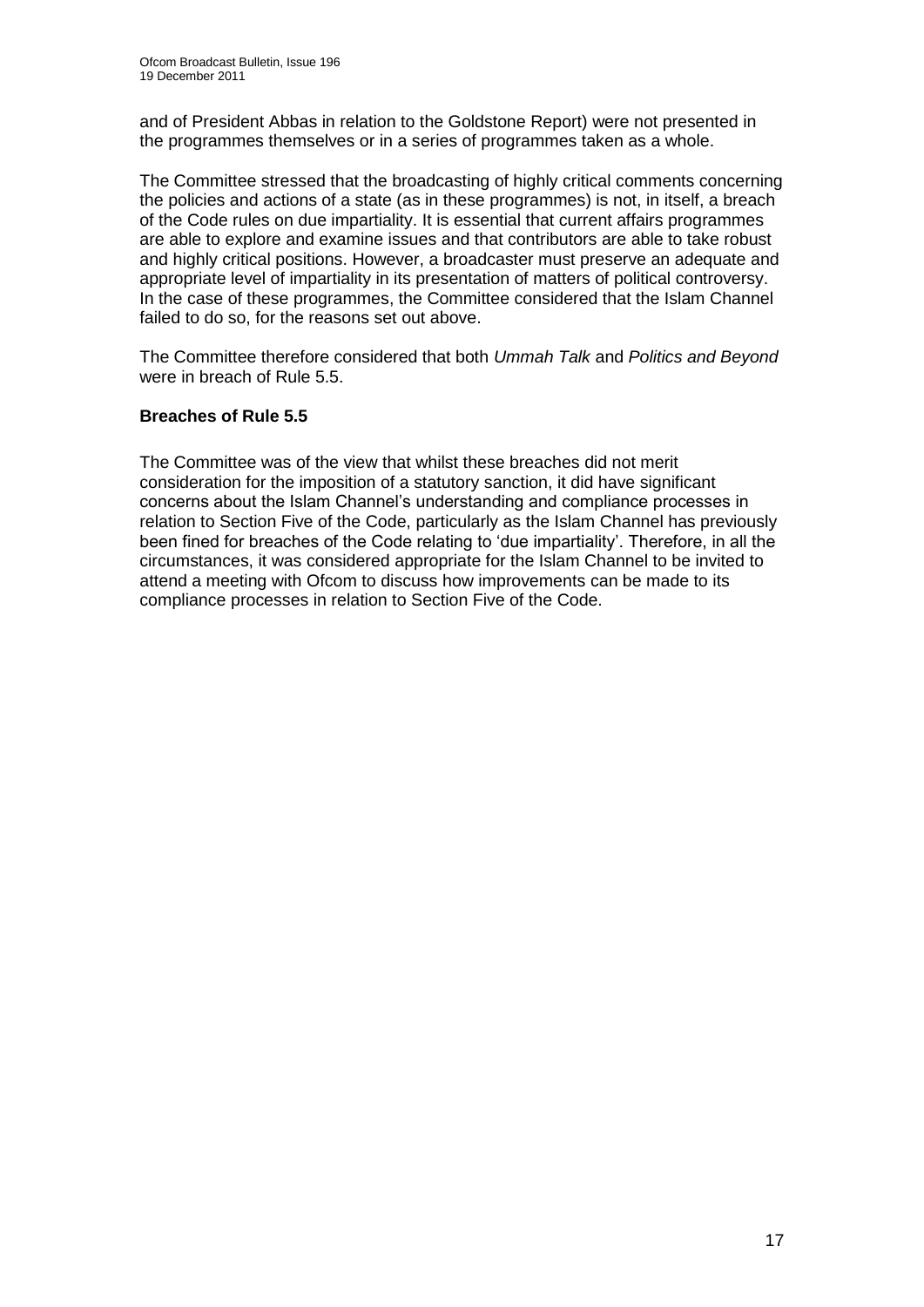# **In Breach**

# **Muslimah Dilemma**

*The Islam Channel, 12 April 2009*

#### **This Review Decision replaces that part of a decision published in Ofcom's Broadcast Bulletin on 8 November 2010 which relates to** *Muslimah Dilemma***.**

#### **Introduction**

The Islam Channel is a specialist religious channel that broadcasts on the Sky digital satellite platform and is directed at a largely Muslim audience in the UK and elsewhere. Its output ranges from religious instruction programmes to current affairs and documentary programmes.

#### **Complaint**

1

In March 2010, the Quilliam Foundation ("Quilliam"), which describes itself as a "counter-extremism" think-tank, published a report called *Re-programming British Muslims - Sky Channel 813"* ("the Quilliam Report").<sup>1</sup> The Quilliam Report was an analysis of the Islam Channel"s output over a number of months, looking in particular at various religious and political programmes broadcast in 2008 and 2009. The Quilliam Report made a number of allegations about compliance of the Islam Channel with the Ofcom Broadcasting Code ("the Code").

#### Ofcom"s investigation

In Ofcom"s view, some of these allegations raised potential issues under the Code. Ofcom therefore requested recordings of the relevant material. Having watched the recordings, Ofcom decided to investigate three programmes in relation to potential harm and offence issues.

One of the three programmes was *Muslimah Dilemma*, a discussion programme (in English) considering topical issues from an Islamic perspective. This particular edition, broadcast on 12 April 2009, discussed sexual relations within marriage in the context of new legislation introduced in Afghanistan. The presenter interviewed a studio guest (Dr Nazreen Nawaz) and a guest speaking on the telephone from Afghanistan.

In line with Ofcom"s Procedures for the handling of broadcasting standards or other licence-related cases ("the Procedures"), $2$  Ofcom asked the broadcaster how the programme complied with Rule 2.3 of the Code, which requires broadcasters to ensure that material which may cause offence is justified by the context. In particular Ofcom asked for the broadcaster"s comments on the following statements made by Nazreen Nawaz:

*"And really the idea that a woman cannot refuse her husband"s* [sexual] *relations – this is not strange to a Muslim because it is part of maintaining that* 

 $1$  The Quilliam Report is available at: [http://www.quilliamfoundation.org/images/stories/islamchannelreport.pdf.](http://www.quilliamfoundation.org/images/stories/islamchannelreport.pdf)

 $2$  These procedures were in force at the time of Ofcom's investigation, available here: [http://stakeholders.ofcom.org.uk/binaries/broadcast/guidance/standards.pdf.](http://stakeholders.ofcom.org.uk/binaries/broadcast/guidance/standards.pdf)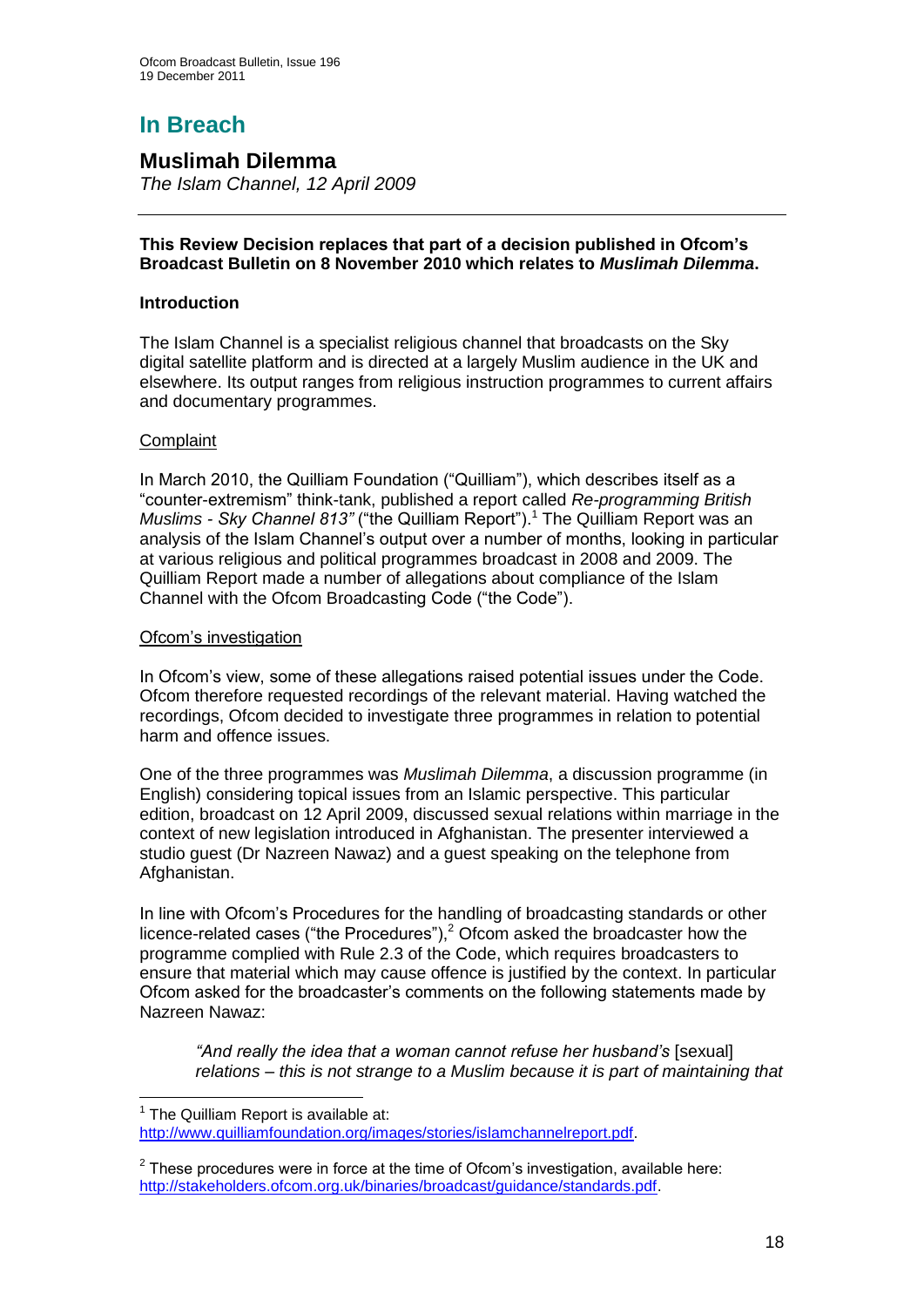*strong marriage. In fact it is a bit strange, the converse is strange. To refuse relations would harm a marriage".*

*"But it shouldn"t be such a big problem where the man feels he has to force himself upon the woman because the understanding should be created within the system through the implementation of all the laws of Islam, that inshAllah marriage is about seeking tranquillity, it"s about harmony that should be in the mind of the man and woman alike".*

#### Islam Channel"s response

The Islam Channel said that *Muslimah Dilemma* was a programme that dealt with women"s and general social issues and their effect on the Muslim community. It *"tackles both controversial as well as taboo subjects which the Muslim community may not have had an open discussion about up until now"* and *"aims to provide practical advice and long term solutions which emanate from Islam"*.

The Islam Channel stated that the discussion in this particular programme was about new laws passed in Afghanistan which could be interpreted to allow rape within marriage and also to restrict women from leaving the house without their husbands' permission. The two guests on the programme were Nazreen Nawaz and Fatana Gallani (Founder of the Afghanistan Women"s Council).

According to the Islam Channel, the new Afghan legislation was *"seen* [in the western media] *to be condoning rape within marriage, however, according to the Afghan guest on the programme, the law was not seen like that in Afghanistan. The show then discussed why it had been interpreted in that way"*.

The broadcaster added that Nazreen Nawaz described *"how a harmonious marriage is created and maintained through a sense of commitment, physical, emotional, and sexual between the husband and wife"*. The Islam Channel said that it is clearly mentioned that the implementation and understanding of the Islamic laws should result in the man not *""forcing himself upon the woman""*. The broadcaster represented that when asked directly whether this is condoning rape within marriage, Nazreen Nawaz does not agree that it does, and that she went on to say that *"marriage is about tranquillity"*.

In conclusion, the Islam Channel said that the programme was *"discussing the different interpretations of the law and the cultural and Islamic differences from the west"* and that the Islam Channel *"does not condone or encourage marital rape"*.

#### Summary of original decision

1

In a decision published on 8 November 2010, Ofcom found that all three programmes were in breach of Rule 2.3 of the Code ("the Offence Decision").<sup>3</sup>

In relation to *Muslimah Dilemma*, the Offence Decision concluded that the statement that *"it shouldn"t be such a big problem where the man has to force himself upon the woman"*, when interpreted to have its literal and most straightforward meaning (i.e. that when a husband feels he has to force himself on his wife, this should not be considered to be a problem), together with the statement that *"…the idea that a woman cannot refuse her husband"s relations this is not strange to a Muslim because* 

<sup>&</sup>lt;sup>3</sup> Broadcast Bulletin 169: [http://stakeholders.ofcom.org.uk/binaries/enforcement/broadcast](http://stakeholders.ofcom.org.uk/binaries/enforcement/broadcast-bulletins/obb169/issue169.pdf)[bulletins/obb169/issue169.pdf.](http://stakeholders.ofcom.org.uk/binaries/enforcement/broadcast-bulletins/obb169/issue169.pdf)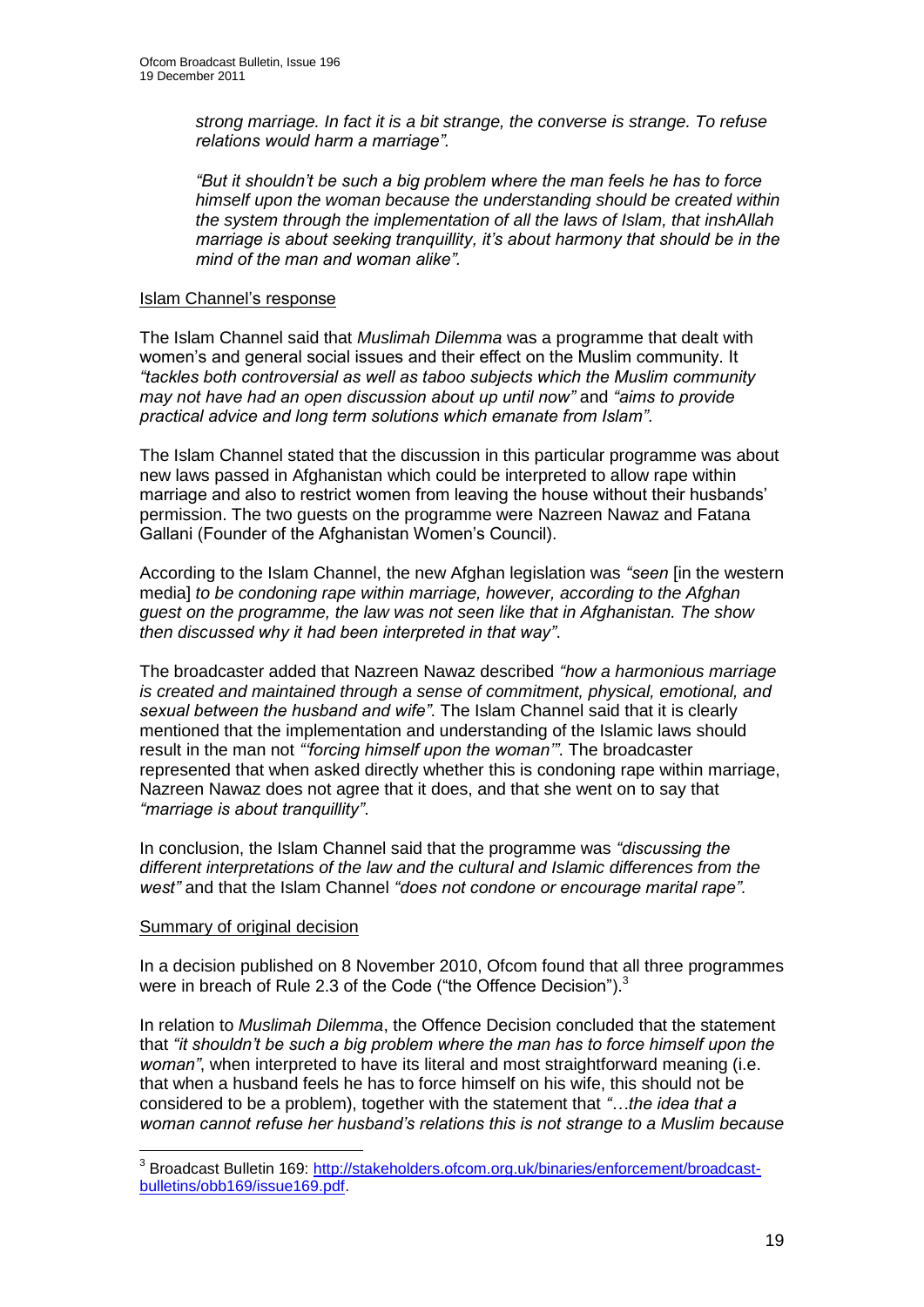*it is part of maintaining that strong marriage"* could be construed as the interpretation of the studio guest that Islamic law does not allow a wife to refuse to have sexual relations with her husband.

The Offence Decision found that the views expressed in the programme might have suggested to many in the audience that it would be permissible for a husband to oblige his wife to have sexual relations against her will, which had the potential to cause offence; and that even taking into account the fact that the Islam Channel often broadcasts programmes containing discussion of Islamic teachings, the potentially offensive material was not justified by the context, in particular because no mediating or counteracting views or condemnation of marital rape were broadcast within the programme. The programme was therefore in breach of Rule 2.3.

#### Request for review

The Islam Channel wrote to the Executive on 19 November 2010 requesting a review of the Offence Decision. It stated that the Offence Decision in respect of *Muslimah Dilemma* contained a material mistake of fact in that it misinterpreted the words of Nazreen Nawaz to mean that she was of the view that when a husband feels he has to force himself on his wife, this should not be considered a problem. Nazreen Nawaz never expressly stated that she condones marital rape when asked by the presenter. The Islam Channel said that it was shocking that Ofcom could come to this conclusion after viewing the programme as a whole, and that Nazreen Nawaz considered it a *"slanderous accusation"*.

It also argued that insufficient weight was given to the arguments put forward by the Islam Channel about the cultural and social context of the programmes under scrutiny or the expectations of their audience. The Islam Channel had not received a single letter of complaint from viewers about the programmes found in breach by Ofcom, but if it began to dilute the religion of Islam it would receive complaints on a daily basis. The broadcaster said that according to Ofcom"s guidance notes, as a "specialist religious" channel it is allowed to proclaim its doctrines and beliefs *"at the lowest risk of giving offence"*.

The Islam Channel said its right to freedom of expression had not been taken into account, in particular its freedom to provide an alternative viewpoint on topics of discussion. It added that *Muslimah Dilemma* had not been broadcast for over a year.

#### Grant of review

Ofcom decided to grant the request for a review of the Offence Decision in respect of *Muslimah Dilemma* because it considered that, in stating that the words of the studio guest were misinterpreted by Ofcom, the Islam Channel had put forward a case that the Offence Decision in relation to *Muslimah Dilemma* was materially flawed due to a mistake of fact and that there was a compelling reason why the review should be granted. In accordance with the Procedures, Ofcom therefore referred the case to the Broadcasting Review Committee ("the Committee").

Ofcom stated that in reviewing this decision the Committee would consider the context in which the material was broadcast and take into account the Islam Channel"s right to freedom of expression, and would also consider its statement that *Muslimah Dilemma* has not been broadcast on the Islam Channel for over a year.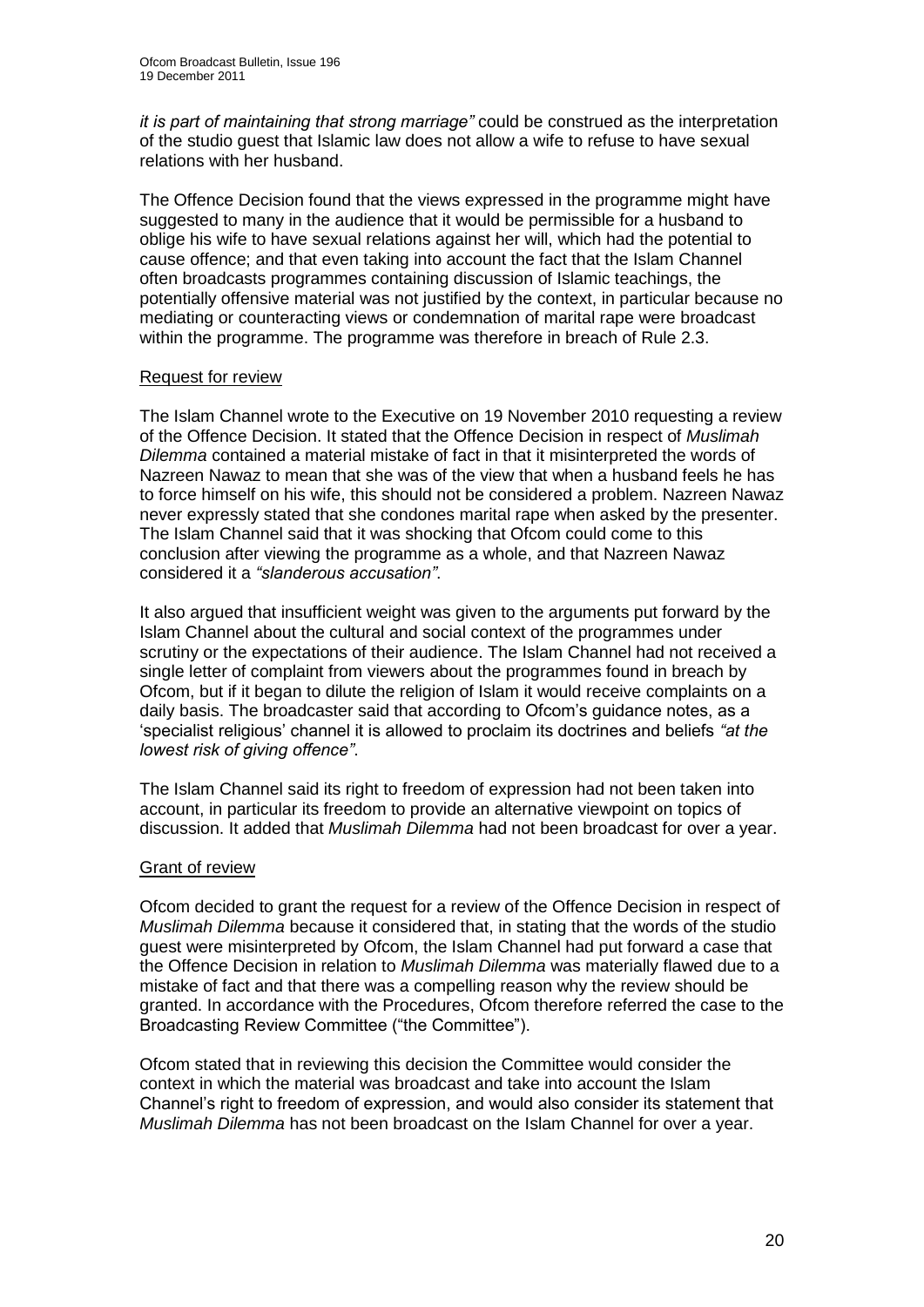## **The Committee's decision**

The Committee reviewed all the relevant material before reaching its decision.

Under the Communications Act 2003 ("the Act"), Ofcom has a statutory duty to require the application, in the case of all television and radio services, of standards that provide adequate protection to members of the public from the inclusion of offensive and harmful material. Ofcom also has a duty to set such standards for the content of programmes as appear to it best calculated to secure the standards objectives; these standards are contained in the Code. Broadcasters are required to comply with the rules in Section Two of the Code so as to provide adequate protection for members of the public from harmful and/or offensive material.

The Committee considered whether the edition of *Muslimah Dilemma* complied with Rule 2.3 of the Code, which requires that in applying generally accepted standards, broadcasters must ensure that material which may cause offence is justified by the context. The Code also requires that appropriate information should also be broadcast where it would assist in avoiding or minimising offence.

In considering the application of Rule 2.3 to the programme, the Committee therefore took "context" into account. Context includes factors such as the editorial content of the programme; the service on which the material is broadcast; the degree of harm or offence likely to be caused by the inclusion of any particular sort of material in programmes; and the likely size and composition of the potential audience and likely expectation of the audience.

The Committee also took account of the right to freedom of expression, as set out in Article 10 of the European Convention on Human Rights ("the ECHR"). The right to freedom of expression includes the freedom to hold opinions and to receive and impart information and ideas without interference from a public body. The exercise of these freedoms may be subject to such restrictions and conditions as are prescribed by law and necessary in a democratic society, for example for the prevention of disorder or crime, for the protection of health or morals, or for the protection of the reputation or the rights of others. Applied to broadcasting, Article 10 protects the broadcaster"s right to transmit material, as well as the audience"s right to receive it, as long as the broadcaster ensures compliance with the Code and the requirements of statutory and common law.

The Committee recognised that a number of Ofcom licensees broadcast programming that derives from a particular religious or spiritual viewpoint. The Committee took account of Article 9 of the ECHR which provides that everyone has the right to freedom of thought, conscience and religion. This right includes freedom, in public or private, to manifest one"s religion or belief in teaching and practice. Freedom to manifest one"s religion or beliefs shall be subject only to such limitations as are prescribed by law and are necessary in a democratic society, for example for the protection of public order, health or morals, or the protection of the rights and freedoms of others.

The Committee acknowledged that programming that derives from a particular religious or spiritual viewpoint will include advice to followers of particular faiths as to how to lead their lives which may cause offence to different sections of the audience. However, broadcasters are permitted to deal with religious interpretations of various matters so long as the material complies with the requirements of the Code, including that generally accepted standards are applied. Therefore broadcasters should not be prohibited from transmitting potentially offensive material as long as it is justified by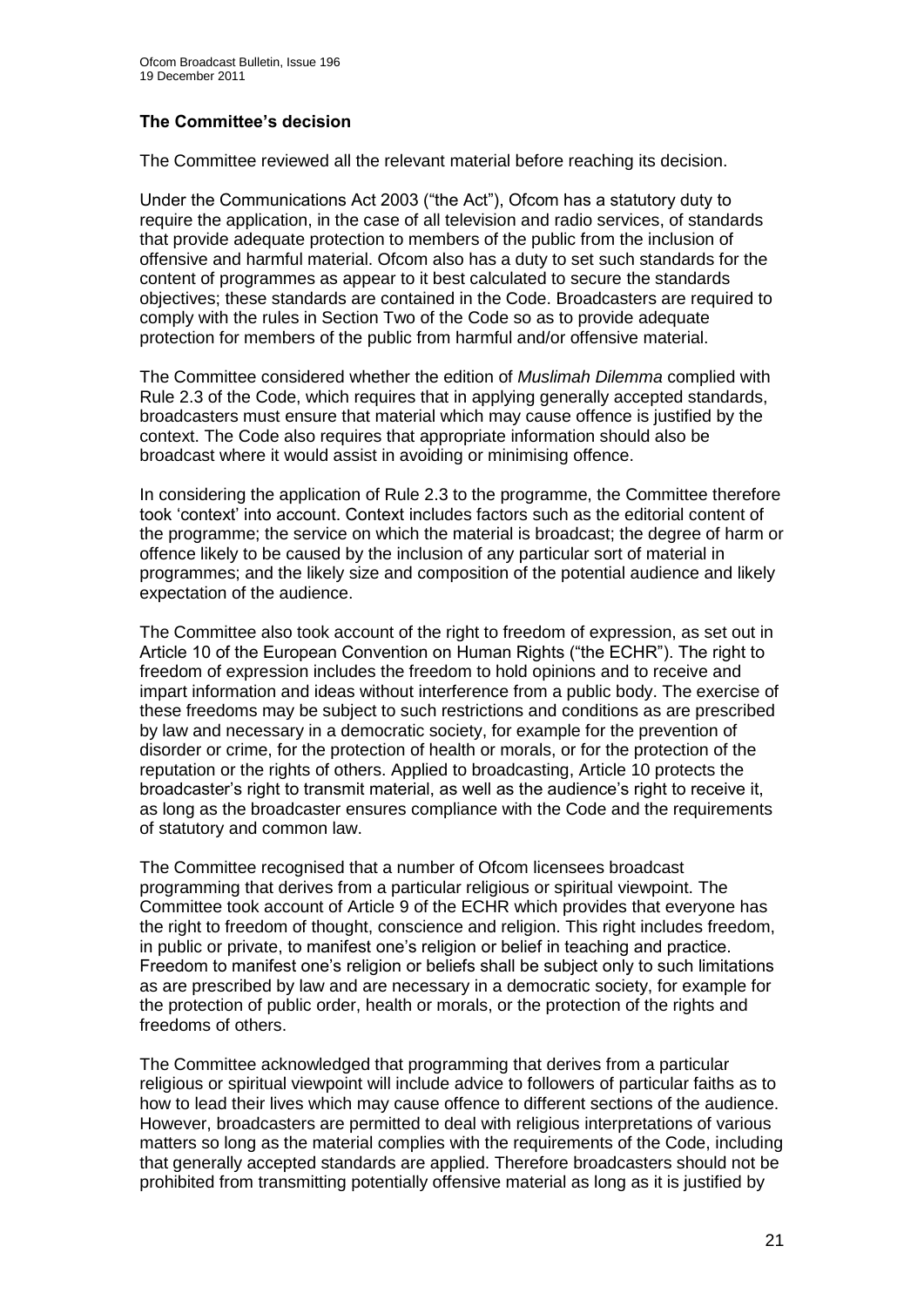the context. The Committee recognised that it would be an unacceptable restriction of a broadcaster"s and audience"s freedom of expression and freedom of thought, conscience and religion to curtail the transmission of certain views just because they might cause offence.

The Committee noted that the programme discussed new legislation in Afghanistan and the reaction of western media to that legislation. The Committee considered that the principal aim of the programme was to correct what the programme's quests perceived as western misunderstanding of the legislation. However the Committee considered that in seeking to correct this perceived misunderstanding, the participants - in particular Nazreen Nawaz - also expressed more general views on relations within marriage, including sexual relations.

The Committee noted by way of background the following explanation about the new Afghan legislation

*The new Afghan law discussed was the Shi"a Personal Status Law, which regulates the personal affairs of Shi"a community members. The law was approved by the Afghan national assembly in February 2009 and signed by President Karzai in March. In April 2009 there was national and international criticism of the law (which resulted in it being reviewed). The law included an obligation for a woman to obey her husband in sexual matters and restricted women"s freedom of movement. Some Afghan women, including MPs and human rights activists, protested certain provisions of the law.* <sup>4</sup>

The Committee first considered whether the content of the programme was potentially harmful or offensive. It noted the following discussion between the presenter (P) and Nazreen Nawaz (NN):

- P: *"…So Nazreen, just to quickly touch on this law because the accusations are very strong like Fatana is saying. Isn"t it just a cultural misunderstanding or is it a justification of rape within marriage which is what people are saying?*
- NN: *I think this is the thing isn"t it, the whole discussion has been surrounded by a sensationalist coverage by the media, so you have highly charged language such as rape in marriage or enslavement of the woman or restriction, imprisonment of the woman, highly charged language.*
- P: *And the funny thing, the strangest thing is, sorry to cut you there, that our sister Fatana from Afghanistan is saying that this is not how the Afghan women are viewing it.*
- NN: *Well I think this is the point, the point is that one of the reasons for this hysteria is because particular western politicians and the western media are judging Islam through the lenses of western liberalism…*
- […]

<sup>1</sup>  $4$  This text was provided by Ofcom to the broadcaster to confirm its accuracy, in preparation for the Committee's deliberations; the broadcaster had no comments.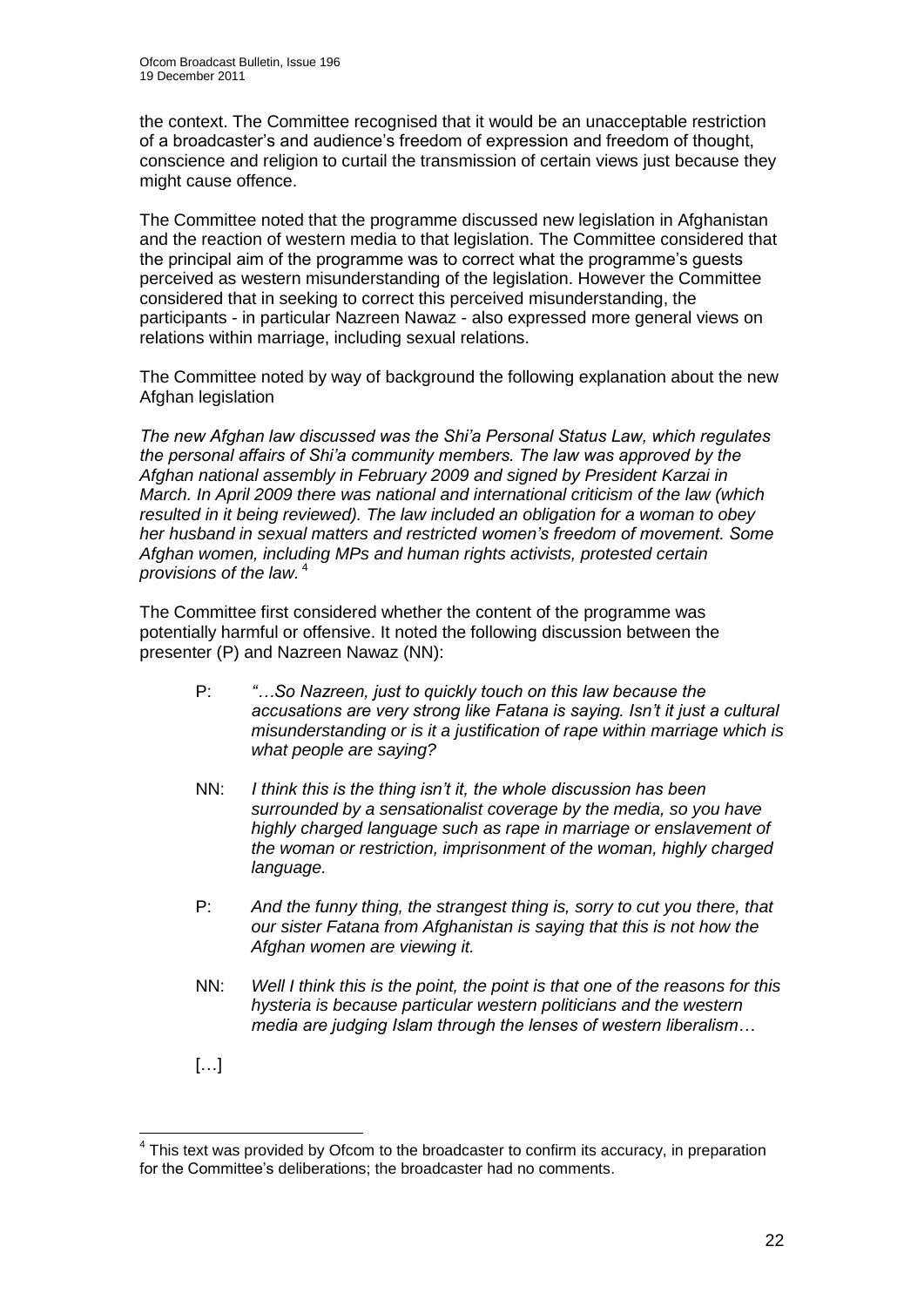*…The verse in the Qu"ran that says live with them* [women] *on a footing of kindness and justice, so Islam says this is the relationship that should be there between husband and wife in marriage and part of that is the fact that both should fulfil the intimacy towards one another, that"s part of a strong marriage. And really the idea that a woman cannot refuse her husband's relations this is not strange to a Muslim because it is part of maintaining that strong marriage. In fact it is a bit strange, the converse is strange. To refuse relations would harm a marriage. And because Islam views the unit of marriage so importantly then this would be something strange.* 

- P: *So you don"t think that this is condoning rape then in marriage?*
- NN: *This is the point, this is seen through the lenses of a western eye..."*

A few minutes later, Nazreen Nawaz said the following:

- NN: *"…The problem like the sister says, the Muslim women do not see these individual laws as a problem they see it as part of… the Islamic laws. The problem arises because our countries today in the Muslim world they only implement partial aspects of Islam, partial aspects of Islam will not achieve what the values of Islam look to achieve in marriage or look to achieve between a husband and wife…*
- […]

*…For example in marriage it shouldn"t have to be a case that it leads, I mean obviously it happens sometimes but it shouldn't be such a big problem where the man feels he has to force himself upon the woman because the understanding should be created within the system through implementation of all the laws of Islam, that…marriage is about seeking tranquillity, it"s about harmony that should be in the mind of the man and the woman alike. So I think this is the overriding problem in our countries is the system or lack of Islam as a whole, comprehensive implementation of Islam in our countries…"* 

In considering this material, the Committee noted the broadcaster"s strongly-made representations that neither the programme"s guests and presenter, nor the Islam Channel, condone or encourage marital rape. However, in order to decide whether the material was potentially harmful or offensive, the Committee had to consider the material as broadcast and whether, on the basis of what was said and in context, that content was potentially harmful and offensive.

The Committee was of the view that the words *"it shouldn"t be such a big problem where the man feels he has to force himself upon the woman"* (second text in bold above), when considered in the context of the discussion and in particular of the words immediately preceding them (underlined above), were intended to convey to the audience that "the problem of a husband feeling he has to force himself upon his wife should not arise", rather than that "when a husband feels he has to force himself on his wife, this should not be considered to be a problem". The Committee accepted and considered it important to record that it considered that the former meaning was Nazreen Nawaz"s intended meaning. However the Committee considered that there was sufficient ambiguity in the words used for members of the audience to have understood otherwise. The material was therefore potentially harmful and offensive.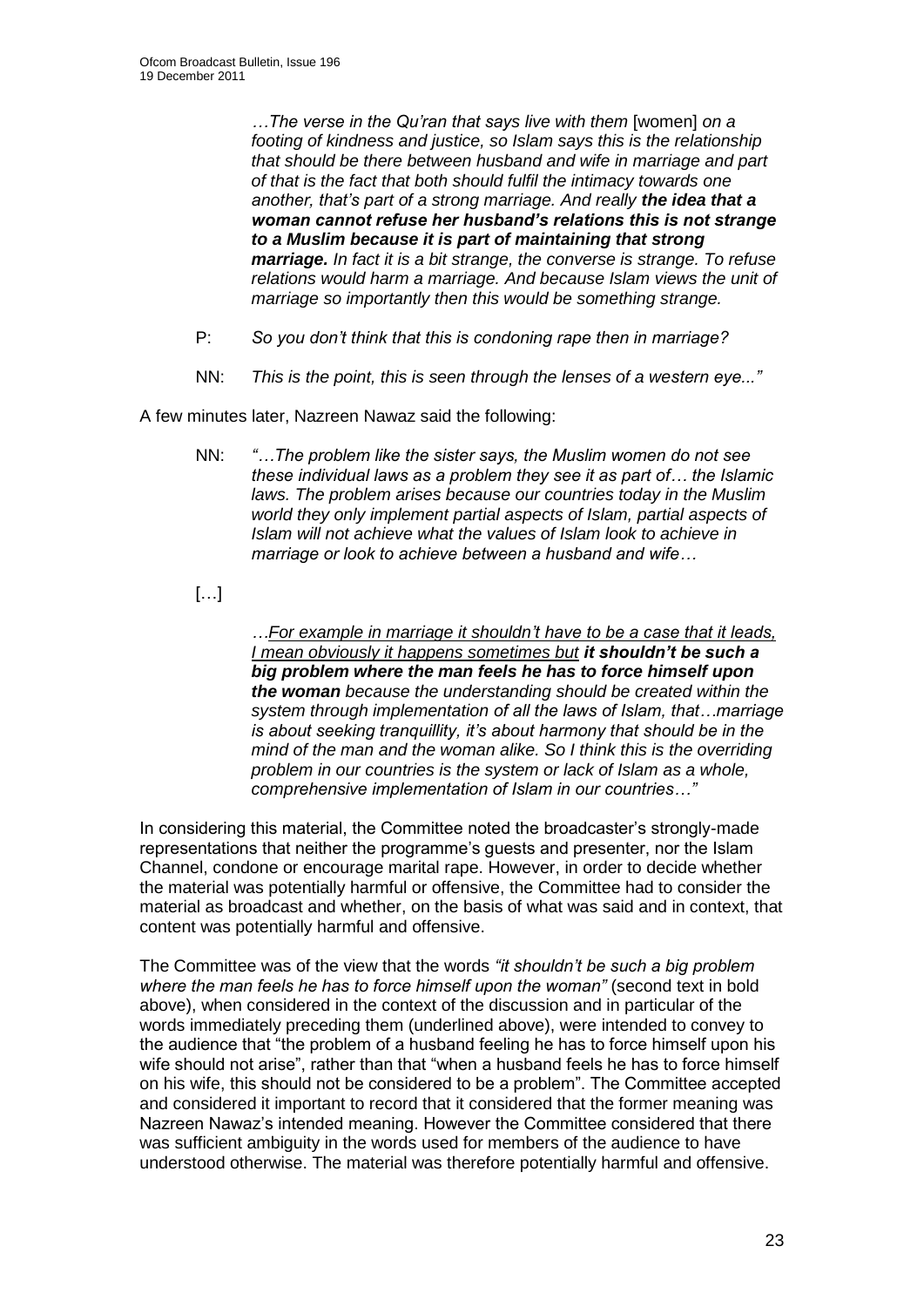The Committee also considered that Nazreen Nawaz"s comment that *"obviously it happens sometimes"* (underlined above) may have given the impression to viewers that she accepted and did not condemn the fact that sometimes a husband does force himself on his wife (although the Committee accepted that this is not in fact Dr Nawaz"s view) and therefore contributed to the potential offence.

Moreover, Nazreen Nawaz"s statement that *"the idea that a woman cannot refuse her husband"s relations this is not strange to a Muslim because it is part of maintaining that strong marriage"* (first text in bold above) was likely to have been understood by viewers as her interpretation that Islamic law does not allow a wife to refuse to have sexual relations with her husband. While accepting that there was arguably a distinction between this and the view that a husband is permitted to force himself on his wife, the Committee considered that this statement was also potentially harmful and offensive given it was capable of suggesting to viewers that it would be permissible for a husband to have non-consensual sexual relations within marriage.

The Committee considered that, taken together, the statements in bold and underlined above were potentially harmful and offensive because their meaning was ambiguous and/or unclear, and they could be interpreted to mean that it is permissible for a husband to have sexual relations with his wife without her consent.

The Committee then turned to a consideration of the contextual factors that might justify or mitigate the potential harm and offence and provide the necessary protection for the audience, as required by the Code. The Committee recognised that the discussion about relations within marriage was nuanced, and that Nazreen Nawaz made a number of points that were likely to have been understood by viewers as encouraging husbands and wives to treat each other with kindness and respect. For example:

*"The verse in the Qu"ran that says live with them* [women] *on a footing of kindness and justice, so Islam says this is the relationship that should be there between husband and wife in marriage and part of that is the fact that both should fulfil the intimacy towards one another, that"s part of a strong marriage".*

*"Marriage is about seeking tranquillity, it"s about harmony that should be in the mind of the man and the woman alike".*

The Committee also acknowledged that the programme condemned violence towards women generally, in Afghanistan and the west, and noted Nazreen Nawaz"s view that only implementation of all the laws of Islam will *"achieve what the values of Islam look to achieve in marriage"*.

The Committee also took into account the religious and cultural context of the programme and the likely expectations of the audience. The programme was broadcast on a channel aimed at a Muslim audience, and discussed how marriage is viewed in Islam and by Muslims. The Committee fully acknowledged that the Islam Channel has the right to broadcast programmes that discuss Islamic principles and that its audience expects such discussion. The Committee noted the Islam Channel"s representation that it had not received any letters of complaint from its viewers about the programme.

However the Committee also took into account that the Code requires broadcasters to apply generally accepted standards - in this case generally accepted standards for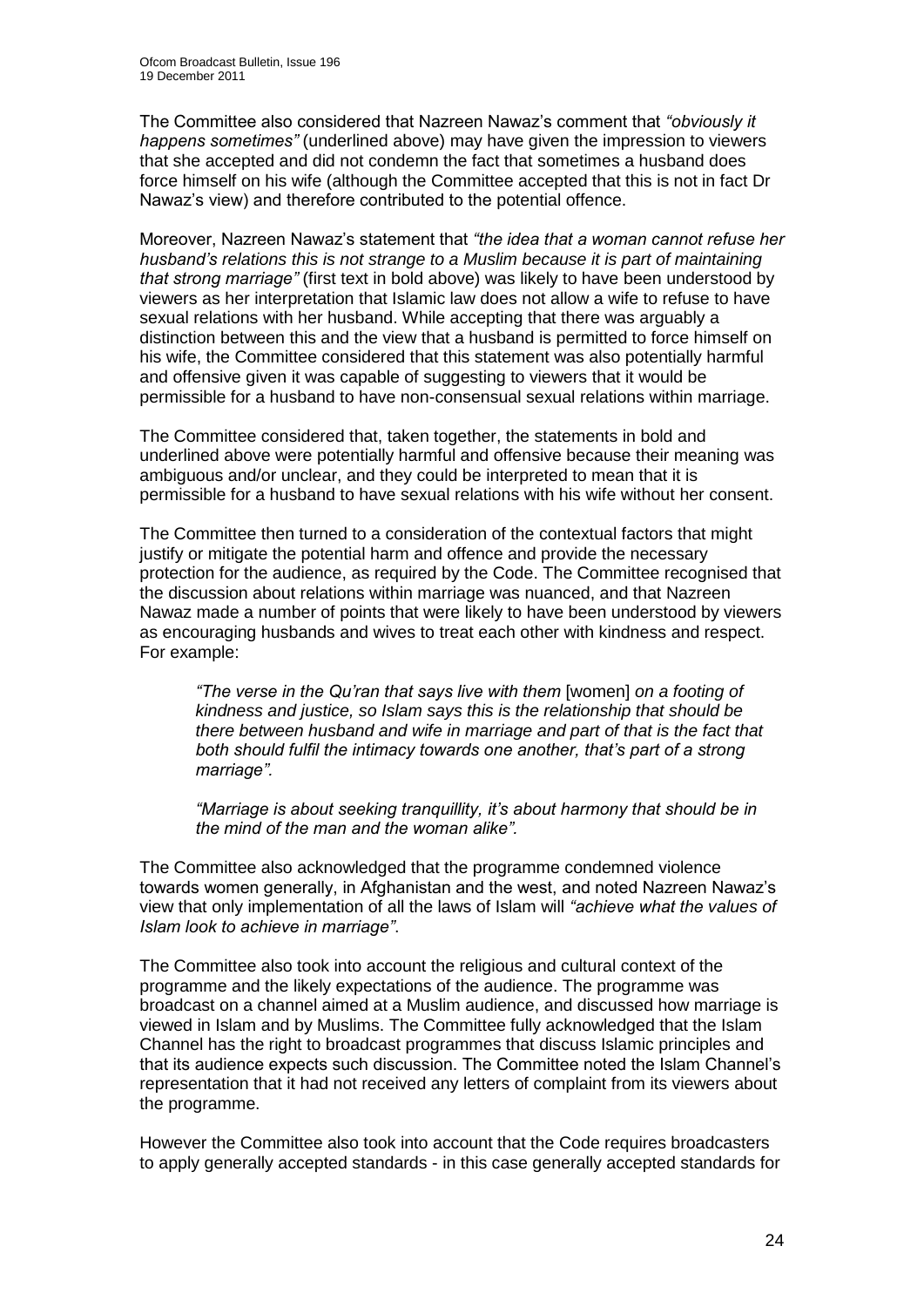a largely Muslim audience in the UK and elsewhere - to protect members of the public from the inclusion of harmful and/or offensive material.

The Committee considered that in a programme discussing an issue such as the need for consent to sexual relations within marriage, a broadcaster has a responsibility to make clear that certain behaviour, including a husband engaging in sexual relations with his wife without her consent, is unacceptable. The Committee noted that there was no clear condemnation of forced sexual relations within marriage in the programme. It was particularly concerned that the programme could have led some female viewers to believe that marital rape, while undesirable, sometimes happened and had to be accepted.

The Committee considered that the broadcaster could have taken steps to mitigate the potential harm and offence but had not done so. For example, the presenter could have asked Nazreen Nawaz to clarify the statements referred to above and the programme could have clearly condemned forced sexual relations within marriage; the presenter or another guest could have provided an alternative explanation of why the new Afghan law had been criticised by the western media and a different view of a woman"s ability to refuse her husband"s sexual relations; and the programme could have noted that rape within marriage is a crime in the UK.

In conclusion therefore, the Committee considered that whilst the potential for harm and offence arose from the ambiguity and/or lack of clarity of certain statements made, given the serious nature of the potential harm, the broadcaster should have taken a precautionary approach. The Islam Channel argued that the fact the programme never expressly stated that marital rape was condoned meant that it raised no issues under the Code. However, the Committee found that in view of the lack of any mediating or alternative views on sexual relations within marriage, and any clear condemnation of forced sexual relations within marriage, the potentially harmful and offensive material was not justified by the context and therefore did not comply with Rule 2.3.

The Committee did not consider that it was relevant to the question of the programme"s compliance with the Code that *Muslimah Dilemma* had not been broadcast on the Islam Channel for over a year.

The programme was therefore in breach of Rule 2.3.

**Breach of Rule 2.3**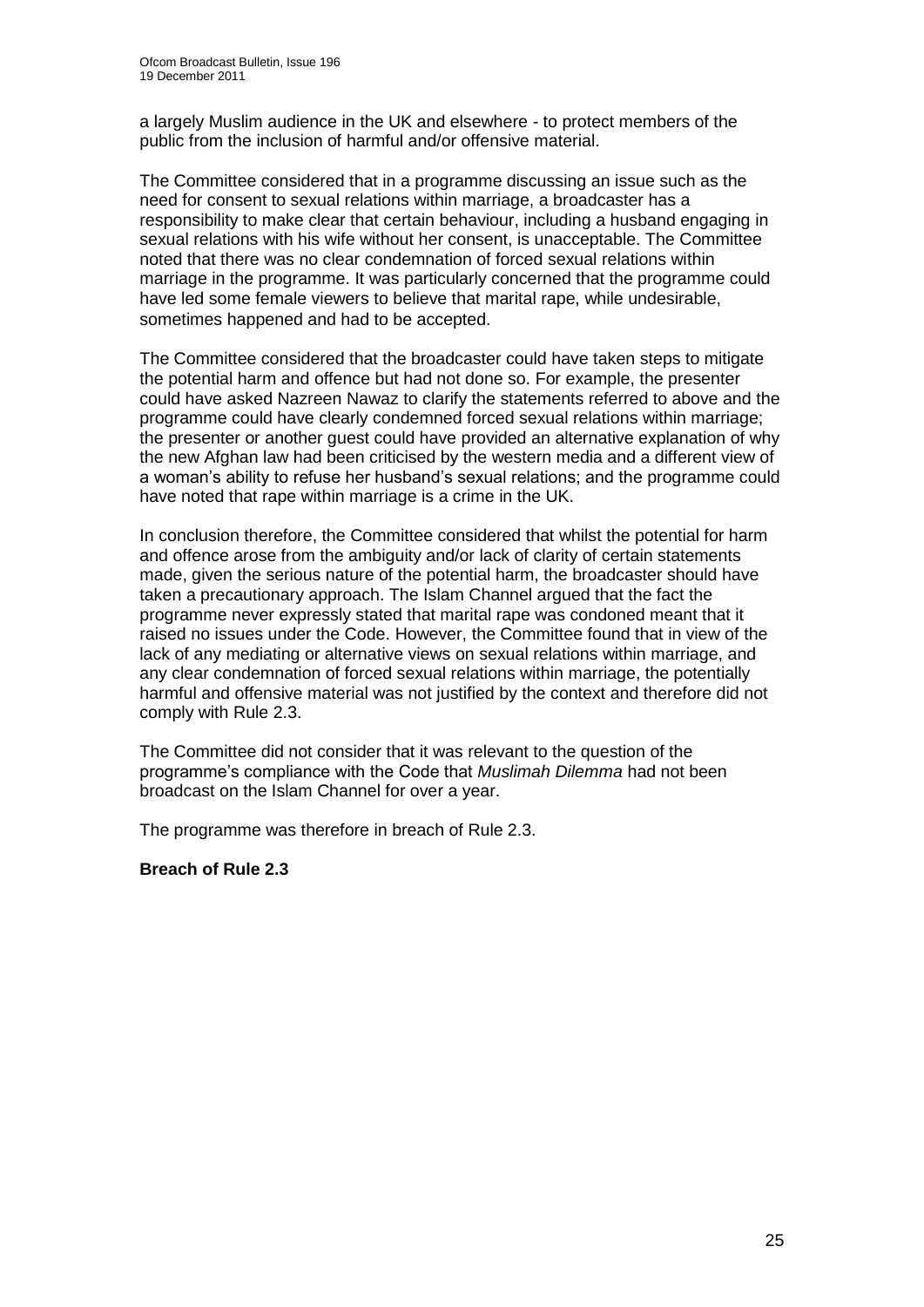# **In Breach**

**Torchwood** *Watch, 5 and 21 September 2011, 16:00*

## **Introduction**

Four complainants alerted Ofcom to offensive language and violent content in episodes of this programme broadcast in the afternoon on the general entertainment channel Watch.

*Torchwood* is a spin-off drama of the popular science fiction series *Doctor Who*. It is aimed at an adult audience and was first broadcast on BBC television after the 9pm watershed.

An episode broadcast on Watch on 5 September 2011 contained one use of the word *"fucking"* and fifteen examples of milder offensive language including *"shit"*, *"bollocks"* and "pissed". This episode also featured a scene in which a character's neck was bitten open causing a considerable amount of blood to spray from the wound.

The episode broadcast on 21 September 2011 featured the stabbing of a male character shortly after he answered his front door.

Watch is owned and operated by UKTV ("UKTV" or "the Licensee").

Having viewed the material, we considered it raised issues warranting investigation under the following Code rules:

- Rule 1.11: "Violence, its after-effects and descriptions of violence, whether verbal or physical, must be appropriately limited in programmes before the watershed…and must also be justified by the context."
- Rule 1.14: "The most offensive language must not be broadcast before the watershed..."
- Rule 1.16: "Offensive language must not be broadcast before the watershed…unless it is justified by the context. In any event, frequent use of such language must be avoided before the watershed."

We therefore sought comments from the Licensee under these rules.

#### **Response**

UKTV apologised for any distress and upset caused to its viewers and did not dispute that the incidents raised compliance issues. The Licensee said that *Torchwood* was complied by a third party supplier. UKTV said it had withdrawn *Torchwood* from its schedules and it would not broadcast further episodes until the entire series had been reviewed. It had also identified other potentially problematic titles from the library of programmes complied by the same supplier and marked them for review. UKTV added that this process would take "a matter of weeks" and while it was prioritising the review, it acknowledged that "during this period there is a risk of a repeated failure".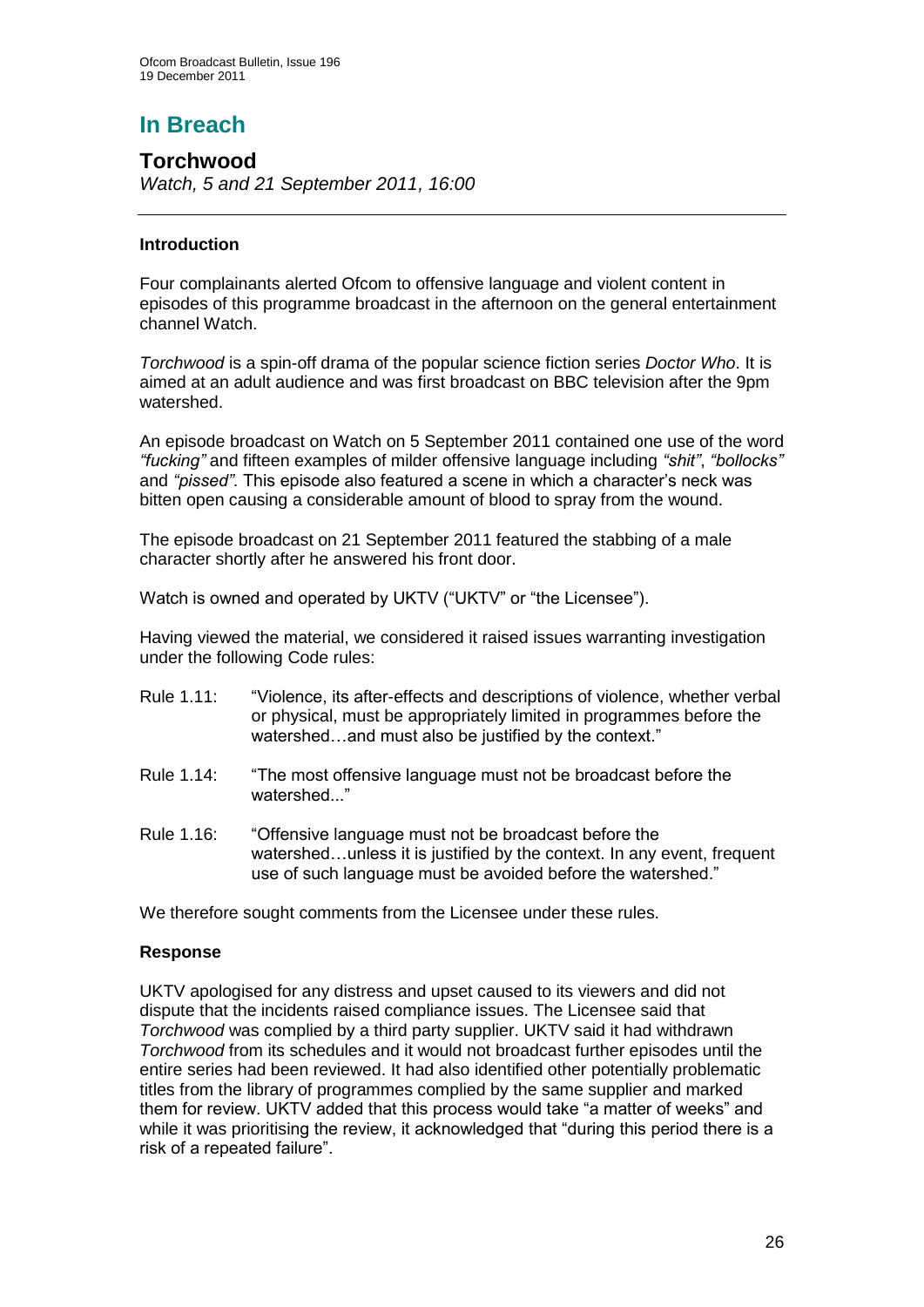To avoid another compliance failure of this type, however UKTV said that all its programmes "which are scheduled for pre-watershed transmission, and which have been derived from a post watershed master will be evaluated prior to their being scheduled on any of the UKTV channels."

## **Decision**

Under the Communications Act 2003, Ofcom has a statutory duty to set standards for broadcast content as appear to it best calculated to secure the standards objectives, one of which is that "persons under the age of eighteen are protected." This is reflected in the rules set out in Section One of the Code.

#### Rule 1.11

Rule 1.11 requires violence in pre-watershed programming to be "appropriately limited" and "justified by the context."

#### 5 September 2011

Following an extended and menacing build up scene, the episode broadcast on 5 September 2011 depicted a creature with a human body but the head of a monster attacking a man by biting into his neck. The scene in question contained a relatively brief, mid-range shot of the attack, showing blood spurting profusely from the man"s neck

#### 21 September 2011

The attack included in the programme broadcast on 21 September 20011 showed a man being attacked when he opens his front door to another man while his terrified wife and children witness the violence. The sequence began with the attacker's arm changing suddenly into a sharp weapon which he plunges into the man"s stomach. The first impact was very briefly shown in wide shot before cutting to a shot of the victim"s face, with blood spilling from his mouth. The scene then cut between blood splattered mid-shots and close-ups of the manic attacker as he stabbed the man several times in the stomach (but not showing any shots of the point of impact), the face of the victim as he fell to the ground and the reaction of the victim's family.

Ofcom did not consider the violence contained in these two sequences to be appropriately limited for broadcast at 16:00 because of their length, level of detail and menacing nature.

Ofcom went on to consider whether the violence shown was justified by the context. *Torchwood* is a now a well-established series. It is aimed however at an adult audience and when first shown on BBC television is scheduled at 21:00. We also note that the Watch channel is aimed at an adult audience. These scenes in Ofcom"s opinion however were not in keeping with audience expectations for broadcast at 16:00 and had the potential to distress younger viewers. In Ofcom"s view, there was not sufficient justification for broadcasting these scenes of violence at 16:00 on this channel when children were available to view. Both programmes were therefore in breach of Rule 1.11 of the Code.

#### Rule 1.14

1

Rule 1.14 states that the most offensive language must not be broadcast before the watershed. Ofcom research on offensive language<sup>1</sup> clearly notes that the word "fuck"

 $1$  Audience attitudes towards offensive language on television and radio, August 2010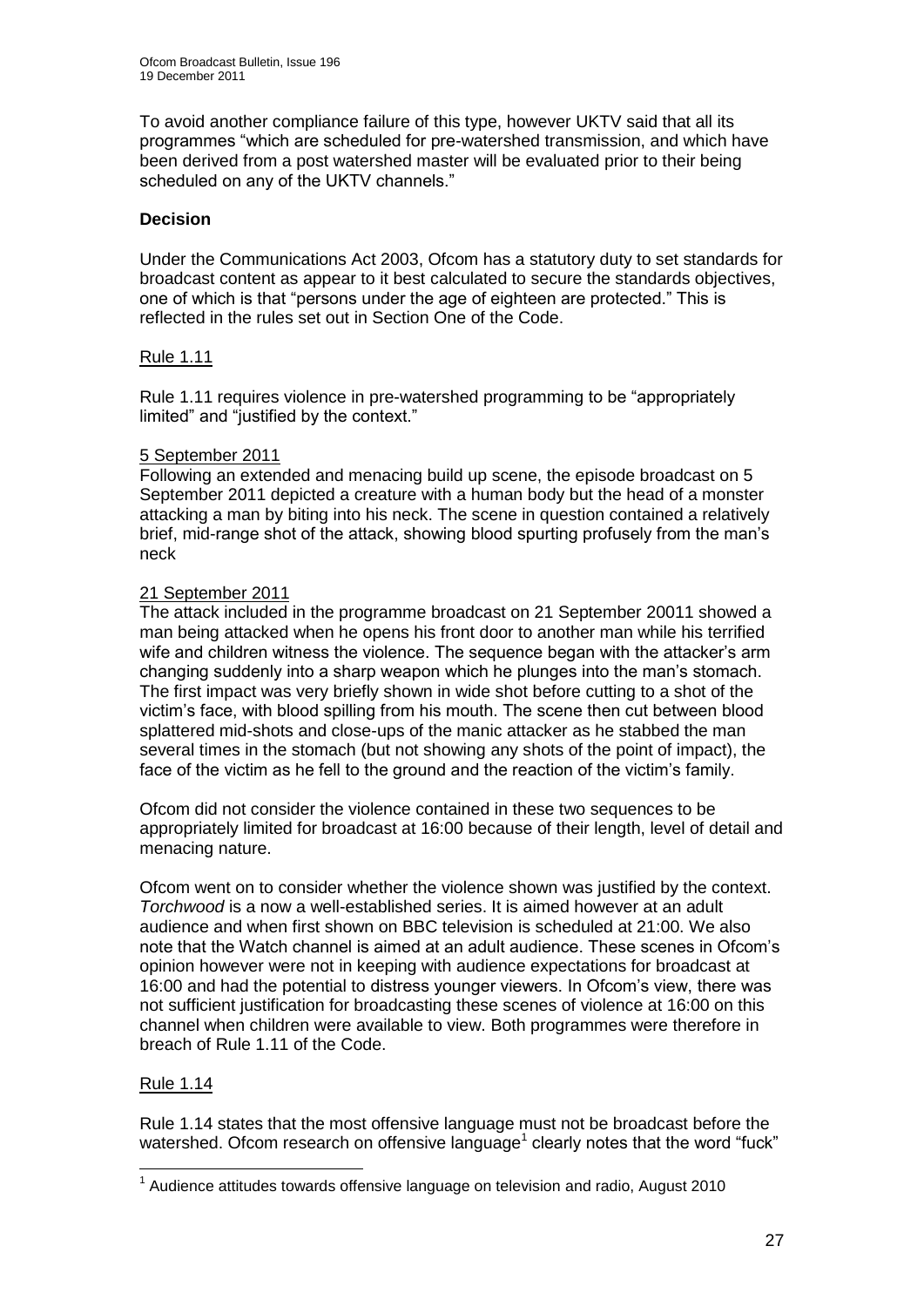and its derivatives are considered by audiences to be among the most offensive language. The episode broadcast on 5 September 2011 at 16:00 included the word "fucking" and was therefore in breach of Rule 1.14 of the Code.

#### Rule 1.16

Rule 1.16 states that offensive language must not be broadcast before the watershed unless justified by the context; but in any event frequent use of such language must be avoided before the watershed. In addition to the word "fucking", the hour long episode broadcast on 5 September 2011 contained fifteen examples of other offensive language including "shit", "bollocks" and "pissed". Ofcom considered these fifteen instances of offensive language in a one hour broadcast to be frequent and as such, this episode breached Rule 1.16 of the Code.

Broadcasters are under a clear duty to ensure that robust procedures are in place to ensure full compliance with the Code. Ofcom noted the Licensee's review of potentially problematic material but was concerned by its acknowledgement of the possibility of a "repeated failure" before the review was complete.

In Broadcast Bulletin 191<sup>2</sup>, Ofcom recorded a breach of Rule 1.14 of the Code for the pre-watershed broadcast of the most offensive language on another UKTV service: Really.

In the circumstances, Ofcom does not expect a recurrence and takes this opportunity to remind the Licensee and all other television broadcasters that it has recently published guidance on the scheduling of material broadcast before the watershed, which is available on the Ofcom website at: [http://stakeholders.ofcom.org.uk/binaries/broadcast/guidance/831193/watershed-on](http://stakeholders.ofcom.org.uk/binaries/broadcast/guidance/831193/watershed-on-tv.pdf)[tv.pdf.](http://stakeholders.ofcom.org.uk/binaries/broadcast/guidance/831193/watershed-on-tv.pdf)

*Torchwood***, Watch, 5 September 2011, 16:00 Breaches of Rules 1.11, 1.14, 1.16** 

*Torchwood***, Watch, 21 September 2011, 16:00 Breach of Rule 1.11**

<sup>1</sup> (<http://stakeholders.ofcom.org.uk/binaries/research/tv-research/offensive-lang.pdf>)

<sup>&</sup>lt;sup>2</sup> Ofcom Broadcast Bulletin 191 - [http://stakeholders.ofcom.org.uk/enforcement/broadcast](http://stakeholders.ofcom.org.uk/enforcement/broadcast-bulletins/obb191)[bulletins/obb191](http://stakeholders.ofcom.org.uk/enforcement/broadcast-bulletins/obb191)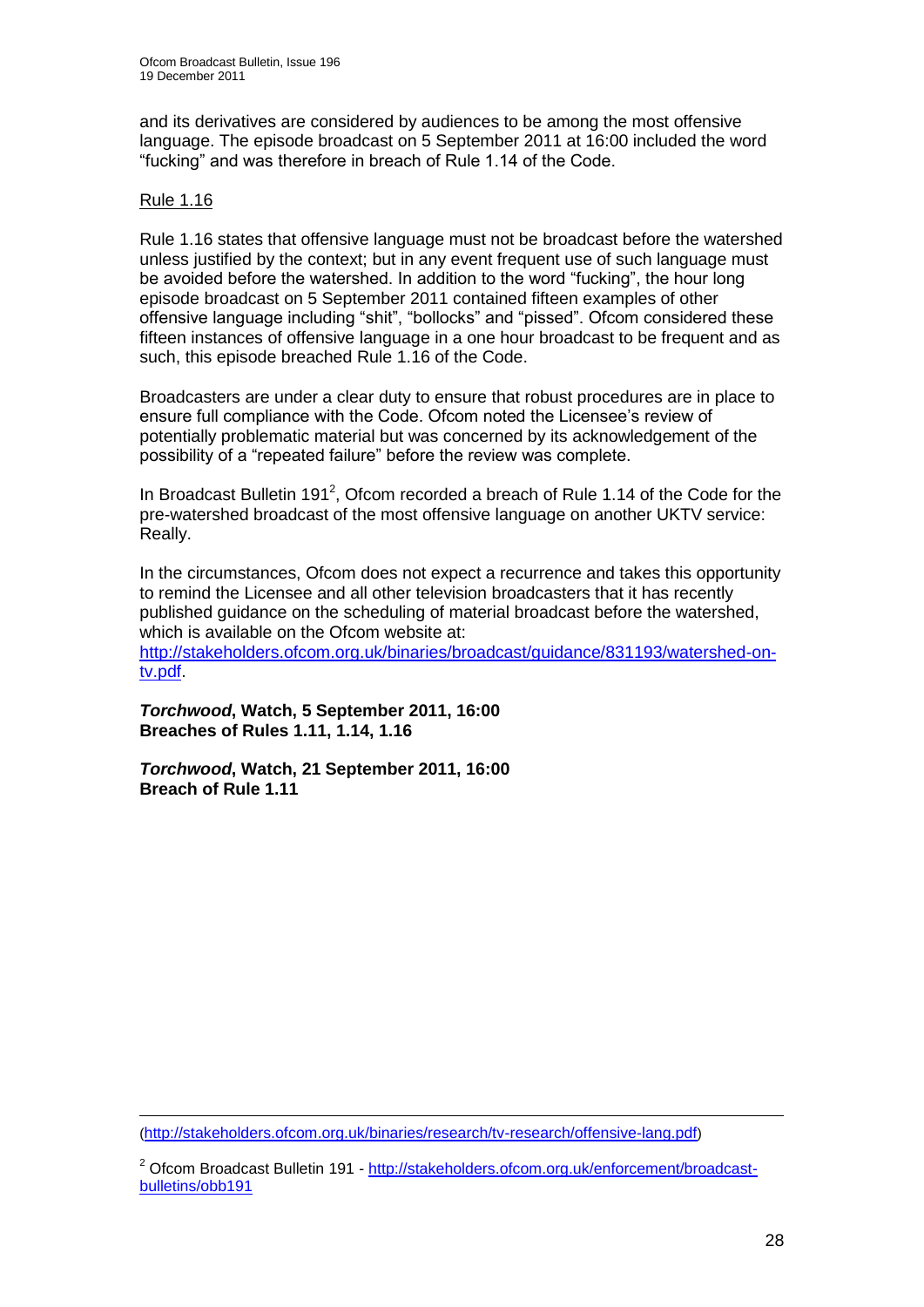# **In Breach**

# **The Exorcist**

*Gem TV, 20 September 2011, 18:30 and 21 September 2011, 11:30*

#### **Introduction**

A complainant drew Ofcom"s attention to the morning and early evening scheduling of *The Exorcist*, the notorious 1970s horror film.

Gem TV is a Farsi (Iranian) language channel broadcasting via the Hotbird 6 satellite. The channel can be received in Europe and the Middle East. The licence for this channel is held by General Entertainment & Music Ltd ("GEM Ltd" or "the Licensee"). The transmission times noted above are UK times.

The British Board of Film Classification (BBFC) rates the *The Exorcist* at "18" for theatrical and video release.

Ofcom considered the scheduling of the film to raise an issue warranting investigation under Rule 1.23 of the Code, which states:

> "BBFC 18-rated films or their equivalent must not be broadcast before 2100 on any service (except for pay per view services), and even then they may be unsuitable for broadcast at that time".

Ofcom therefore sought GEM Ltd"s comments in respect of this Code rule.

#### **Response**

GEM Ltd said that it accepted that it had made a mistake in scheduling. However, the Licensee told us, because the channel broadcasts in Farsi for Iranian viewers its programme times and schedules are based on Iranian time. The Licensee stated that the film"s scheduling would therefore have been compliant with the Code when judged against Iranian local time.

The Licensee apologised and stressed that it strives to comply with Ofcom"s rules.

#### **Decision**

Under the Communications Act 2003, Ofcom has a statutory duty to set standards for broadcast content as appear to it best calculated to secure the standards objectives, two of which are that "persons under the age of eighteen are protected", and that "generally accepted standards are applied to the content of television and radio services so as to provide adequate protection for members of the public from the inclusion in such services of harmful and/or offensive material."

Rule 1.23 plays an important role in protecting viewers, and in particular younger viewers, from inappropriate scheduling of material judged by the BBFC to be suitable only for adult audiences.

Given *The Exorcist"s* themes of self-mutilation, possession and violence, Ofcom considered this film to be clearly unsuitable for children.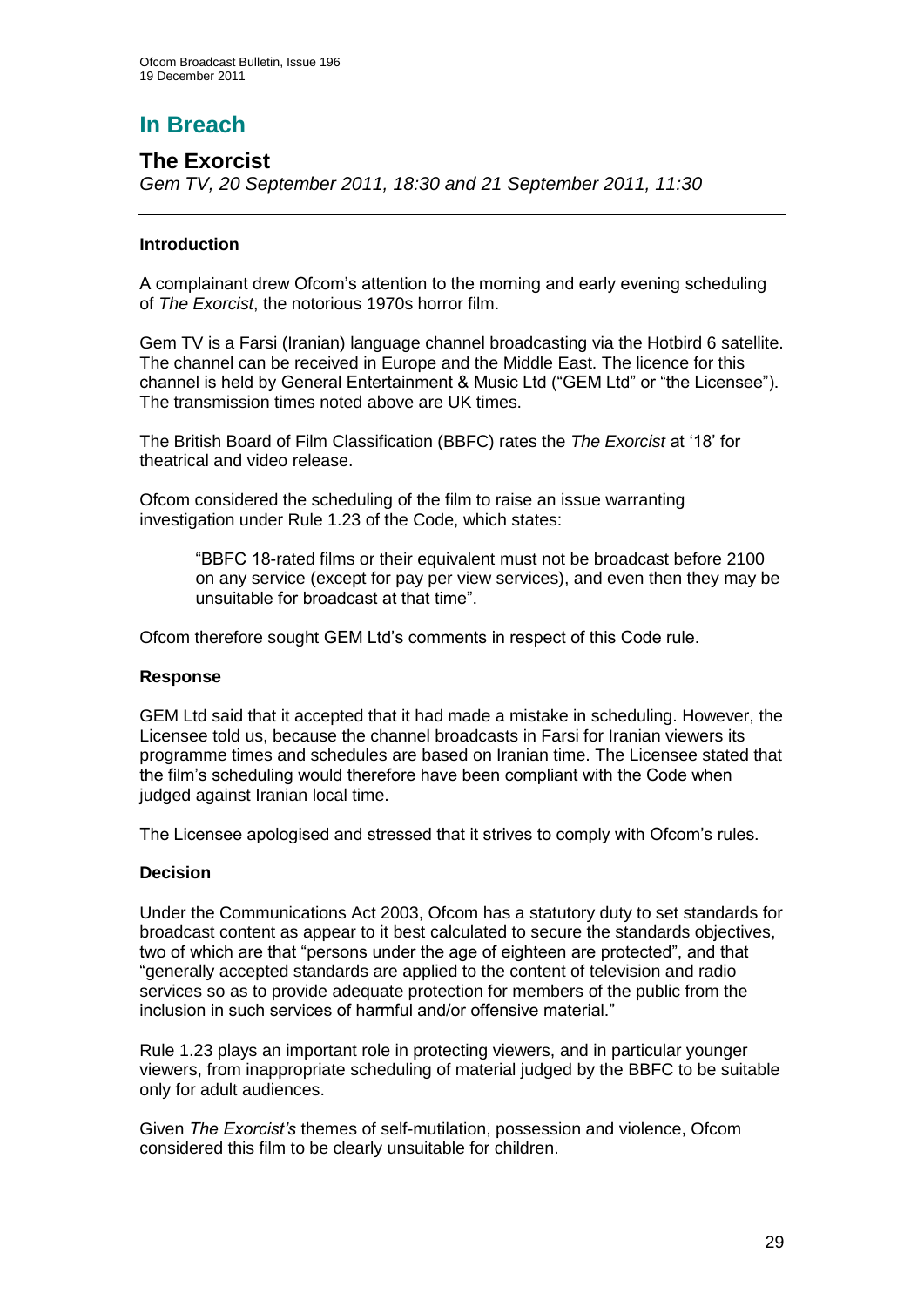Ofcom noted the Licensee"s comments in respect of its target audience being in Iran, but rejected this as a defence. First, the transmission of *The Exorcist* at 11:30 UK time was inappropriately scheduled even when assessed against local Iranian time. The same time slot would have been 15:00 in local Iranian time, still well before the 21:00 watershed.

Second, and more importantly, where a service can be received in more than one time zone, scheduling considerations made under the Code are judged against the earliest time at which the service can be received (i.e. the most westerly time zone). For GEM TV this is UK time. In that respect we would point out that the complaint was made by a viewer in the UK.

For *The Exorcist* to have been scheduled in the morning and early evening therefore represented two clear and serious breaches of the Code.

We have reminded GEM Ltd of its responsibilities under its Ofcom licence. Any recurrence of this issue is likely to result in the consideration of the imposition of statutory sanctions.

#### **Breaches of Rule 1.23**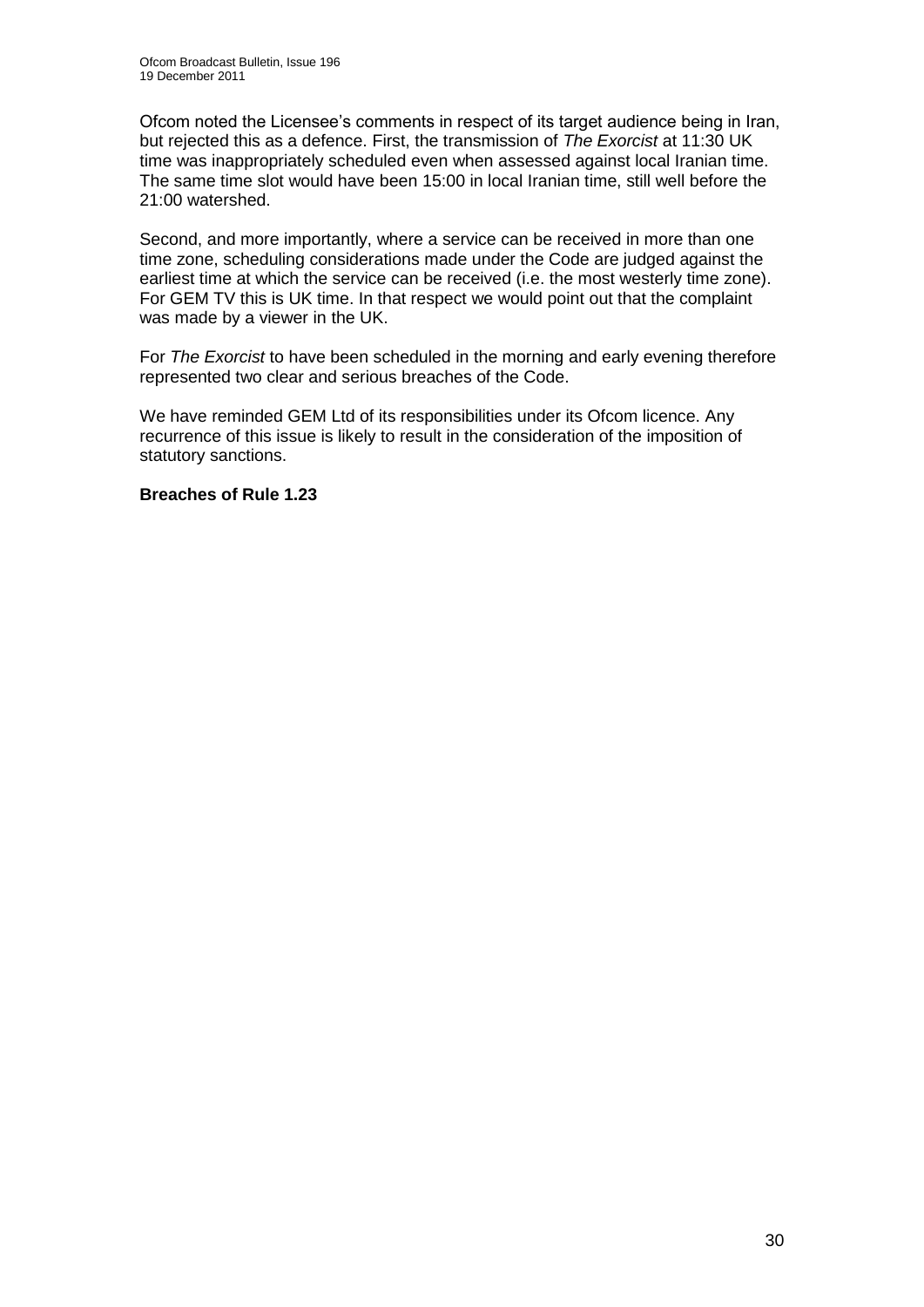# **In Breach**

**Big Brother** *Channel 5, 23 and 30 September 2011, 21:00*

## **Introduction**

A complainant alerted Ofcom to the broadcast of the words "fuck" and "fucking" in the opening sequence in an episode of this well-known reality show broadcast on 23 September 2011. Ofcom noted a similar incident in the eviction show broadcast the following week.

Both episodes began at 21:00 with clips of notable events in the Big Brother house from the previous week. Each pre-title sequence contained two instances of the word "fuck" or "fucking". In the case of the episode transmitted on 23 September 2011, Ofcom noted the word "fucking" was broadcast at eleven seconds and again 16 seconds after the 21:00 watershed. On 30 September, the word "fuck" was broadcast 18 seconds and the word "fucking" 31 seconds after the watershed.

Having viewed the material, we considered it raised issues warranting investigation under the following Code rule:

Rule 1.6 "The transition to more adult material must not be unduly abrupt at the watershed ... . For television the strongest material should appear later in the schedule."

Ofcom sought comments from Channel 5 Broadcasting Limited ("Channel 5" or "the Licensee") under this rule.

#### **Response**

Channel 5 regretted that the viewer was offended by the strong language but stated that it was of the view that "this placement of limited strong language did not make the transition to adult content "unduly abrupt"". The Licensee maintained it "acted reasonably and responsibly and made its decision to include strong language in the pre-titles only after serious consideration and due regard was given (at senior levels) to the relevant Ofcom rules".

Channel 5 said that Rule 1.6 does not "prohibit an "abrupt" transition to more adult content nor does it specify…that strong language should not be included in programmes until a certain set time - for example, 9.05 or 9.10pm." The Licensee added that the use of "duly" (in Rule 1.6) in its view incorporated "elements of the transition to adult content being "improper, inappropriate and/or without editorial justification'." Channel 5 said that the use of strong language in these programmes was "completely editorially justified" and therefore the transition to strong language was not unduly abrupt.

The Licensee said the inclusion of the words "fuck" and "fucking" in these programmes" opening titles was editorially justified owing to several factors. It argued that viewers" familiarity with the *Big Brother* format, the fact the programmes began transmission at the watershed and the unambiguous warning that accompanied both episodes about *"strong language from the start"* provided a clear context and sufficiently prepared viewers for the opening sequence. Channel 5 said that in both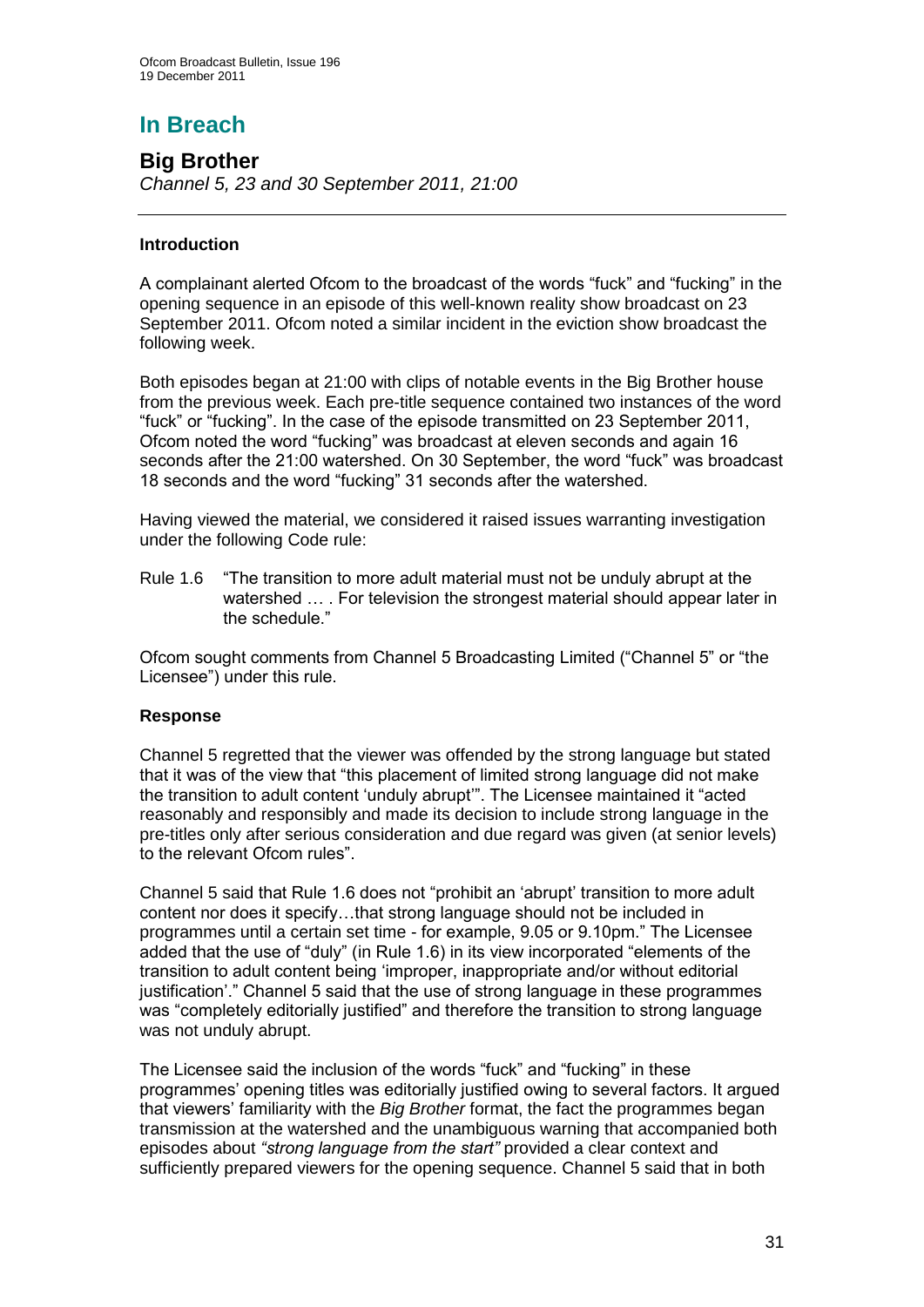episodes, the "first instance of the word "fuck" was … broadcast around 30 seconds after viewers were warned". It therefore considered that it "included appropriate information to viewers in a timely manner which then assisted them to decide to view ... (and/or prevent their children from doing so)". It also pointed out that the earliest broadcast of the word "fuck" or "fucking" in these programmes was at 11 seconds after the watershed and therefore it was of the view that "the programmes did not include strong language "immediately" after the watershed."

Channel 5 explained that the pre-titles sequences were "a fast-paced snapshot of the main events " in the house which was "essential to remind viewer of the "build up" to the eviction". It argued that in both programmes, the strong language reflected the "heightened tensions" and "represented the genuine feelings of the Housemates." Channel 5 added that it was important to broadcast the language unedited in the pretitles to ensure the pre-titles were not misleading and so ensure "that voting patterns [of viewers] were not influenced".

Channel 5 pointed to Ofcom's research<sup>1</sup> which concluded that there are "mixed" views on the use of the word "fuck" post-watershed"." The Licensee argued that "whilst the words "fuck" and "fucking" are considered to be amongst some of the strongest language by some viewers, "fuck", particularly when used post-watershed, is not considered to be "the" most offensive language", citing "cunt" and "motherfucker" as examples.

The Licensee said the two *Big Brother* programmes were "distinguishable from those programmes which Ofcom previously found to be in breach of rule 1.6" and referred to findings regarding the broadcast of *Amores Perros* on TCM and *Hell"s Kitchen*  USA reported in Broadcast Bulletins 102<sup>2</sup> and 186<sup>3</sup> respectively. Amores Perros featured "brutal dog fights, graphic violence…and strong language…without a clear warning preceding the programme" and the broadcast of *Hell"s Kitchen USA* contained 18 uses of the word fuck or a derivative in the first 11 minutes of the programme. Channel 5 argued that the episodes of *Big Brother* did not contain "graphic violence" and "the frequency of the strong language was not as high or as concentrated as Hell"s Kitchen [USA]"

Channel 5 also referred to five Ofcom decisions regarding the use of the word "fuck", or a derivative in live pre-watershed episodes of *Big Brother* from previous series of *Big Brother* broadcast on Channel 4 or E4. Ofcom resolved all these cases and did not record breaches of the Code. Channel 5 said that these earlier findings indicate that Ofcom "has previously distinguished between audience expectations of *Big Brother* pre-watershed and post-watershed, the latter including strong language". While acknowledging that these five cases concerned live broadcasts, the Licensee did not consider it "logical, reasonable or consistent to conclude that the Channel 4 and E4 programmes had less potential to harm children" particularly since they were shown before the watershed.

<sup>1</sup>  $1$  Audience attitudes towards offensive language on television and radio, August 2010 [\(http://stakeholders.ofcom.org.uk/binaries/research/tv-research/offensive-lang.pdf\)](http://stakeholders.ofcom.org.uk/binaries/research/tv-research/offensive-lang.pdf)

<sup>&</sup>lt;sup>2</sup> Ofcom Broadcast Bulletin 102 - [http://stakeholders.ofcom.org.uk/enforcement/broadcast](http://stakeholders.ofcom.org.uk/enforcement/broadcast-bulletins/obb102)[bulletins/obb102](http://stakeholders.ofcom.org.uk/enforcement/broadcast-bulletins/obb102)

<sup>&</sup>lt;sup>3</sup> Ofcom Broadcast Bulletin 186 - [http://stakeholders.ofcom.org.uk/enforcement/broadcast](http://stakeholders.ofcom.org.uk/enforcement/broadcast-bulletins/obb186)[bulletins/obb186](http://stakeholders.ofcom.org.uk/enforcement/broadcast-bulletins/obb186)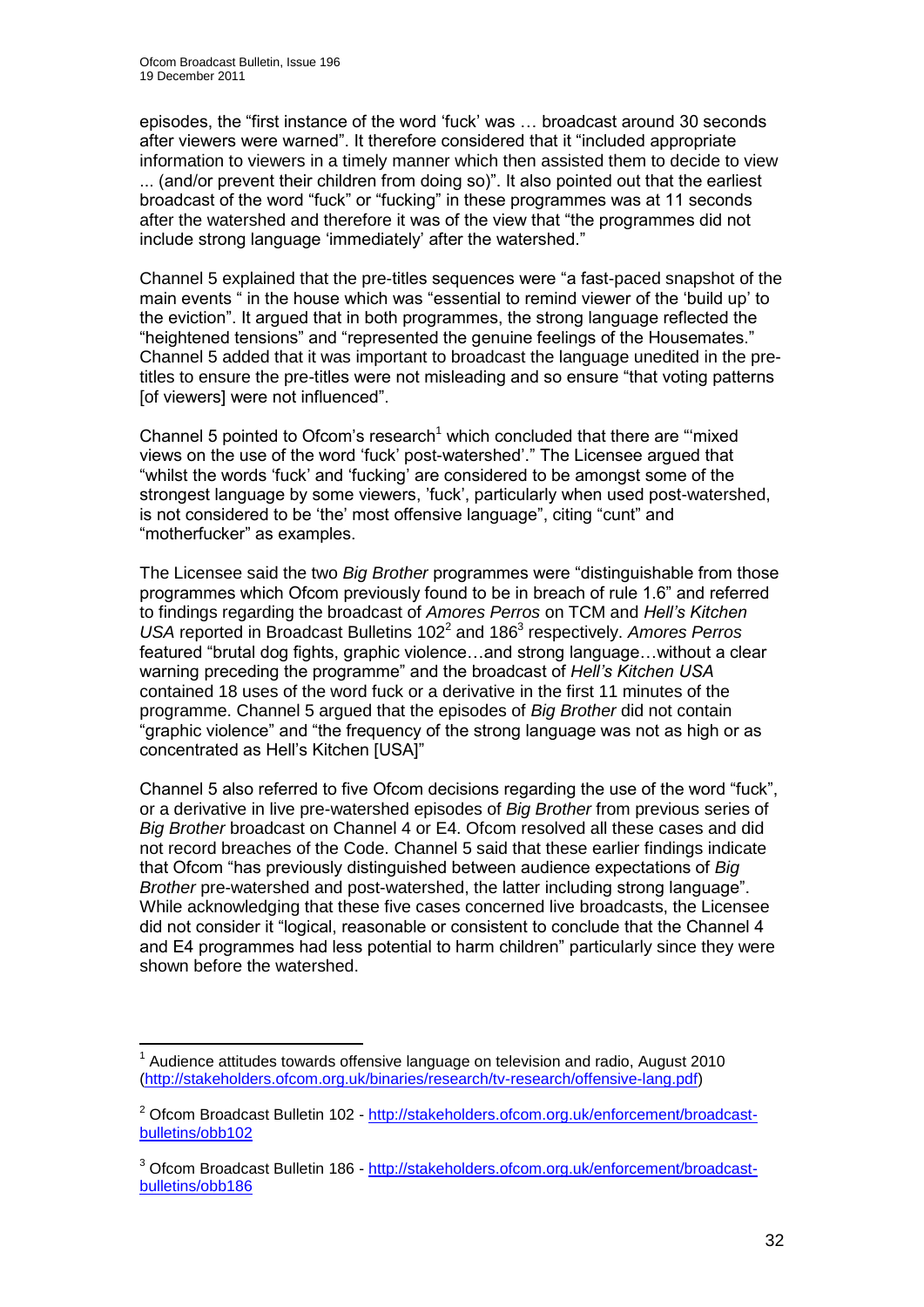The Licensee also made reference to the preceding programmes (*The Gadget Show* and *Ultimate Police Inspectors*) which, it said, are not "targeted at under 16 viewers", or "viewed by a large proportion of under 16s".

#### **Decision**

Under the Communications Act 2003, Ofcom has a statutory duty to set standards for broadcast content as appear to it best calculated to secure the standards objectives, one of which is that "persons under the age of eighteen are protected". This is reflected in the rules set out in Section One of the Code.

Rule 1.6 states that the transition to more adult material must not be unduly abrupt at the watershed and adds that the strongest material should appear later in the schedule.

As Ofcom noted in the recent Guidance on observing the watershed on television<sup>4</sup>, "Content that commences after the watershed should observe a smooth transition to more adult content. It should not commence with the strongest material." Recognising that children may not have ceased viewing at exactly 21:00, Rule 1.6 is designed to avoid a sudden change to material that would only be deemed suitable for a post-watershed broadcast.

Rule 1.6 is not prescriptive. It does not stipulate a certain set time after the watershed when broadcasters may start to transmit the most offensive language. What constitutes an "unduly abrupt" transition to more adult material depends on the context: for example, factors such as the editorial content of the programme, the time it is broadcast and the expectations of the audience. Clearly however, bearing in mind that there is an absolute prohibition on the most offensive language immediately before 21:00 (Rule 1.14), a broadcaster would need very strong reasons to justify starting to broadcast the most offensive language in the period immediately *after* the 21:00 watershed.

Ofcom noted that the episode broadcast on 23 September featured housemate Rebeckah saying "*are you fucking crackers?"* 11 seconds after the watershed and less than six seconds into the programme. The second use of "fucking" was 16 seconds after the watershed. The episode on broadcast 30 September featured housemate Harry shouting *"stay the fuck out of other people"s business"* 18 seconds after the watershed, and another housemate used "fucking" 31 seconds after the watershed. We therefore did not accept Channel 5's argument that "the programmes" did not include strong language "immediately" after the watershed".

Ofcom therefore went on to consider whether there was sufficient editorial justification for broadcasting this strong language repeatedly within the 31 seconds after the watershed.

We acknowledged that the programmes" pre-title sequences served as reminders about the preceding weeks' notable events. We also recognised Channel 5's aim to reflect accurately both the tension between contestants and the different personalities in the house.

Ofcom"s research however confirms that the word "fuck" and its derivatives are regarded as examples of the most offensive language with the capacity to cause a considerable degree of offence. Ofcom"s research does not confirm, as Channel 5

 4 <http://stakeholders.ofcom.org.uk/binaries/broadcast/guidance/831193/watershed-on-tv.pdf>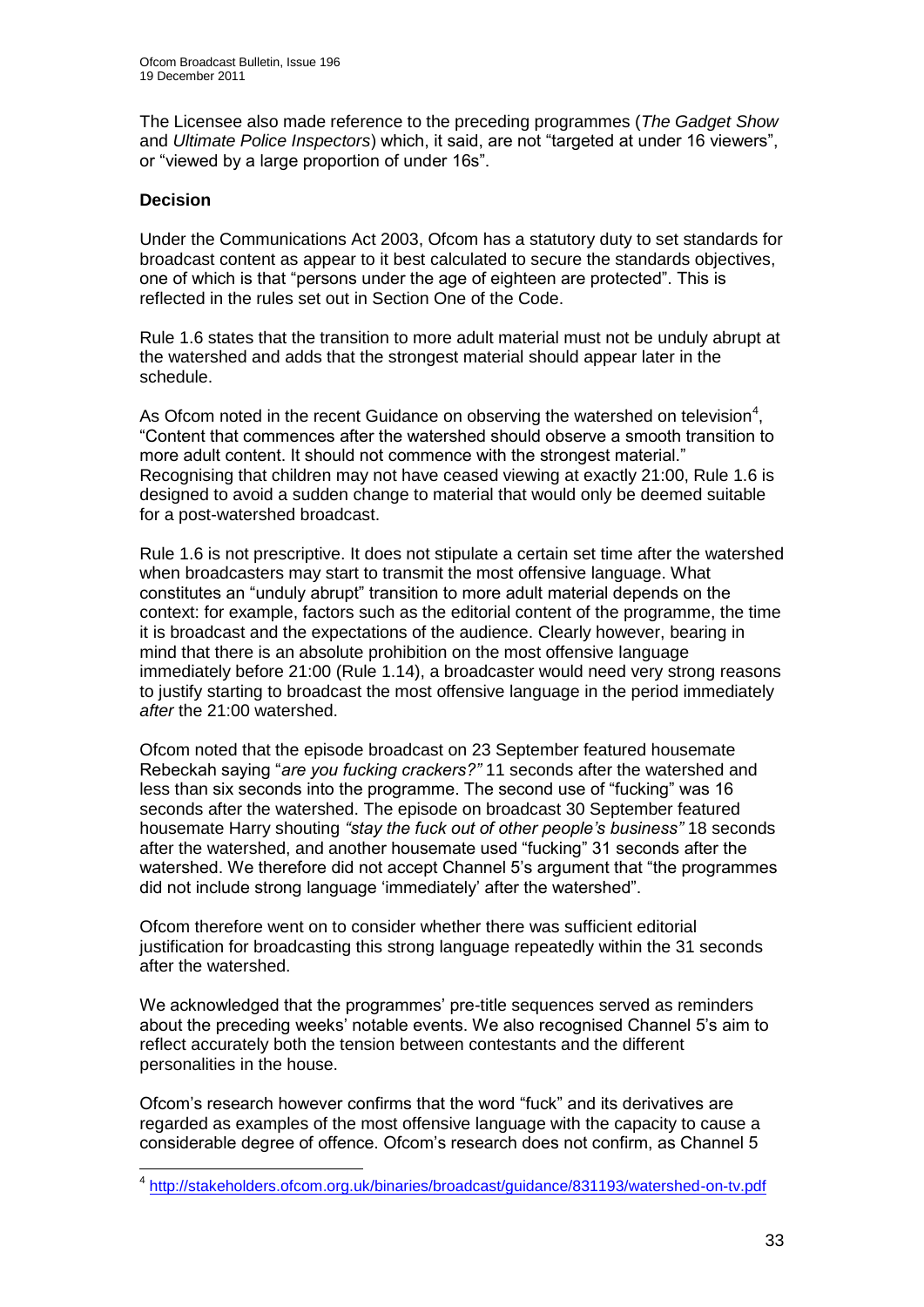suggests, that this word is widely regarded as less offensive than certain others that the Licensee referred to when used after the watershed. In Ofcom"s opinion most viewers of *Big Brother* do not expect examples of the most offensive language in a pre-recorded sequence during the first 31 seconds of the programme after the watershed, particularly when broadcast on a public service channel like Channel 5.

Ofcom noted that viewers of *Big Brother* do expect some degree of offensive language and that there was a warning of strong language immediately before these programmes started. We noted Channel 5"s argument that the preceding programmes (*The Gadget Show* on 23 September 2011 and *Ultimate Police Interceptors* on 30 September 2011) were unlikely to attract a high child audience. Audience figures, do bear this out. On 23 September, there were 82,000 4-15 year olds watching *The Gadget Show.* However this figure rose significantly to 155,000 during *Big Brother*. Likewise, on 30 September, 55,000 4-15 years olds watched *Ultimate Police Interceptors*. This figure rose sharply to 168,000 during *Big Brother*. Therefore, Ofcom considered that in cases like this – where a programme broadcast after the watershed attracts *more* child viewers than the preceding programme – it is especially important for a broadcaster to apply Rule 1.6 to ensure people under eighteen are appropriately protected.

Channel 5 also argued that it was necessary to include the strong language unedited in the pre-title sequences to ensure viewers were not misled and voting patterns influenced. Ofcom disagreed. Voting did not close until much later in the programme after the broadcast had featured several other longer clips of events in the house which reflected more accurately the personalities and tensions there. Ofcom did not consider that any examples of the most offensive language needed to be included in the pre-title sequences to ensure viewers were not misled in relation to the voting.

Ofcom also noted the Licensee"s references to previous Ofcom findings. Each case decided by Ofcom is determined according to its particular facts. There is therefore often limited value in referring to precedent cases. In Ofcom"s view there are important differences between the present case and the previous Ofcom decisions Channel 5 referred to.

- The findings referred to by the Licensee about other broadcasts of *Big Brother* all related to *live* programmes which also in each case included apologies by the presenter or continuity announcer. In the current case, the offensive language was deliberately selected and inserted into two prerecorded sequences.
- The comparison to the finding regarding *Amores Perros* was not in Ofcom"s view, relevant, as the breach of Rule 1.6 in that case related to the broadcast of a film rated "18" by the BBFC, containing both violence and offensive language, on a specialist channel.

Regarding *Hell"s Kitchen USA*, Ofcom recorded a breach of Rule 1.6 for both the frequency of the use of word "fuck" or "fucking" in the first eleven minutes of the programme and the fact they were used close to the watershed. Whether there is an "abrupt transition" after the watershed depends on all the facts of a case. The fact that there was clearly a breach of this rule based on the facts of the *Hell"s Kitchen USA* case does not mean that Rule 1.6 can only be breached in exactly the same circumstances.

Taking the above factors into account, Ofcom did not consider there was sufficient editorial justification to include repeated use of the most offensive language in these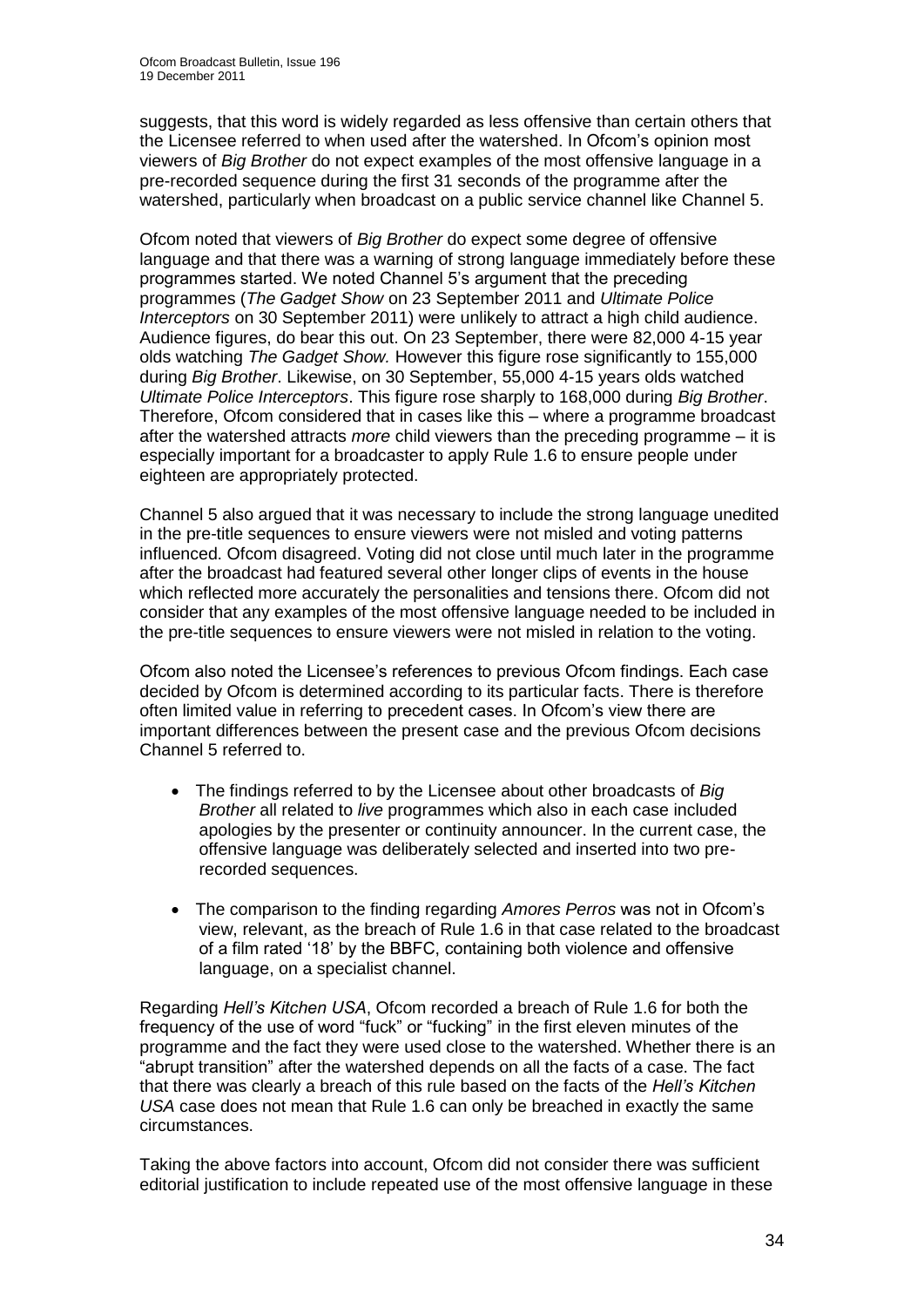programmes so soon after the watershed. The two uses of the word "fuck" or "fucking" in each programme in the period directly after the watershed did in Ofcom"s view constitute an "unduly abrupt" transition to more adult material at the watershed. Rule 1.6 was therefore breached.

## **Breaches of Rule 1.6**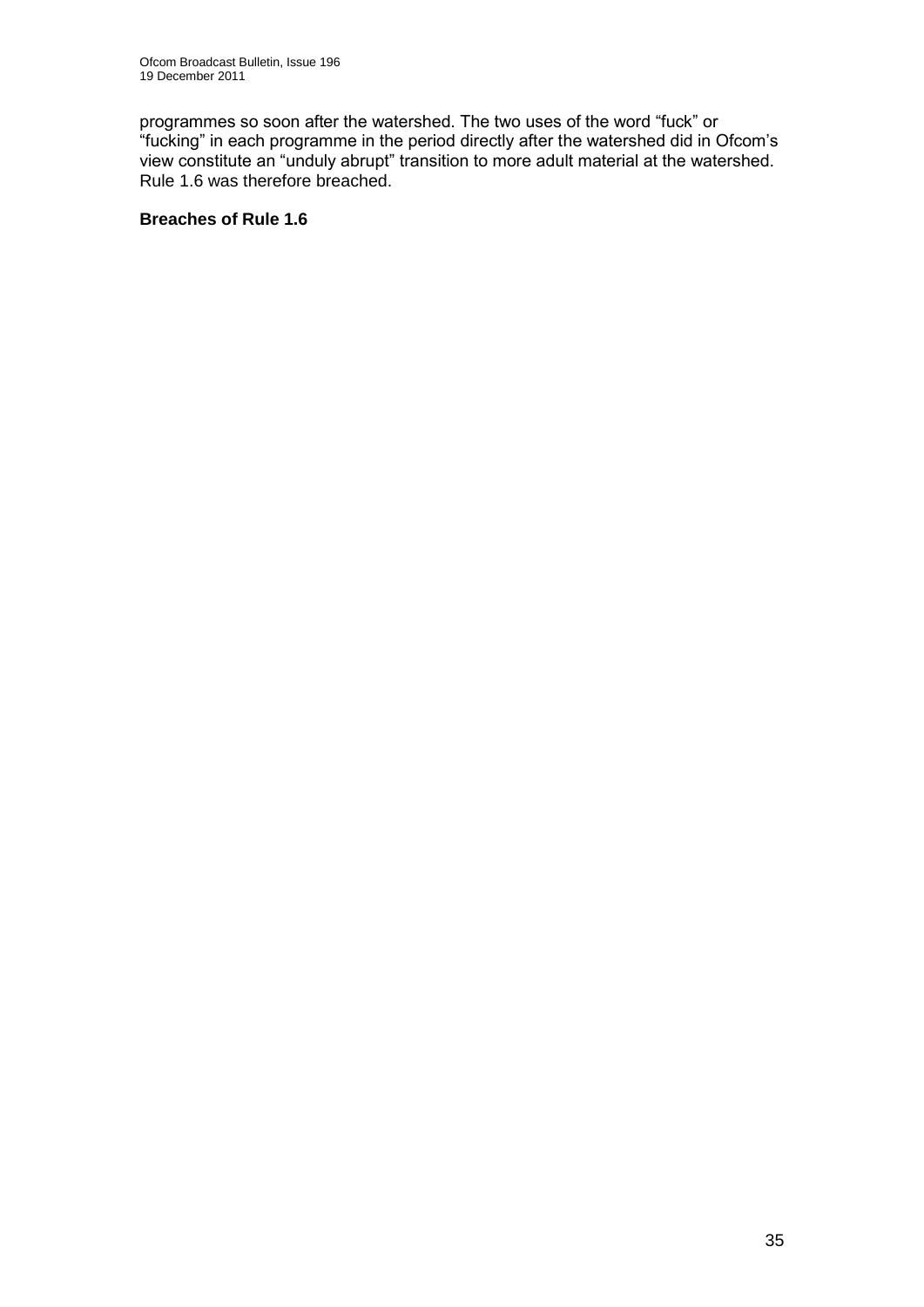# **In Breach**

## **\*\*\*\*Babes**

*Red Light 1 (Channel 911), 1 September 2011, 00:00 to 01:00*

## **Red Light Central**

*Red Light 2 (Channel 902), 26 August 2011, 22:32 to 23:00 Red Light 2 (Channel 902), 2 September 2011, 22:55 to 23:05 Red Light 2 (Channel 902), 5 September 2011, 21:03 to 21:35*

## **Introduction**

*\*\*\*\*Babes* and *Red Light Central* are segments of interactive "adult chat" advertising content broadcast on the licensed services Red Light 1 and Red Light 2. These services are available freely without mandatory restricted access on Sky channel numbers 911 and 902 respectively. These services are in the 'adult' section of the Sky Electronic Programme Guide ("Sky EPG"). Viewers are invited to contact onscreen female presenters via premium rate telephony services ("PRS"). The female presenters dress and behave in a sexually provocative way while encouraging viewers to contact the PRS numbers.

The licence for Red Light 1 is owned and operated by Just4Us TV Limited ("Just4Us"); and the licence for Red Light 2 is owned and operated by Playboy UK TV Limited/ Benelux Ltd ("Playboy TV" or "the Licensee"). Just4Us TV Limited is a wholly owned subsidiary of Playboy TV UK/Benelux Limited. Playboy TV complies both services.

Ofcom received two complaints about the content listed above. In summary the complainants were concerned about the level of sexual content which they considered was capable of causing offence and the level of sexual imagery immediately after the watershed.

#### 1. *Red Light 1*, 1 September 2011, 00:00 to 01:00

The presenter was wearing a black latex thong and red shoes. The broadcast included prolonged images of the presenter adopting sexual positions, such as with her legs wide open to camera, often mimicking sexual intercourse. At various points during the broadcast intrusive images of the presenter"s genital area were shown. Approximately 18 minutes into the broadcast, the presenter was shown pouring oil onto her buttocks and anal area and three minutes later spitting onto her fingers and letting the saliva drip down onto her genital area, as if to emulate ejaculate. Throughout the broadcast the presenter was shown touching her outer genital area and massaging oil into her legs and breasts.

Approximately 50 minutes into the broadcast the presenter spoke directly to viewers to encourage further calls:

*"Come on, bend me over, give me a spank, stretch me open. Do whatever you want. I"m up for it. I want every hole filled up with your dirty, hot, sticky muck. Come on you naughty boys, call me right now".*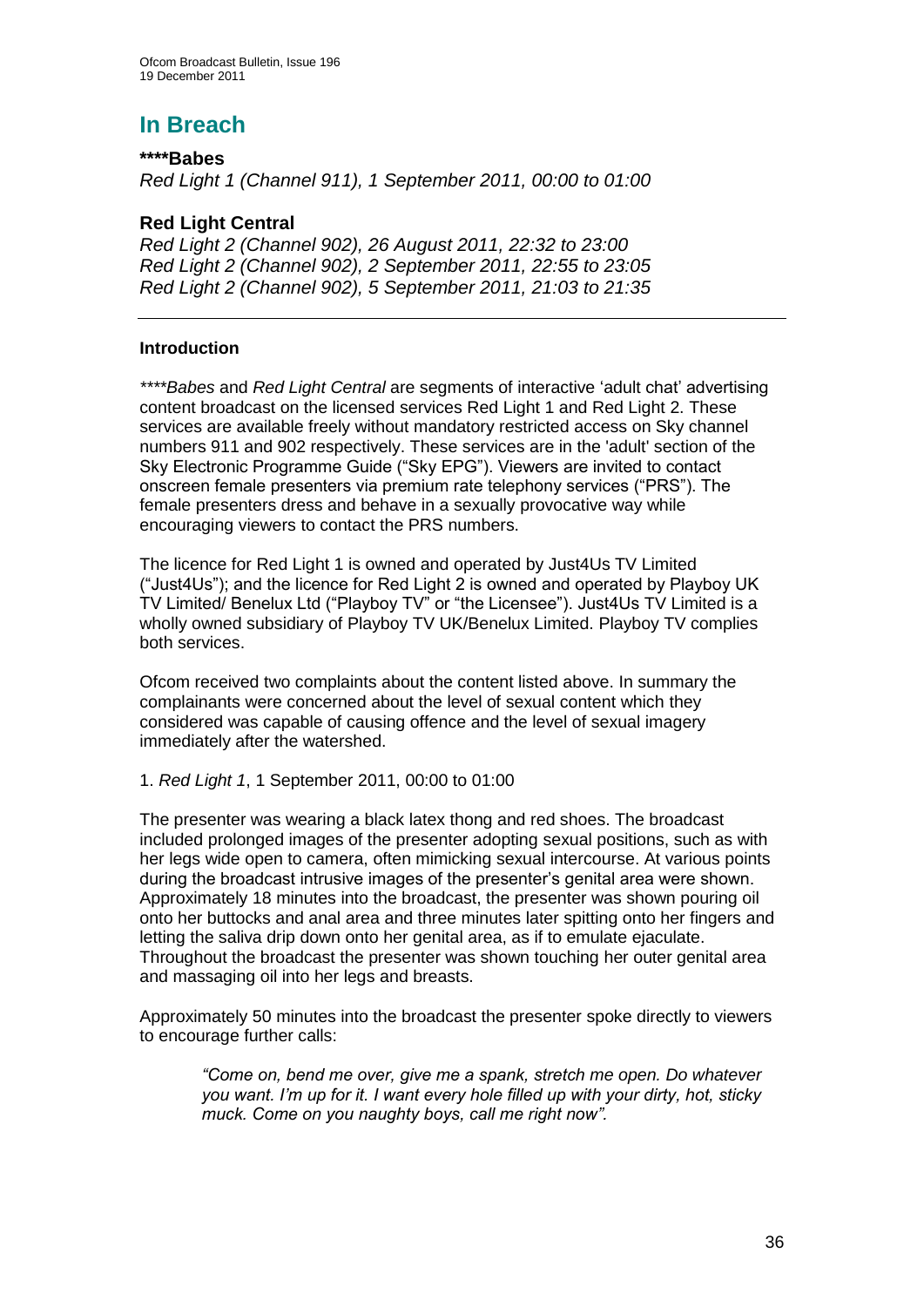## 2. *Red Light 2*, 26 August 2011, 22:32 to 23:00

In this broadcast the presenter wore a black thong, black knee high boots and a black fetish outfit of black straps and buckles that exposed her breasts. The broadcast included images of the presenter adopting sexual positions sometimes for prolonged periods, for example approximately eight minutes into the broadcast the presenter was shown lying on her back with her legs wide open to camera for over four minutes. Her underwear did not adequately cover her outer genital area and this was particularly noticeable when the presenter bent over with her buttocks to camera.

## 3. *Red Light 2*, 2 September 2011, 22:55 to 23:05

The presenter wore a pink thong, black shoes, black lace stockings and a pink onepiece outfit that exposed her breasts. The broadcast included images of the presenter adopting sexual positions which included prolonged images of the presenter lying on her back with her legs wide open to camera, during which she gyrated her hips to mimic sexual intercourse and stroked her breasts and inner thighs. The broadcast also included intrusive, intimate images of her genital area, in particular when the presenter was shown bending over with her buttocks to camera for approximately one minute. Whilst in this position, the camera focussed on her crotch area, clearly showing outer genital and anal detail.

## 4. *Red Light 2*, 5 September 2011, 21:04 to 21:35

Here the presenter wore: an open purple satin shirt, which exposed her bra; a black skirt; thong; stockings; suspenders; and shoes. During the broadcast she: adopted sexual positions, such as on all fours, bending over the desk and squatting on the desk with her legs wide open to camera, sometimes for prolonged periods; mimicked sexual intercourse; gyrated her hips; and stroked her breasts and buttocks throughout the broadcast. Ofcom noted the presenter pulled her skirt up to expose her buttocks at the start of the broadcast and by 21:16 she had removed her skirt and shirt and wore her underwear only.

Ofcom considered the material broadcast on Red Light 1 on 1 September and on Red Light 2 on 26 August and 2 September 2011 raised issues warranting investigation under Rule 4.2 of the UK Code of Broadcast Advertising ("the BCAP Code"):

Rule 4.2 "Advertisements must not cause serious or widespread offence against generally accepted moral, social or cultural standards."

The content broadcast on Red Light 2 on 5 September 2011 raised issues meriting investigation under Rule 32.3 of the BCAP Code:

Rule 32.3 "Relevant timing restrictions must be applied to advertisements that, through their content, might harm or distress children of particular ages or that are otherwise unsuitable for them."

Ofcom asked Playboy TV to provide comments on how the above broadcasts complied with BCAP Code Rules 4.2 and 32.3 as indicated.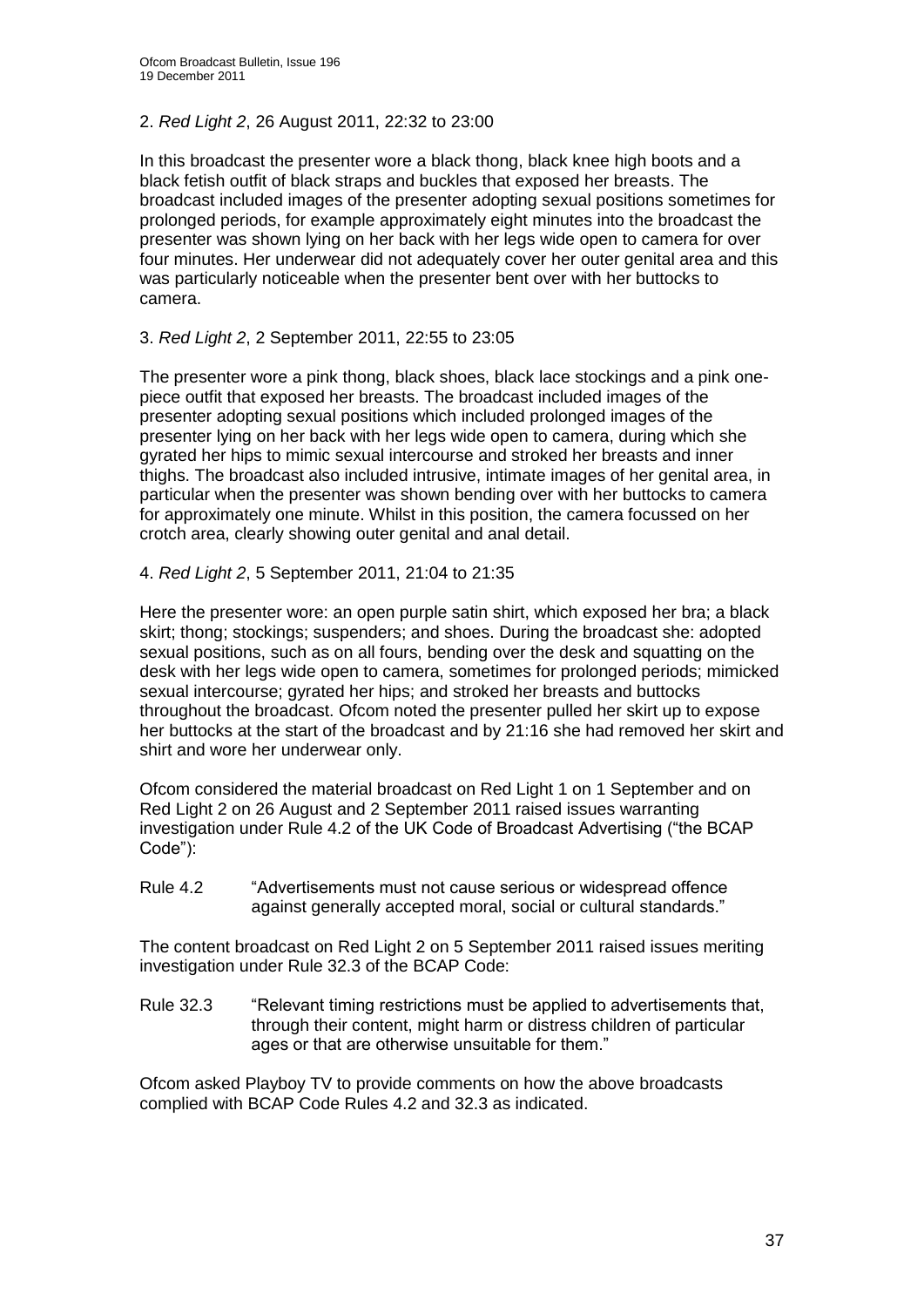## **Response**

In summary Playboy TV said that: "We respect entirely the Code and Guidelines and we have absolutely no policy of trying to transgress them."

## 1. *Red Light 1*, 1 September 2011, 00:00 to 01:00

Playboy TV acknowledged that the use of saliva and explicit language during the broadcast on 1 September 2011 was unacceptable and that it has since "taken immediate steps to re-communicate our guidelines and to emphasise to our presenters their responsibilities in this regard".

The Licensee added that the Chat Service Guidance prohibits "liquids being applied to the genitalia…" However Playboy TV stated that in the broadcast on 1 September 2011 "although oil is being used by the presenter, we do not see that it is being applied directly to the genital area. We therefore do not consider this aspect of the broadcast to be in breach of the July Guidance" [i.e. Ofcom"s guidance on the advertising of telecommunication-based sexual entertainment services – the "Chat Service Guidance"<sup>1</sup>].

With regards to the intrusive images, Playboy TV said that: "We had understood that for images to be intrusive contrary to the July 2011 "guidance" they would have to be close-up for a long period or else extremely intrusive for a short period...we respect entirely the position of OFCOM on intrusive and indecent imagery, but in this case we feel it is purely a matter of editorial judgement as to what constitutes "unacceptably" intrusive shots and where the "red line" beyond which a shot is intrusive, lies".

Playboy TV said that "it is well accepted in this genre of "adult" content that the attitude and body language of the lady presenters (as well as their attire) will be more suggestive than for content outside the "adult" EPG section". The Licensee added that in their opinion Ofcom"s interpretation of the Chat Service Guidance is inconsistent with the detailed compliance discussions they have had with Ofcom in the past.

## 2. *Red Light 2*, 26 August 2011, 22:32 to 23:00

Playboy TV disputed that the presenter in the broadcast on 26 August 2011 was wearing clothing that did not adequately cover her genital area. The Licensee said: "As Ofcom will know, since our previous compliance discussions with Ofcom in April of this year, part of our compliance changes has been a substantial increase in the size of the underwear worn by our presenters".

As regards to the prolonged images in this broadcast Playboy TV said "We have avoided physically intrusive shots and especially prolonged close-ups in deference to what we understood to be Ofcom"s detailed views as to acceptability". It added that it would appreciate the chance to revisit this issue with Ofcom.

## 3. *Red Light 2*, 2 September 2011, 22:55 to 23:05

1

Playboy TV"s comments on this broadcast with regards to: the intrusive, intimate images; inadequate underwear; and prolonged images of the presenter lying on her back with her legs wide open to camera, are addressed in their response above.

 $1$  'Chat Service Guidance' refers to the Ofcom guidance published on 27 July 2011: <http://stakeholders.ofcom.org.uk/binaries/broadcast/guidance/bcap-guidance.pdf>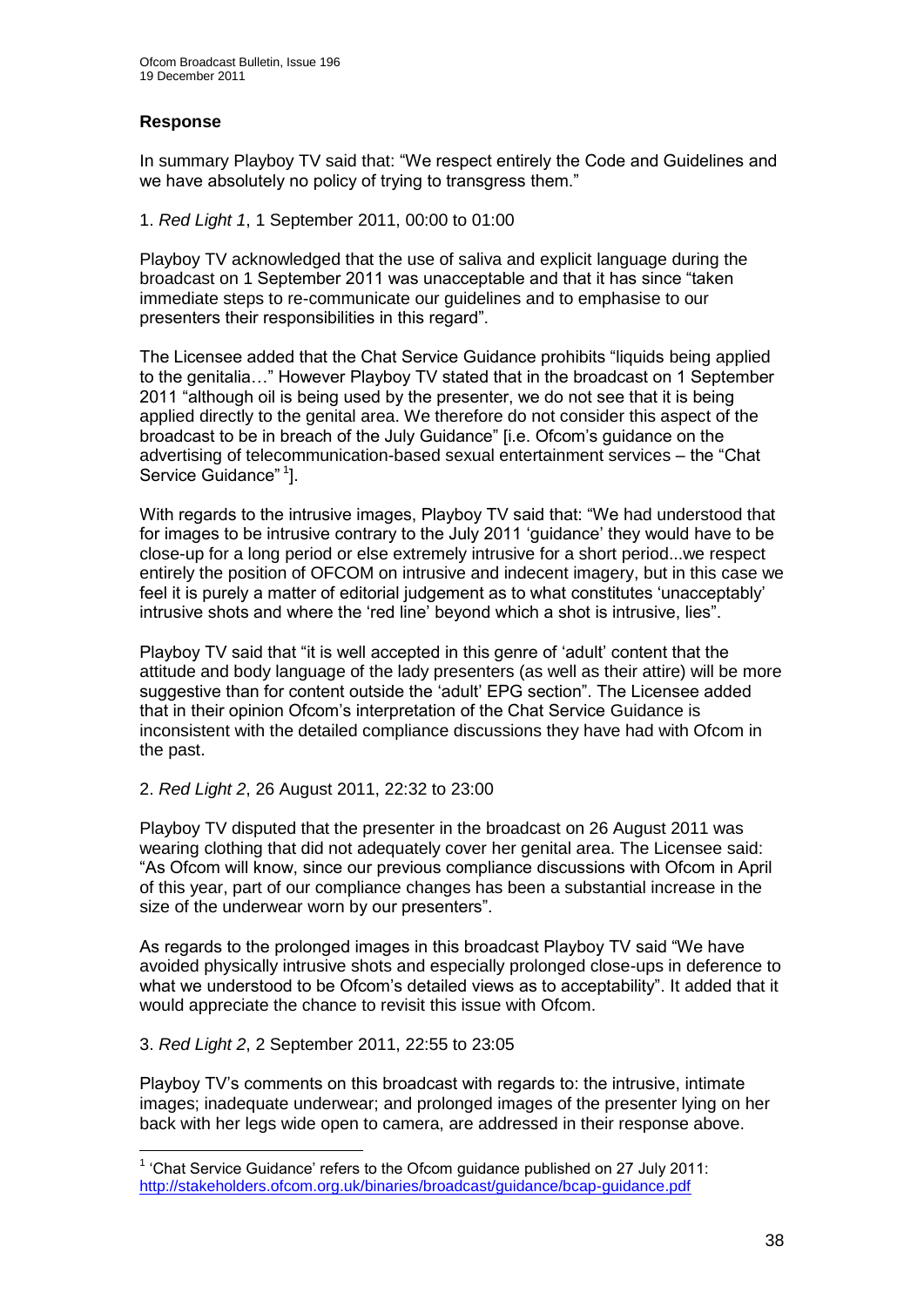## 4. *Red Light 2*, 5 September 2011, 21:04 to 21:35

Playboy TV did not provide detailed comments on the content of this broadcast; they did however comment on its scheduling. Playboy TV said: "It is well accepted that the attitude and body language of the lady presenters (as well as their attire) will be more suggestive than for content outside the "adult" EPG section". It added that "where you have content that is 'adult' content in the first place, it is by its very nature 'strong' in that from the outset it has an adult tone. In terms of the adult section of the EPG it might be said that the programming starts off as "strong" and becomes stronger as the night goes on. As you can see, these are wide terms that are to a large extent subjective".

Playboy TV added that Ofcom"s decision regarding the material broadcast immediately after the watershed and its suitability for children appears in their view to be at odds with the Chat Service Guidance. That guidance specifically permits "stronger" yet "restrained" content to be broadcast immediately after the watershed and yet it appears that such material may be considered unsuitable for children.

Playboy TV said that "in the case of our adult chat services, the nature and content of the service is clear to viewers and people who navigate to our services do so in the full knowledge of what they are about to see. We urge Ofcom to see the two complaints that have instigated this adjudication in their true context. We do not see them as genuine expressions of widespread public discontent with our services."

## **Decision**

Under the Communications Act 2003 ("the Act"), Ofcom has a statutory duty to require the application, in the case of all television and radio services, of standards that provide adequate protection to members of the public from the inclusion of offensive and harmful material. Ofcom has a duty to set such standards for the content of programmes as appear to it best calculated to secure the standards objectives, one of which is that "the inclusion of advertising which may be misleading, harmful or offensive in television and radio services is prevented" and another is that "persons under the age of eighteen are protected." These standards objectives are contained in the BCAP Code.

Since 1 September 2010 all PRS-based "daytime chat" and "adult chat" television services have no longer been regulated as editorial content but as long-form advertising i.e. teleshopping. As stated above, from that date the relevant standards code for such services became the BCAP Code rather than the Broadcasting Code.

The BCAP Code contains rules which permit "adult chat" services to be advertised (and so broadcast) within prescribed times and on free-to-air channels that are specifically licensed by Ofcom for that purpose. When setting and applying standards in the BCAP Code to provide adequate protection to members of the public from serious or widespread offence, Ofcom must have regard to the need for standards to be applied in a manner that best guarantees an appropriate level of freedom of expression in accordance with Article 10 of the European Convention of Human Rights, as incorporated in the Human Rights Act 1998. However, broadcasters should note that the advertising content of "adult chat" services has much less latitude than is typically available to editorial material in respect of context and narrative. A primary intent of advertising is to sell products and services, and consideration of acceptable standards will take that context into account.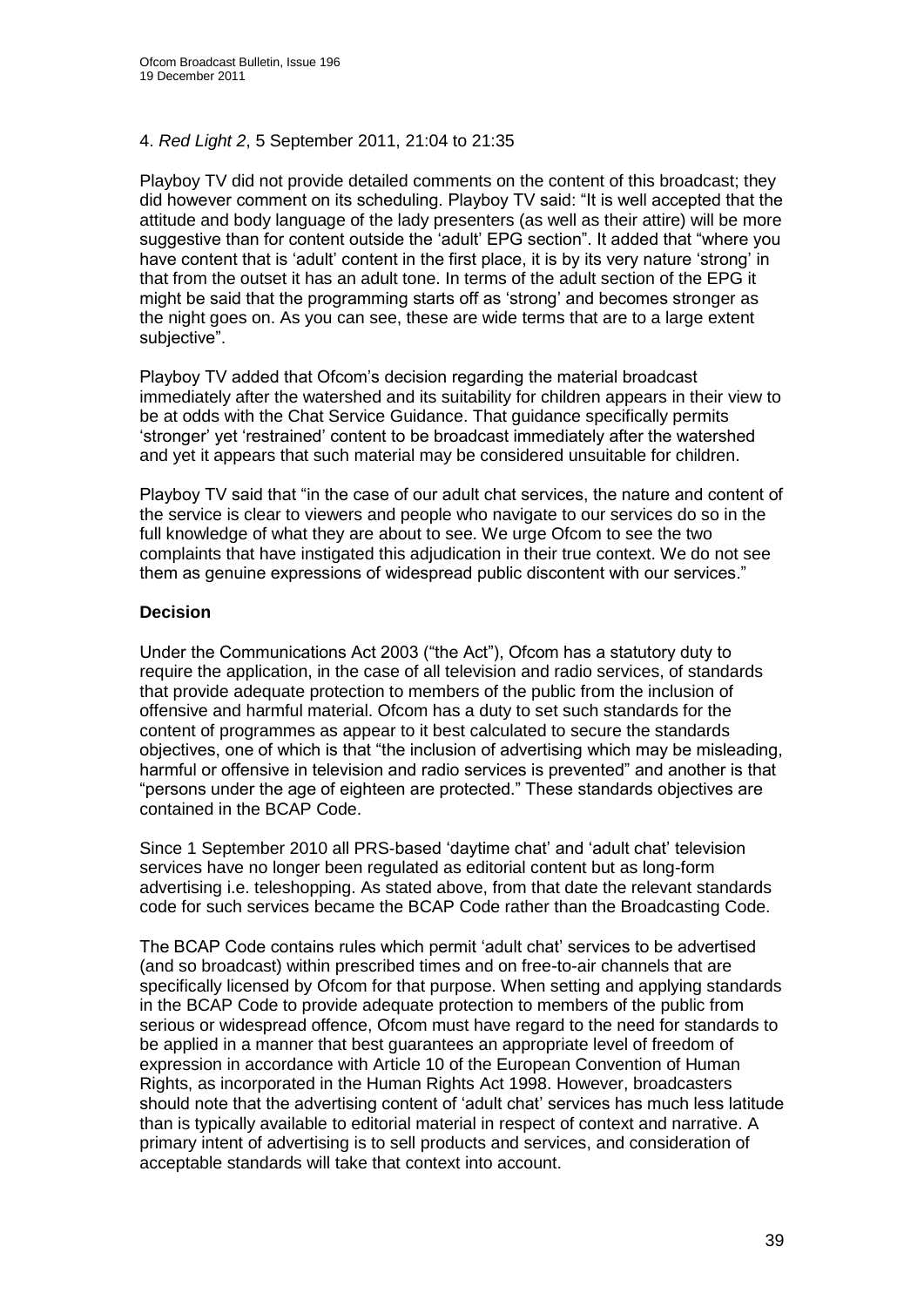Rule 4.2 of the BCAP Code provides that:

"Advertisements must not cause serious or widespread offence against generally accepted moral, social or cultural standards."

Rule 32.3 of the BCAP Code states:

"Relevant timing restrictions must be applied to advertisements that, through their content, might harm or distress children of particular ages or that are otherwise unsuitable for them."

Appropriate timing restrictions are judged according to factors such as: the nature of the content; the likely number of children in the audience; the likely age of those children; the time of the broadcast; the position of the channel in the relevant electronic programme guide (e.g. the "adult" section); any warnings; and mandatory restricted access. It should be noted that the watershed starts at 21:00 and broadcast advertising material unsuitable for children should not, in general, be shown before 21:00 or after 05:30.

On 28 January 2011 Ofcom published detailed guidance on the advertising of telecommunications-based sexual entertainment services and PRS daytime chat services<sup>2</sup>. This clearly sets out what Ofcom considers to be acceptable to broadcast on these services, both pre- and post-watershed.

For example this guidance explicitly states that adult chat broadcasters should:

- at no time broadcast invasive shots of presenters' bodies. Ofcom cautions against physically intrusive, intimate shots of any duration; and against less intrusive shots that may become unacceptable by virtue of their being prolonged;
- at no time broadcast anal, labial or genital areas or broadcast images of presenters touching their genital or anal areas either with their hand or an object;
- at no time include shots of presenters spitting onto their or others" bodies, or include shots of presenters using other liquids, such as oil and lotions, on their genital or anal areas; and
- at no time broadcast sexually explicit language.

Ofcom has also made clear in a number of published decisions the type of material that is unsuitable to be broadcast in adult interactive chat advertisements without mandatory restricted access<sup>3</sup>.

 $3$  For example:

 2 <http://stakeholders.ofcom.org.uk/binaries/broadcast/guidance/bcap-guidance.pdf>

*Elite Nights*, Elite TV and Elite TV 2: <http://stakeholders.ofcom.org.uk/enforcement/broadcast-bulletins/obb179/>

*Bluebird TV*: <http://stakeholders.ofcom.org.uk/enforcement/broadcast-bulletins/obb174/>

*Dirty Talk Live:* <http://stakeholders.ofcom.org.uk/enforcement/broadcast-bulletins/obb171/>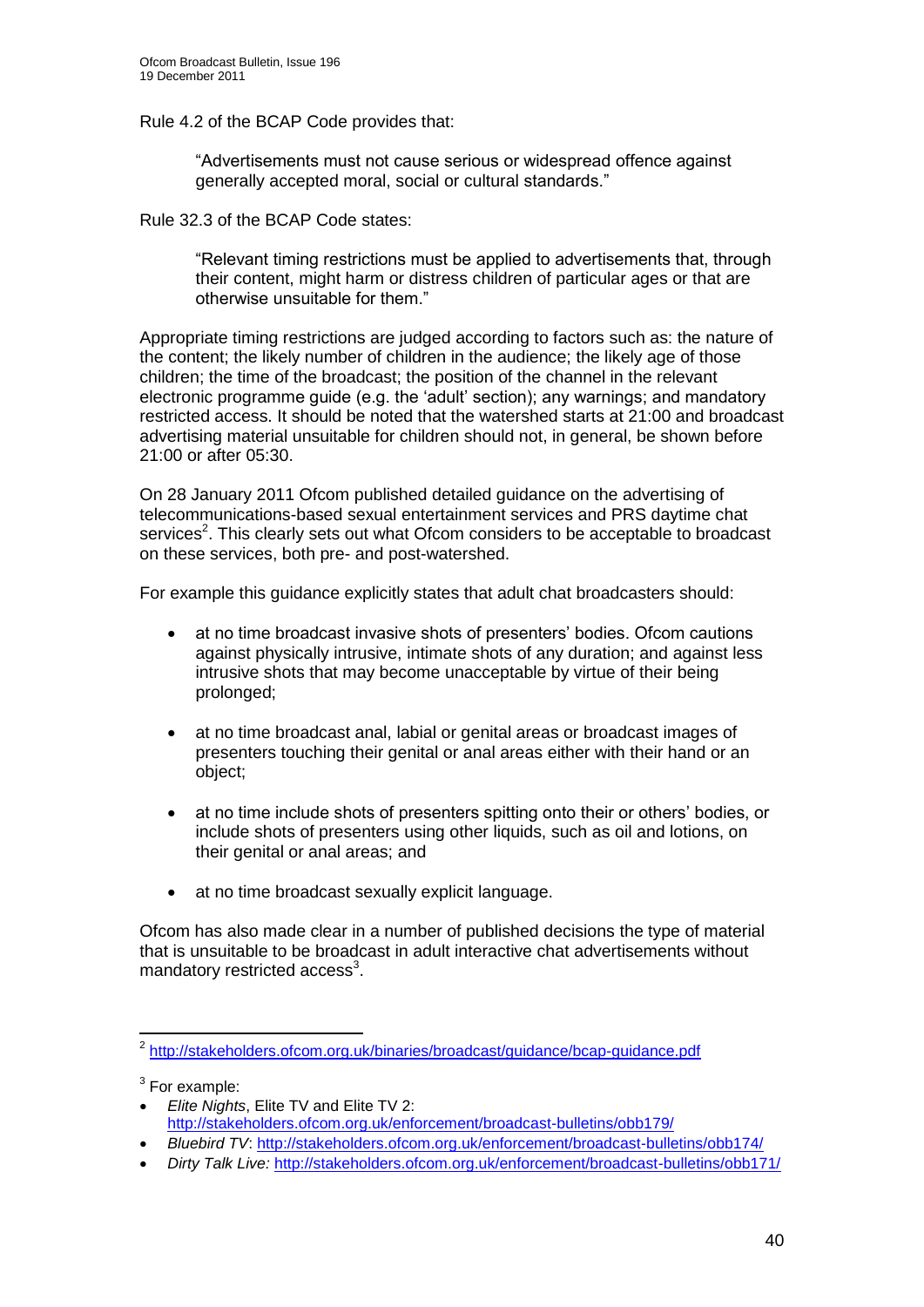Ofcom noted that we informed Playboy TV on 4 July 2011 that it was being considered for the imposition of a statutory sanction in relation to material that had been broadcast earlier this year in April 2011<sup>4</sup>.

The material being assessed by Ofcom in this case was broadcast later on various dates between 26 August 2011 and 5 September 2011.

## BCAP Code Rule 4.2

Ofcom considered the following broadcasts in respect of BCAP Code Rule 4.2:

*Red Light 1*, 1 September 2011, 00:00 to 01:00 *Red Light 2*, 26 August 2011, 22:32 to 23:00 *Red Light 2*, 2 September 2011, 22:55 to 23:05

In Ofcom"s view the sexual images included in these broadcast were capable of causing offence. In all cases the broadcasts included material that is clearly inconsistent with Ofcom"s guidance. For example:

- On Red Light 1: 1 September 2011 the presenter (who was wearing a thong) was shown pouring oil onto her anal and genital area; there were intrusive images of her genital area; she used sexually explicit language; and used saliva to emulate ejaculate which she dripped onto her genital area.
- On Red Light 2: 26 August 2011 the broadcast contained prolonged images of the presenter adopting sexual positions, such as with her legs wide open to camera and her underwear did not adequately cover her outer genital area.
- During the broadcast on Red light 2: 2 September 2011 the material included prolonged images of the presenter in sexual positions such as on her back with her legs wide open to camera and intimate shots of the presenters" genital area. Her underwear did not adequately cover her outer genital area or anal area.

The examples highlighted above include images that are not permitted in "adult chat" advertising content that is freely available without mandatory restricted access. Ofcom noted that in conjunction with those images the presenters performed various other actions including: stroking their bodies; gyrating their hips; massaging oil into their legs and/or breasts; and mimicking sexual intercourse. The Chat Service Guidance does not prohibit such actions during "adult chat" advertising content. However the combination of these images and actions together with the use of sexually explicit language and saliva to imitate ejaculate resulted in the material broadcast on 1 September being of a strong sexual nature. The material broadcast on 26 August 2011 and 2 September 2011 was not as strong in comparison; however Ofcom considered the broadcasts clearly contained material that did not comply with the Chat Service Guidance.

Under BCAP Code Rule 4.2 in order to assess whether serious or widespread offence was caused against generally accepted standards, Ofcom took into account whether appropriate scheduling restrictions were applied to this content. Ofcom noted that this content was broadcast well after the watershed and that viewers generally expect on all channels that stronger material will be shown after the 21:00 watershed. Ofcom also took account of the fact that the channels are positioned in

 4 Published 4 July 2011: [http://stakeholders.ofcom.org.uk/binaries/enforcement/broadcast](http://stakeholders.ofcom.org.uk/binaries/enforcement/broadcast-bulletins/obb185/obb185.pdf)[bulletins/obb185/obb185.pdf](http://stakeholders.ofcom.org.uk/binaries/enforcement/broadcast-bulletins/obb185/obb185.pdf)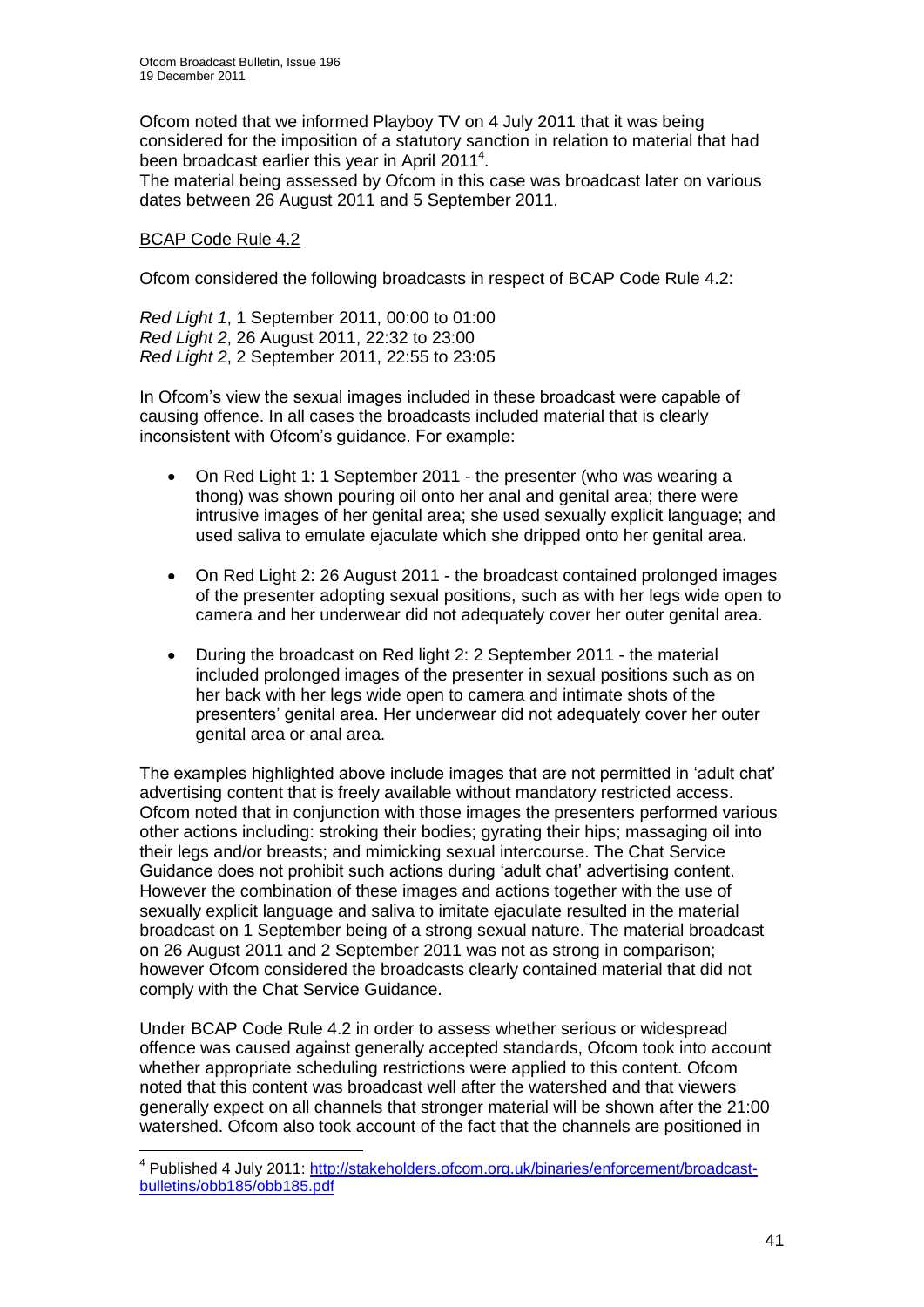the "adult" section of the Sky EPG and that viewers tend to expect the broadcast of stronger sexual material on channels in this section of the EPG than on other channels in other sections.

However, in the case of the material broadcast on 1 September 2011, given the content included material of a strong sexual nature, the location of the channel in the "adult" section of the EPG was not sufficient to ensure serious or widespread offence against generally accepted standards was not caused. This was regardless of the fact the content was shown between the hours of 00:00 and 01:00. Ofcom was also concerned at the degree of offence likely to be caused to viewers who might come across this material unawares.

Ofcom noted the material broadcast on 26 August 2011 and 2 September 2011 contained prolonged images of the same presenter with her legs wide open to camera, which resulted in her crotch being focal point of the shot. Although the shots were not physically intrusive, Ofcom considered the images were unacceptable due to the fact they were prolonged – in one case over four minutes in length. The Chat Service Guidance specifically cautions against "less intrusive shots that may become unacceptable by virtue of their being prolonged". The broadcast on 2 September also contained a physically intrusive and intimate shot of the presenter"s buttocks and crotch as she bent over: her underwear did not adequately cover her outer genital area or anal area. This shot lasted approximately one minute.

Taking into account the factors above, Ofcom has concluded that relevant scheduling restrictions were not applied so as to ensure that the material which was broadcast was not capable of causing serious or widespread offence against generally accepted moral, social or cultural standards.

Therefore Ofcom concluded that this material breached Rule 4.2 of the BCAP Code.

## BCAP Code Rule 32.3

Ofcom then considered the following broadcast in respect of BCAP Code Rule 32.3:

*Red Light 2*, 5 September 2011, 21:04 to 21:35

The Guidance states: "After 9pm any move towards stronger – but still very restrained – material containing sexual imagery should be gradual and progressive. There should not for example be any miming of sexual acts between 9 and 10pm". Ofcom has also made clear in numerous previous published findings that stronger material should appear later in the schedule and that the transition to more adult material should not be unduly abrupt at the 21:00 watershed<sup>5</sup>.

 5 For example:

Red Light, Red light 1, 9 and 13 April 2011, 21:00 to 21:45 [http://stakeholders.ofcom.org.uk/binaries/enforcement/broadcast](http://stakeholders.ofcom.org.uk/binaries/enforcement/broadcast-bulletins/obb185/obb185.pdf)[bulletins/obb185/obb185.pdf](http://stakeholders.ofcom.org.uk/binaries/enforcement/broadcast-bulletins/obb185/obb185.pdf)

Red Light Central, Extreme, 23 February 2011, 21:00 to 21:50 [http://stakeholders.ofcom.org.uk/binaries/enforcement/broadcast](http://stakeholders.ofcom.org.uk/binaries/enforcement/broadcast-bulletins/obb182/obb182.pdf)[bulletins/obb182/obb182.pdf](http://stakeholders.ofcom.org.uk/binaries/enforcement/broadcast-bulletins/obb182/obb182.pdf)

Free Blue 1 Babeworld.tv, 9 July 2010, 21:00 to 21:30 [http://stakeholders.ofcom.org.uk/binaries/enforcement/broadcast](http://stakeholders.ofcom.org.uk/binaries/enforcement/broadcast-bulletins/obb168/issue168.pdf)[bulletins/obb168/issue168.pdf](http://stakeholders.ofcom.org.uk/binaries/enforcement/broadcast-bulletins/obb168/issue168.pdf)

*Sport XXX Babes,* 16 May 2010, 21:00 to 21:30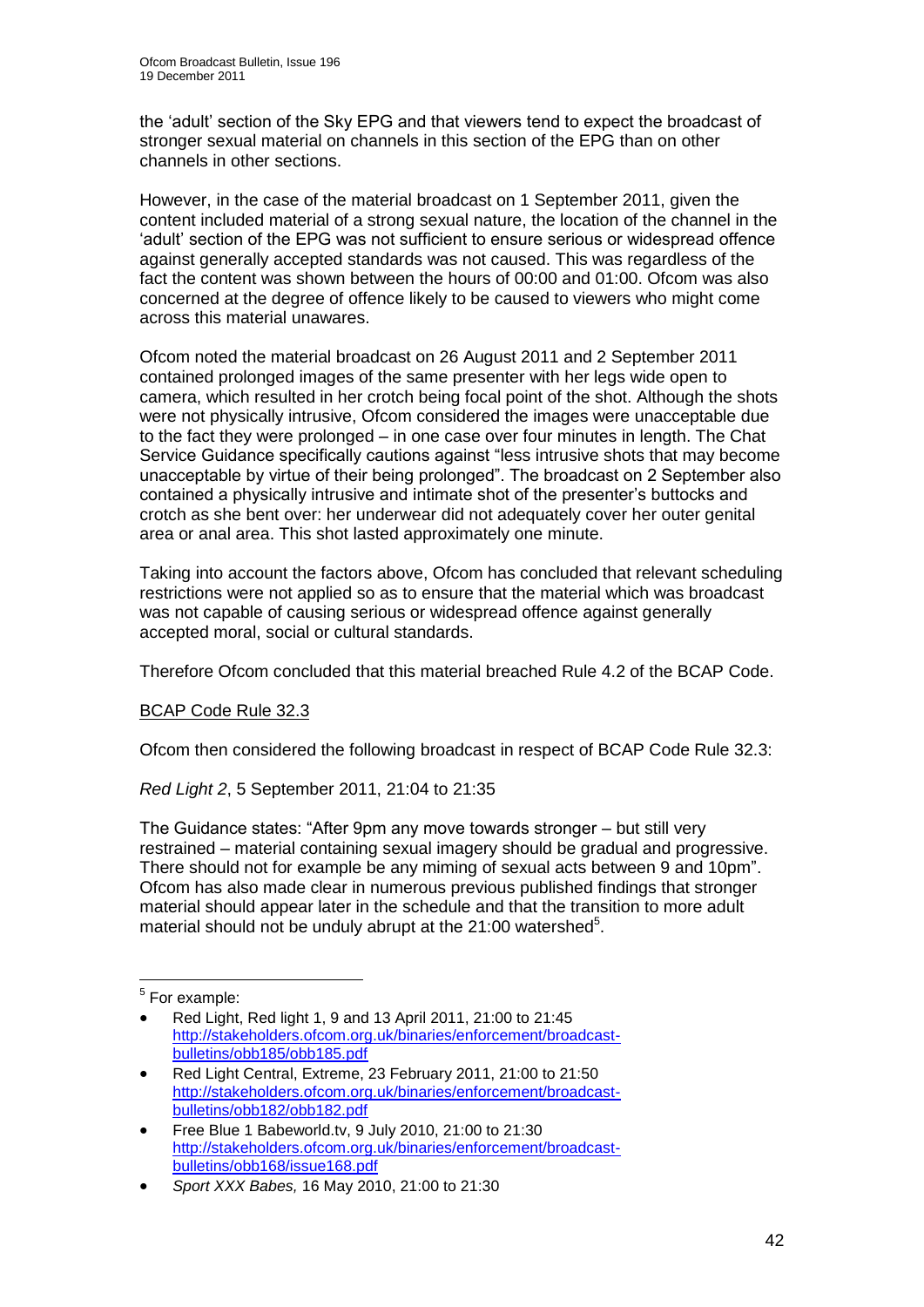In applying BCAP Code Rule 32.3 Ofcom had first to decide if the broadcast material was unsuitable for children. Ofcom noted that on a number of occasions between 21:04 and 21:35 in the broadcast of 5 September 2011, the female presenter adopted sexually provocative positions - for example, on all fours on a desk with her bare buttocks raised and lying on her back with her legs wide open to camera, sometimes for prolonged periods. During the broadcasts Ofcom noted the presenter regularly stroked her breasts, buttocks and legs and mimicked sexual intercourse.

In Ofcom's view, the revealing clothing, sexual positions and actions of the presenter were intended to be sexually provocative in nature. In light of this behaviour and imagery, Ofcom concluded that this material was clearly unsuitable for children.

Ofcom then considered whether relevant timing or scheduling restrictions had been applied by Playboy TV to this broadcast. Ofcom took account of the fact that the channels are in the 'adult' section of the Sky EPG. However this material was broadcast on a channel without mandatory restricted access in the period immediately after the 21:00 watershed, when some children may have been available to view, some unaccompanied by an adult. Ofcom also had regard to the likely expectations of the audience for programmes broadcast at this time of day on a channel in the "adult" section of the EPG without mandatory restricted access directly after the 21:00 watershed. In Ofcom"s opinion, viewers (and in particular parents) would not expect such material to be broadcast so soon after 21:00, particularly given that material broadcast on such services prior to 21:00 should be non-sexual in tone and apparent intent. Further, the broadcast of such sexualised content was inappropriate to advertise adult sex chat so soon after the 21:00 watershed.

This broadcast was therefore in breach of BCAP Code Rule 32.3.

Ofcom has recently recorded a number of serious and repeated breaches of the BCAP Code<sup>6</sup> against Playboy TV and Just4Us which led to the imposition of a financial penalty totalling  $£110,000^7$ . These present contraventions of the BCAP Code are another example of poor compliance by the Licensee, particularly with regards to the material broadcast on 1 September 2011 that was of a strong sexual nature. Playboy TV is put on notice that any further similar contraventions of the BCAP Code will be considered for further regulatory action by Ofcom.

## **Decision:**

1

## *\*\*\*\*Babes***, Red Light 1, 1 September 2011, 00:00 to 01:00 Breach of BCAP Code Rule 4.2**

## *Red Light Central***, Red Light 2, 26 August 2011, 22:32 to 23:00 Breach of BCAP Code Rule 4.2**

[http://stakeholders.ofcom.org.uk/binaries/enforcement/broadcast](http://stakeholders.ofcom.org.uk/binaries/enforcement/broadcast-bulletins/obb164/issue164.pdf)[bulletins/obb164/issue164.pdf](http://stakeholders.ofcom.org.uk/binaries/enforcement/broadcast-bulletins/obb164/issue164.pdf)

<sup>6</sup> Broadcast Bulletin 185, 4 July 2011: <http://stakeholders.ofcom.org.uk/enforcement/broadcast-bulletins/obb185/>

<sup>7</sup> Published 9 November 2011:

[http://stakeholders.ofcom.org.uk/binaries/enforcement/content-sanctions](http://stakeholders.ofcom.org.uk/binaries/enforcement/content-sanctions-adjudications/Just4Us-Sanction.pdf)[adjudications/Just4Us-Sanction.pdf](http://stakeholders.ofcom.org.uk/binaries/enforcement/content-sanctions-adjudications/Just4Us-Sanction.pdf)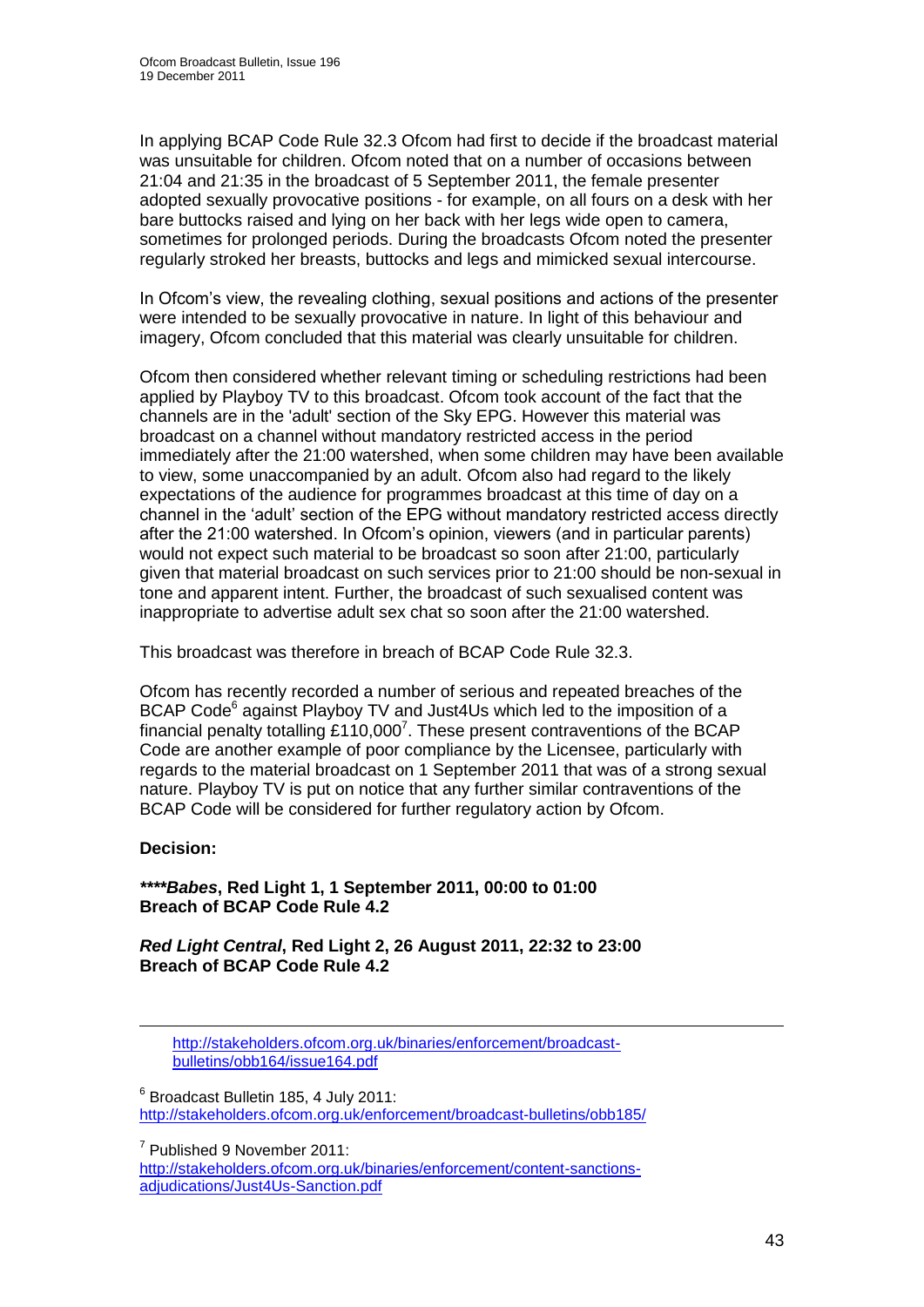*Red Light Central***, Red Light 2, 2 September 2011, 22:55 to 23:05 Breach of BCAP Code Rule 4.2**

*Red Light Central***, Red Light 2, 5 September 2011, 21:03 to 21:35 Breach of BCAP Code Rule 32.3**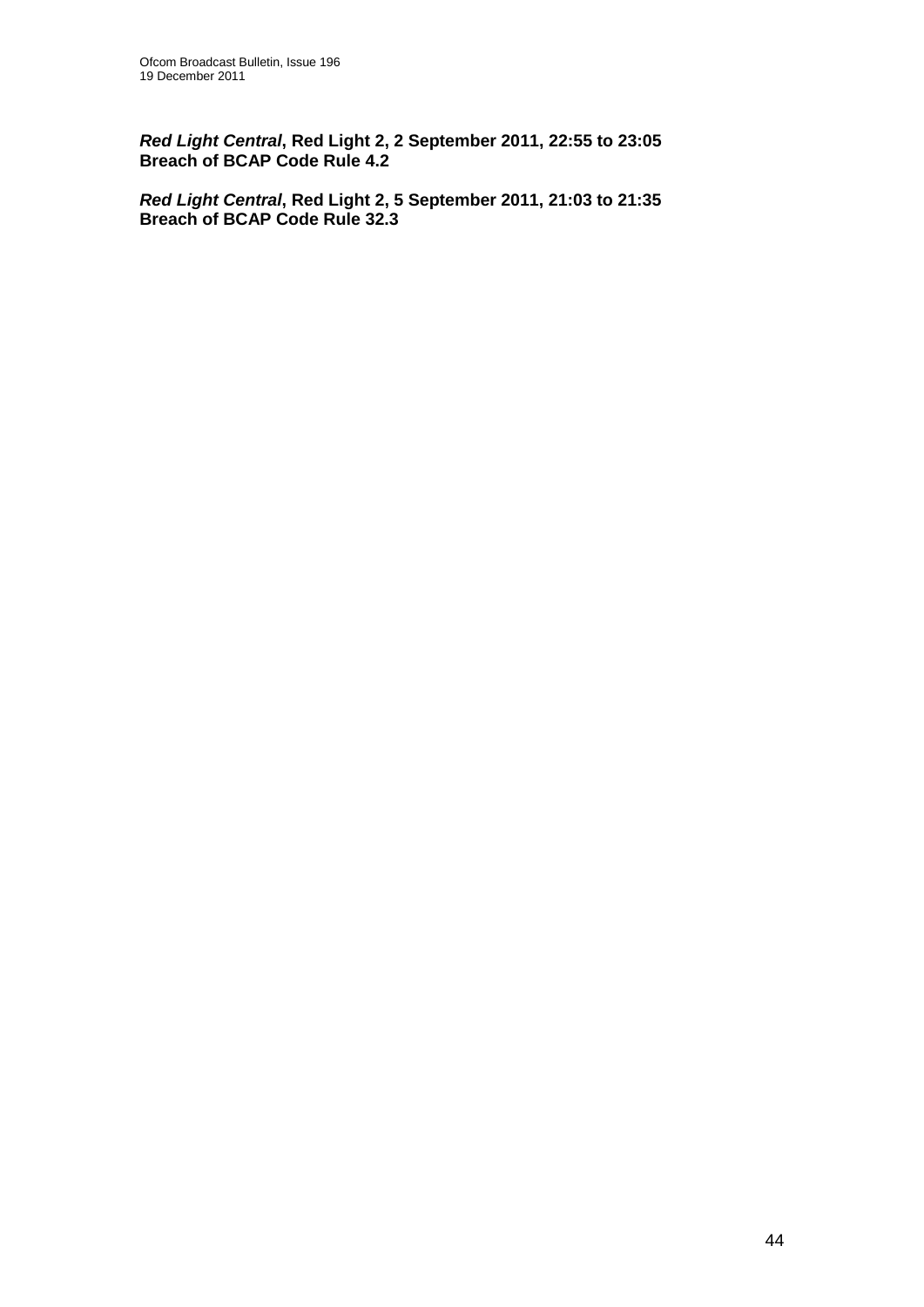# **In Breach**

## **Debate Night**

*Ummah Channel, 3 September 2011, 22:00* 

## **Introduction**

The Ummah Channel is a satellite television service which aims "to promote knowledge of Islam through educating viewers to fulfil their spiritual and religious development". The licence for Ummah Channel is held by Ummah Channel Limited ("Ummah Channel" or "the Licensee").

This edition of *Debate Night* was the first of three programmes broadcast on three consecutive days starting on 3 September 2011, that debated when the Islamic holiday of Eid<sup>1</sup> should be celebrated in the UK.

17 complainants alerted Ofcom to the 3 September programme because they considered the programme:

- $\bullet$  incited "hatred" against non-Barelyi<sup>2</sup> Muslims;
- stated non-Barelvi Muslims celebrated Eid on the "wrong day"; and
- Encouraged Barelvi Muslims to storm mosques that celebrated Eid on the "wrong day".

Ofcom employed the services of an independent translator, a native Urdu speaker, to translate the programme and produce a transcript of the content from the original Urdu. We noted the following statements made by callers to the programme:

"*If you are in Saudi Arabia, you have to follow them because otherwise you will be oppressed by the tyrants but we here do not follow them...*[Saudis] *have no fear for the laws of Allah and Sharia and they are transgressing. And Allah has no love for those who transgress. They are not following the Sharia and it appears in some ways that they are not even Muslims"*.

"*Before these, Mecca was ruled by others – the Saudis captured the country; their* [Saudi] *beliefs are filthy. People need to be told that they* [Saudis] *are expropriating in the name of the holy places but they grossly insult those holy places…These cruel people* [Saudis] *have destroyed our holy places. You need to tell people that their beliefs are filthy and we hate them not because of some personal reasons but because they insult our ancestors, our beliefs, and use inappropriate words about Prophet Muhammad. That is why we have differences with them and people should stop blindly following them.*"

<sup>1</sup>  $1$  Eid (or Eid al-Fitr) is the Muslim holiday which marks the end of the holy month of Ramadan. Ofcom understands that the exact date of Eid cannot be predicted, as it depends on a confirmed sighting of the new moon which determines the end of the month of Ramadan. This has led different parts of the Muslim community across the world celebrating Eid on different days in 2011.

 $2$  Barelvi Islam is a Muslim tradition prevalent in the Indian Sub-Continent.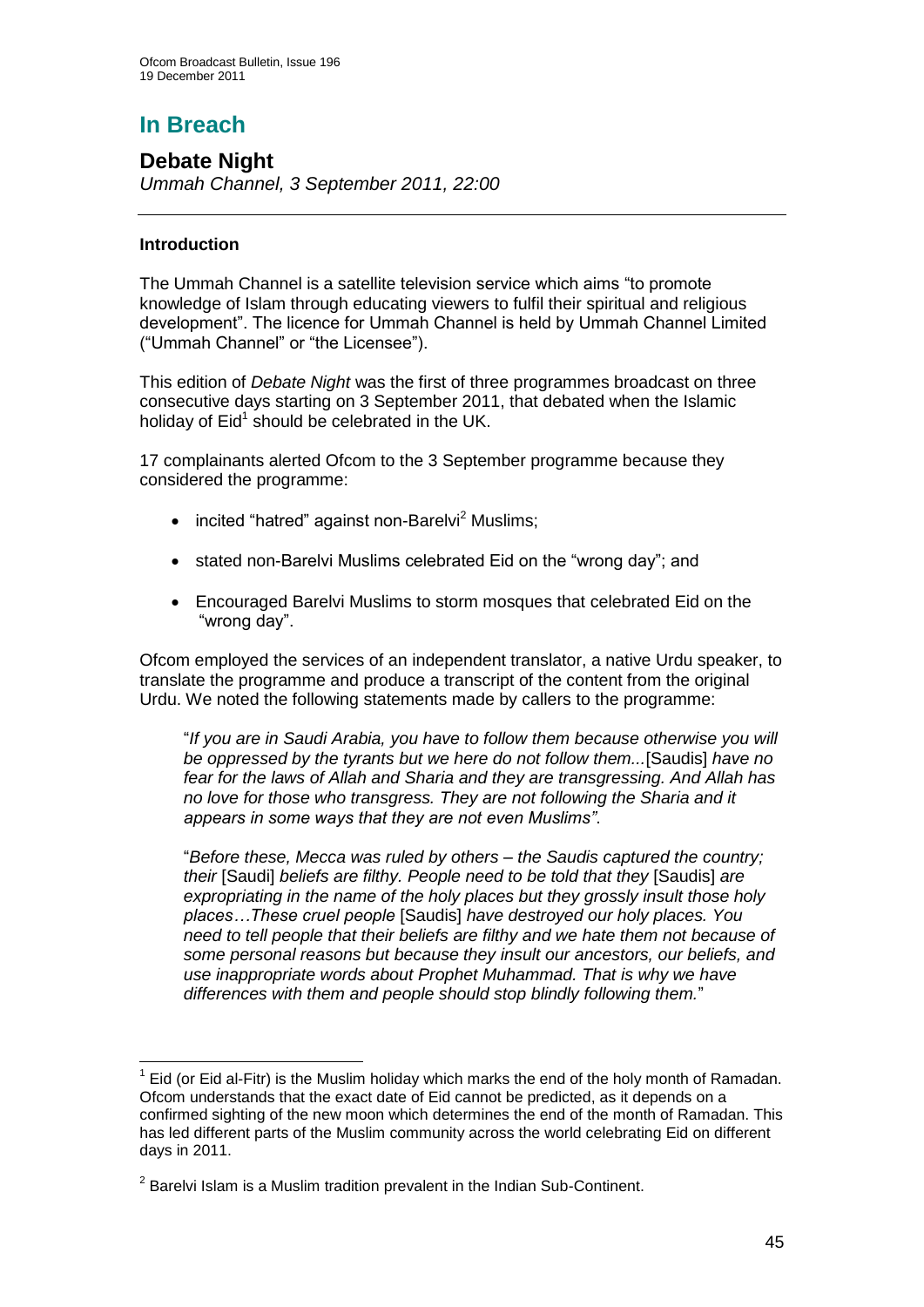In addition, we noted a Muslim scholar (who was one of four panellists in the studio) made the following statements:

"*When* [the Saudis] *celebrate Eid on a day of Ramadan, they are publically insulting that month – even if they fast for their whole lives, they cannot atone for this sin*".

"*If you see wrongdoing going on, then stop it physically. If you have no power, then stop it verbally. If that too is not possible, then consider it as wrongdoing in your heart*…*We are not even talking about* [the Saudis"] *filthy erroneous beliefs with regards to Allah and his Prophet but just moon-sighting, which is damaging and destroying the worship done by simple Muslims. If you cannot do so with your hands or tongue then at least condemn them*".

Ofcom considered the material raised issues warranting investigation under the following rules of the Code:

Rule 3.1: "Material likely to encourage or incite the commission of crime or to lead to disorder must not be included in television or radio services".

Rule 4.2: "The religious beliefs of those belonging to a particular religion or religious denomination must not be subject to abusive treatment".

Ofcom therefore asked the Licensee how the content complied with these rules.

### **Response**

Ummah Channel said that this edition of *Debate Night* was the first of three "linked" three hour programmes. The series focused on the debate surrounding the timing of the festival of Eid within the UK Muslim community. The Licensee said "it had been widely reported that the day announced by Saudi Arabia for Eid this year may well not have been arrived at by the right methodology". The Licensee continued: "Effectively [the debate] has split the Muslim community. Many believe that Saudi Arabia got the day wrong, and their methodology raised questions to UK Muslims i.e. should they be following Saudi Arabia".

In order to cover the range of viewpoints in the debate, Ummah Channel said that it had invited a range of views to be aired over the three editions of *Debate Night*, although "clearly this would be uncomfortable for some of the audience given the doctrines which are being followed". However, the Licensee said that all programme participants "signed an in-house declaration confirming they understood their regulatory and legal obligations in giving their personal opinions on air".

In relation to rule 4.2, the Licensee said, whilst the debate covering the timing of the festival of Eid in the UK has been "heated within the Muslim community" the three editions of *Debate Night* had "given the community as a whole…their say (which they did) and seek resolution". The result had been that the "over riding outcome of this series has been the national campaign to unify the approach" to the timing of the festival of Eid within the UK Muslim community.

However, Ummah Channel said that in the edition of *Debate Night* broadcast on 3 September 2011 "a scholar did state their views in a manner which, it seems, caused offence and the channel received complaints directly, which have been dealt with". In addition, the Licensee said that the content of concern was "a small part of…nine hours of live television debate".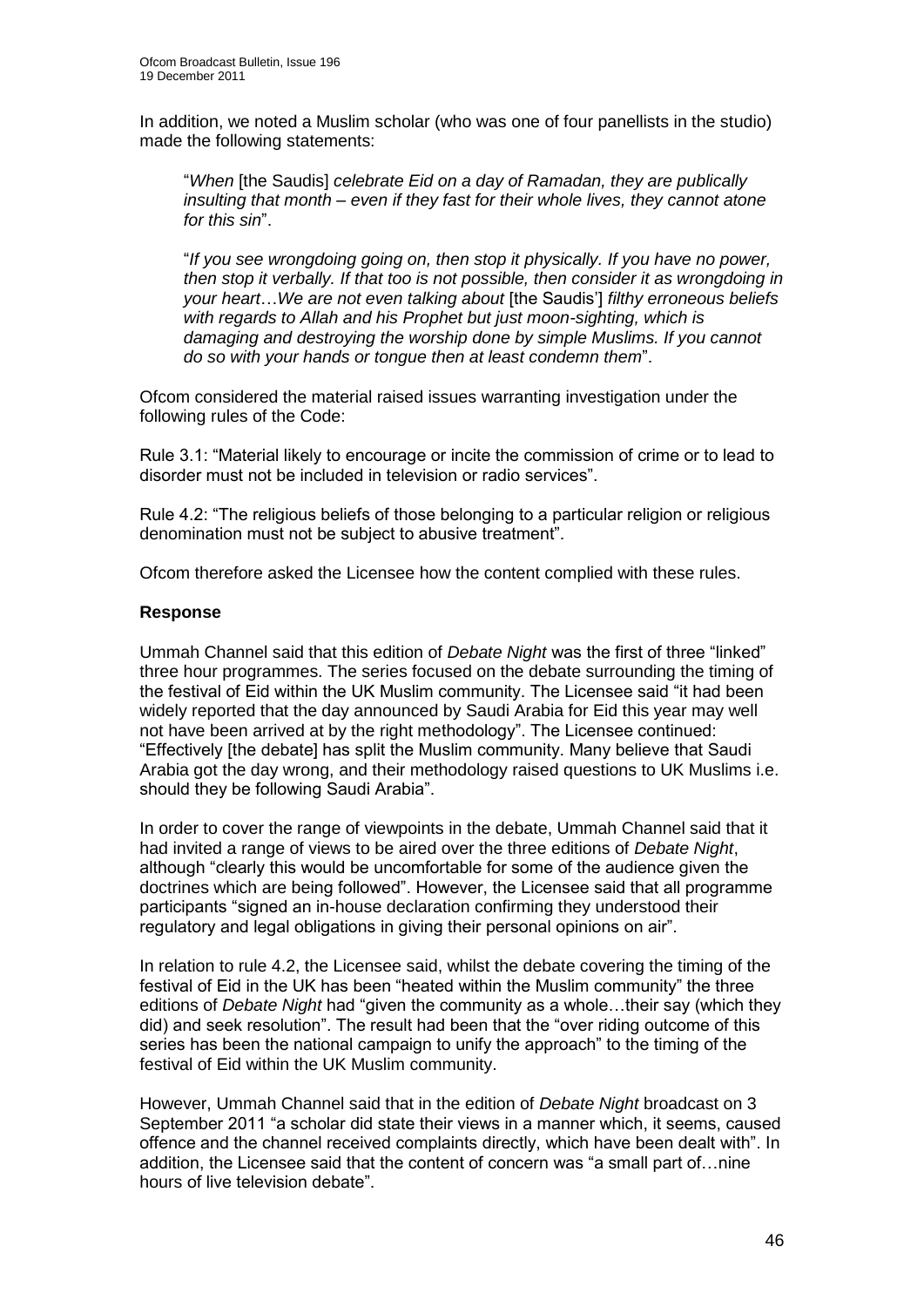In relation to Rule 3.1, the Licensee said that the comments made by the scholar in the programme broadcast on 3 September 2011 were made "in the heat of the debate [and] were not intended to be interpreted literally". Ummah Channel forwarded to Ofcom a letter of apology from the scholar, who expressed his sincere apologies for any comments he had made, and said his intention had been "to try and create unity in celebrating Eid".

The Licensee outlined the actions it had taken following the broadcast of 3 September 2011:

- it suspended the scholar in question from taking part in any Ummah Channel programming pending the outcome of the Licensee"s investigation into the matter;
- it issued an apology in the edition of *Debate Night* broadcast on 5 September 2011, as well as a "public apology which was published in the press"; and
- it would be appointing an external compliance consultant to "assist us in ensuring that our systems and procedures are the best way they can possibly be and that the risk of a repeat of this incident…is kept to an absolute minimum".

## **Decision**

Under the Communications Act 2003 ("the Act"), Ofcom has a statutory duty to require the application of standards that provide adequate protection to members of the public from the inclusion of offensive and harmful material. Ofcom also has a duty to set such standards for the content of programmes to secure the standards objectives, including that: "material likely to encourage or incite the commission of crime or lead to disorder is not included in television and radio services"; "broadcasters exercise the proper degree of responsibility with respect to the content of programmes which are religious programmes"; and "religious programmes do not involve any abusive treatment of the religious views and beliefs of those belonging to a particular religion or religious denomination". These duties are reflected in Sections Three and Four of the Code.

In reaching this decision Ofcom has taken account of the broadcaster's and audience"s right to freedom of expression. This is set out in Article 10 of the European Convention on Human Rights ("ECHR"). Article 10 provides for the right of freedom of expression, which encompasses the right to hold opinions and to receive and impart information and ideas without interference by public authority.

Ofcom has also had regard to Article 9 of the ECHR which states that everyone "has the right to freedom of thought, conscience and religion". This Article goes on to make clear that freedom to "manifest one"s religion or beliefs shall be subject only to such limitations as are prescribed by law and are necessary in a democratic society in the interests of public safety, for the protection of … health … or for the protection of the rights and freedoms of others".

The programme in question consisted of a presenter and four panellists responding to telephone calls from viewers asking questions about the timing of the festival of Eid within the UK Muslim community. This programme, broadcast on 3 September 2011 was the first of three programmes, broadcast on three consecutive days, on this debate. The debate centred on the fact that, while some Muslims in many places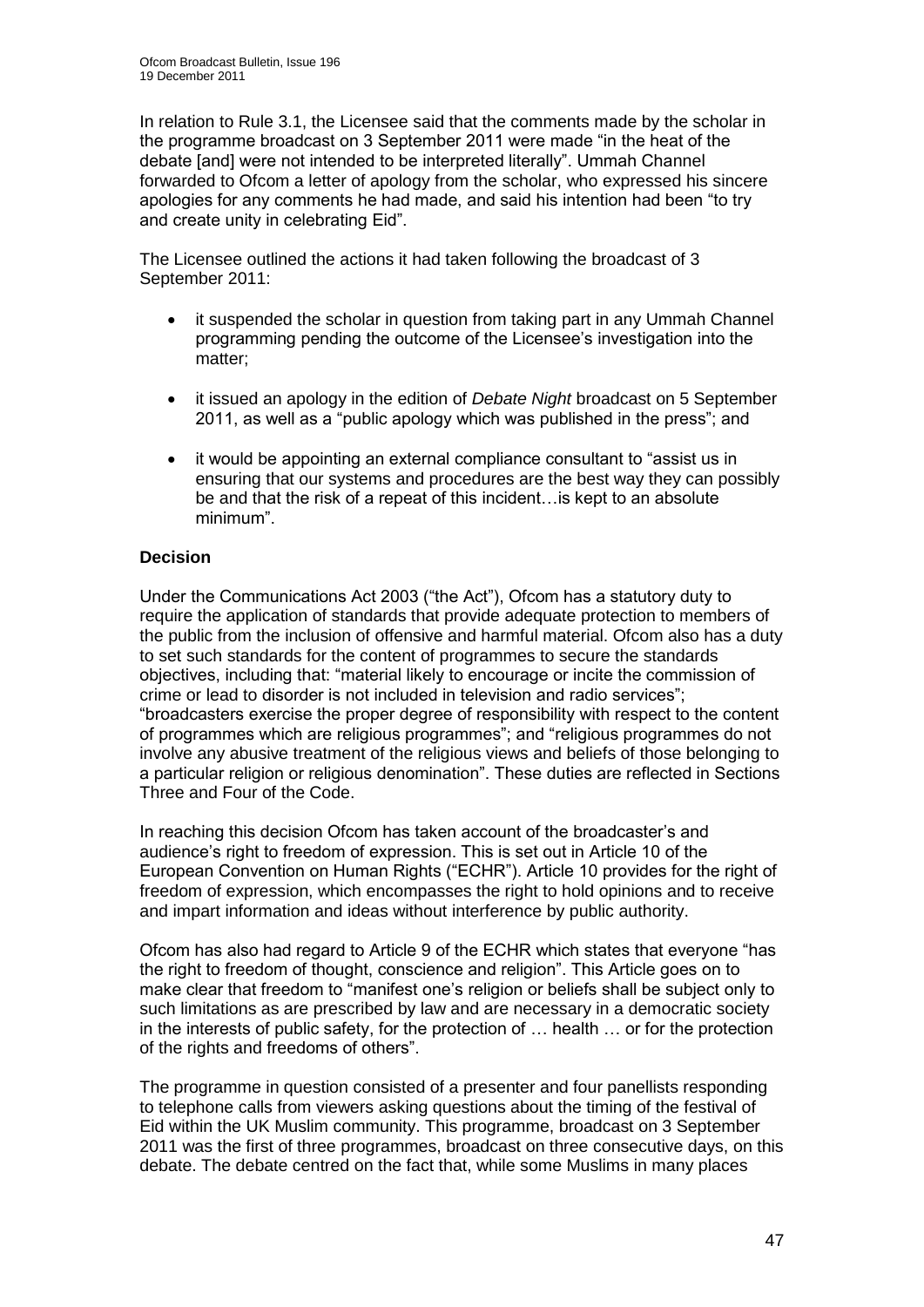including Saudi Arabia considered that the festival of Eid should be celebrated on 30 August 2011, other Muslims, including Barelvi Muslims in the Indian Sub-Continent, considered that the festival of Eid should be celebrated on 31 August 2011. It is Ofcom"s understanding that the difference in dates arises from different methodologies used for the sighting of the new moon, which marks the end of the holy month of Ramadan.

We noted that different callers and one of the panellists in the programme, who was an Islamic Scholar, commented on the position of non-Barelvi Muslims in Saudi Arabia and those who follow that tradition of Islam within the UK, on the issue of the timing of Eid and the methodology used for the sighting of the new moon. We considered whether the statements by callers and the scholar: incited hatred and/or violence against non-Barelvi Muslims; and/or subjected non-Barelvi Muslims to abusive treatment.

### Incitement

Rule 3.1 of the Code states that:

"material likely to encourage or incite the commission of crime or to lead to disorder must not be included in television and radio service".

The rule is concerned with the likelihood of broadcast material encouraging or inciting crime or leading to disorder.

Ofcom is mindful of the often heated theological debates within Islam over the timing of Eid. In this case Ofcom therefore assessed whether the following statement, which referred to non-Barelvi Muslims, made by an Islamic scholar, would be understood within a context that would be likely to encourage a crime of hatred or violence, or lead to disorder.

"*If you see wrongdoing going on, then stop it physically. If you have no power, then stop it verbally. If that too is not possible, then consider it as wrongdoing in your heart*…*We are not even talking about* [the Saudis"] *filthy erroneous beliefs with regards to Allah and his Prophet but just moon-sighting, which is damaging and destroying the worship done by simple Muslims. If you cannot do so with your hands or tongue then at least condemn them*".

In considering Rule 3.1, we are required to address the *likelihood* of the commission of a crime against a follower of the non-Barelvi tradition of Islam or of disorder being created. In particular, we considered whether this statement in the programme included a direct or indirect call to action with a reasonable likelihood it would have encouraged or incited, for example, Barelvi Muslims to take violent or criminal action against non-Barelvi Muslims or lead to disorder.

We recognised that phrases such as ""*If you see wrongdoing going on, then stop it physically"* and *"If you cannot do so with your hands or tongue then at least condemn them"* could be construed, to some limited degree, as having the potential to encourage some form of physical action (possibly including assault or violence) against, or lead to disorder involving, members of the non-Barelvi Muslim tradition of Islam.

However, it was Ofcom"s overall view that this one statement on its own would not be likely to encourage or incite the commission of crime or to lead to disorder. Therefore, Ofcom did not consider that the broadcaster breached Rule 3.1.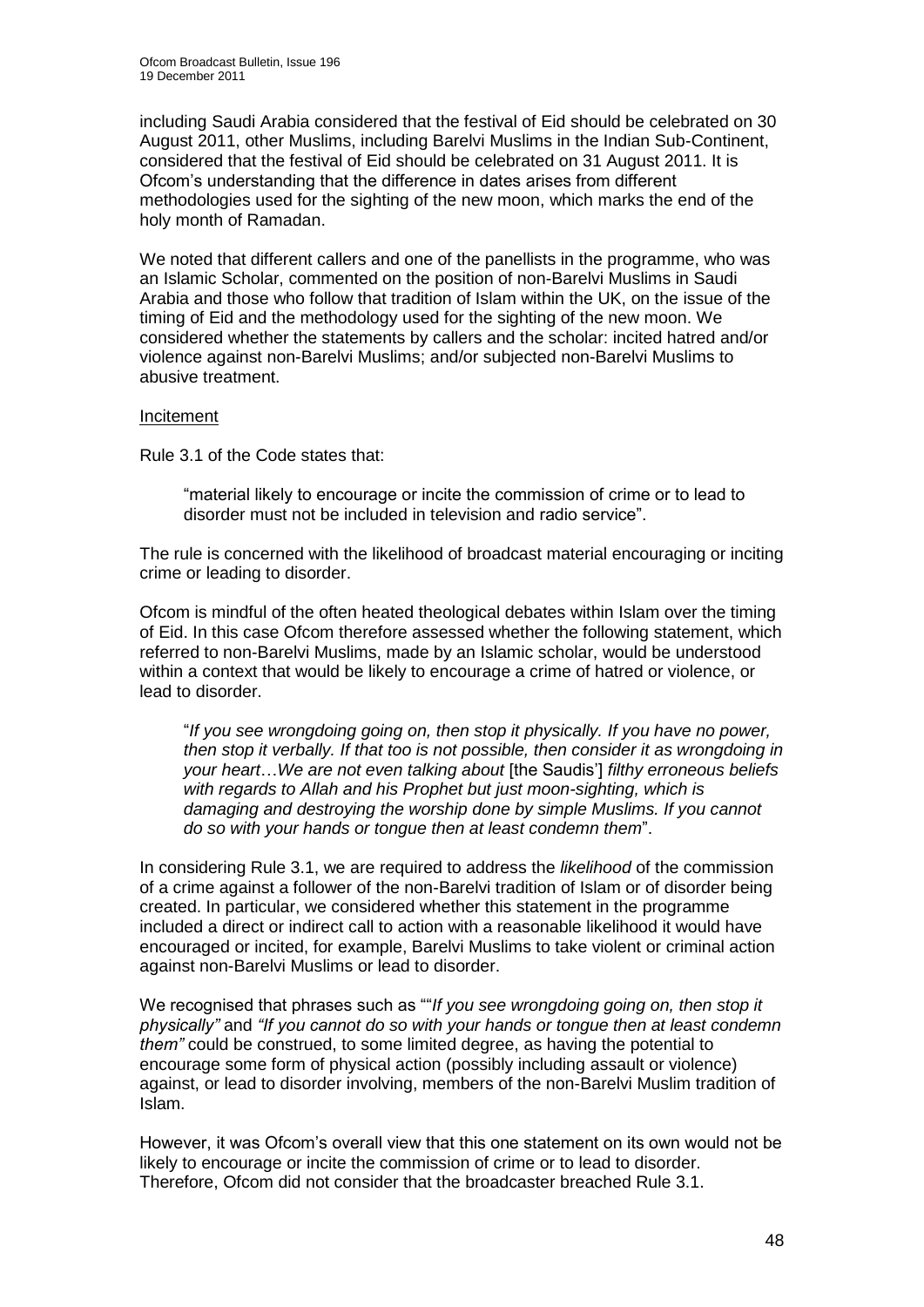Whilst Ofcom did not consider that the material was likely to result in the incitement of a crime or lead to disorder, we considered this statement was at the limits of acceptability. Ofcom would therefore urge broadcasters to apply extreme caution when complying such material, especially in the context of sometimes heated debates between different religious denominations.

### Abusive treatment

Rule 4.2 of the Code requires that:

"The religious views and beliefs of those belonging to a particular religion or religious denomination must not be subject to abusive treatment."

According to Section Four of the Code, a "religious programme" is one "which deals with matters of religion as the central subject, or as a significant part, of the programme". In Ofcom"s opinion the edition of *Debate Night* broadcast on 3 September 2011 was clearly a religious programme.

The Code provides scope for the followers of one religion to engage in religious debate with, or criticise, other religions provided they comply with the Code, and in particular the general requirements for religious programmes set out in Section Four. It is therefore Ofcom"s view that the theme of this programme, namely a debate, including questions being asked by viewers, on the issue of over the timing of Eid in the UK, was clearly a legitimate theological discussion for a religious programme. Such an approach is rooted in the broadcaster"s and the audience"s right to freedom of expression and of religion.

However, the Code requires that if programmes engage in this sort of debate the material broadcast should not include comments and references which might reasonably be considered to subject the religious views and beliefs of non-Barelvi Muslims to abusive treatment. When considering "abusive treatment" in religious programmes under Rule 4.2, Ofcom assesses if the broadcasts included statements which sought to revile, attack or vehemently express condemnation towards another religion without sufficient justification by the context. The Code does not prohibit legitimate criticism of any religion, but such criticism must not spill over into gratuitous abuse.

We noted that during the programme, there were a number of statements made by an Islamic scholar, and by viewers who contacted the programme by telephone, which were derogatory and abusive about non-Barelvi Muslims in Saudi Arabia, and those who follow that tradition of Islam within the UK. For example during the programme, we noted the following statements about non-Barelvi Muslims in Saudi Arabia, and those who follow that tradition of Islam within the UK: "*their* [Saudi] *beliefs are filthy;* "*You need to tell people that their beliefs are filthy and we hate them*"; and "*We are not even talking about* [the Saudis"] *filthy erroneous beliefs".*

Given the above, it was Ofcom"s view that the use of such terms and references when taken together amounted to "abusive treatment" of the religious views and beliefs of non-Barelvi Muslims in Saudi Arabia, and those who follow that tradition of Islam within the UK.

In reaching our decision, we noted Ummah Channel"s submission that the potentially problematic content in the edition of *Debate Night* broadcast on 3 September 2011 was "a small part of the overall series…spanning nine hours of live television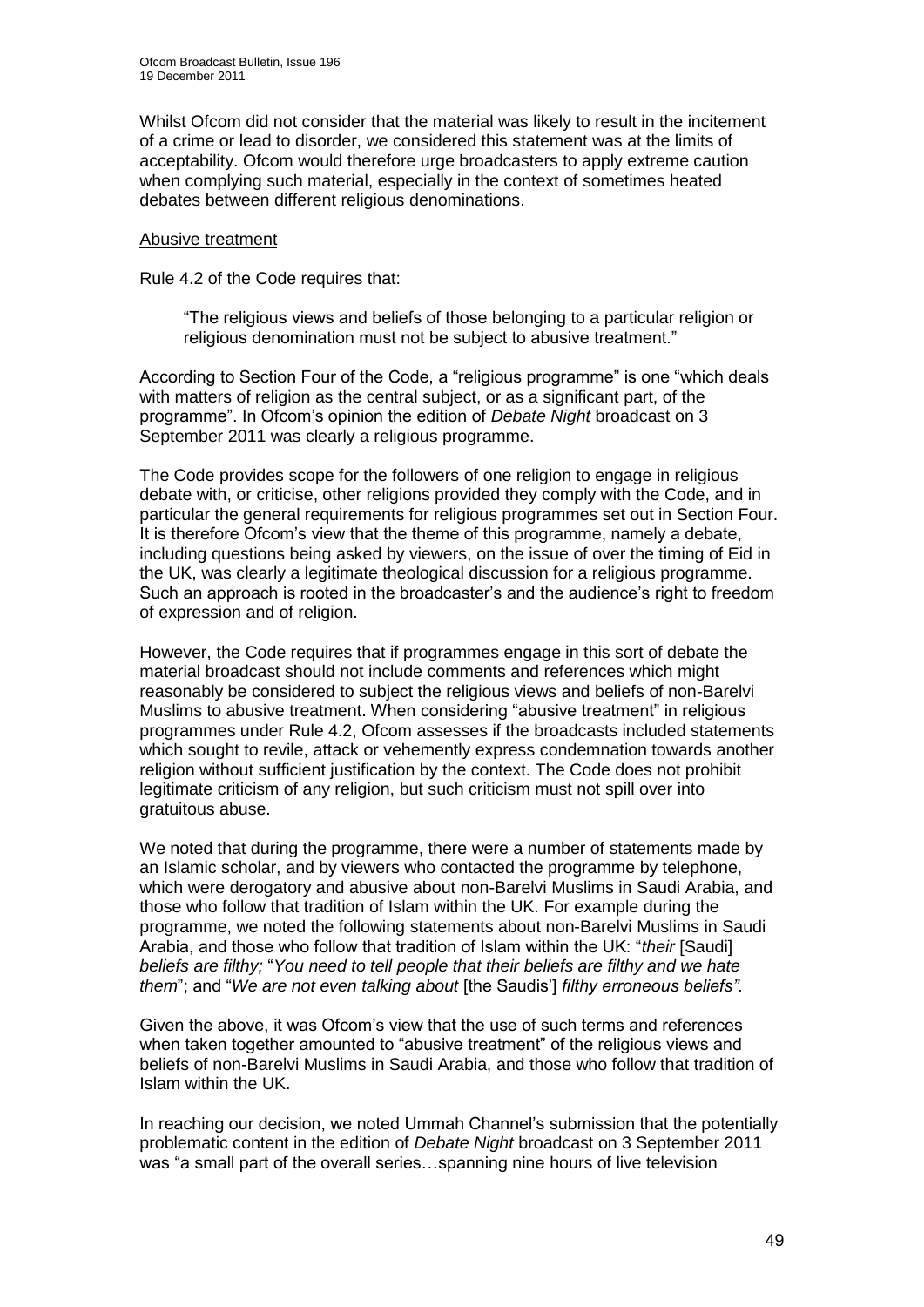debate". However, we noted there was no content within the programme broadcast on 3 September 2011 to mitigate the broadcast of abusive content in this case.

Ofcom welcomes the broadcaster"s apology and the steps it has taken to ensure that going forward such programmes are fully compliant with the Code. However, given the points set out above Ofcom considers that the broadcaster was in breach of Rule 4.2 of the Code.

We note that Ofcom recorded various breaches of Rule 4.2 against the Ummah Channel in Ofcom Broadcast Bulletin 167 published in May  $2010<sup>3</sup>$ . In that Finding, we noted that Ummah Channel stated that it was implementing a number of procedures to ensure that material of a similar nature could not be broadcast again. These were:

- all live transmissions with an interactive viewer element would have a 30 second delay to broadcast, and be watched by staff who have a "thorough understanding" of compliance who would, if necessary, mute any broadcast; and
- all scholars appearing in programming would be informed of their obligation to adhere to regulations relating to the Broadcasting Code and sign a form of agreement to comply.

Although the breach of Rule 4.2 in the present case was not as serious as the breaches recorded in Ofcom Broadcast Bulletin 167, we are concerned that a similar breach of the Code occurred despite enhanced compliance procedures that Ummah Channel put in place. Therefore, if any similar breaches should happen in future, we are putting Ummah Channel on notice that we would consider taking further regulatory action.

**Breach of Rule 4.2 Not in Breach of Rule 3.1**

 3 See [http://stakeholders.ofcom.org.uk/binaries/enforcement/broadcast](http://stakeholders.ofcom.org.uk/binaries/enforcement/broadcast-bulletins/obb167/issue167.pdf)[bulletins/obb167/issue167.pdf](http://stakeholders.ofcom.org.uk/binaries/enforcement/broadcast-bulletins/obb167/issue167.pdf)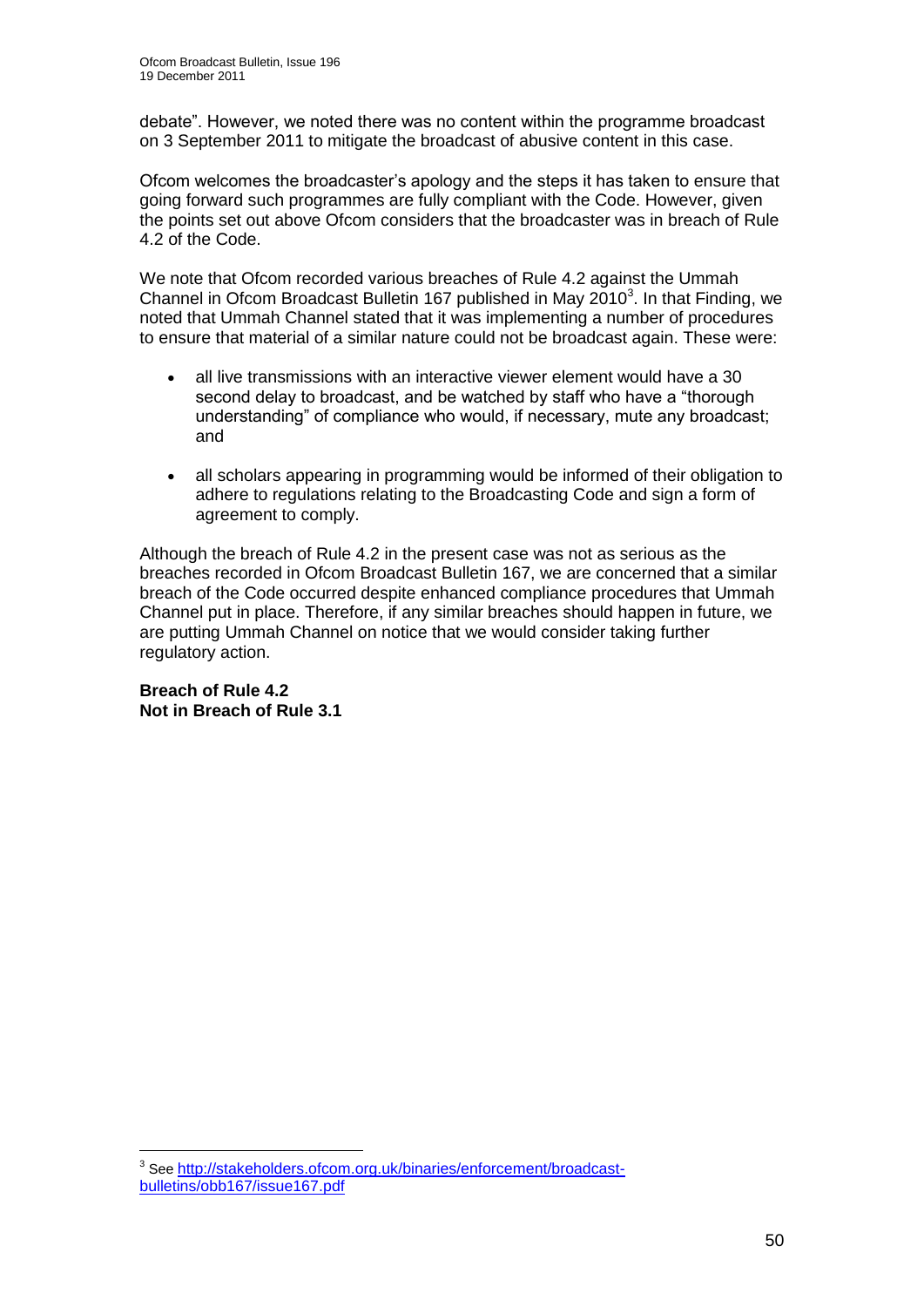## **Advertising Scheduling Cases**

## **In Breach**

## **Advertisement for Harvey Water Softeners**

*Open Heavens TV, April to August 2011, various dates and times*

## **Introduction**

1

The Advertising Standards Authority ("the ASA") drew Ofcom"s attention to this advertisement.

The advertisement was broadcast on the channel Open Heavens TV ("OHTV"). OHTV is a satellite channel carrying general entertainment and religious programming, aimed at African-Caribbean audiences. The licence for this channel is held by Hollywood Classics Movies Ltd ("HCM" or "the Licensee").

The ASA had previously found the advertisement in breach of the BCAP Broadcast Advertising Standards Code ("the BCAP Code") in respect of provisions for misleading advertising, substantiation of claims, and claims for medical devices and treatments.<sup>1</sup>

Following its investigation into the claims made in the advertisement, the ASA referred it to Ofcom as it appeared also to raise issues under the rules that govern the requirements for teleshopping and the maximum allowable amount of advertising that television channels can transmit.

The advertisement was 30 minutes long and included product demonstrations, tests on hard and softened water, testimonials from customers and invitations to arrange home visits. At no point in the half-hour feature was there any direct offer for sale of any product or service.

Ofcom therefore considered that the broadcast raised issues warranting investigation under the definition of teleshopping given at paragraph 3 h) of COSTA, which states:

""teleshopping" means television advertising which includes direct offers to the public with a view to the supply of goods or services, including immovable property, rights and obligations, in return for payment".

Teleshopping features or "windows" must be at least 15 minutes long. While there is no upper limit on the duration of teleshopping windows, broadcast material that does not contain direct offers cannot be classed as teleshopping. As COSTA imposes limits on the amount of other advertising that a broadcaster can transmit each hour, we therefore also considered the broadcast raised issues warranting investigation under COSTA Rule 4, which states:

"....time devoted to television advertising and teleshopping spots on any channel in any one hour must not exceed 12 minutes..."

We therefore sought HCM"s comments under the above rules.

<sup>&</sup>lt;sup>1</sup> The ASA's report can be found at [http://www.asa.org.uk/ASA](http://www.asa.org.uk/ASA-action/Adjudications/2011/10/Hollywood-Classics-Movies-Ltd/SHP_ADJ_161372.aspx)[action/Adjudications/2011/10/Hollywood-Classics-Movies-Ltd/SHP\\_ADJ\\_161372.aspx](http://www.asa.org.uk/ASA-action/Adjudications/2011/10/Hollywood-Classics-Movies-Ltd/SHP_ADJ_161372.aspx)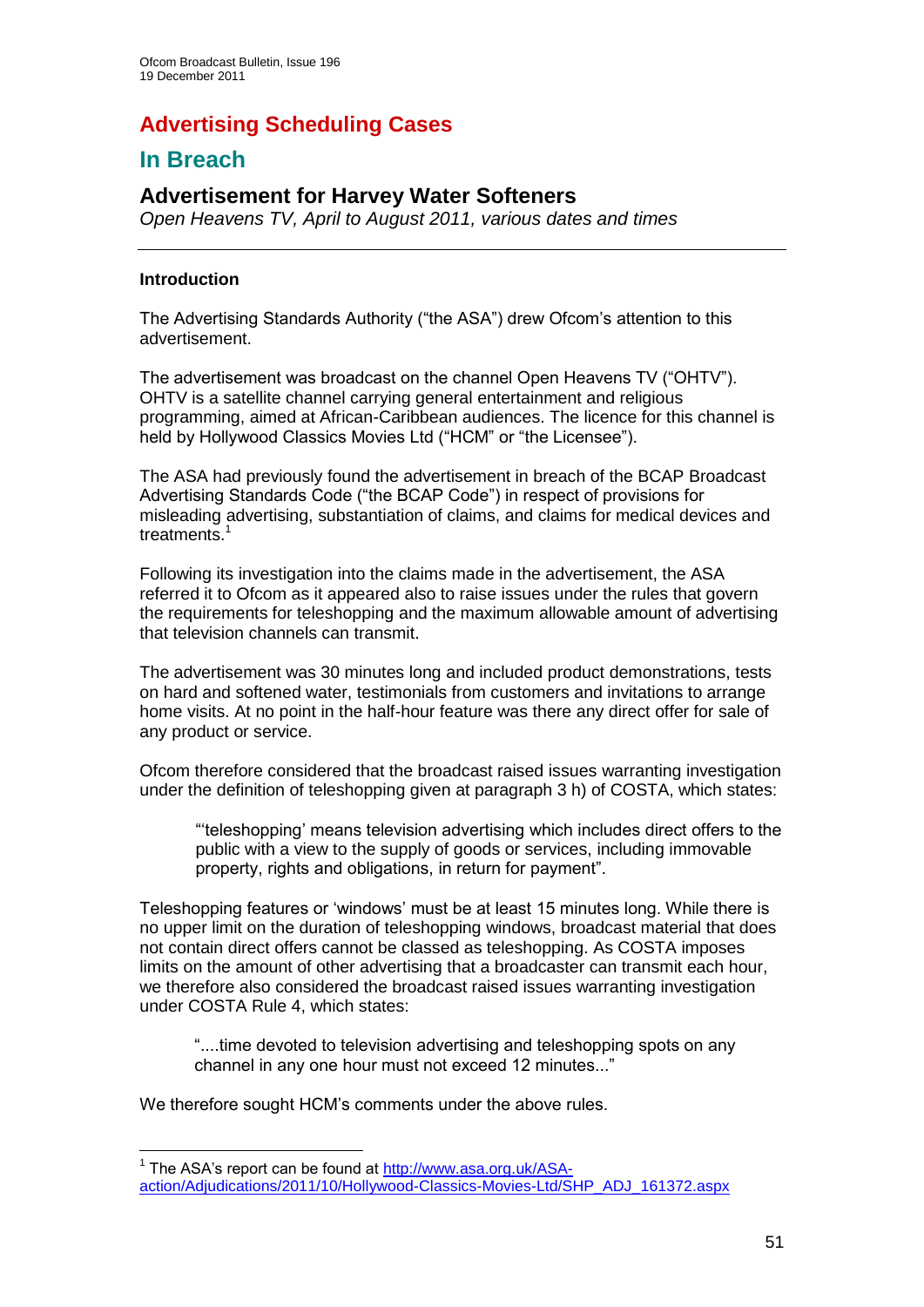## **Response**

HCM said that the advertisement had been transmitted 133 times between April and August 2011.

The Licensee told us that the advertisement was constructed as a long-form teleshopping format with the aim of providing viewers with the opportunity to arrange a free, no obligation demonstration of the product. Given the nature of the product, the Licensee said, the free demonstration approach is used by the advertiser as the best way to show potential purchasers the benefits of having a soft water system fitted. To this end contact details and explanations were given.

However, the Licensee told us that it had misunderstood the element of the definition of teleshopping given in COSTA 3 h) that a direct offer must be one made "… in return for payment". HCM stressed its view that viewers would nevertheless have clearly recognised the item as an advertisement, despite its not containing actual offers for sale remotely.

HCM accepted that in the absence of direct offers requiring payment the advertisement did not meet the necessary criteria to fall within the definition of COSTA 3 h). But it said there had been no intention to breach COSTA Rule 4 in respect of advertising minutage; and viewers would not have been confused about whether the item was advertising or editorial content.

The Licensee also noted an explanation given in the recently published Ofcom Broadcast Bulletin 193<sup>2</sup> that, "In all teleshopping the direct offers must be constant or nearly so. In that respect Ofcom advises that constant on-screen displays giving product, price and ordering details should be used in teleshopping".

HCM confirmed that the advertisement would not be broadcast again in the current form.

## **Decision**

Under the Communications Act 2003, Ofcom has a duty to secure the standards objective "that the international obligations of the United Kingdom with respect to advertising included in television and radio services are complied with."

One aspect of the UK"s international obligations is the regime for the control of advertising "minutage" contained within the Audiovisual Media Services (AVMS) Directive<sup>3</sup> and implemented by COSTA. As explained above, COSTA restricts the time that can be used for television spot advertising in any clock hour to 12 minutes.

The advertisement for Harvey Water Softeners had a scheduled duration of 30 minutes. Were this broadcast to be general advertising it would be in breach of the hourly limits imposed. However, were the broadcast to be teleshopping it would be exempt from those limits.

<sup>1</sup> <sup>2</sup> Available at: [http://stakeholders.ofcom.org.uk/binaries/enforcement/broadcast](http://stakeholders.ofcom.org.uk/binaries/enforcement/broadcast-bulletins/obb193/obb193.pdf)[bulletins/obb193/obb193.pdf](http://stakeholders.ofcom.org.uk/binaries/enforcement/broadcast-bulletins/obb193/obb193.pdf)

<sup>&</sup>lt;sup>3</sup> Chapter VII, available at: [http://eur](http://eur-lex.europa.eu/LexUriServ/LexUriServ.do?uri=OJ:L:2010:095:0001:0024:EN:PDF)[lex.europa.eu/LexUriServ/LexUriServ.do?uri=OJ:L:2010:095:0001:0024:EN:PDF](http://eur-lex.europa.eu/LexUriServ/LexUriServ.do?uri=OJ:L:2010:095:0001:0024:EN:PDF)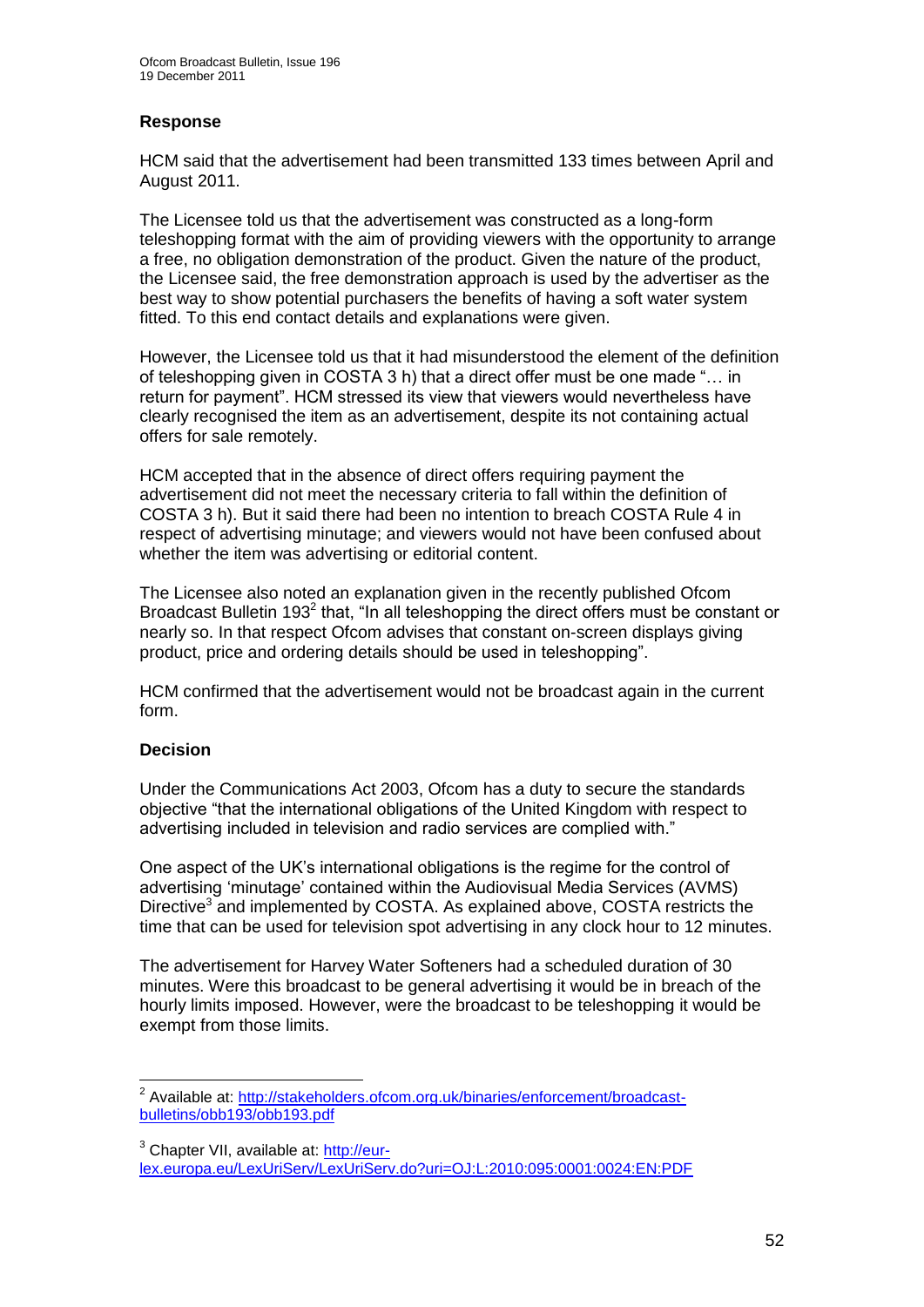Teleshopping must be distinct from both programming and spot advertising: as a form of advertising exempted from the usual advertising 'minutage' restrictions, teleshopping must adopt a particular character. Without this, the dispensations available for teleshopping lose purpose and justification.

COSTA paragraph 3 h) states that teleshopping is a form of advertising "which includes" direct offers. The wording of this definition derives directly from the AVMS Directive which states that ""teleshopping" means direct offers broadcast to the public with a view to the supply of goods or services ... in return for payment ...".

Because no direct offers were made in the course of the 30 minute advertisement it could not qualify as teleshopping and was not therefore exempt from the 12 minute hourly limit that applies to general advertising.

Each of the 133 transmissions of the advertisement by HCM was therefore in breach of COSTA Rule 4.

In reaching this decision, Ofcom agreed with the Licensee's view that the advertisement was very unlikely to be confused with programming. However, we placed no weight on this point: the regulatory requirements for teleshopping formats are not designed to ensure that they are clearly identifiable as advertising per se – although compliance with those requirements will ensure their ready recognition as both advertising and as a particular form of it. Rather, they seek to define teleshopping as a form of advertising that is exempt from minutage restrictions. Other rules, contained in the BCAP Code, require that advertising – whether general advertising or other forms such as teleshopping – is kept distinct from programming.

Ofcom notes the Licensee"s acceptance that the advertising breached the terms of COSTA and welcomes its confirmation that the advertisement will not run again in its current form. Given that the Licensee has now confirmed its previous misunderstanding of the relevant requirements, we do not expect any recurrence of this issue.

#### **Breaches of COSTA Rule 4**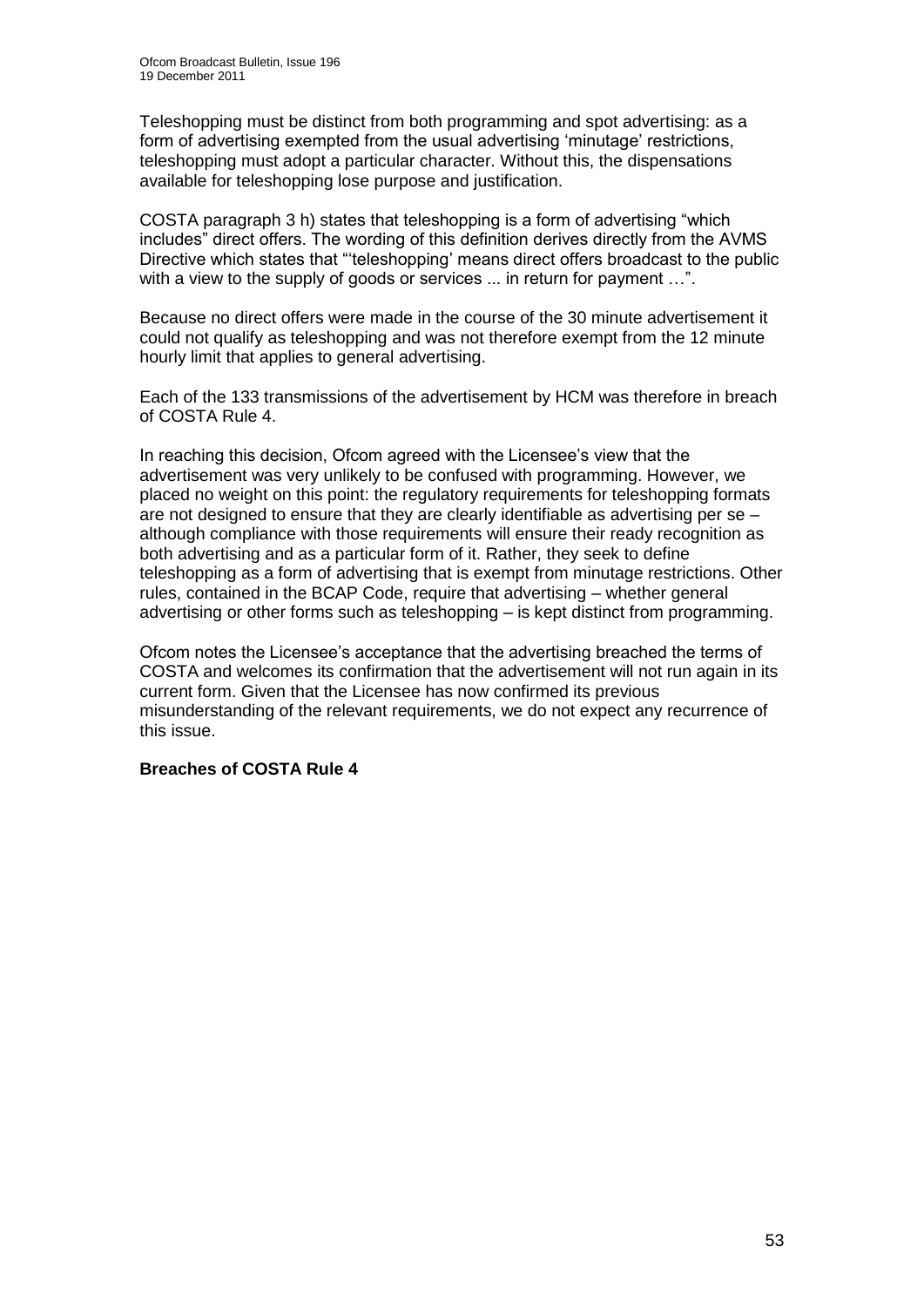# **In Breach**

## **Advertising minutage**

*MPL, 6 September 2011, 07:00 to 23:00*

## **Introduction**

Rule 4 of the Code on the Scheduling of Television Advertising ("COSTA") states: "time devoted to television advertising and teleshopping spots on any channel in any one hour must not exceed 12 minutes."

During monitoring of output on Media Platform Limited ("MPL" or "the Licensee"), Ofcom noted six occasions on 6 September 2011 when MPL broadcast in excess of 12 minutes of advertising in a clock hour:

| <b>Clock Hour</b> | <b>Advertising minutage broadcast</b> |
|-------------------|---------------------------------------|
| 07:00             | 13:00                                 |
| 11:00             | 14:20                                 |
| 17:00             | 13:25                                 |
| 18:00             | 24:25                                 |
| 20:00             | 14:40                                 |
| 22:00             | 13:15                                 |

Ofcom considered all of these cases raised issues warranting investigation under Rule 4 of COSTA and therefore asked MPL for its comments on how its output during these clock hours had complied with this rule.

## **Response**

The Licensee admitted the advertising minutage overruns and apologised for the situation. MPL said that a technician made a mistake in calculating the channel"s advertising minutage because a former colleague responsible for the channel"s compliance with COSTA said that the maximum allowance per hour was 15 rather than 12 minutes. In addition, the Licensee said that in one clock hour, where over 24 minutes of advertising was carried, it had "forgotten to insert one program between two advertising [breaks]".

MPL said that in future it would take care to comply with COSTA and that it has introduced a new compliance role controlling advertising minutage.

## **Decision**

Under the Communications Act 2003, Ofcom has a statutory duty to set standards for broadcast content which it considers are best calculated to secure a number of standards objectives. One of these objectives is that "the international obligations of the United Kingdom with respect to advertising included in television and radio services are complied with".

Articles 20 and 23 of the EU Audiovisual Media Services (AVMS) Directive set out strict limits on the amount and scheduling of television advertising. Ofcom has transposed these requirements by means of key rules in COSTA. Ofcom undertakes routine monitoring of its licensees' compliance with COSTA.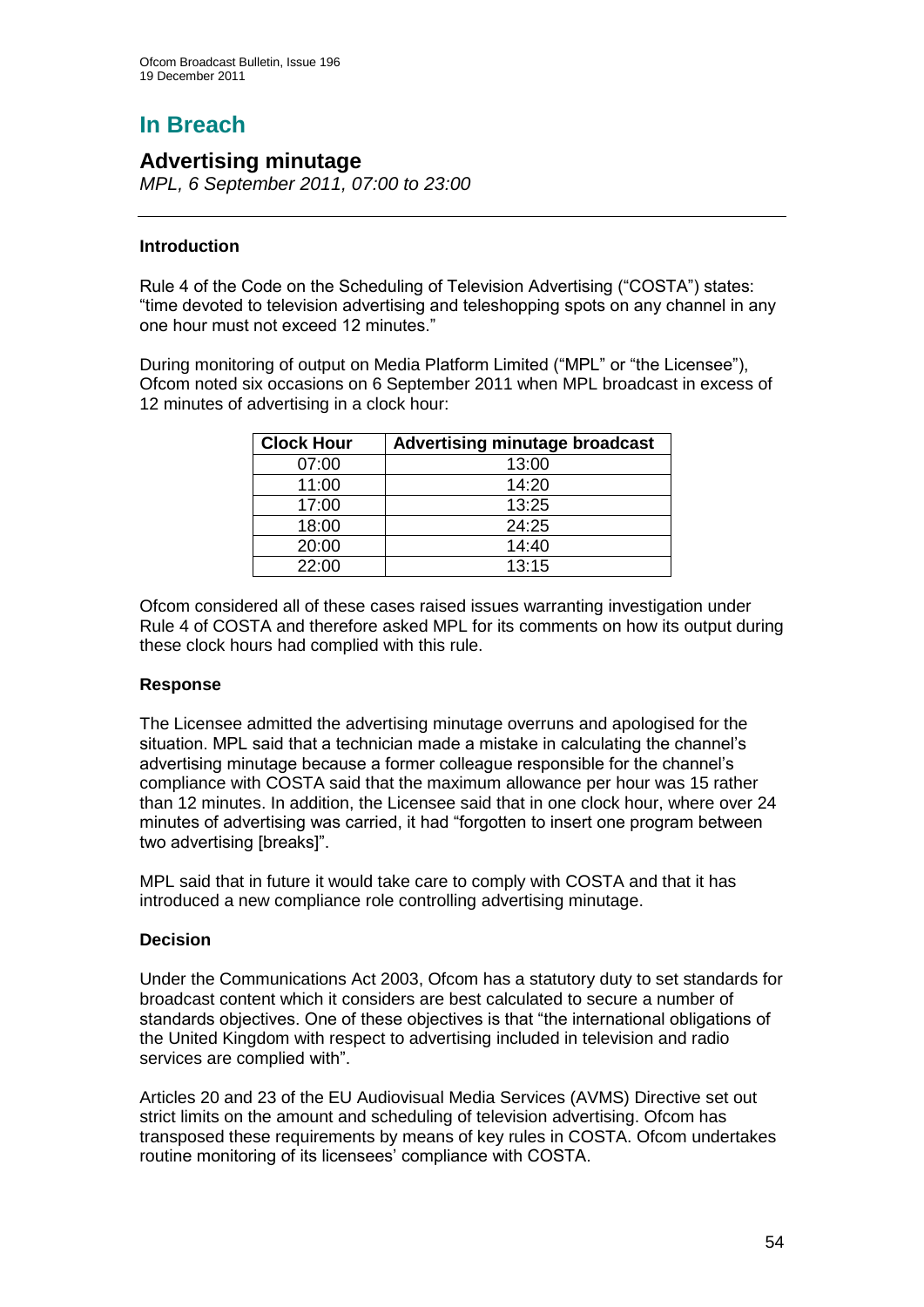In this case, Ofcom found that the amount of advertising broadcast on MPL was in breach of Rule 4 of COSTA on six occasions. Ofcom was particularly concerned by the breach of Rule 4 in the 18:00 clock hour, given the substantial nature of the overrun – 12 minutes and 25 seconds.

Ofcom noted the Licensee"s assurances that it has put new procedures in place to avoid any repeat of these incidents. However, we are concerned that, rather than being familiar with the COSTA rules, compliance staff at MPL relied on incorrect information from a former colleague to calculate its advertising allowance. It is a condition of MPL"s Ofcom licence that it has appropriate procedures in place to ensure compliance with Ofcom codes. Ofcom is putting the Licensee on notice that it will continue to monitor MPL's compliance with COSTA and any recurrences may result in further regulatory action.

## **Breaches of Rule 4 of COSTA**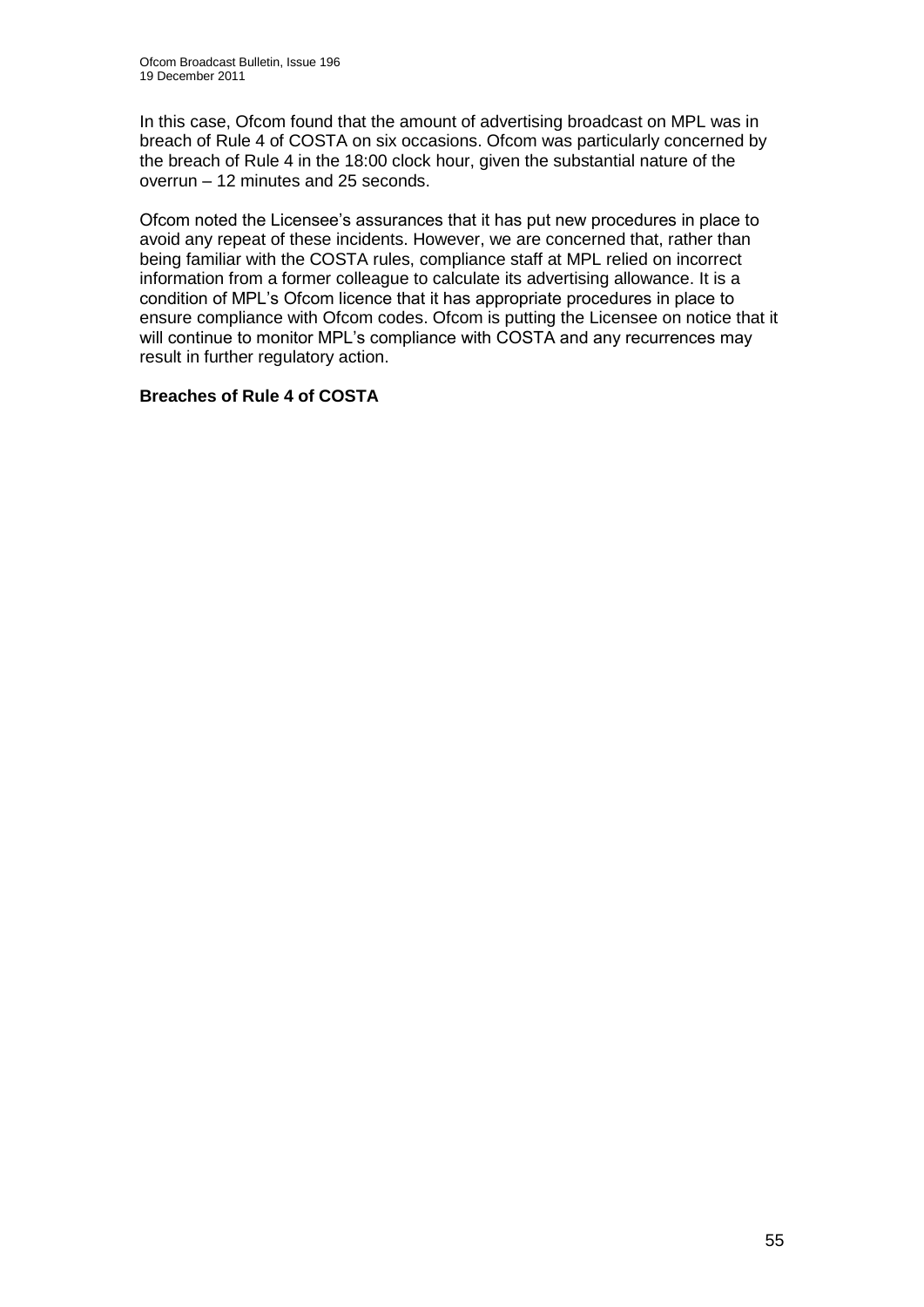## **In Breach**

## **Advertising Minutage**

*E!, 14 and 20 September 2011, various times*

## **Introduction**

Rule 4 of the Code on the Scheduling of Television Advertising ("COSTA") states:

"time devoted to television advertising and teleshopping spots on any channel in any one hour must not exceed 12 minutes."

During monitoring, Ofcom noted several occasions where E! had transmitted more than the permitted 12 minutes of advertising in one clock hour:

- On 14 September 2011, six clock hours contained 13 minutes of advertising.
- On 20 September 2011, one clock hour contained 12 minutes and 35 seconds of advertising.

Ofcom considered the case raised issues warranting investigation in respect of Rule 4 of COSTA and therefore sought formal comments about this incident from E Entertainment UK Ltd ("E!" or "the Licensee") in relation to this rule.

## **Response**

The Licensee said that the incidents could be "attributed to an unfortunate human error." It explained that to improve its processes, it had "consolidated our transmissions systems in house" which "involved a change in transmission operators."

E! said that on 14 September 2011, a "promotional element wasn"t available for air as scheduled" and instead of selecting an item from "an approved list of replacement material", the operator "mistakenly used a commercial spot". However, it pointed out these advertisements "were not booked in through our adsales" and consequently, it said that it had not been paid for their broadcast.

The Licensee said it intended to instigate an "increased level of training" for all relevant staff and introduce a policy "whereby any changes to the automaton system are to be checked with a[n] operational channel representative".

The Licensee made no reference to the incident on 20 September 2011.

## **Decision**

Under the Communications Act 2003, Ofcom has a statutory duty to set standards for broadcast content which it considers are best calculated to secure a number of standards objectives. One of these objectives is that "the international obligations of the United Kingdom with respect to advertising included in television and radio services are complied with".

Articles 20 and 23 of the EU Audiovisual Media Services (AVMS) Directive set out strict limits on the amount and scheduling of television advertising. Ofcom has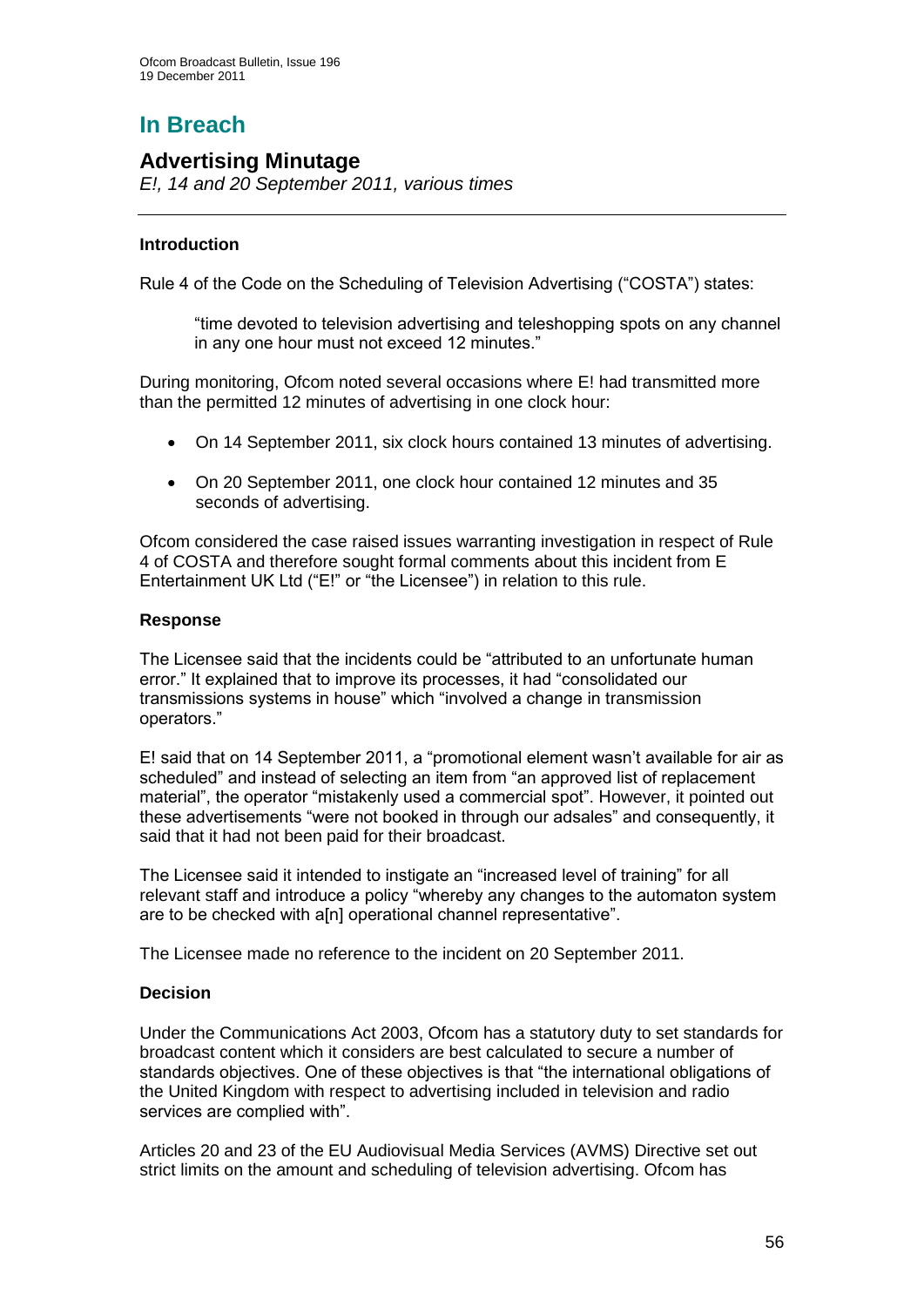transposed these requirements by means of key rules in COSTA. Ofcom undertakes routine monitoring of its licensees' compliance with COSTA.

In this case, in the first incident on 14 September 2011, the Licensee's advertising minutage overran by a minute in each of six clock hours on this date. While we noted the Licensee"s point that it did not benefit financially from the broadcast of these extra advertisements, Ofcom was concerned that a single human error caused several breaches of Rule 4 of COSTA in quick succession.

We were also concerned that the Licensee failed to acknowledge or provide any explanation for the second incident, involving a 35 second overrun, that occurred on 20 September 2011.

In Ofcom Broadcast Bulletin 186, Ofcom recorded a breach of Rule 4 of COSTA against the Licensee for transmitting 20 seconds more advertising than permitted. In view of this previous breach and the Licensee"s proposed actions to improve compliance, we do not expect a recurrence.

## **Breaches of Rule 4 of COSTA**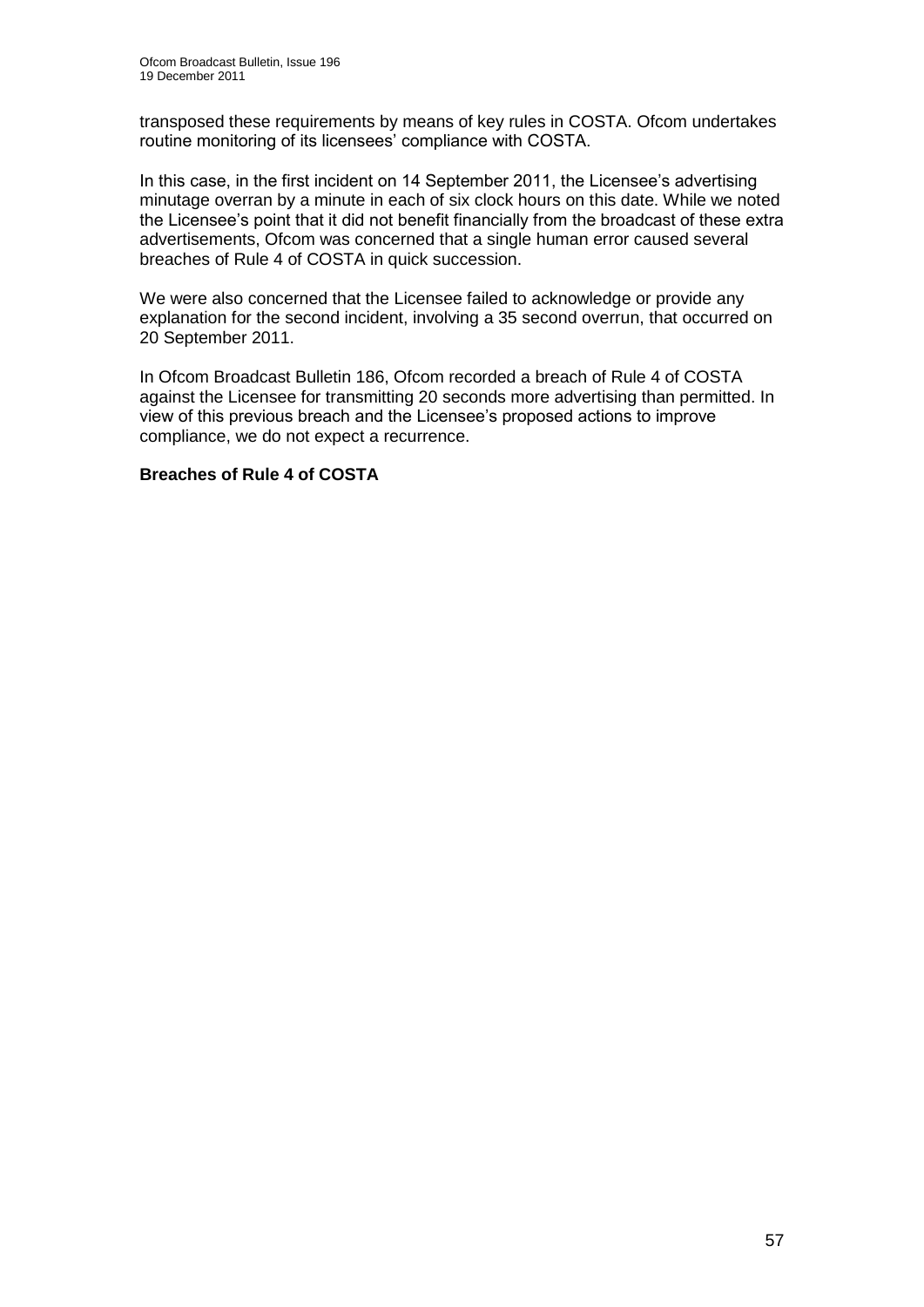# **In Breach**

## **Breach findings table**

*Code on the Scheduling of Television Advertising compliance reports*

Rule 4 of the Code on the Scheduling of Television Advertising ("COSTA") states**:**

"... time devoted to television advertising and teleshopping spots on any channel must not exceed 12 minutes."

| <b>Channel</b>   | <b>Transmission date</b><br>and time | Code and<br>rule /<br>licence<br>condition | <b>Summary finding</b>                                                                                                                                                                                           |
|------------------|--------------------------------------|--------------------------------------------|------------------------------------------------------------------------------------------------------------------------------------------------------------------------------------------------------------------|
| <b>Star Plus</b> | 13 August 2011,<br>14:00 and 22:00   | <b>COSTA</b><br>Rule 4                     | Ofcom noted, during monitoring,<br>that clock hours 14:00 and 22:00<br>on Star Plus included ten and 140<br>seconds more than the permitted<br>advertising allowance,<br>respectively.<br><b>Finding: Breach</b> |
| Vintage TV       | 19 September<br>2011, 21:00          | COSTA<br>Rule 4                            | Ofcom noted, during monitoring,<br>that one clock hour contained 90<br>seconds more advertising than<br>the permitted allowance.<br><b>Finding: Breach</b>                                                       |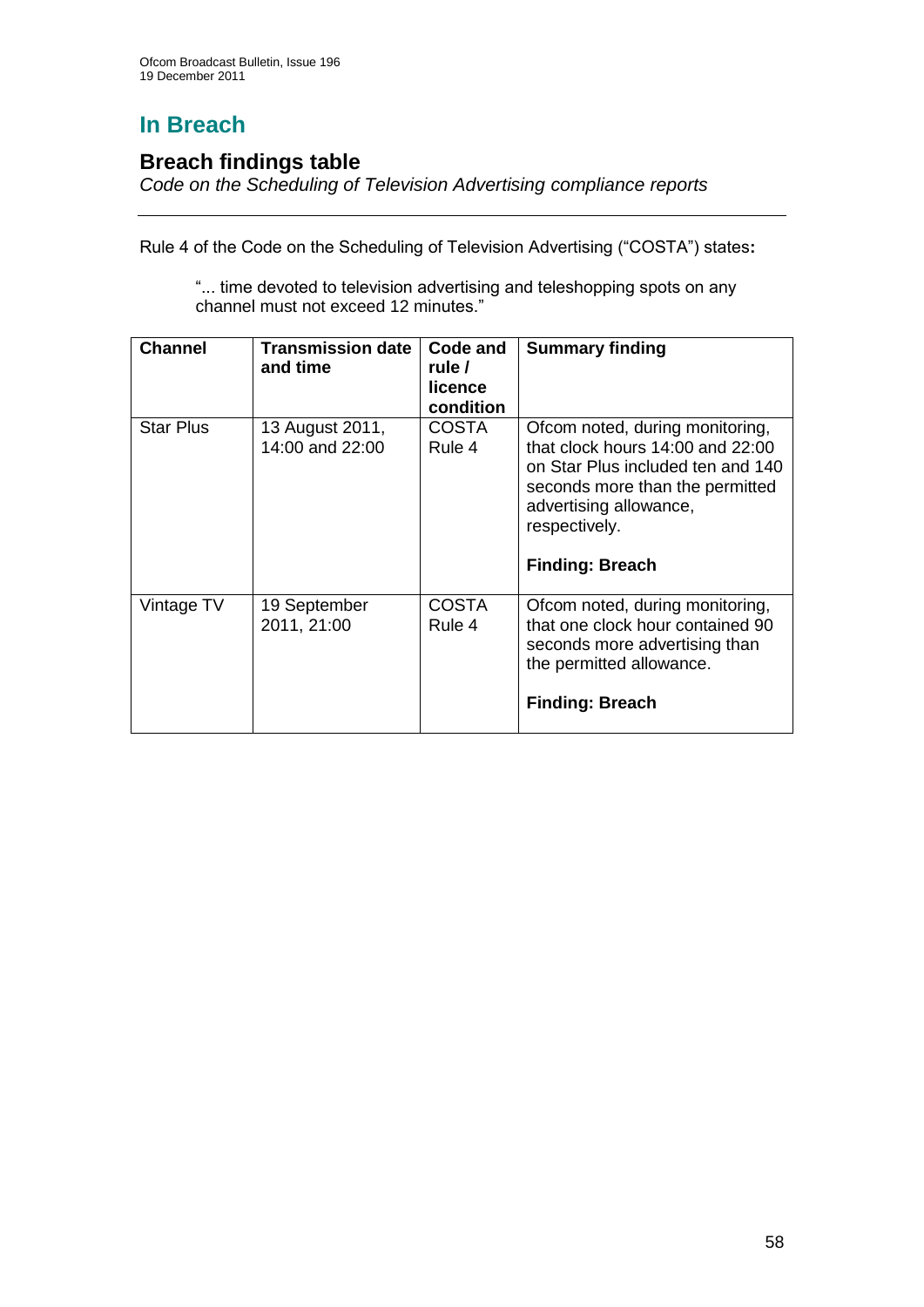# **Fairness and Privacy Cases**

## **Not Upheld**

# **Complaint by Ms G**

*Police Interceptors, Channel 5, 18 July 2011*

**Summary:** Ofcom has not upheld this complaint of unwarranted infringement of privacy in the programme as broadcast made by Ms G.

This programme looked at the work of a police rapid response road crime unit in South Yorkshire and the various incidents that members of the unit dealt with. This edition showed police officers trying to track down a couple who had failed to pay a taxi fare. The police officers were shown knocking at houses in the road in an attempt to identify where the couple lived. One of the houses knocked at belonged to Ms G who was shown in the programme answering her door in her dressing gown. When asked by the police officers who she lived with, Ms G was heard saying *"...I live on my own"*. While Ms G"s face was obscured in the programme, her voice could be heard and her house and car were shown. Ms G was not identified in the programme in any other way.

Ms G complained to Ofcom that her privacy was unwarrantably infringed in the programme as broadcast.

Ofcom found that Ms G had a legitimate expectation of privacy in the circumstances, however, taking into account the steps taken by the broadcaster and the programme makers to limit any intrusion into her privacy, the public interest in filming and subsequently broadcasting footage showing the work of the police outweighed Ms G"s expectation of privacy. Her privacy was therefore not unwarrantably infringed in the programme as broadcast.

## **Introduction**

On 18 July 2011, Channel 5 broadcast an edition of the series *Police Interceptors*. The series followed a rapid response road crime unit in South Yorkshire and showed various incidents dealt with by police officers in the course of their duty.

One such incident involved a complaint from a taxi driver that two passengers had failed to pay him for the fare after a night out. The taxi driver was shown taking two police officers to a residential road in the Chapeltown area of Sheffield where he had dropped off the two passengers who had made off without paying him. The taxi driver was unable to remember exactly which house the passengers had gone into and the programme showed the police officers knocking at houses in the road in an attempt to identify where the passengers lived. One of the houses knocked at by the police officers belonged to the complainant, Ms G. She was shown in the programme answering her door in her dressing gown. When asked by one of the police officers who she lived with, Ms G was heard to say *"...I live on my own"*. Ms G"s face was obscured in the programme, but her voice was heard and her house and car was shown (albeit, the registration plate was also obscured). Ms G was not identified in the programme in any other way.

Following the broadcast of the programme, Ms G complained to Ofcom that her privacy was unwarrantably infringed in the programme as broadcast.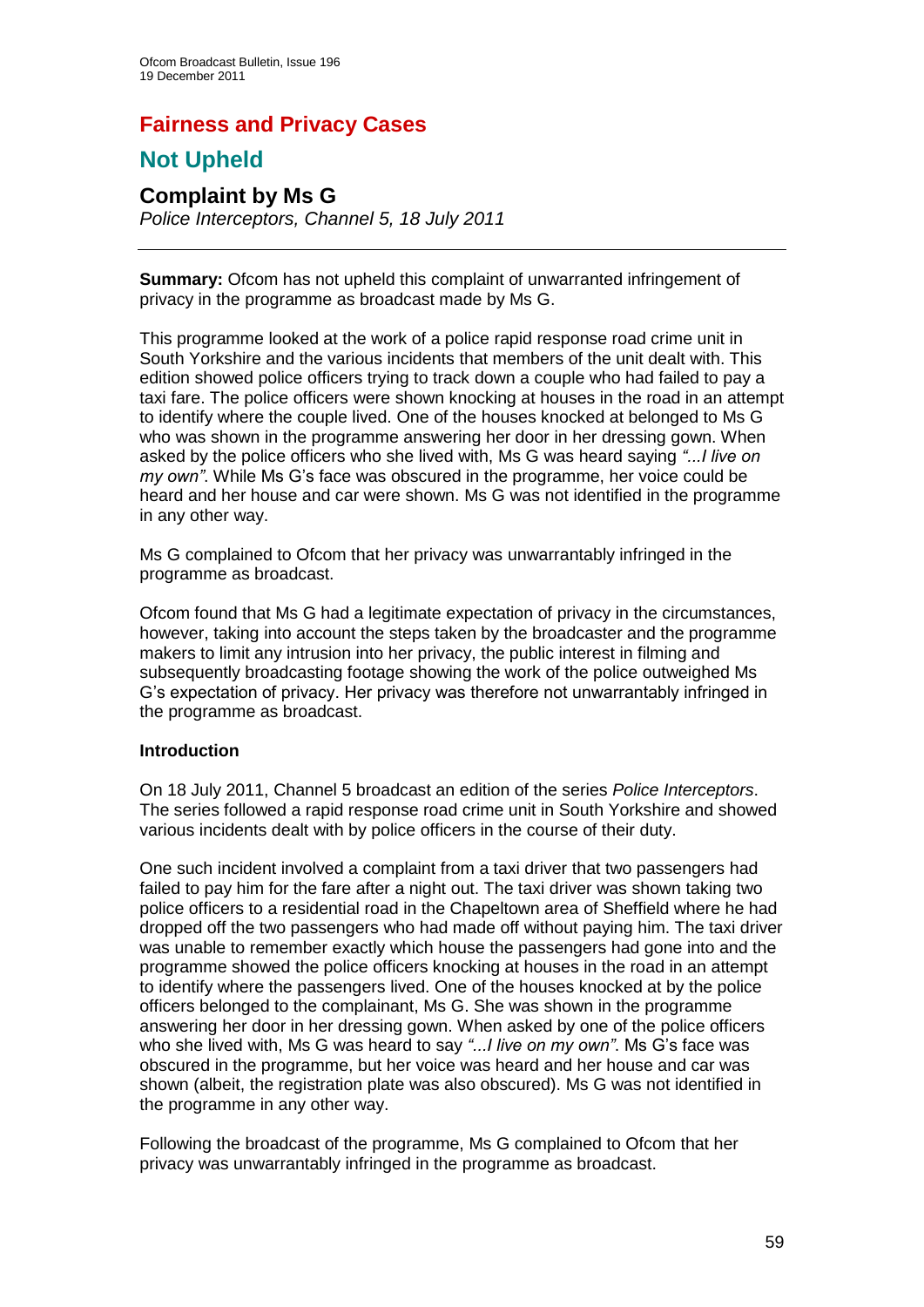### **Summary of the complaint and the broadcaster's response**

Ms G complained that her privacy was unwarrantably infringed in the programme as broadcast in that she was shown in the programme having been woken up at midnight and had the light of the camera shining on her. She said that she did not know it was a camera until the footage was broadcast in the programme. Ms G said that although her face was obscured, she was identified by her voice and house and car which were shown in the programme (albeit that the car registration plate and her face was obscured). By way of background to her complaint, Ms G said that she worked in a bank and that she was heard to say in the programme that she lived alone.

In response, Channel 5 said that it did not agree that Ms G"s privacy was unwarrantably infringed in the programme as broadcast, nor did it believe that she said that she lived alone, although the audio at that point, it said, was indistinct.

Channel 5 said that the programme showed the police officers knocking on Ms G"s door at around midnight and Ms G opening the door, apparently in her dressing gown, and saying approximately 15 words in response to the questions put to her by the police officers. Channel 5 said that although it accepted that in the circumstances Ms G, a wholly innocent party in the situation, had a legitimate expectation of privacy, it did not believe that the footage broadcast infringed her privacy because of the steps taken to obscure her identity.

Channel 5 said that it took steps to ensure that neither Ms G nor where she lived would be identified. Channel 5 said that the fact that the taxi driver misidentified Ms G"s property demonstrated that there was nothing particularly distinctive about the exterior of her property. In addition, Channel 5 said that it was nearly midnight when filming took place and so it was very dark and little of the exterior of her property could be seen in the brief footage that was broadcast. Channel 5 said that there were no "long shots" of Ms G"s house included in the programme, no street name was identified, and the house number was obscured, as were those of her neighbour and the couple who eventually handed over the taxi fare. Channel 5 said that it and the programme makers also ensured that the brief glimpses of Ms G"s face were pixellated and that the registration plates of cars parked in the street that may have led to identification of Ms G were also obscured.

In light of the above, Channel 5 said that it did not believe that it was correct to suggest that the fleeting shots of Ms G that remained in the programme with a snatch of indistinct conversation could have identified Ms G, or at least, not to anyone other than those who knew her very well and who were therefore likely to be aware of the fact that she lived on her own. In the circumstances, Channel 5 said that it did not believe that the footage broadcast in the programme infringed Ms G"s privacy or disclosed to anyone who did not already know, that she lived on her own.

Channel 5 said that in the event that Ofcom considered that, despite the steps taken to obscure Ms G"s identity, the broadcast footage did interfere with her private life, it would argue that any such interference was very limited and that it was warranted in the circumstances. Channel 5 said that it was clearly in the public interest to demonstrate the varied work carried out by the police and the difficulties they sometimes encounter in their work. The footage and audio of Ms G included in the programme was a necessary and effective part of the story of the police officers in this case. The officers had been informed that a man and a woman had evaded the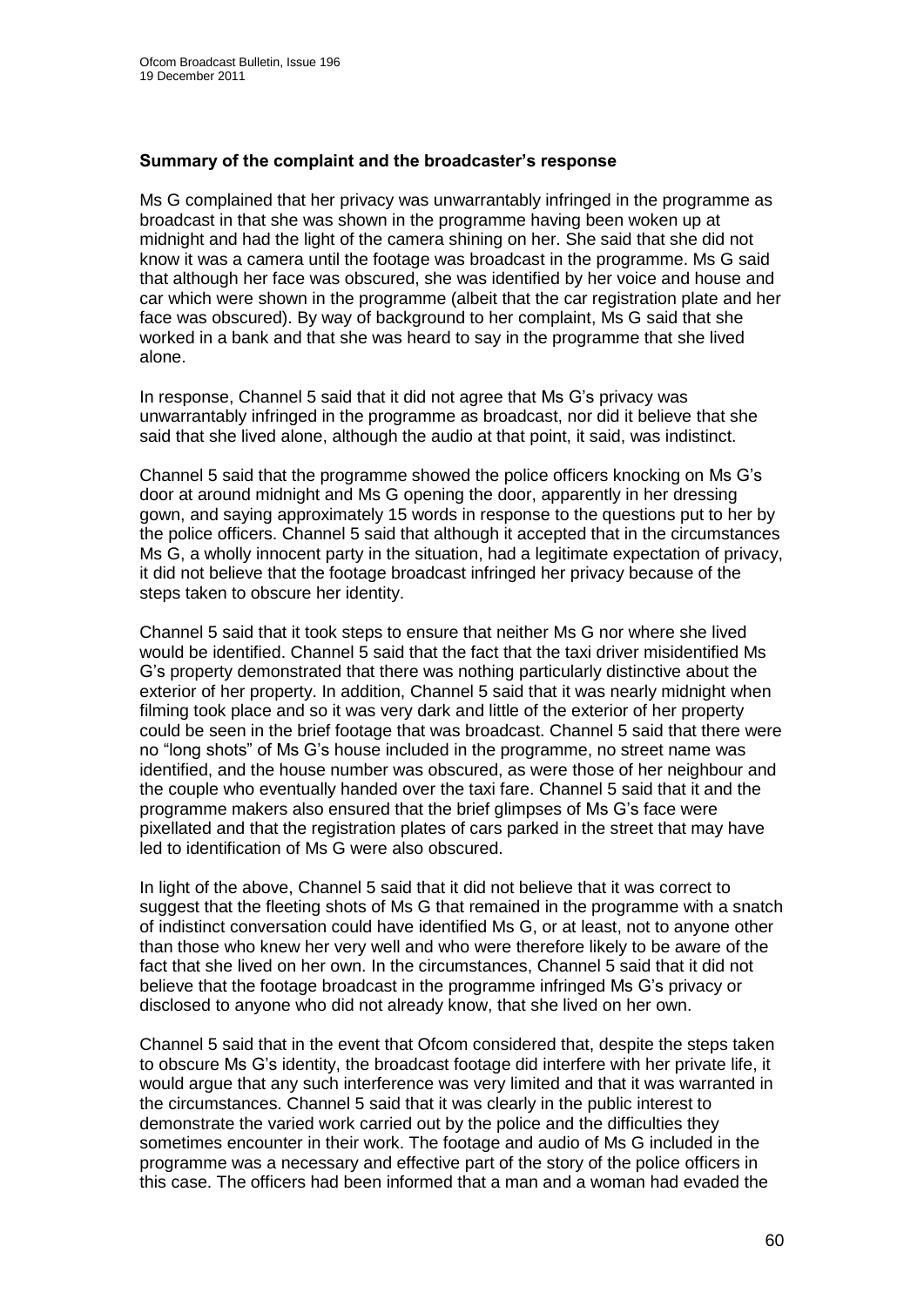taxi fare and as part of their investigations they therefore knocked on Ms G"s door and enquired whether there was also a man at the address. Channel 5 said that it believed that Ms G responded that she was on her own. While it may have been possible to have told this story without the footage and audio, Channel 5 said that that would ignore the realities of this kind of programme. The footage and audio conveyed the message more strongly than narrative alone could have done. Channel 5 said that both it and the programme makers had taken all reasonable steps to mask Ms G"s identity and that it considered that any interference with Ms G"s private life that broadcast of the brief, pixellated footage and indistinct audio may have constituted was very limited and was outweighed by the public interest and Channel 5's right to freedom of expression.

Channel 5 said that while it regretted any distress the broadcast of the programme may have caused Ms G, it held the view that to uphold her complaint would amount to a disproportionate interference with Channel 5"s right to freedom of expression.

## **Decision**

Ofcom"s statutory duties include the application, in the case of all television and radio services, of standards which provide adequate protection to members of the public and all other persons from unjust or unfair treatment and unwarranted infringement of privacy in, or in connection with the obtaining of material included in, programmes in such services.

In carrying out its duties, Ofcom has regard to the need to secure that the application of these standards is in the manner that best guarantees an appropriate level of freedom of expression. Ofcom is also obliged to have regard, in all cases, to the principles under which regulatory activities should be transparent, accountable, proportionate and consistent and targeted only at cases in which action is needed.

In Ofcom"s view, the individual"s right to privacy has to be balanced against the competing rights of the broadcaster to freedom of expression. Neither right as such has precedence over the other and where there is a conflict between the two, it is necessary to focus on the comparative importance of the specific rights. Any justification for interfering with or restricting each right must be taken into account and any interference or restriction must be proportionate.

This is reflected in how Ofcom applies Rule 8.1 of the Ofcom"s Broadcasting Code ("the Code"), which states that any infringement of privacy in programmes or in connection with obtaining material included in programmes must be warranted.

In reaching its decision, Ofcom considered all the relevant material provided by both parties. This included a recording and transcript of the programme as broadcast and written submissions from both parties.

Ofcom considered the complaint that Ms G"s privacy was unwarrantably infringed in the programme as broadcast in that she was shown in the programme and that although her face was obscured, she was identified by her voice, house and car which were shown in the programme.

In considering this complaint, Ofcom had regard to Practice 8.6 of the Code which states that if the broadcast of a programme would infringe the privacy of a person, consent should be obtained before the relevant material is broadcast, unless the infringement of privacy is warranted.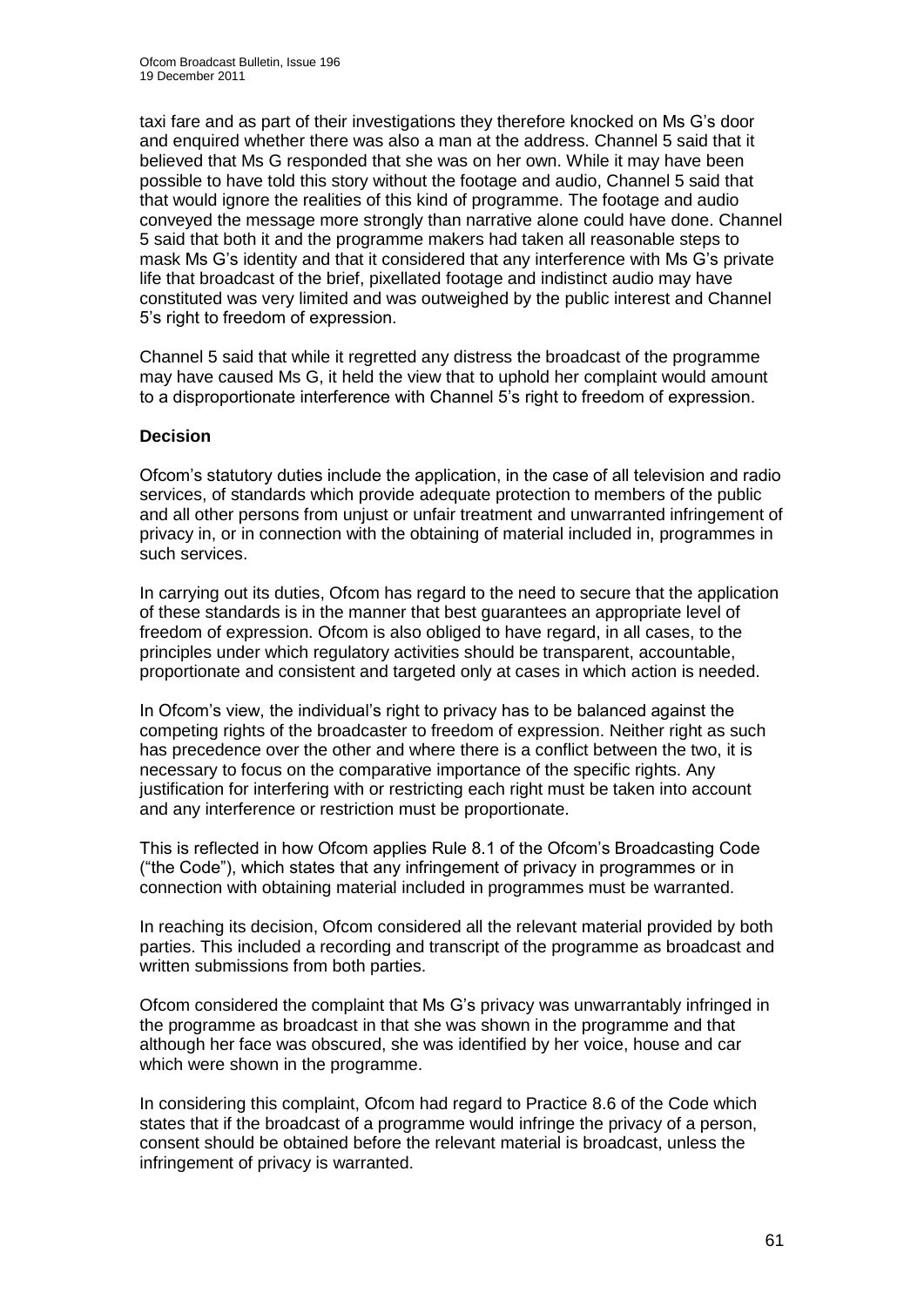In considering whether or not there had been an unwarranted infringement of Ms G"s privacy in the programme as broadcast, Ofcom considered the extent to which Ms G could have legitimately expected that the footage of her and her property would not be broadcast without her consent.

Having carefully examined the footage of Ms G broadcast in the programme, Ofcom noted that Ms G was shown wearing a dressing gown after apparently being woken up by the police officers who had knocked on her front door. Ofcom noted that Ms G"s face was obscured in the programme, although her voice was audible. Ofcom also noted that in answer to one of the police officers' question about whether a man lived in her house, Ms G was heard to say *"No, I live, I"m on my own"*. Footage of the exterior of Ms G"s house was shown in the programme as was her car which was parked in the road. Ofcom noted that both the number of Ms G"s house and the car registration plate had been obscured in the programme as broadcast. Ofcom noted too that the filming appeared to have been conducted openly by the programme makers, although Ofcom recognised that it had been dark at the time and that the camera operator may not have been clearly visible to Ms G.

Ofcom considered that Ms G was not the focus of this particular part of the programme and it took the view that the footage of her and her property was used in the programme to depict the events as they happened and to show the lengths the police officers had to take to find the couple who had failed to pay their taxi fare. Although the part of the programme that featured Ms G and her property was approximately 45 seconds in duration, the footage of Ms G herself lasted approximately eight seconds.

Ofcom also considered the character of the information that was revealed or disclosed in the programme and the context in which it was disclosed. Ofcom recognised that in this particular case, Ms G had not been identified by name in the programme and that the programme makers had taken steps to reduce Ms G"s identity being revealed by obscuring her face, her house number and her car registration number in the programme. It noted too that the house numbers and car registration plate numbers of other vehicles in the road were obscured and that the road name was not disclosed in the programme and that only the area name of *"Chapeltown"* revealed to viewers the location in Sheffield where the incident had taken place. However, despite the efforts made by the programme makers to obscure Ms G"s identity, Ofcom took the view that the inclusion of Ms G"s voice, along with the footage of her and her house and her car and the additional information that she lived alone, were pieces of information that when considered together rendered Ms G identifiable, and her identity would have been particularly discernable to those who knew her.

Ofcom recognised that the filming of an individual"s home may give rise to an expectation of privacy as might the circumstances in which an individual is filmed and that footage is subsequently broadcast. In the particulars of this case, Ofcom considered that Ms G had been filmed in a vulnerable situation, i.e. being awoken late at night by the police and answering their questions while dressed in her dressing gown, and that the broadcast of that footage had the potential to be embarrassing to her and had revealed that they she lived alone. Ofcom considered that whether an individual lived alone or not was information that could reasonably be considered to be private and that it would be reasonable to expect that such information would not be revealed to a wider audience in a programme without consent.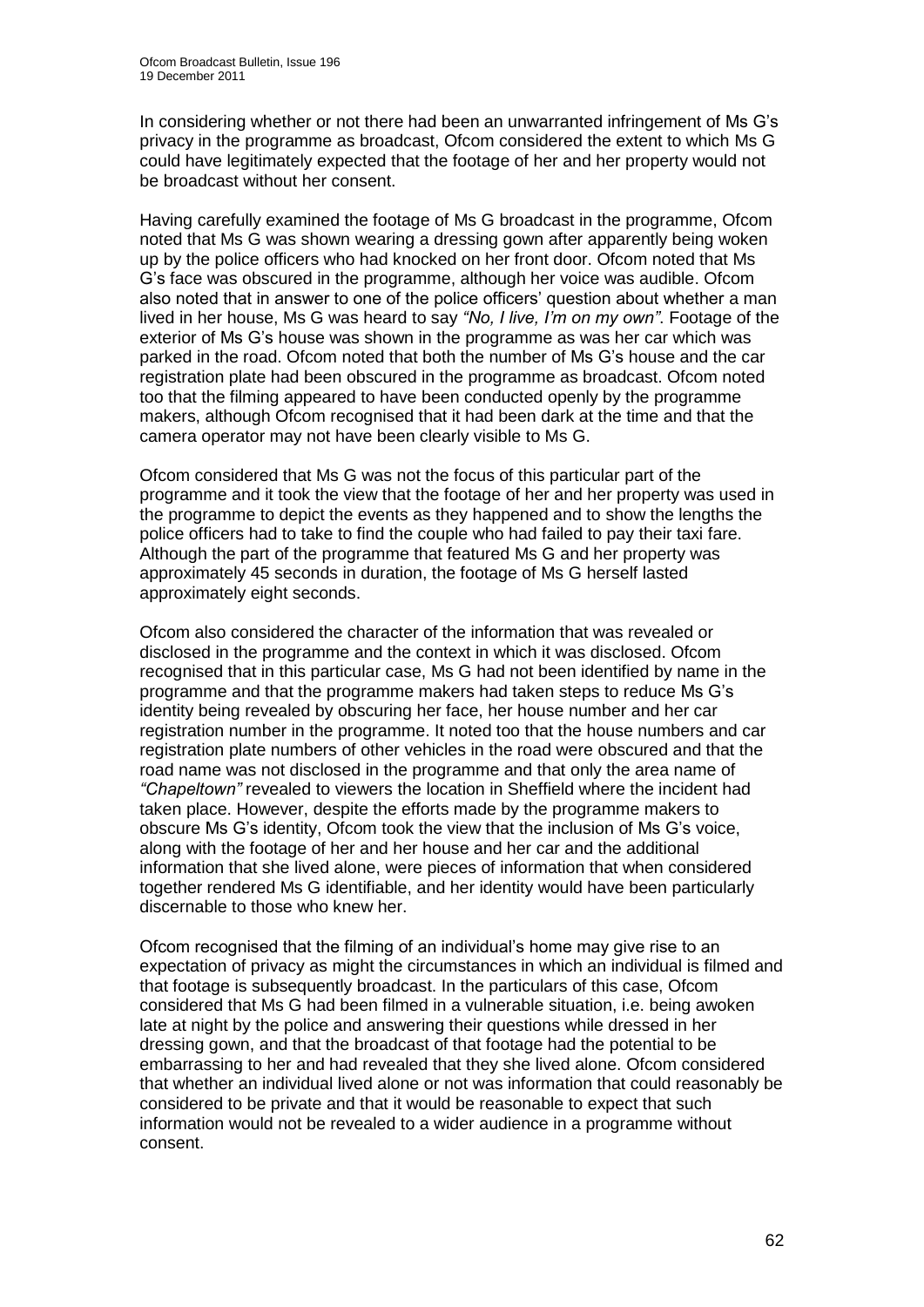Given that the potentially embarrassing and vulnerable circumstances in which Ms Gwas filmed and that personal information about her, i.e. that she lived alone, was disclosed in the programme, Ofcom considered that Ms G had an expectation that the footage of her would not be broadcast without her prior consent being obtained by the broadcaster unless it was warranted to proceed without consent. However, Ofcom took into account the various steps taken by the broadcaster and the programme makers to limit the infringement into Ms G"s privacy. In particular, Ofcom again noted that Ms G"s face had been obscured along with the number on her front door and her car registration number plate. It also noted that the exact location of the road where Ms G lived was not disclosed in the programme and that only the area location of *"Chapeltown"* was disclosed. These factors, in Ofcom's view, significantly limited the degree to which the broadcasting of the programme infringed Ms G"s expectation of privacy.

Having found that Ms G had a legitimate expectation of privacy in relation to the footage of her included in the programme without her consent, but that the degree to which this legitimate expectation had been infringed was limited, Ofcom went on to consider the broadcaster"s competing right to freedom of expression and the public interest in examining the work of the police and the audience's right to receive information and ideas without unnecessary interference. In this respect, Ofcom considered whether, in the circumstances there was a sufficient public interest to justify the intrusion into Ms G's privacy.

Ofcom considered that showing the varied and often difficult incidents experienced by police officers in dealing with a wide variety of offences and problems and in developing the public"s understanding of the range of situations dealt with by the police was a matter of genuine public interest. In particular, Ofcom considered that the public interest in broadcasting programmes showing the work of the police in circumstances which illustrated the challenges faced by police officers when faced with various levels of criminal behaviour such as in this case in identifying the whereabouts of a couple who had failed to pay for their taxi fare and how the police decided to deal with the situation, was significant.

On balance therefore, Ofcom concluded that the broadcaster"s right to freedom of expression and to receive and impart information and ideas without interference, in these particular circumstances, outweighed Ms G"s expectation of privacy in relation to the broadcast, of footage of her and the disclosure that she lived alone in the programme without her consent. Ofcom found there was no unwarranted infringement of Ms G"s privacy in the programme as broadcast.

### **Accordingly, Ofcom has not upheld Ms G's complaint of unwarranted infringement of privacy in the programme as broadcast.**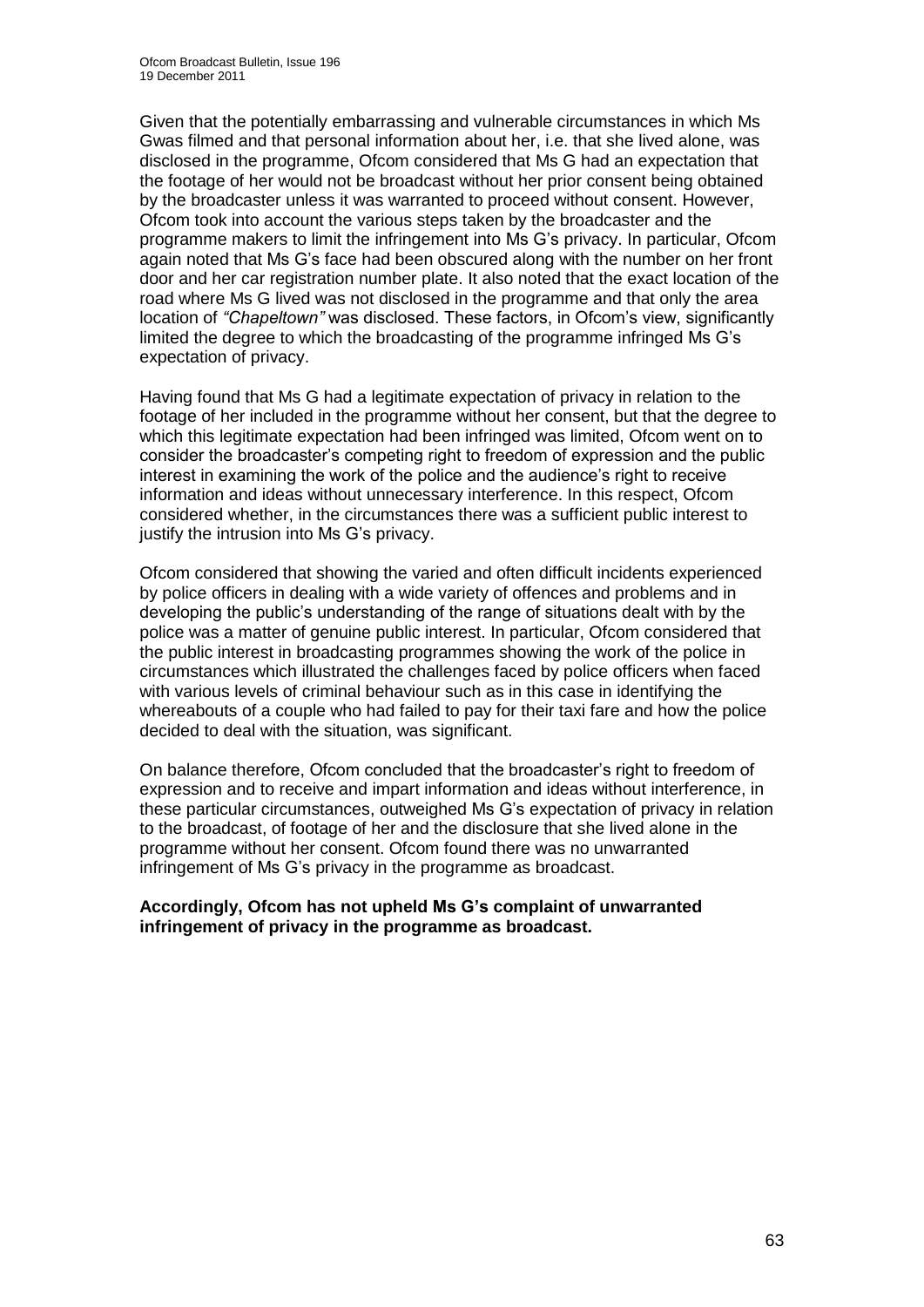# **Other Programmes Not in Breach**

# **Up to 28 November 2011**

| Programme                                 | <b>Broadcaster</b> | Tx date    | <b>Categories</b>                         |
|-------------------------------------------|--------------------|------------|-------------------------------------------|
| Advertising minutage                      | Wedding TV         | 22/09/2011 | Advertising minutage                      |
| Geo TV                                    | Geo TV             | 02/08/2011 | Retention and production of<br>recordings |
| Naked Weapon                              | <b>FilmBox</b>     | 22/05/2011 | Generally accepted standards              |
| Programmes                                | On FM              | 22/06/2011 | Offensive language                        |
| Tennents' sponsorship of<br><b>Batman</b> | ITV4               | 17/10/2011 | Sponsorship credits                       |
| The Jeremy Kyle Show                      | <b>ITV1 London</b> | 07/09/2011 | Offensive language                        |
| Waterloo Road                             | BBC 1              | 14/09/2011 | Violence and dangerous<br>behaviour       |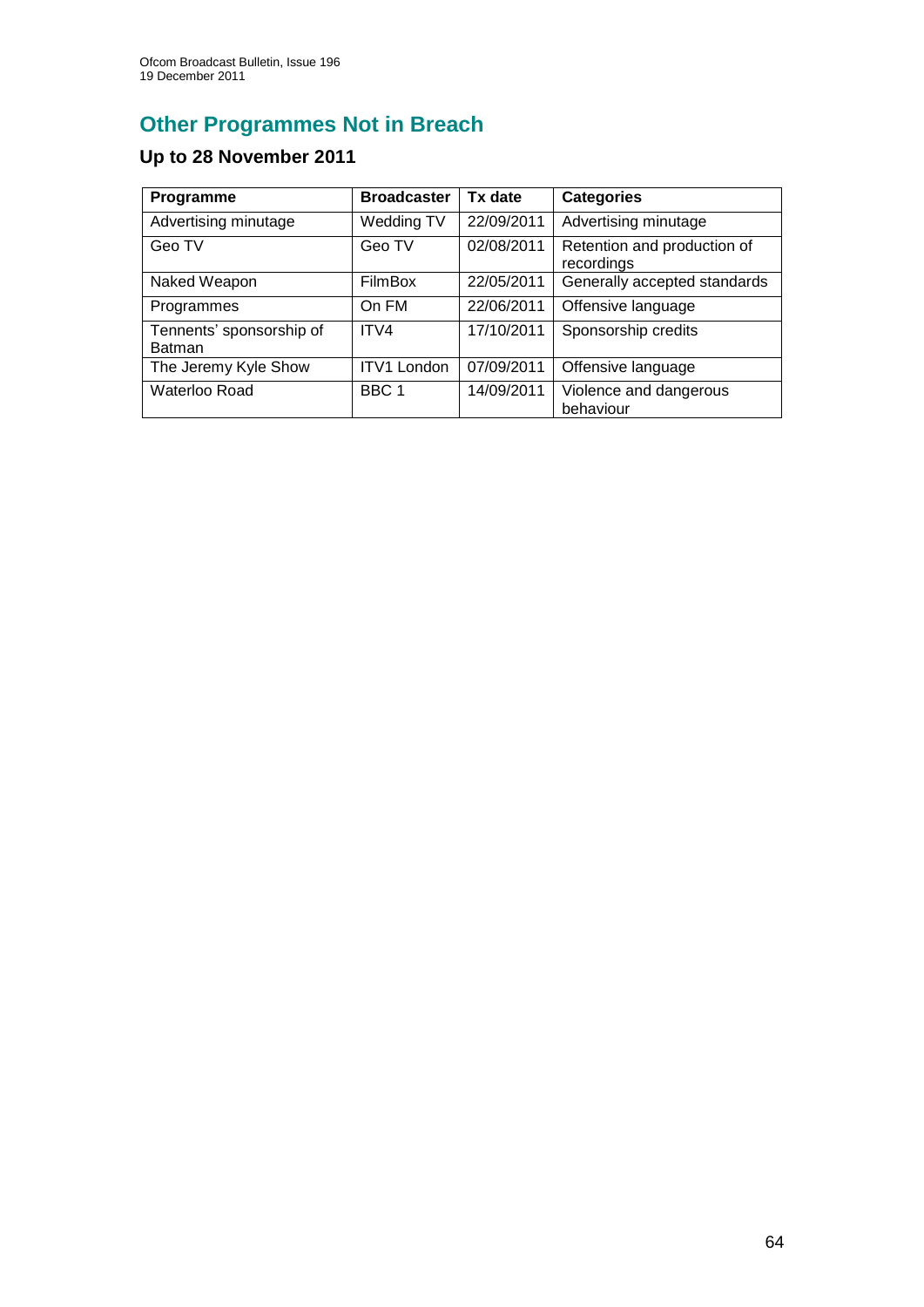## **Complaints Assessed, not Investigated**

## **Between 15 and 28 November 2011**

This is a list of complaints that, after careful assessment, Ofcom has decided not to pursue because they did not raise issues warranting investigation.

| Programme                                                    | <b>Broadcaster</b>         | <b>Transmission</b><br>Date | <b>Categories</b>                            | <b>Number of</b><br>complaints |
|--------------------------------------------------------------|----------------------------|-----------------------------|----------------------------------------------|--------------------------------|
| 90210                                                        | E <sub>4</sub>             | 14/11/2011                  | Sexual material                              | 1                              |
| 11th Hour                                                    | <b>ARY News</b>            | 25/10/2011                  | Generally accepted<br>standards              | 1                              |
| 4oD smartphones promotion                                    | Channel 4                  | 08/11/2011                  | Materially misleading                        | 1                              |
| 4oD smartphones promotion                                    | Channel 4                  | 16/11/2011                  | Materially misleading                        | $\overline{2}$                 |
| 4oD smartphones promotion                                    | E4+1/Channel 4             | n/a                         | Materially misleading                        | 1                              |
| 4thought.tv                                                  | Channel 4                  | 22/11/2011                  | Religious/Beliefs<br>discrimination/offence  | 1                              |
| 5 News at 5                                                  | Channel 5                  | 14/11/2011                  | Generally accepted<br>standards              | 1                              |
| A League of Their Own                                        | Sky2                       | 23/11/2011                  | Race<br>discrimination/offence               | 1                              |
| A Very British Party                                         | Watch                      | 15/11/2011                  | Generally accepted<br>standards              | 1                              |
| <b>Afternoon Play</b>                                        | <b>BBC Radio 4</b>         | 12/10/2011                  | Generally accepted<br>standards              | 1                              |
| Alan Carr: Chatty Man                                        | Channel 4                  | 13/11/2011                  | Age<br>discrimination/offence                | $\overline{2}$                 |
| Alan Carr: Chatty Man                                        | Channel $4$                | 27/11/2011                  | Generally accepted<br>standards              | 1                              |
| All Star Family Fortunes                                     | ITV <sub>2</sub>           | 26/11/2011                  | Generally accepted<br>standards              | 3                              |
| Argumental                                                   | Dave                       | 08/11/2011                  | Gender<br>discrimination/offence             | 1                              |
| <b>Ary News</b>                                              | <b>ARY News</b>            | 30/10/2011                  | Due impartiality/bias                        | 1                              |
| Autumnwatch Unsprung                                         | BBC <sub>2</sub>           | 11/11/2011                  | Sexual orientation<br>discrimination/offence | 1                              |
| B&Q's sponsorship of Beeny's<br><b>Restoration Nightmare</b> | Channel 4                  | 03/11/2011                  | Advertising content                          | 1                              |
| <b>BBC Licence Fee</b>                                       | <b>BBC</b>                 | n/a                         | Outside of remit / other                     | 1                              |
| <b>BBC News</b>                                              | BBC <sub>1</sub>           | 26/11/2011                  | Outside of remit / other                     | 1                              |
| <b>BBC News</b>                                              | BBC <sub>2</sub>           | 23/11/2011                  | Generally accepted<br>standards              | 1                              |
| <b>BBC News</b>                                              | <b>BBC News</b><br>Channel | 05/11/2011                  | Generally accepted<br>standards              | 1                              |
| <b>BBC News at Six</b>                                       | BBC <sub>1</sub>           | 10/11/2011                  | Generally accepted<br>standards              | 1                              |
| <b>BBC News at Six</b>                                       | BBC <sub>1</sub>           | 17/11/2011                  | Violence and dangerous<br>behaviour          | 1                              |
| <b>BBC News at Six</b>                                       | BBC <sub>1</sub>           | 18/11/2011                  | Generally accepted<br>standards              | 1                              |
| <b>BBC News at Six</b>                                       | BBC <sub>1</sub>           | 18/11/2011                  | Offensive language                           | 1                              |
| <b>BBC News at Six</b>                                       | BBC <sub>1</sub>           | 25/11/2011                  | Outside of remit / other                     | 1                              |
| <b>BBC News at Ten</b>                                       | BBC <sub>1</sub>           | 16/11/2011                  | Violence and dangerous<br>behaviour          | $\overline{2}$                 |
| <b>BBC News at Ten</b>                                       | BBC <sub>1</sub>           | 17/11/2011                  | Race                                         | 1                              |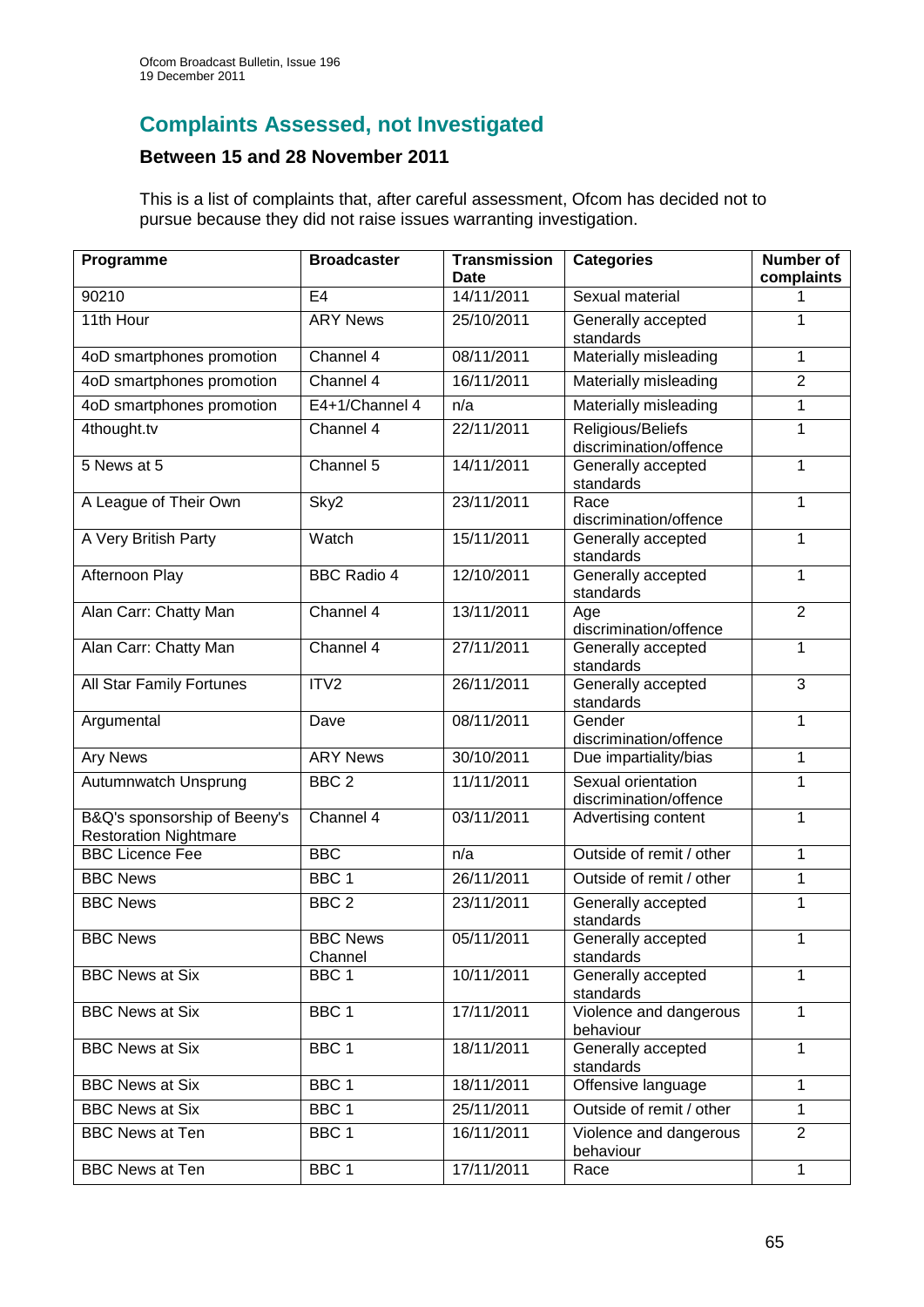|                                             |                                |            | discrimination/offence                 |                |
|---------------------------------------------|--------------------------------|------------|----------------------------------------|----------------|
| <b>BBC News at Ten</b>                      | BBC <sub>1</sub>               | 24/11/2011 | Outside of remit / other               | 1              |
| <b>BBC Red Button</b>                       | <b>BBC</b>                     | 17/11/2011 | Materially misleading                  | 1              |
| Beeny's Restoration<br>Nightmare            | Channel 4                      | 17/11/2011 | Offensive language                     | 1              |
| <b>Bid TV</b>                               | <b>Bid TV</b>                  | 21/11/2011 | Premium rate services                  | 1              |
| <b>Big Brother</b>                          | Channel 5                      | 09/11/2011 | Offensive language                     | 1              |
| Big Brother's Bit on the Side               | Channel 5                      | 11/11/2011 | Generally accepted<br>standards        | 12             |
| Big Brother's Bit on the Side               | Channel 5                      | 11/11/2011 | Offensive language                     | 1              |
| <b>Black Mirror (trailer)</b>               | Channel 4                      | 20/11/2011 | Scheduling                             | 1              |
| Bluebird 40+                                | Northern Birds                 | 30/10/2011 | Participation TV -<br>Offence          | $\overline{2}$ |
| <b>Bluebird TV</b>                          | Essex Babes /<br>SportxxxGirls | 17/11/2011 | Participation TV -<br>Offence          | 1              |
| <b>Bluebird TV</b>                          | SportxxxGirls                  | 24/10/2011 | Participation TV -<br>Offence          | 1              |
| <b>Breakfast News</b>                       | BBC <sub>1</sub>               | 17/11/2011 | Generally accepted<br>standards        | 1              |
| <b>Breakfast Show</b>                       | New Style Radio                | 21/11/2011 | Format                                 | 1              |
| <b>Britain on the Fiddle</b>                | BBC <sub>1</sub>               | 03/11/2011 | Outside of remit / other               | $\mathbf{1}$   |
| <b>CBeebies Bedtime Story</b>               | CBeebies                       | 15/11/2011 | Sexual material                        | $\mathbf{1}$   |
| <b>Celebrity Juice</b>                      | ITV <sub>2</sub>               | 10/11/2011 | Disability<br>discrimination/offence   | 1              |
| <b>Channel Promotion</b>                    | <b>Comedy Central</b>          | 06/11/2011 | Hypnotic and other<br>techniques       | 1              |
| Children in Need 2011                       | BBC <sub>1</sub>               | 18/11/2011 | Offensive language                     | 1              |
| Children in Need 2011                       | BBC <sub>1</sub>               | 18/11/2011 | Race<br>discrimination/offence         | 1              |
| Children in Need 2011                       | BBC <sub>1</sub>               | 18/11/2011 | Sexual material                        | 1              |
| <b>Children in Need Rocks</b><br>Manchester | BBC <sub>1</sub>               | 17/11/2011 | Scheduling                             | $\overline{5}$ |
| Come Dine with Me                           | Channel 4                      | 14/11/2011 | Sexual material                        | 1              |
| Come Fly with Me                            | BBC <sub>3</sub>               | 24/11/2011 | Race<br>discrimination/offence         | $\mathbf{1}$   |
| Continuity announcements                    | Various                        | n/a        | Outside of remit / other               | 1              |
| Cops Uncut                                  | Quest                          | 17/11/2011 | Offensive language                     | 1              |
| <b>Coronation Street</b>                    | ITV1                           | 14/11/2011 | Animal welfare                         | 1              |
| <b>Coronation Street</b>                    | ITV1                           | 14/11/2011 | Drugs, smoking,<br>solvents or alcohol | 1              |
| <b>Coronation Street</b>                    | ITV1                           | 17/11/2011 | Gender<br>discrimination/offence       | 1              |
| <b>Criminal Minds</b>                       | Sky Living                     | 22/11/2011 | Scheduling                             | 1              |
| Daybreak                                    | ITV1                           | 17/11/2011 | Outside of remit / other               | 1              |
| <b>Derren Brown</b>                         | Channel 4                      | 11/11/2011 | Materially misleading                  | 1              |
| DM Drama                                    | <b>DM Digital</b>              | 13/11/2011 | Outside of remit / other               | 1              |
| Doctors                                     | BBC <sub>1</sub>               | 07/11/2011 | <b>Nudity</b>                          | 1              |
| Doctors                                     | BBC <sub>1</sub>               | 15/11/2011 | Animal welfare                         | 1              |
| EastEnders                                  | BBC <sub>1</sub>               | 27/10/2011 | Generally accepted<br>standards        | $\mathbf{1}$   |
| EastEnders                                  | BBC 1                          | 14/11/2011 | Generally accepted<br>standards        | 1              |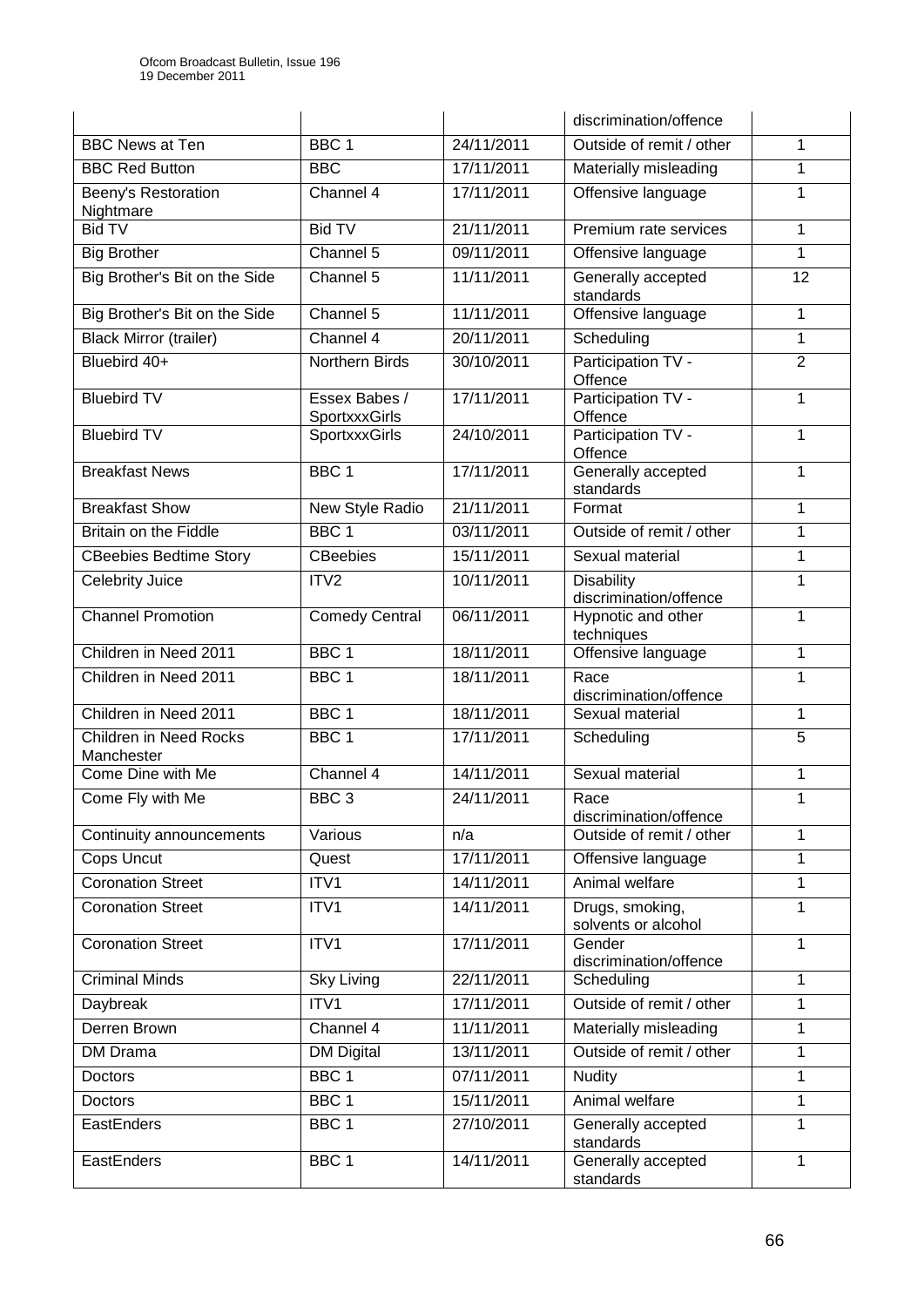Ofcom Broadcast Bulletin, Issue 196 19 December 2011

| EastEnders                                     | BBC <sub>1</sub>               | 15/11/2011 | Generally accepted<br>standards              | 1              |
|------------------------------------------------|--------------------------------|------------|----------------------------------------------|----------------|
| EastEnders                                     | BBC <sub>1</sub>               | 24/11/2011 | Generally accepted<br>standards              | 1              |
| EastEnders                                     | BBC <sub>1</sub>               | 24/11/2011 | Race<br>discrimination/offence               | 1              |
| EastEnders                                     | BBC <sub>1</sub>               | 23/11/2011 | Generally accepted<br>standards              | 1              |
| Emmerdale                                      | ITV1                           | 27/10/2011 | Scheduling                                   | 1              |
| Emmerdale                                      | ITV1                           | 10/11/2011 | Offensive language                           | $\overline{2}$ |
| Emmerdale                                      | ITV1                           | 15/11/2011 | Generally accepted<br>standards              | 6              |
| Emmerdale                                      | ITV1                           | 16/11/2011 | Generally accepted<br>standards              | 1              |
| Emmerdale                                      | ITV1                           | 24/11/2011 | Generally accepted<br>standards              | $\overline{2}$ |
| England v Sweden                               | <b>BBC Radio 5 Live</b>        | 15/11/2011 | Race<br>discrimination/offence               | 1              |
| Family Guy (trailer)                           | <b>FX</b>                      | 22/11/2011 | Sexual material                              | 1              |
| <b>Filthy Rotten Scoundrels</b>                | BBC <sub>1</sub>               | 11/11/2011 | Generally accepted<br>standards              | 1              |
| <b>Fish Town</b>                               | <b>Sky Atlantic</b>            | 14/11/2011 | Offensive language                           | 1              |
| Format                                         | Angel Radio (Isle<br>of Wight) | n/a        | Format                                       | 1              |
| Four Lions                                     | Film 4                         | 15/11/2011 | Generally accepted<br>standards              | 1              |
| Fox News                                       | <b>Fox News</b>                | 04/11/2011 | Due impartiality/bias                        | $\mathbf{1}$   |
| Frank Skinner's Opinionated                    | BBC <sub>2</sub>               | 10/11/2011 | Sexual orientation<br>discrimination/offence | 1              |
| <b>Fresh Meat</b>                              | Channel 4                      | 16/11/2011 | Generally accepted<br>standards              | 1              |
| Gambling advertising                           | Various                        | n/a        | Gambling                                     | 1              |
| <b>Game of Thrones</b>                         | <b>Sky Atlantic</b>            | 20/11/2011 | Sexual material                              | $\mathbf{1}$   |
| Geoff Lloyd's Hometime Show                    | Absolute Radio                 | 11/11/2011 | Generally accepted<br>standards              | 1              |
| George and Suzie in the<br>Morning             | Clyde 1                        | 21/11/2011 | Generally accepted<br>standards              | 1              |
| George and Suzie in the<br>Morning (promotion) | Clyde 1                        | 17/11/2011 | Drugs, smoking,<br>solvents or alcohol       | 1              |
| George and Suzie in the<br>Morning (promotion) | Clyde 1                        | 20/11/2011 | Drugs, smoking,<br>solvents or alcohol       | 1              |
| Gillette Soccer Saturday                       | <b>Sky Sports News</b>         | 26/11/2011 | Generally accepted<br>standards              | 1              |
| <b>Glory TV</b>                                | <b>Glory TV</b>                | 07/09/2011 | Religious/Beliefs<br>discrimination/offence  | 1              |
| Go Greek for a Week                            | Channel 4                      | 07/11/2011 | Race<br>discrimination/offence               | 37             |
| Golf                                           | Sky Sports 3                   | 22/11/2011 | Materially misleading                        | 1              |
| <b>Good Rocking Tonight</b>                    | Radio Caroline                 | 18/10/2011 | Generally accepted<br>standards              | 1              |
| Hairy Bikers' Best of British                  | BBC <sub>2</sub>               | 23/11/2011 | Religious/Beliefs<br>discrimination/offence  | 1              |
| Harry Hill's TV Burp                           | ITV1                           | 29/10/2011 | Sexual material                              | 1              |
| Harry Hill's TV Burp                           | ITV1                           | 12/11/2011 | Race<br>discrimination/offence               | 3              |
| Harry Hill's TV Burp                           | ITV1                           | 13/11/2011 | Race                                         | 1              |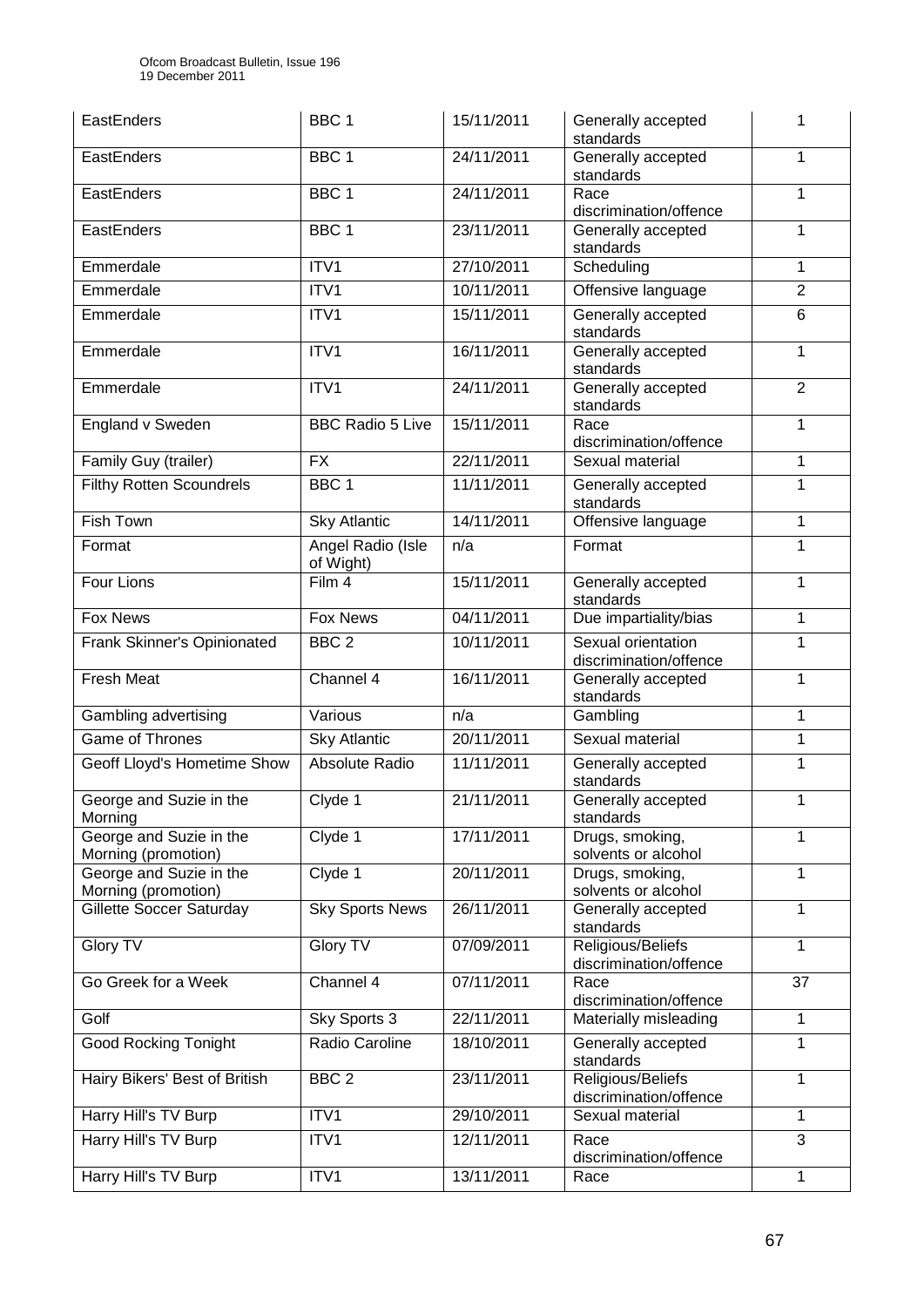|                                                       |                  |            | discrimination/offence                       |                |
|-------------------------------------------------------|------------------|------------|----------------------------------------------|----------------|
| Harry Hill's TV Burp                                  | ITV1             | 19/11/2011 | Sexual material                              | 1              |
| Harry Hill's TV Burp                                  | ITV1             | 19/11/2011 | Sexual orientation<br>discrimination/offence | 1              |
| Harry Hill's TV Burp                                  | ITVI             | 20/11/2011 | Sexual orientation<br>discrimination/offence | 1              |
| Hollyoaks                                             | Channel 4        | 15/11/2011 | Scheduling                                   | 1              |
| Hollyoaks                                             | Channel 4        | 22/11/2011 | Advertising/editorial<br>distinction         | 1              |
| <b>iCarly</b>                                         | Nickelodeon      | 11/11/2011 | Offensive language                           | 1              |
| I'm A Celebrity, Get Me Out of<br>Here / The X Factor | ITV1             | n/a        | Scheduling                                   | 1              |
| I'm a Celebrity, Get Me Out of<br>Here Now!           | ITV2             | 13/11/2011 | Race<br>discrimination/offence               | 1              |
| I'm a Celebrity, Get Me Out of<br>Here Now!           | ITV2             | 15/11/2011 | Gender<br>discrimination/offence             | 1              |
| I'm a Celebrity, Get Me Out of<br>Here Now!           | ITV2             | 15/11/2011 | Race<br>discrimination/offence               | 1              |
| I'm a Celebrity, Get Me Out of<br>Here Now!           | ITV2             | 27/11/2011 | Generally accepted<br>standards              | 1              |
| I'm a Celebrity, Get Me Out of<br>Here!               | ITV1             | n/a        | Animal welfare                               | 1              |
| I'm a Celebrity, Get Me Out of<br>Here!               | ITV1             | 13/11/2011 | Generally accepted<br>standards              | 1              |
| I'm a Celebrity, Get Me Out of<br>Here!               | ITVI             | 14/11/2011 | Animal welfare                               | $\mathbf{1}$   |
| I'm a Celebrity, Get Me Out of<br>Here!               | ITV <sub>1</sub> | 16/11/2011 | Advertising scheduling                       | 1              |
| I'm a Celebrity, Get Me Out of<br>Here!               | ITV1             | 16/11/2011 | Race<br>discrimination/offence               | 1              |
| I'm a Celebrity, Get Me Out of<br>Here!               | ITV1             | 17/11/2011 | Animal welfare                               | 1              |
| I'm a Celebrity, Get Me Out of<br>Here!               | ITV1             | 17/11/2011 | <b>Nudity</b>                                | 1              |
| I'm a Celebrity, Get Me Out of<br>Here!               | ITV1             | 19/11/2011 | Animal welfare                               | 1              |
| I'm a Celebrity, Get Me Out of<br>Here!               | ITV1             | 19/11/2011 | Gender<br>discrimination/offence             | $\overline{2}$ |
| I'm a Celebrity, Get Me Out of<br>Here!               | ITVI             | 20/11/2011 | Animal welfare                               | 9              |
| I'm a Celebrity, Get Me Out of<br>Here!               | ITV1             | 20/11/2011 | Gender<br>discrimination/offence             | $\overline{2}$ |
| I'm a Celebrity, Get Me Out of<br>Here!               | ITV1             | 22/11/2011 | Gender<br>discrimination/offence             | 1              |
| I'm a Celebrity, Get Me Out of<br>Here!               | ITV1             | 22/11/2011 | Offensive language                           | 1              |
| I'm a Celebrity, Get Me Out of<br>Here!               | ITV1             | 24/11/2011 | Animal welfare                               | 1              |
| I'm a Celebrity, Get Me Out of<br>Here!               | ITV1             | 27/11/2011 | Generally accepted<br>standards              | 1              |
| I'm a Celebrity, Get Me Out of<br>Here!               | ITV1             | 27/11/2011 | Harm                                         | 1              |
| I'm a Celebrity, Get Me Out of<br>Here! (trailer)     | ITV1             | 17/11/2011 | Generally accepted<br>standards              | 1              |
| I'm a Celebrity, Get Me Out of<br>Here! (trailer)     | ITV1             | 18/11/2011 | Generally accepted<br>standards              | 1              |
| I'm a Celebrity, Get Me Out of<br>Here! (trailer)     | ITV1             | n/a        | Generally accepted<br>standards              | 1              |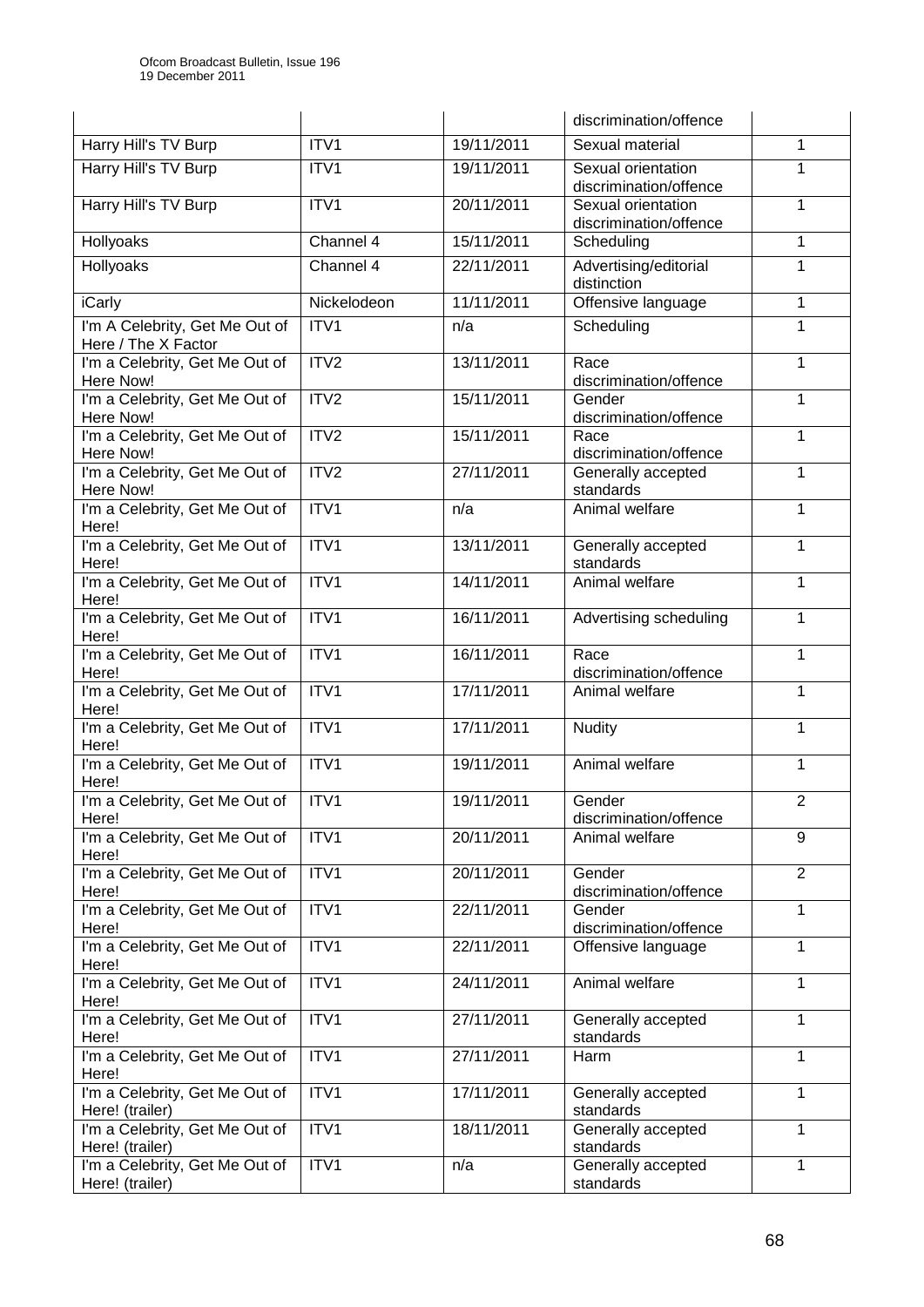| I'm a Celebrity, Get Me Out of<br>Here! (trailer)  | ITV <sub>1</sub>   | n/a        | Generally accepted<br>standards             |                |
|----------------------------------------------------|--------------------|------------|---------------------------------------------|----------------|
| Inside Out                                         | BBC <sub>1</sub>   | 14/11/2011 | Outside of remit / other                    | 1              |
| International Football Friendly                    | ITV1               | 12/11/2011 | Outside of remit / other                    | $\mathbf{1}$   |
| It's All About Amy (trailer)                       | Channel 5          | 12/11/2011 | Scheduling                                  | 1              |
| It's All About Amy (trailer)                       | Channel 5          | 26/11/2011 | Scheduling                                  | 1              |
| ITV Bingo.com's sponsorship<br>credits             | <b>ITV</b>         | n/a        | Violence and dangerous<br>behaviour         | 1              |
| <b>ITV News and Weather</b>                        | ITV1               | 17/11/2011 | Generally accepted<br>standards             | 1              |
| ITV News at Ten and Weather                        | ITV1               | 21/11/2011 | Offensive language                          | $\overline{2}$ |
| <b>ITV News at Ten and Weather</b>                 | ITV1               | 24/11/2011 | Generally accepted<br>standards             | 1              |
| ITV Player (promotion)                             | ITV1               | 18/11/2011 | Materially misleading                       | 1              |
| ITV1 Winter promotion                              | ITV1               | 20/11/2011 | Scheduling                                  | 1              |
| ITV2 promotion                                     | ITV1               | 19/11/2011 | Scheduling                                  | 3              |
| ITV2 promotion                                     | ITV1               | 20/11/2011 | Scheduling                                  | 1              |
| Celebrity Juice (trailer)                          | ITV <sub>2</sub>   | 28/11/2011 | Scheduling                                  | 1              |
| I've Never Seen Star Wars                          | <b>BBC Radio 4</b> | 09/11/2011 | Generally accepted<br>standards             | 9              |
| Jackpotjoy.com's sponsorship<br>of Deal or No Deal | Channel 4          | 24/11/2011 | Generally accepted<br>standards             | 1              |
| James O'Brien                                      | <b>LBC 97.3FM</b>  | 23/11/2011 | Generally accepted<br>standards             | 1              |
| Jamie's Great Britain                              | Channel 4          | 15/11/2011 | Animal welfare                              | 1              |
| Jeremy Vine                                        | <b>BBC Radio 2</b> | 11/11/2011 | Religious/Beliefs<br>discrimination/offence | 1              |
| Jeremy Vine                                        | <b>BBC Radio 2</b> | 22/11/2011 | Outside of remit / other                    | 1              |
| Jimmy Carr: Making People<br>Laugh (trailer)       | Channel 4          | 18/11/2011 | Race<br>discrimination/offence              | 1              |
| Jonathan Creek                                     | Watch+1            | 13/11/2011 | Offensive language                          | 1              |
| Knowing (trailer)                                  | Channel 4          | 16/11/2011 | Scheduling                                  | 1              |
| Kundli Aur Kismat / Future &<br>Fortune            | Sunrise TV         | 03/11/2011 | Exorcism, the occult and<br>the paranormal  | 1              |
| Kyon Banea Krorepati                               | Sony TV            | 05/10/2011 | Product placement                           | 1              |
| Lee Nelson's Well Good Show                        | BBC <sub>3</sub>   | 14/10/2011 | Gender<br>discrimination/offence            | 1              |
| Lewis                                              | ITV3               | 18/11/2011 | Advertising scheduling                      | 1              |
| Life's Too Short                                   | BBC <sub>2</sub>   | 17/11/2011 | Offensive language                          | 1              |
| Listen Against                                     | <b>BBC Radio 4</b> | 10/11/2011 | Generally accepted<br>standards             | 1              |
| Live at the Apollo                                 | BBC <sub>1</sub>   | 25/11/2011 | Generally accepted<br>standards             | 1              |
| Live at the Apollo                                 | BBC <sub>1</sub>   | 25/11/2011 | Race<br>discrimination/offence              | $\overline{2}$ |
| Loose Women                                        | ITV1               | 16/11/2011 | Generally accepted<br>standards             | 1              |
| Lorraine                                           | ITV1               | 08/11/2011 | Sexual material                             | 1              |
| Lorraine                                           | ITV1               | 16/11/2011 | Due impartiality/bias                       | 1              |
| Lorraine                                           | ITV1               | 17/11/2011 | Generally accepted<br>standards             | 1              |
| Lorraine                                           | ITV1               | 17/11/2011 | Offensive language                          | 3              |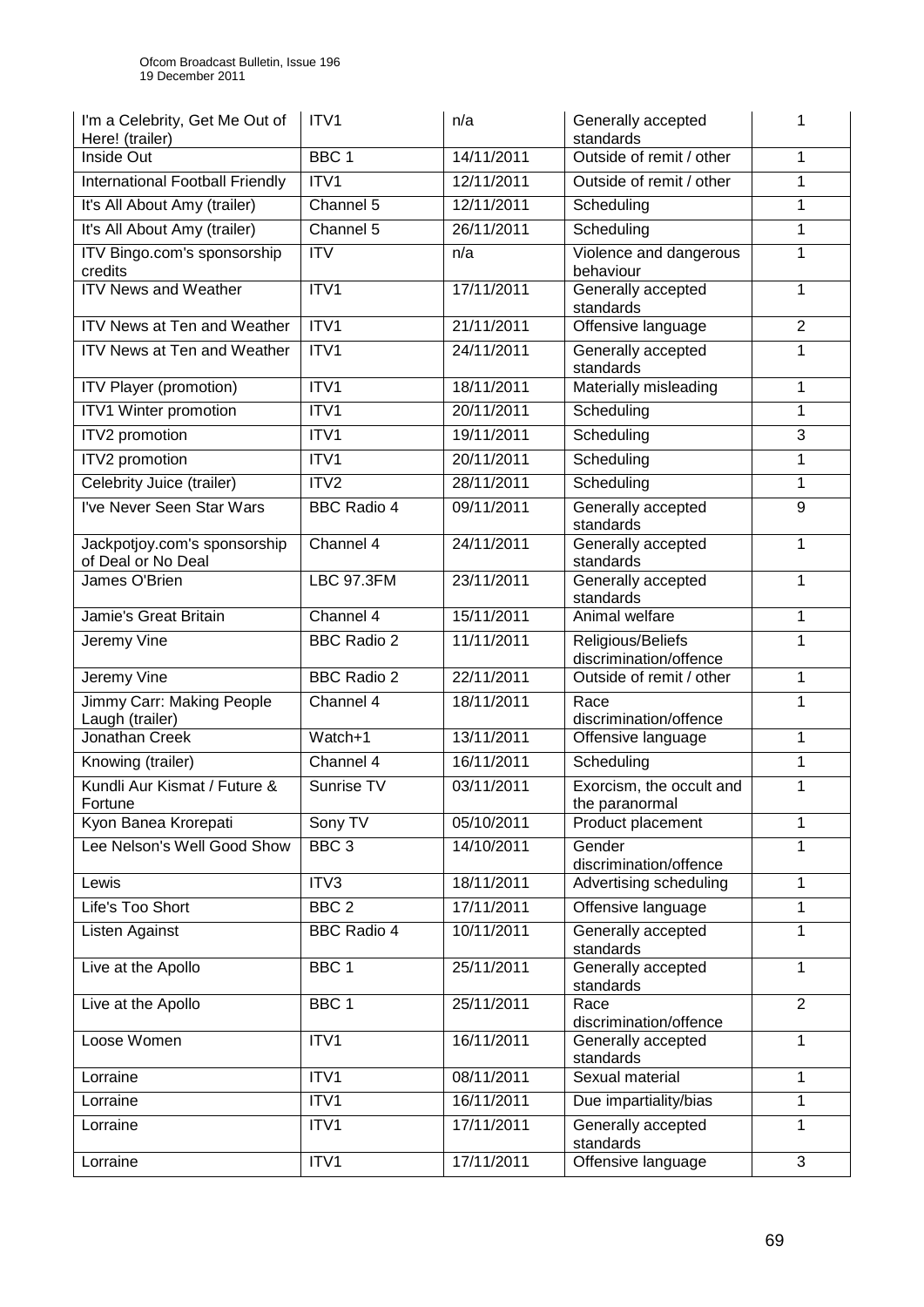| Lynx "Happy End of the<br>World" (advertisement)      | Various                 | n/a        | Political advertising                           | 1              |
|-------------------------------------------------------|-------------------------|------------|-------------------------------------------------|----------------|
| <b>Masterchef Australia</b>                           | Watch                   | 14/11/2011 | Offensive language                              | 1              |
| May the Best House Win                                | ITV1                    | 23/11/2011 | Sexual material                                 | 1              |
| Michael Jackson: The Live<br>Seance                   | Pick TV                 | 14/11/2011 | Generally accepted<br>standards                 | 1              |
| <b>Midsomer Murders</b>                               | ITV3                    | 22/11/2011 | Advertising scheduling                          | 1              |
| Mini Coupé's sponsorship of<br>The Jonathan Ross Show | ITV1                    | n/a        | <b>Nudity</b>                                   | 1              |
| <b>Misfits</b>                                        | E <sub>4</sub>          | 06/11/2011 | Sexual material                                 | 1              |
| Mithian Gallaan                                       | Radio Faza 97.1<br>FM   | 27/09/2011 | Due impartiality/bias                           | 1              |
| Mongrels                                              | BBC <sub>3</sub>        | 14/11/2011 | Violence and dangerous<br>behaviour             | 1              |
| Morden i Midsommer                                    | Kanal 8                 | 16/10/2011 | Advertising minutage                            | 1              |
| <b>MTV EMA 2011</b>                                   | MTV Hits                | 07/11/2011 | <b>Nudity</b>                                   | 1              |
| MTV Official Top 20 UK                                | <b>MTV</b>              | 02/11/2011 | Drugs, smoking,<br>solvents or alcohol          | 1              |
| Neil Caddy At Breakfast                               | Pirate FM               | 17/11/2011 | Generally accepted<br>standards                 | $\overline{2}$ |
| New Australian Masterchef                             | Watch                   | 13/11/2011 | Offensive language                              | 1              |
| New You've Been Framed!                               | ITV1                    | 19/11/2011 | Generally accepted<br>standards                 | 1              |
| New You've Been Framed!                               | ITV1                    | 19/11/2011 | Religious/Beliefs<br>discrimination/offence     | 1              |
| <b>News</b>                                           | BBC / ITV               | n/a        | Due impartiality/bias                           | 1              |
| News update                                           | Channel 5               | 11/11/2011 | Generally accepted<br>standards                 | 1              |
| Newsnight                                             | BBC <sub>2</sub>        | 18/11/2011 | Generally accepted<br>standards                 | 1              |
| Newsnight                                             | BBC <sub>2</sub>        | 25/08/2011 | Outside of remit / other                        | 1              |
| <b>Nick Ferrari</b>                                   | <b>LBC 97.3FM</b>       | 10/11/2011 | Religious/Beliefs<br>discrimination/offence     | 1              |
| Nicky Campbell                                        | <b>BBC Radio 5 Live</b> | 28/11/2011 | Sexual material                                 | 1              |
| Not Going Out                                         | Dave                    | 07/11/2011 | Sexual material                                 | 1              |
| OK! TV                                                | Channel 5               | 21/11/2011 | Generally accepted<br>standards                 | 1              |
| Oops TV                                               | Sky1                    | 15/11/2011 | Animal welfare                                  | 1              |
| Panorama                                              | BBC <sub>1</sub>        | 03/11/2011 | Outside of remit / other                        | 1              |
| Panorama                                              | BBC <sub>1</sub>        | 21/11/2011 | Outside of remit / other                        | 1              |
| Phones 4 U's sponsorship of<br>Harry Hill's TV Burp   | ITV1                    | 08/10/2011 | Scheduling                                      | 1              |
| Phones 4 U's sponsorship of<br>Harry Hill's TV Burp   | ITV1                    | 12/11/2011 | Generally accepted<br>standards                 | 1              |
| Phones 4 U's sponsorship of<br>Harry Hill's TV Burp   | ITV1                    | 19/11/2011 | Scheduling                                      | 1              |
| Phones 4 U's sponsorship of<br>Harry Hill's TV Burp   | ITV1                    | 26/11/2011 | Scheduling                                      | 3              |
| Phones 4 U's sponsorship of<br>Harry Hill's TV Burp   | ITV1                    | n/a        | Scheduling                                      | 1              |
| Phoneshop (trailer)                                   | E4                      | 01/11/2011 | Flashing images/risk to<br>viewers who have PSE | 1              |
| Piers Morgan's Life Stories                           | ITV1                    | 12/11/2011 | Outside of remit / other                        | 1              |
| <b>Power Snooker Masters</b>                          | ITV4                    | 19/11/2011 | Religious/Beliefs                               | 3              |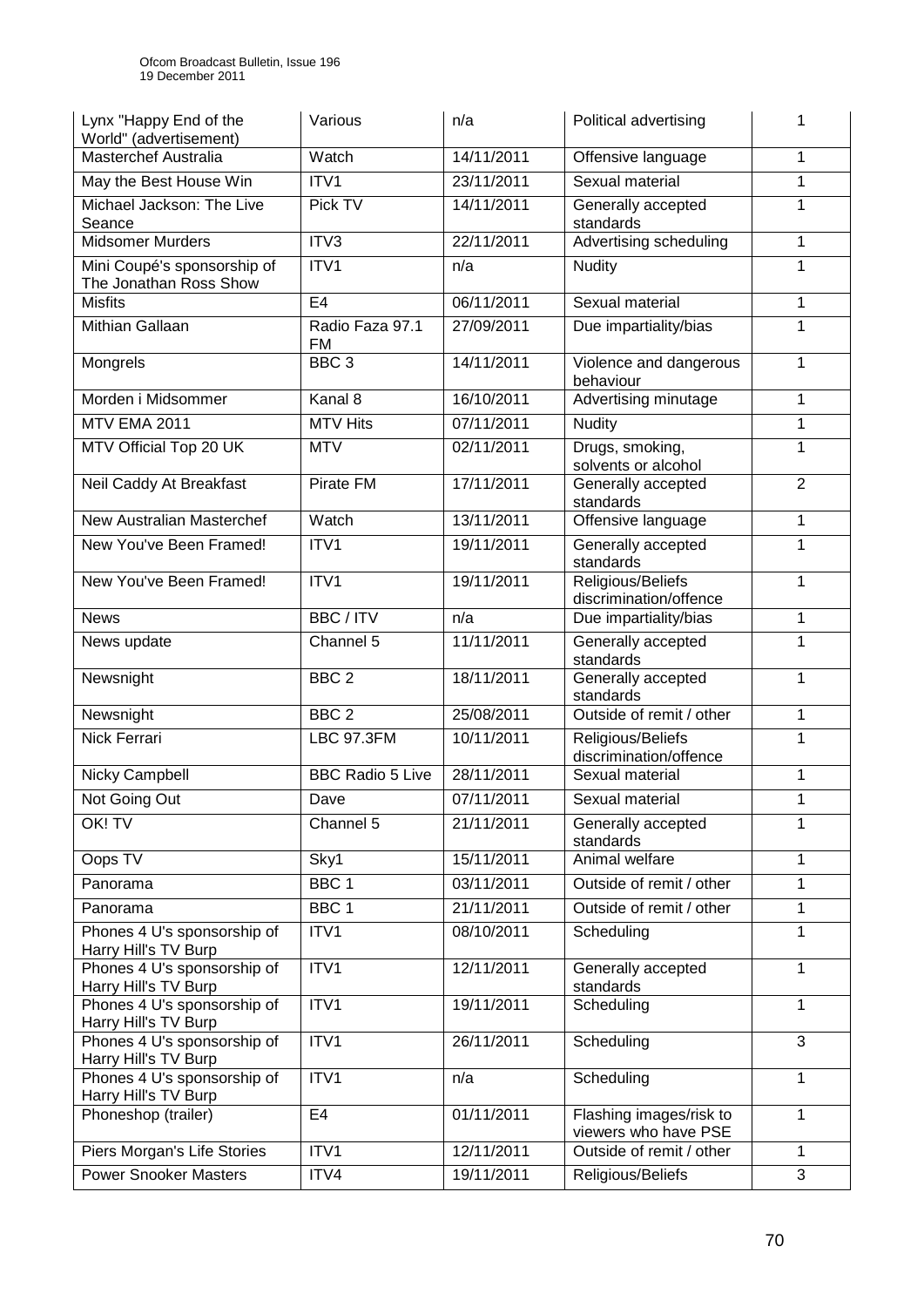| Trophy                                     |                             |            | discrimination/offence                       |                |
|--------------------------------------------|-----------------------------|------------|----------------------------------------------|----------------|
| <b>Press Preview</b>                       | <b>Sky News</b>             | 21/11/2011 | Due impartiality/bias                        | 1              |
| <b>Press Preview</b>                       | <b>Sky News</b>             | 22/11/2011 | Due impartiality/bias                        | 1              |
| QI XL                                      | BBC <sub>2</sub>            | 12/11/2011 | Outside of remit / other                     | 1              |
| Radio Northampton                          | Radio<br>Northampton        | 28/10/2011 | Race<br>discrimination/offence               | 1              |
| Regional News and Weather                  | BBC <sub>1</sub>            | 21/11/2011 | Outside of remit / other                     | 1              |
| Remembrance Day                            | Mix 96.2<br>Aylesbury       | 11/11/2011 | Generally accepted<br>standards              | 1              |
| Rev                                        | BBC <sub>2</sub>            | 10/11/2011 | Generally accepted<br>standards              | 1              |
| Rev                                        | BBC <sub>2</sub>            | 17/11/2011 | Generally accepted<br>standards              | 1              |
| Richard Herring's Objective                | <b>BBC Radio 4</b>          | 15/11/2011 | Religious/Beliefs<br>discrimination/offence  | 1              |
| Rickie, Melvin & Charlie in the<br>Morning | <b>Kiss</b>                 | 16/11/2011 | Crime                                        | 1              |
| <b>River Cottage Veg</b>                   | Channel 4                   | 20/11/2011 | Generally accepted<br>standards              | 4              |
| River Cottage Veg                          | Channel $4 + 1$             | 13/11/2011 | Animal welfare                               | 1              |
| Ross Kemp Back on the<br>Frontline         | Sky1                        | 14/11/2011 | Religious/Beliefs<br>discrimination/offence  | 1              |
| Rude Tube                                  | Channel 4                   | 18/11/2011 | Generally accepted<br>standards              | 1              |
| Shameless (trailer)                        | <b>Baby TV</b>              | 03/11/2011 | Scheduling                                   | $\mathbf{1}$   |
| Shipwrecked: The Island                    | Channel 4                   | 27/11/2011 | Sexual orientation<br>discrimination/offence | $\overline{2}$ |
| Shipwrecked: The Island                    | E <sub>4</sub>              | 22/11/2011 | Sexual orientation<br>discrimination/offence | $\overline{2}$ |
| Simon Mayo Drivetime                       | <b>BBC Radio 2</b>          | 21/11/2011 | Outside of remit / other                     | 1              |
| Sitcom Does (trailer)                      | Eden+1                      | 02/11/2011 | Offensive language                           | 1              |
| Six Days and Seven Nights                  | BBC <sub>2</sub>            | 15/10/2011 | Offensive language                           | 1              |
| <b>Sky News</b>                            | <b>Sky News</b>             | 09/11/2011 | Due impartiality/bias                        | 1              |
| <b>Sky News</b>                            | <b>Sky News</b>             | 14/11/2011 | Race<br>discrimination/offence               | 1              |
| <b>Sky News Report</b>                     | Sky                         | n/a        | Due accuracy                                 | 1              |
| Soaps                                      | Various                     | n/a        | Scheduling                                   | 1              |
| Something for the Weekend                  | BBC <sub>2</sub>            | 13/11/2011 | Race<br>discrimination/offence               | 1              |
| <b>Sorority Girls</b>                      | E <sub>4</sub>              | 14/11/2011 | Gender<br>discrimination/offence             | 1              |
| Sponsorship credits                        | Challenge TV and<br>Pick TV | n/a        | Sponsorship credits                          | 1              |
| Stephen Fry in America                     | BBC <sub>4</sub>            | 15/11/2011 | Scheduling                                   | 1              |
| <b>Steve Allen</b>                         | LBC 97.3FM                  | 11/11/2011 | Animal welfare                               | $\overline{2}$ |
| <b>Steve Berry</b>                         | Talksport                   | 27/11/2011 | Race<br>discrimination/offence               | 1              |
| Steven Nolan                               | Radio 5 Live                | 13/11/2011 | Generally accepted<br>standards              | 1              |
| <b>Strictly Come Dancing</b>               | BBC <sub>1</sub>            | 12/11/2011 | Offensive language                           | 16             |
| <b>Strictly Come Dancing</b>               | BBC <sub>1</sub>            | 13/11/2011 | Outside of remit / other                     | $\mathbf{1}$   |
| <b>Strictly Come Dancing</b>               | BBC <sub>1</sub>            | 19/11/2011 | Offensive language                           | $\overline{2}$ |
| <b>Strictly Come Dancing</b>               | BBC <sub>1</sub>            | 19/11/2011 | Voting                                       | $\mathbf{1}$   |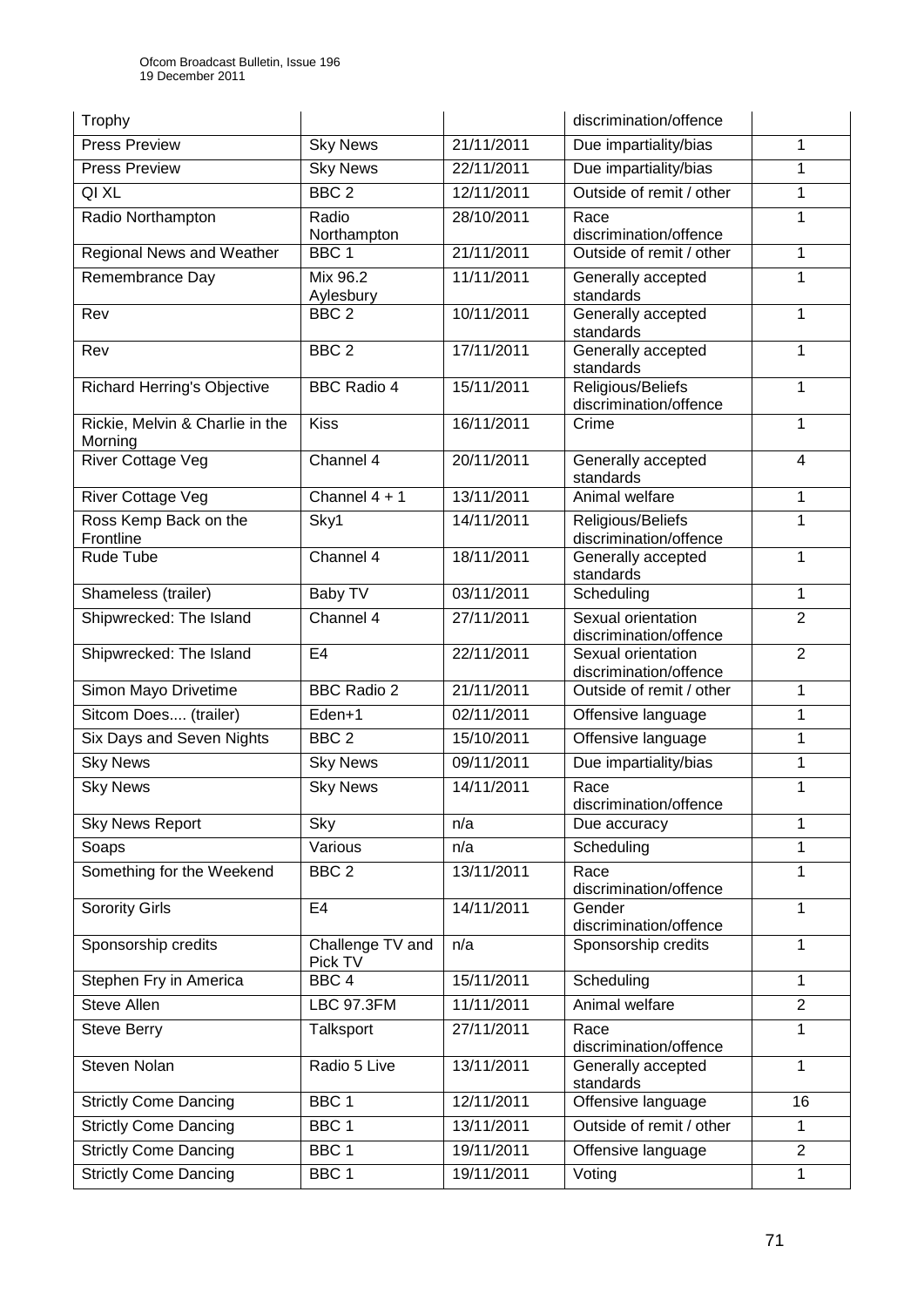| Sun, Sea and A&E                                            | Sky1                      | 12/11/2011 | Offensive language                          | 1              |
|-------------------------------------------------------------|---------------------------|------------|---------------------------------------------|----------------|
| Sunrise                                                     | <b>Sky News</b>           | 23/11/2011 | Due impartiality/bias                       | 1              |
| Sure Men sponsorship credit                                 | <b>Sky Sports</b>         | 11/11/2011 | Sponsorship credits                         | 1              |
| That's Britain!                                             | BBC <sub>1</sub>          | 23/11/2011 | Crime                                       | 1              |
| The Big Al Show                                             | The Revolution<br>96.2 FM | 11/11/2011 | Generally accepted<br>standards             | 1              |
| The Bubble                                                  | Dave                      | 23/11/2011 | Offensive language                          | 1              |
| The Cafe                                                    | Sky1                      | 23/11/2011 | Animal welfare                              | 1              |
| The Chris Moyles Show                                       | <b>BBC Radio 1</b>        | 11/11/2011 | Generally accepted<br>standards             | 1              |
| The Chris Moyles Show                                       | <b>BBC Radio 1</b>        | 11/11/2011 | Offensive language                          | 1              |
| The Chris Moyles Show                                       | <b>BBC Radio 1</b>        | 17/11/2011 | Race<br>discrimination/offence              | 1              |
| The End of God?: A Horizon<br>Guide to Science and Religion | BBC <sub>4</sub>          | 10/11/2011 | Outside of remit / other                    | 1              |
| The Fifth Element                                           | Channel 5                 | 27/11/2011 | Offensive language                          | 1              |
| The Food Hospital                                           | Channel 4                 | 08/11/2011 | Outside of remit / other                    | 1              |
| The Food Hospital                                           | Channel 4                 | 15/11/2011 | Advertising/editorial<br>distinction        | 1              |
| The Gadget Show                                             | Channel 5                 | 14/11/2011 | Competitions                                | 1              |
| The Hotel Inspector                                         | Channel 5                 | 13/11/2011 | Offensive language                          | 1              |
| The Hotel Inspector                                         | Channel 5                 | n/a        | Materially misleading                       | $\mathbf{1}$   |
| The Impressions Show                                        | BBC <sub>1</sub>          | 09/11/2011 | <b>Disability</b><br>discrimination/offence | 1              |
| The Jeremy Kyle Show                                        | ITV1                      | 11/11/2011 | Generally accepted<br>standards             | 1              |
| The Jeremy Kyle Show                                        | ITV1                      | 14/11/2011 | Offensive language                          | 1              |
| The Jury                                                    | <b>ITV1 HD</b>            | 08/11/2011 | Outside of remit / other                    | $\mathbf{1}$   |
| The Jury                                                    | ITV1                      | 11/11/2011 | Materially misleading                       | 1              |
| The Man Who Killed Michael<br>Jackson                       | Channel 4                 | 10/11/2011 | Materially misleading                       | 1              |
| The News Quiz                                               | <b>BBC Radio 4</b>        | 05/11/2011 | Offensive language                          | 1              |
| The Now Show                                                | <b>BBC Radio 4</b>        | 11/11/2011 | <b>Disability</b><br>discrimination/offence | 1              |
| The Phantom of the Bay<br>competition                       | The Bay 96.9FM            | 27/08/2011 | Competitions                                | 1              |
| The Queen's Hidden Cousins                                  | Channel 4                 | 17/11/2011 | Privacy                                     | 1              |
| The Real Radio Legends                                      | Real Radio North<br>East  | 25/11/2011 | Generally accepted<br>standards             | 1              |
| The Sex Education Show                                      | Channel 4                 | 19/07/2011 | Scheduling                                  | 1              |
| The Sex Education Show                                      | Channel 4                 | 23/08/2011 | Sexual material                             | 1              |
| The Simpsons                                                | Sky1                      | 20/11/2011 | Offensive language                          | 1              |
| The Simpsons                                                | $\overline{Sky1}$         | 25/11/2011 | Offensive language                          | 1              |
| The Walking Dead                                            | <b>FX</b>                 | 21/11/2011 | Animal welfare                              | 1              |
| The Walking Dead                                            | <b>FX</b>                 | 25/11/2011 | Animal welfare                              | 1              |
| The Witch Doctor Will See<br>You Now (trailer)              | National<br>Geographic    | 17/11/2011 | Generally accepted<br>standards             | 1              |
| The Wright Stuff                                            | Channel 5                 | 15/11/2011 | Due impartiality/bias                       | 1              |
| The Wright Stuff                                            | Channel $\overline{5}$    | 15/11/2011 | Generally accepted<br>standards             | $\overline{2}$ |
| The Wright Stuff                                            | Channel 5                 | 21/11/2011 | Due impartiality/bias                       | 1              |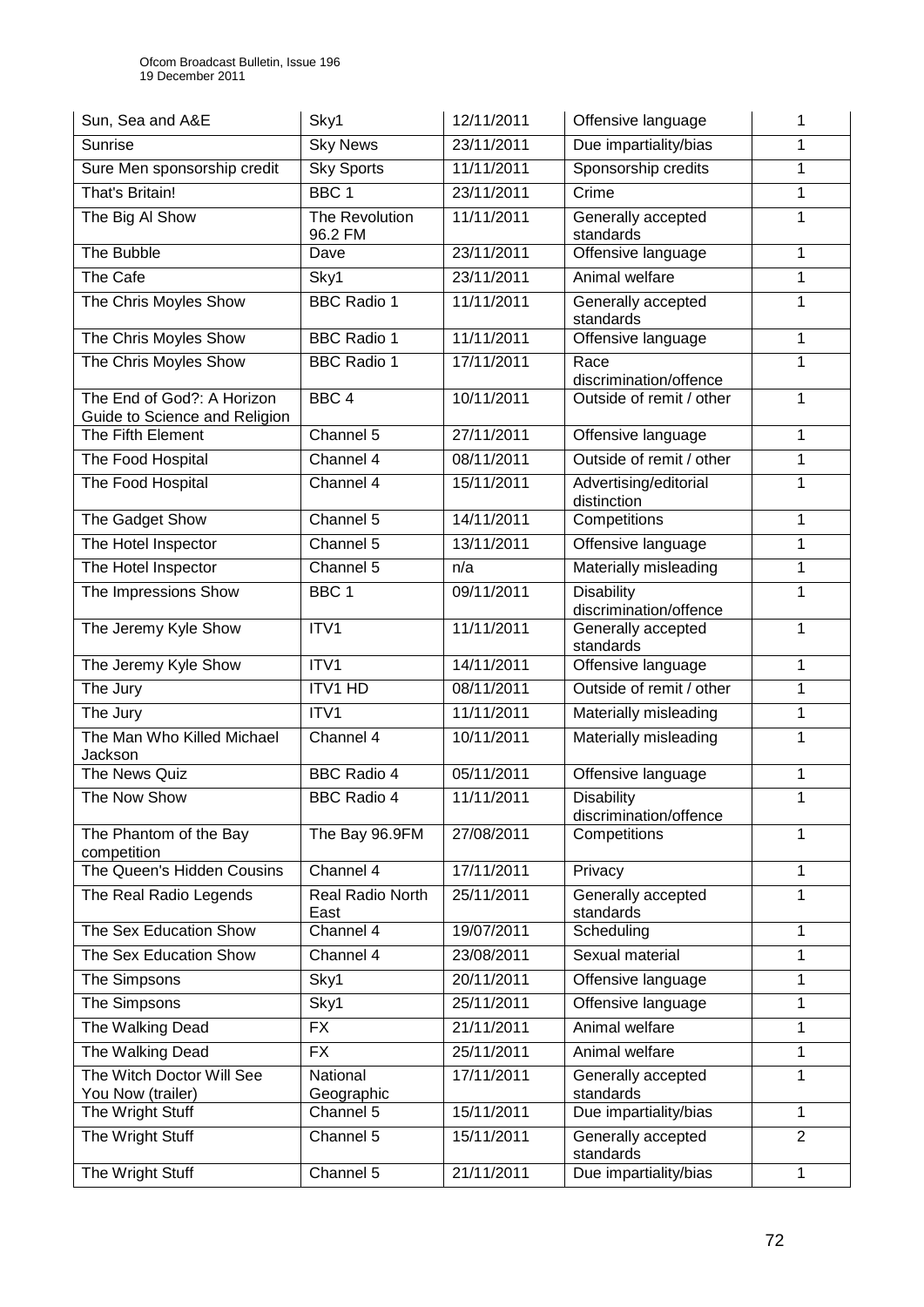| The Wright Stuff                                       | Channel 5          | 28/11/2011 | Race<br>discrimination/offence                  | 1              |
|--------------------------------------------------------|--------------------|------------|-------------------------------------------------|----------------|
| The X Factor                                           | ITV1               | 22/10/2011 | Generally accepted<br>standards                 | $\overline{2}$ |
| The X Factor                                           | ITV1               | 05/11/2011 | Voting                                          | 1              |
| The X Factor                                           | ITV1               | 12/11/2011 | Voting                                          | 1              |
| The X Factor                                           | ITV1               | 13/11/2011 | Scheduling                                      | 64             |
| The X Factor                                           | ITV1               | 20/11/2011 | Generally accepted<br>standards                 | 1              |
| The X Factor                                           | ITV1               | n/a        | Outside of remit / other                        | 1              |
| The X Factor                                           | ITV1               | n/a        | Scheduling                                      | 1              |
| The X Factor                                           | ITV1               | n/a        | Voting                                          | 1              |
| The X Factor                                           | ITV1               | n/a        | Voting                                          | 1              |
| The X Factor                                           | ITV1               | n/a        | Voting                                          | 1              |
| The X Factor                                           | ITV1               | 05/11/2011 | Flashing images/risk to<br>viewers who have PSE | $\overline{2}$ |
| The X Factor                                           | ITV1               | 12/11/2011 | Advertising scheduling                          | 3              |
| The X Factor                                           | ITV1               | 12/11/2011 | Drugs, smoking,<br>solvents or alcohol          | 1              |
| The X Factor                                           | ITV1               | 12/11/2011 | Gender<br>discrimination/offence                | 22             |
| The X Factor                                           | ITV1               | 12/11/2011 | Generally accepted<br>standards                 | 5              |
| The X Factor                                           | ITV1               | 12/11/2011 | Offensive language                              | $6\phantom{1}$ |
| The X Factor                                           | ITV1               | 12/11/2011 | Race<br>discrimination/offence                  | 1              |
| The X Factor                                           | ITV1               | 12/11/2011 | Voting                                          | 5              |
| The X Factor                                           | ITV1               | 19/11/2011 | Advertising scheduling                          | $\overline{3}$ |
| The X Factor                                           | ITV1               | 19/11/2011 | Advertising/editorial<br>distinction            | 1              |
| The X Factor                                           | ITV1               | 19/11/2011 | Offensive language                              | 1              |
| The X Factor                                           | ITV1               | 19/11/2011 | Voting                                          | 1              |
| The X Factor                                           | ITV1               | 26/11/2011 | Hypnotic and other<br>techniques                | 1              |
| The X Factor / I'm a Celebrity,<br>Get Me Out of Here! | ITV1               | 14/11/2011 | <b>Nudity</b>                                   | 1              |
| The X Factor USA                                       | ITV2               | 18/11/2011 | Under 18s in<br>1<br>programmes                 |                |
| The Xtra Factor                                        | ITV <sub>2</sub>   | 05/11/2011 | Sexual material                                 | $\overline{3}$ |
| The Xtra Factor                                        | ITV2               | 19/11/2011 | <b>Disability</b><br>discrimination/offence     | 1              |
| The Xtra Factor                                        | ITV2               | 20/11/2011 | Generally accepted<br>standards                 | 1              |
| This Morning                                           | ITV1               | 09/11/2011 | Drugs, smoking,<br>solvents or alcohol          | 1              |
| This Morning                                           | ITV1               | 23/11/2011 | Generally accepted<br>standards                 | 1              |
| This Morning                                           | ITV1               | 25/11/2011 | Scheduling                                      | 1              |
| This Week                                              | BBC <sub>1</sub>   | 17/11/2011 | Outside of remit / other                        | 1              |
| Today                                                  | <b>BBC Radio 4</b> | n/a        | Outside of remit / other                        | 1              |
| Tombola.co.uk's sponsorship<br>of Emmerdale            | ITV1               | n/a        | Advertising content                             | 1              |
| To Buy Or Not To Buy                                   | BBC <sub>2</sub>   | 14/11/2011 | Animal welfare<br>$\mathbf{1}$                  |                |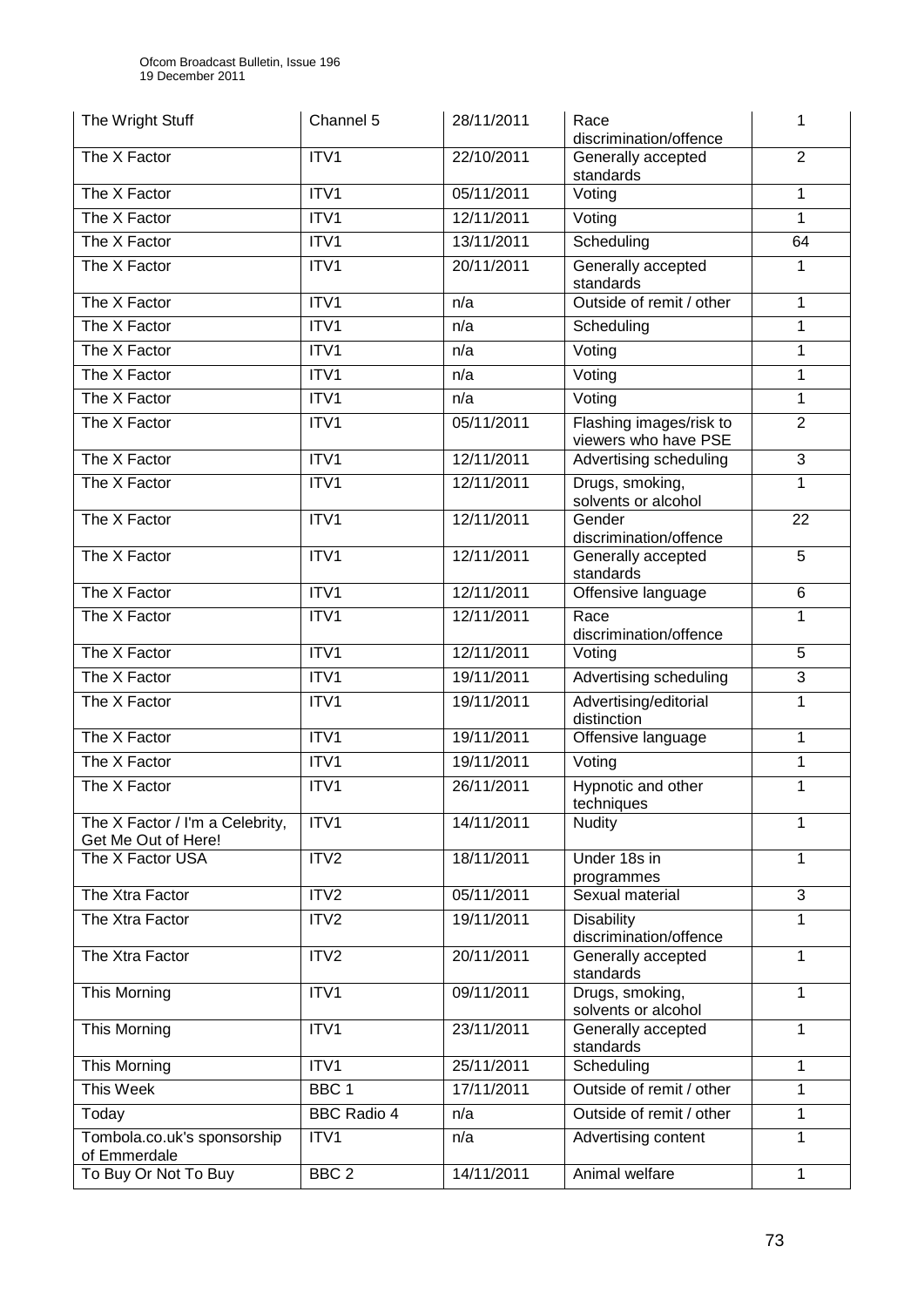| <b>Tool Academy</b>                           | E <sub>4</sub>          | 15/11/2011 | Generally accepted<br>standards                 | 13             |
|-----------------------------------------------|-------------------------|------------|-------------------------------------------------|----------------|
| <b>Tool Academy</b>                           | E <sub>4</sub>          | 20/11/2011 | Generally accepted<br>standards                 | 1              |
| <b>Tool Academy</b>                           | E4                      | 20/11/2011 | <b>Nudity</b>                                   | 1              |
| Top Boy                                       | Channel 4               | 03/11/2011 | Race<br>discrimination/offence                  | 1              |
| <b>Top Gear</b>                               | Dave                    | 13/11/2011 | Violence and dangerous<br>behaviour             | 1              |
| Top Gear USA                                  | BBC <sub>3</sub>        | 25/11/2011 | Offensive language                              | 1              |
| <b>UK Border Force</b>                        | Pick TV                 | n/a        | Materially misleading                           | 1              |
| UK Hot 40                                     | 4Music                  | 17/11/2011 | Generally accepted<br>standards                 | 1              |
| <b>Unreported World</b>                       | Channel $4$             | 11/11/2011 | Due impartiality/bias                           | $\overline{2}$ |
| Vacancy                                       | Channel 5               | 18/11/2011 | Scheduling                                      | 1              |
| Victoria Derbyshire                           | <b>BBC Radio 5 Live</b> | 14/11/2011 | Generally accepted<br>standards                 | 1              |
| Viewer competition                            | True<br>Entertainment   | n/a        | Competitions                                    | 1              |
| Waterloo Road                                 | BBC <sub>1</sub>        | 09/11/2011 | Offensive language                              | 1              |
| Waterloo Road                                 | BBC <sub>1</sub>        | 09/11/2011 | Sexual material                                 | 1              |
| Wonga.com's sponsorship of<br>Channel 5 drama | Channel 5               | 19/11/2011 | Generally accepted<br>standards                 | 1              |
| Wonga.com's sponsorship of<br>Channel 5 drama | Channel 5               | n/a        | Generally accepted<br>standards                 | 6              |
| World War II: The Last Heroes                 | Channel 4               | 05/11/2011 | Materially misleading                           | 1              |
| World War II: The Last Heroes                 | Channel 4               | 19/11/2011 | Generally accepted<br>standards                 | 1              |
| X Factor Results Show                         | ITV1                    | 27/11/2011 | <b>Nudity</b>                                   | 1              |
| X Factor Results Show                         | ITV1                    | 13/11/2011 | Flashing images/risk to<br>viewers who have PSE | 1              |
| X Factor Results Show                         | ITV1                    | 13/11/2011 | Offensive language                              | 1              |
| X Factor Results Show                         | ITV1                    | 20/11/2011 | Advertising scheduling                          | 3              |
| X Factor Results Show                         | ITV1                    | 20/11/2011 | Offensive language                              | 6              |
| X Factor Results Show                         | ITV1                    | 20/11/2011 | Outside of remit / other                        | 1              |
| X Factor Results Show                         | ITV1                    | 20/11/2011 | Scheduling                                      | 1              |
| X Factor Results Show                         | ITV1                    | 20/11/2011 | Voting                                          | 3              |
| X Factor Results Show                         | ITV1                    | 27/11/2011 | Advertising scheduling                          | $\mathbf{1}$   |
| <b>X Factor Results Show</b>                  | ITV1                    | 27/11/2011 | Voting                                          | 9              |
| Young Apprentice                              | BBC <sub>1</sub>        | 21/11/2011 | Outside of remit / other                        | 1              |
| Yours, Mine and Ours                          | Channel 5               | 20/11/2011 | Offensive language<br>1                         |                |